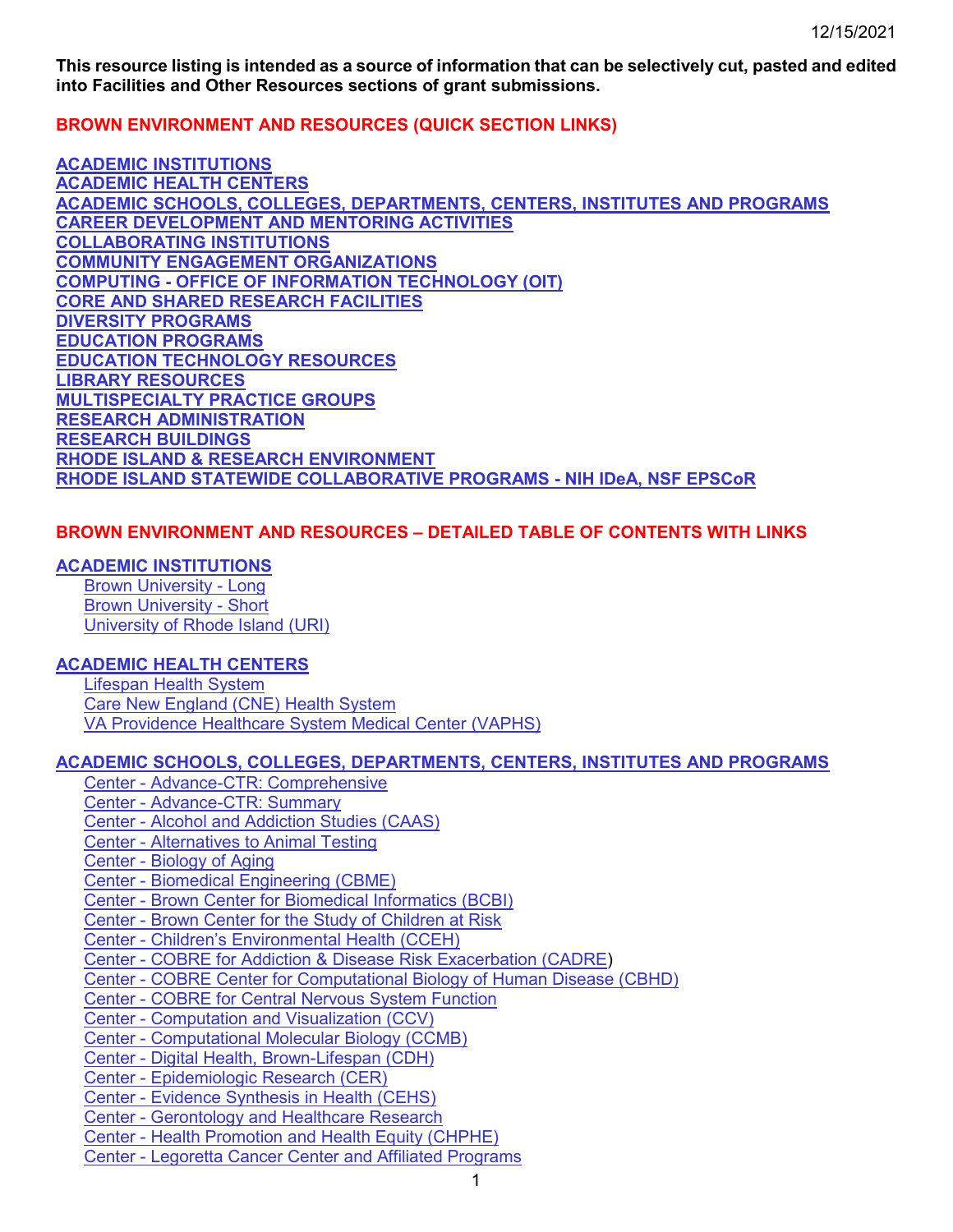Center - [Plant Environmental Center](#page-21-0) Center - [Primary Care and Prevention \(CPCP\)](#page-21-1) Center - [Sheridan Center for Advanced Teaching and Learning](#page-23-0) Center - [Statistical Sciences \(CSS\)](#page-23-1) Center - [Swearer Center](#page-24-0) Center - [Writing Center](#page-25-0) Department - [BioMed Ecology an Evolutionary Biology \(EEB\)](#page-25-1) Department - [BioMed Molecular Biology, Cell Biology and Biochemistry \(MCB\)](#page-25-2) Department - [BioMed Molecular Microbiology and Immunology \(MMI\)](#page-26-0) Department - [BioMed Neuroscience \(Neuro\)](#page-26-1) Department - [BioMed Pathology and Laboratory Medicine](#page-26-2) Department - [BioMed Psychiatry and Human Behavior \(DPHB\)](#page-26-3) [Department -](#page-27-0) Chemistry Department - [Computer Science](#page-28-0) Department - [Earth, Environmental, and Planetary Sciences](#page-28-1) [Department -](#page-29-0) Mathematics [Department -](#page-29-1) Physics Department - [SPH Behavioral and Social Sciences](#page-29-2) Department - [SPH Biostatistics](#page-30-0) Department - [SPH Epidemiology](#page-30-1) Department - [SPH Health Services, Policy & Practice \(HSPP\)](#page-30-2) Division - [Applied Mathematics](#page-31-0) Division - [Biology and Medicine](#page-31-1) Initiative - [Data Science Initiative \(DSI\)](#page-32-0) Institute - [Brown for Environment & Society \(IBES\)](#page-32-1) Institute - [Brown Institute for Translational Science \(BITS\)](#page-32-2) Institute - [Carney Institute for Brain Science](#page-32-3) Institute - [Hassenfeld Child Health Innovation Institute \(HCHII\)](#page-34-0) Institute - [Institute for Computational and Experimental Research in Mathematics \(ICERM\)](#page-34-1) Institute - [International Health \(IHI\)](#page-35-0) Institute - [Molecular and Nanoscale Innovation Research Facilities \(IMNI\)](#page-35-1) [Program -](#page-35-2) Biology [Program -](#page-35-3) MD, PhD Programs - [Medical Education](#page-36-0) School - [Engineering](#page-37-0) School - [Professional Studies](#page-37-1) School - [Public Health](#page-37-2) School - [Warren Alpert Medical School](#page-38-0) School - [Warren Alpert Medical School –](#page-38-1) Alternative School and Affiliates - [Warren Alpert Medical School and Affiliated Hospitals](#page-39-1)

## **[CAREER DEVELOPMENT AND MENTORING ACTIVITIES](#page-39-0)**

[BioMed Faculty Administration \(BMFA\)](#page-39-2) [Research and Scholarship Mentoring via Advance-CTR](#page-39-3) [Advance-K Career Development Program](#page-40-0) [Mentoring Training Program](#page-40-1) via Advance-CTR [Women in Medicine Mentoring Program](#page-40-2) [Diversity and Inclusiveness](#page-41-0) [Grant and Manuscript Writing](#page-41-1) [Research Integrity Series for Junior Faculty](#page-41-2) [Brown Ethics and Responsible Conduct of Research Education \(BEARCORE\)](#page-42-0) Educator Professional [Development Program](#page-43-0) [Entrepreneurship and Biomedical Small Business Training](#page-43-1) [Brown Biomedical Innovations to Impact](#page-43-2) (BBII) [Drug Discovery Bootcamp](#page-44-0) [I-Trep Program](#page-44-1)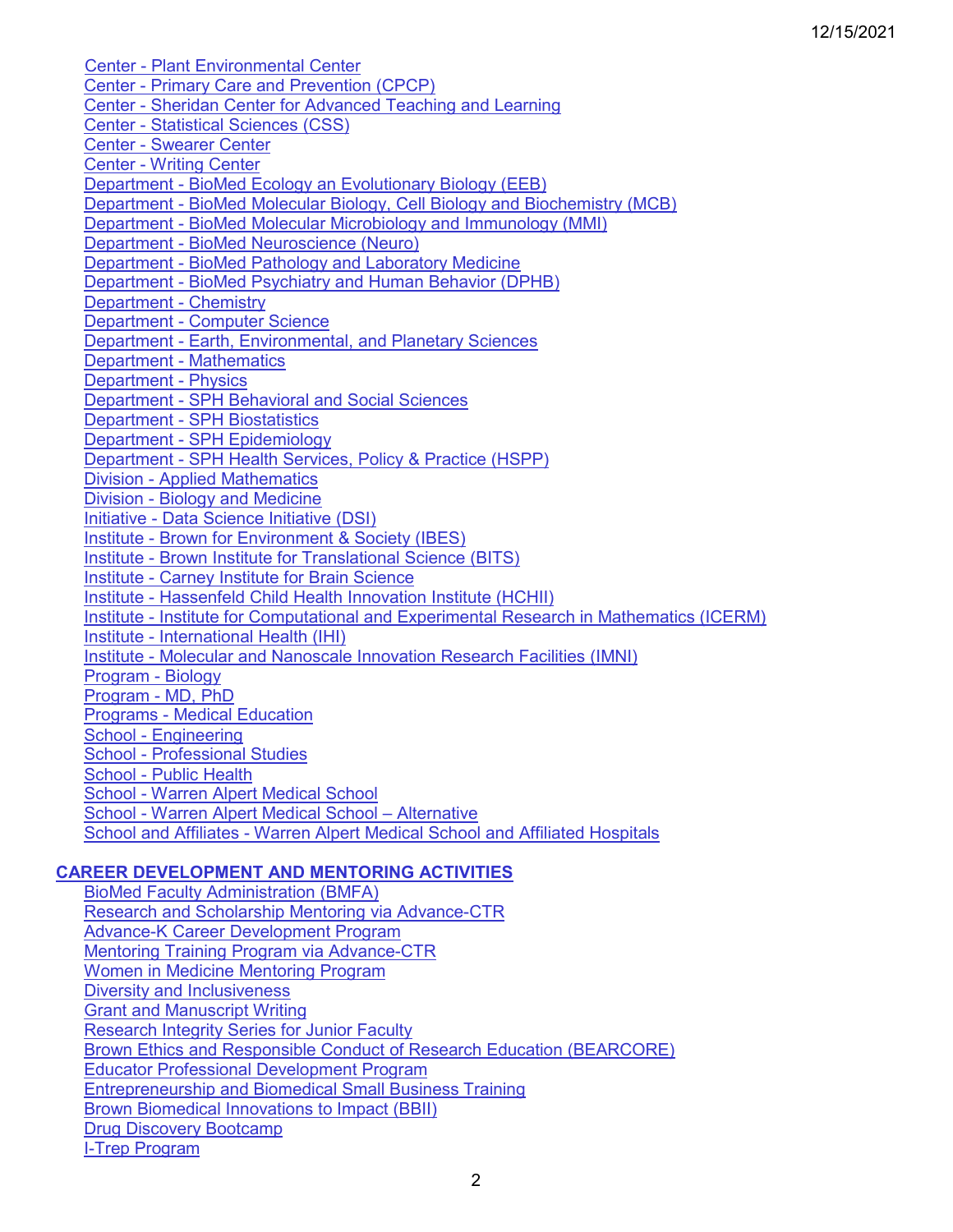[DRIVEN](#page-44-2)

[New England Medical Innovation Center \(NEMIC\)](#page-44-3) [RI Bio Programming](#page-45-1)

## **[COLLABORATING INSTITUTIONS](#page-45-0)**

[Rhode Island Department of Health \(RIDOH\)](#page-45-2) [Rhode Island Quality Institute \(RIQI\)](#page-46-0) [Rhode Island Public Health Institute \(RIPHI\)](#page-47-0)

## **[COMMUNITY ENGAGEMENT ORGANIZATIONS](#page-48-0)**

[Swearer Center](#page-48-1) [Center for Prisoner Health and Human Rights](#page-48-2) [Rhode Island Foundation](#page-49-1)

## **COMPUTING - [OFFICE OF INFORMATION SERVICES \(OIT\)](#page-49-0)**

[Office of Information Services \(OIT\), Brief](#page-49-2) [Advanced Research Computing \(ARC\)](#page-49-3) [Stronghold Research Environment for Data Compliance](#page-49-4) [Unified Research Data Sharing and Access \(URSA\) Initiative](#page-50-0) [Cybersecurity Program](#page-50-1) CCV- [Computation and Visualization \(CCV\)](#page-52-0) CCV - [Virtual Reality YURT](#page-54-0) CCV - [Virtual Reality Cave](#page-54-1) [High Bandwidth Fiber Connectivity](#page-54-2) [UFunds](#page-54-3)

## **[CORE AND SHARED RESEARCH FACILITIES](#page-55-0)**

[BioMed -](#page-55-1) CoresRI BioMed - [Core Research Facilities](#page-55-2) BioMed - [Animal Care Facility \(ACF\)](#page-55-3) BioMed - [Bioimaging Facility Leduc](#page-56-0) BioMed - [Drosophila Media Facility](#page-56-1) BioMed - [Flow Cytometry and Sorting](#page-57-0) BioMed - [Genomics](#page-57-1) BioMed - [Herbarium](#page-57-2) BioMed - Informatics Services - [Brown Center for Biomedical Informatics \(BCBI\), Advance-CTR](#page-57-3) BioMed - Informatics Services - [Computational Biology Core \(CBC\), COBRE CBHD](#page-58-0) BioMed - [Magnetic Resonance Imaging](#page-59-0) BioMed - [Molecular Pathology Core Research Laboratory](#page-59-1) BioMed - [Transgenics and Gene Targeting](#page-59-2) Facility BioMed - [Plant Environmental Center](#page-59-3) BioMed - [Proteomics](#page-60-0) BioMed - [RI Biobank](#page-60-1) BioMed - [Structural Biology](#page-60-2) BioMed - [Water Flume](#page-60-3) BioMed - [X-ray Reconstruction of Moving Morphology](#page-60-4) (XROMM) Chemistry - [Electronics Shop](#page-61-0) Chemistry - [Machine Shop](#page-61-1) Chemistry - [Mass Spectrometry Facility](#page-61-2) Chemistry - [NMR Facility](#page-61-3) Chemistry - [Research Facilities](#page-61-4) DEEPS - [Climate& Environmental Facilities](#page-28-1) DEEPS - [Geochemistry/Mineralogy/Petrology \(GMP\) Facilities](#page-62-0) DEEPS - [Geophysics Facilities](#page-62-1) DEEPS - [Mass Spectrometer Analytical Facility](#page-63-0) IMNI - [Electron Microscopy](#page-63-1)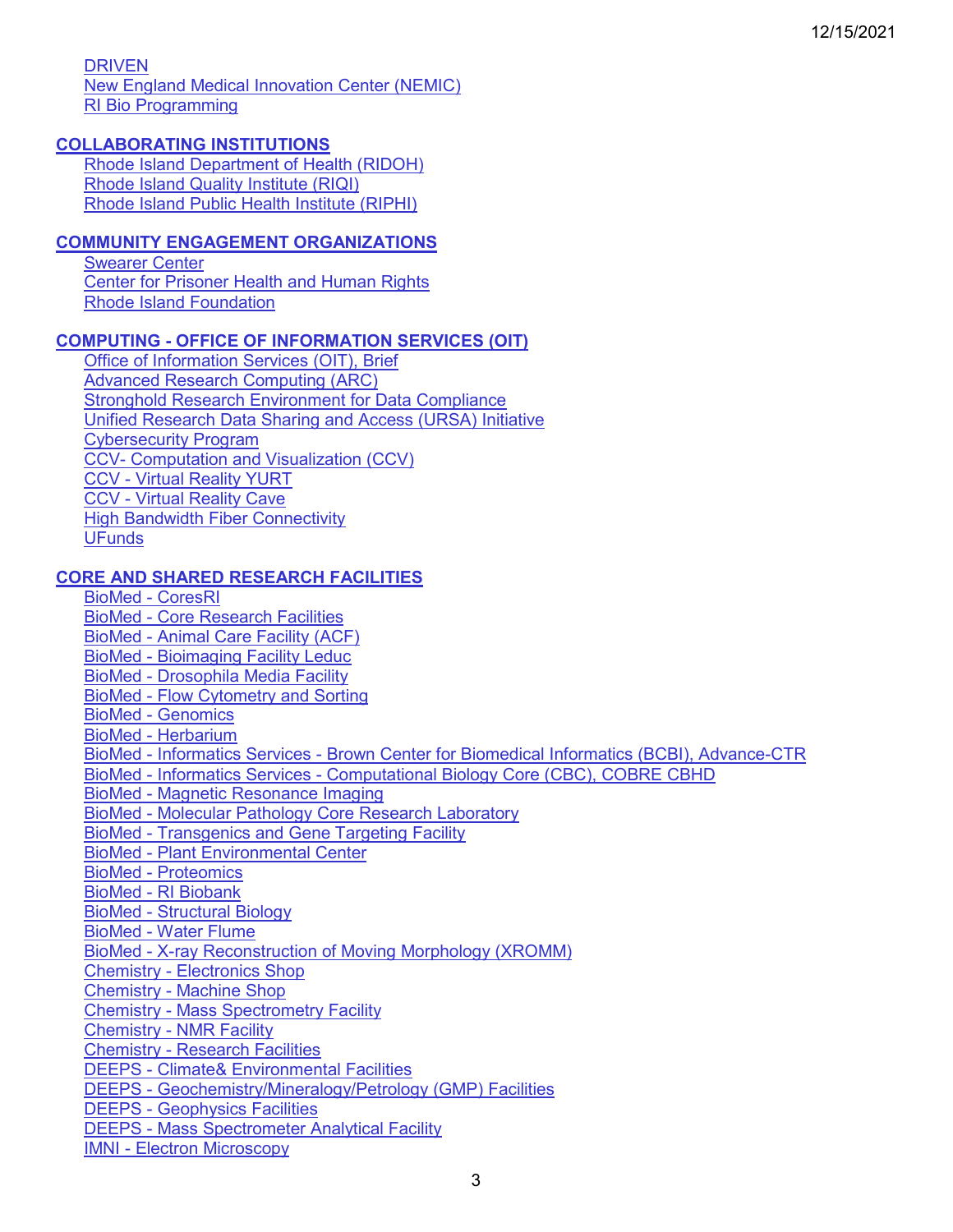IMNI - [Nanofabrication Central Facility \(NCF\)](#page-64-0) IMNI - [NanoTools Facility](#page-64-1) IMNI - [Joint Engineering and Physics Instrument Shop \(JEPIS\)](#page-64-2) Physics - [Ladd Observatory](#page-65-1)

## **[DIVERSITY PROGRAMS](#page-65-0)**

[Brown Graduate School Diversity Commitment](#page-65-2) [Office of Institutional Equity and Diversity \(OIED\)](#page-66-0) [Brown Pathways to Diversity and Inclusion: An Action Plan \(DIAP\)](#page-66-1) [Initiative to Maximize Student Development \(IMSD\)](#page-67-0) [Leadership Alliance](#page-67-1)

## **[EDUCATION PROGRAMS](#page-68-0)**

Graduate Programs - [Biology and Medicine](#page-68-1) [Graduate Programs -](#page-68-2) Brown University [Graduate Programs -](#page-69-0) Public Health Program - [Biological Sciences](#page-69-1) Program - [Liberal Medical Education](#page-70-0) Program - [Program in Innovation, Management and Entrepreneurship \(PRIME\)](#page-70-1) Programs - [Computational Biology](#page-71-1)

## **[EDUCATION TECHNOLOGY RESOURCES](#page-71-0)**

Center - [Digital Scholarship](#page-71-2) [Digital Scholarship Lab \(DSL\)](#page-72-1) [Digital Learning and Design](#page-72-1) [Multimedia Labs](#page-72-2) [Sidney E. Frank Digital Studio](#page-72-3)

### **[LIBRARY RESOURCES](#page-72-0)**

[Library -](#page-72-4) Brown [Researchers at Brown \(VIVO\)](#page-73-0) [Scientific Data Management](#page-73-1) [Health Sciences Library Resources](#page-74-2)

### **[MULTISPECIALTY PRACTICE GROUPS](#page-74-0)**

[Brown Physicians Inc. \(BPI\)](#page-74-3) [Southeastern New England Primary Care Practice-Based Research Network \(PBRN\)](#page-74-4)

### **[RESEARCH ADMINISTRATION](#page-74-1)**

BioMed - [Research Administration \(BMRA\)](#page-74-5) BioMed - [Evaluation](#page-75-0) BioMed - [Translational Development: Brown Biomedical Innovations to Impact \(BBII\)](#page-75-1) BioMed - [Brown University Oncology Group](#page-75-2) BioMed - [Research Operations](#page-76-0) Office - [Vice President for Research](#page-76-1) Office - [Technology Innovations](#page-76-2) Office - [Research Integrity \(ORI\)](#page-76-3) Office - [Sponsored Projects \(OSP\)](#page-78-1) Office - [Research Administration Information Services \(RAIS\)](#page-78-2) Office - [Research Strategy and Development](#page-78-3)

## **[RESEARCH BUILDINGS](#page-78-0)**

[121 South Main St](#page-78-4) [Applied Mathematics Building](#page-79-0) [Barus and Holley](#page-79-1) [Watson Center for Information Technology](#page-79-2)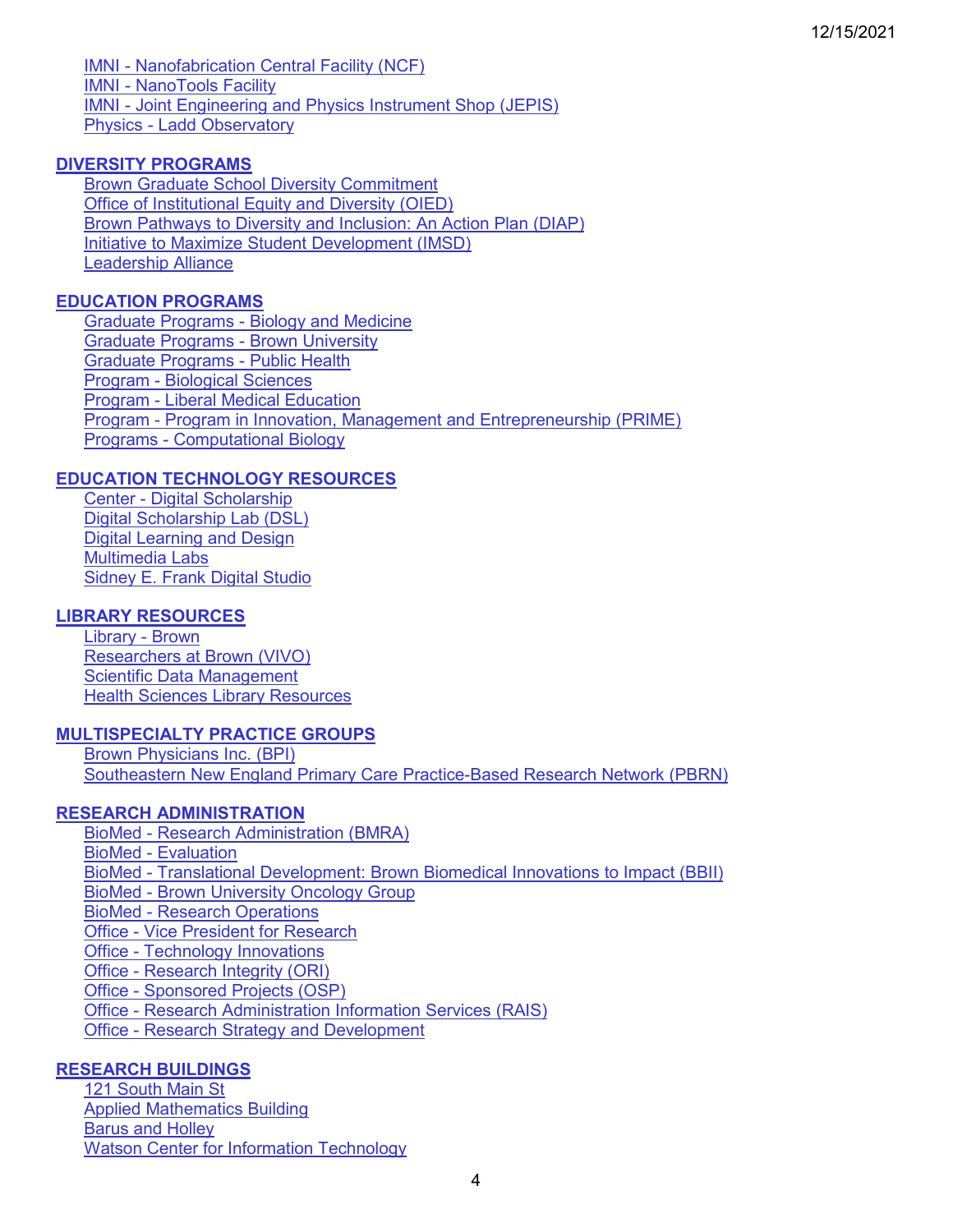[Biomedical Center \(BMC\)](#page-79-3) [Building for Environmental Research and Teaching \(BERT\)](#page-79-4) [Plant Environmental Center](#page-79-5) [Sidney E. Frank Hall for Life Sciences](#page-79-6) [Laboratories for Molecular Medicine \(LMM\)](#page-79-7) [233 Richmond Street](#page-80-1)

# **[RHODE ISLAND & RESEARCH ENVIRONMENT](#page-80-0)**

[State of Rhode Island and Providence Plantations](#page-80-2) [Rhode Island Clinical Environment](#page-80-3) [Rhode Island Collaborative Culture](#page-80-4) [CoresRI](#page-55-1) 

## **[RHODE ISLAND STATEWIDE COLLABORATIVE PROGRAMS](#page-81-0) –NIH IDeA, NSF EPSCoR**

[Rhode Island Statewide Collaborative Programs](#page-81-1) [Centers of Biomedical Research Excellence \(COBRE\) Programs in Rhode Island](#page-81-2) [Clinical and Translational Research \(IDeA-CTR\)](#page-81-3) [Environmental influences on Child Health Outcomes \(ECHO\) Program](#page-82-0) [IDeA Network for Excellence in Biomedical Research \(INBRE\)](#page-82-1) RI NSF Established Program to Stimulate Competitive Research (EPSCoR)

# <span id="page-4-0"></span>**ACADEMINC INSTITUTIONS**

# <span id="page-4-1"></span>**Brown University: Long**

<https://www.brown.edu/about>

Brown University: Brown was founded in 1764 — the third college in New England and the seventh in Colonial America. Brown was the first Ivy League school to accept students from all religious affiliations, a testament to the spirit of openness that still typifies Brown today. Originally located in Warren, Rhode Island, and called the College of Rhode Island, Brown moved to its current spot on College Hill overlooking Providence in 1770 and was renamed in 1804 in recognition of a \$5,000 gift from Nicholas Brown, a prominent Providence businessman and alumnus, Class of 1786.

Women were first admitted to Brown in 1891. The Women's College was later renamed Pembroke College in Brown University before merging with Brown College, the men's undergraduate school, in 1971. The northern section of campus where the women's school was situated is known today as the Pembroke Campus. The first master's degrees were granted in 1888 and the first doctorates in 1889. The first medical degrees of the modern era were presented in 1975 to a graduating class of 58 students. Today, Brown awards approximately 100 MD degrees annually from the Warren Alpert Medical School.

Undergraduate education changed dramatically in 1970 with the introduction of what has become known as the Open Curriculum. The idea for this change came from a report written by undergraduates Ira Magaziner, of the undergraduate Class of 1969, and Elliot E. Maxwell, of the undergraduate Class of 1968, as part of a GISP (Group Independent Study Project) that examined education at Brown. The new curriculum eliminated core requirements shared by all Brown undergraduates and created specific departmental concentration requirements. This approach has defined the undergraduate academic experience at Brown ever since, demanding that students serve as the architects of their courses of study.

Constant change defines Brown's past and future, though the University's culture is rich in tradition. Brown's first building, the red-bricked University Hall, was built in 1770 and still stands on the College Green. Today, the University consists of nearly 230 buildings on approximately 150 acres, and includes undergraduate and graduate programs, plus the Warren Alpert Medical School, School of Public Health, School of Engineering, Industrial Engineering Brown Executive MBA, and executive masters of healthcare leadership, science and technology leadership, and cybersecurity.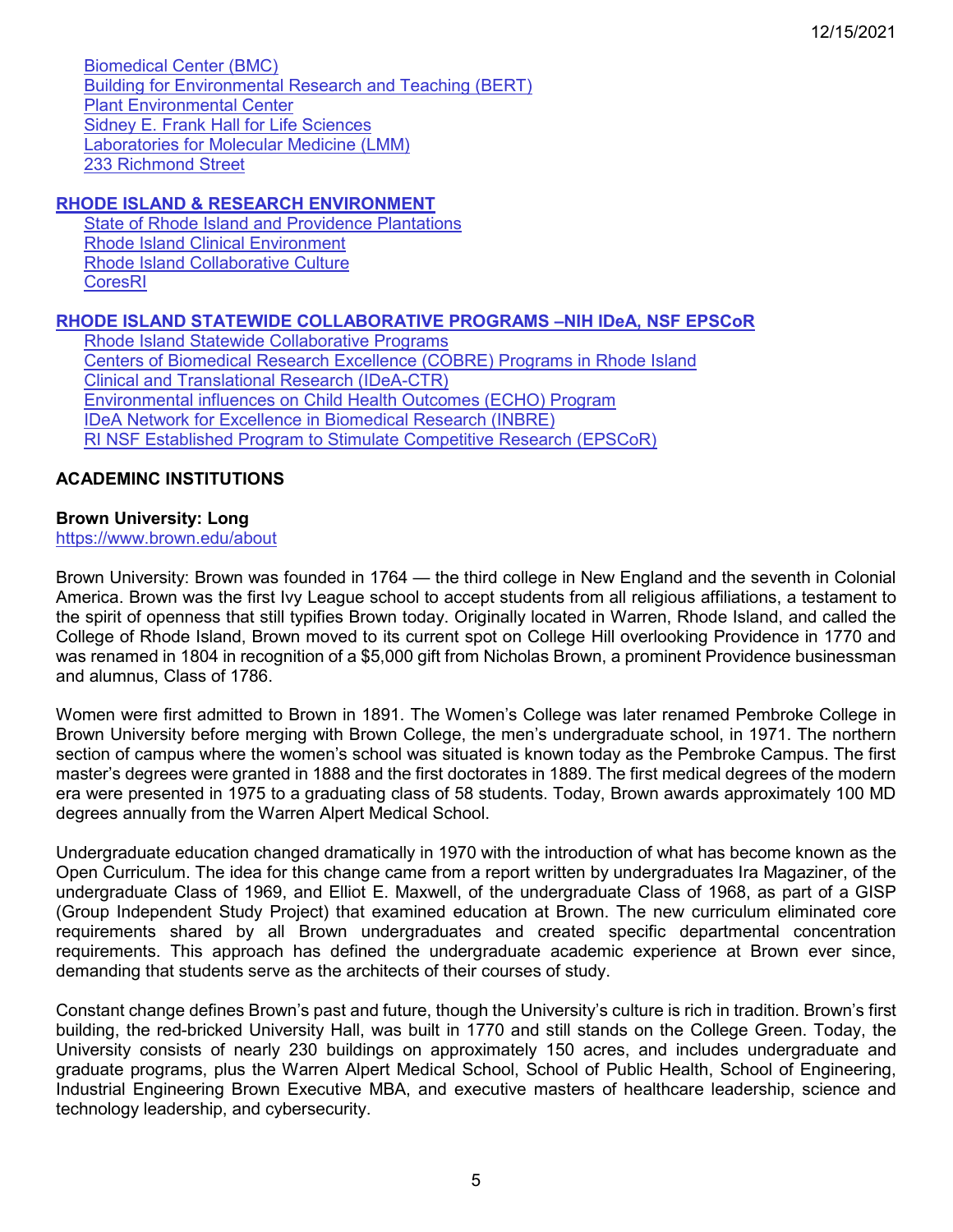In 2013, President Christina H. Paxson, Brown's 19th president, charted the course for the University's future with her strategic plan, Building on Distinction: A New Plan for Brown. The plan was launched in 2014, the 250th anniversary of Brown's founding. It provides a vision to achieve higher levels of distinction as a university that unites innovative education and outstanding research to benefit the community, the nation and the world. It calls for targeted investments to attract and support the most talented and diverse faculty, students and staff, and to support rigorous inquiry and discovery across the disciplines to address the world's most complex challenges. The plan highlights the need to keep a Brown education affordable for talented students from all economic backgrounds and to sustain a community with the diversity of thought and experience required for excellence.

## <span id="page-5-1"></span>**Brown University: Short**

<https://www.brown.edu/about>

Brown University: Located in historic Providence, Rhode Island and founded in 1764, Brown University is the seventh-oldest college in the United States. Brown is an independent, coeducational Ivy League institution comprising undergraduate and graduate programs, plus the Alpert Medical School, School of Public Health, School of Engineering, and the School of Professional Studies. With its talented and motivated student body and accomplished faculty, Brown is a leading research university that maintains a particular commitment to exceptional undergraduate instruction .Brown's vibrant, diverse community consists of about 6,580 undergraduates, 2,255 graduate students, 545 medical school students, more than 6,000 summer, visiting, and online students, and more than 700 faculty members. Brown students come from all 50 states and more than 115 countries. Undergraduates pursue bachelor's degrees in 81 concentrations, ranging from Egyptology to cognitive neuroscience. Anything is possible at Brown—the university's commitment to undergraduate freedom means students must take responsibility as architects of their courses of study. Brown University has 51 doctoral programs and 32 master's programs. The broad scope of options vary from interdisciplinary opportunities in molecular pharmacology and physiology to a master's program in acting and directing through the Brown/Trinity Repertory Consortium. Additional programs include the Undergraduate Summer Session and Pre-College Programs for high school students — on campus, online, and abroad. Brown is frequently recognized for its global reach, many cultural events, numerous campus groups and activities, active community service programs, highly competitive athletics, and beautiful facilities located in a richly historic urban setting.

### <span id="page-5-2"></span>**University of Rhode Island (URI)**

<https://www.uri.edu/>

The University of Rhode Island (URI) had humble beginnings as the state's agricultural school chartered in 1888. Today URI is a nationally recognized Land, Sea and Urban Grant public research institution, and the only public institution in Rhode Island offering undergraduate, graduate, and professional students. URI maintains a large focus on Allied Health programs including the College of Pharmacy, Nursing, and the new College of Health Sciences (2016). This Academic Health Collaborative brings together the previously individual schools of communicative disorders, health studies, human development and family studies, kinesiology, nutrition and food science, physical therapy, and psychology. Together the Allied Health expertise at URI in partnership with Brown's Alpert Warren Medical School, and School of Public Health, round out the health education and research expertise in the state.

<span id="page-5-0"></span>URI has a long-standing collaboration with Brown University's Medical School, Lifespan, Care New England, the Providence Veterans Affairs Hospital and other hospital providers in the state. URI has more than 16,000 undergraduate and graduate students who work side-by-side with more than 721 full-time, tenure-track teaching faculty, as well as with hundreds of dedicated lecturers, researchers, and adjunct faculty. URI has over 120,000 alumni globally. The main campus is in the historic, rural town of Kingston, just 30 miles south of the metropolitan city Providence and Brown University. There is also a Providence Campus that is home to biomedical sciences and the Centers of Biomedical Research Excellence (COBRE) for Immunology and Infectious Diseases near the Jewelry District and the Brown Alpert Medical School.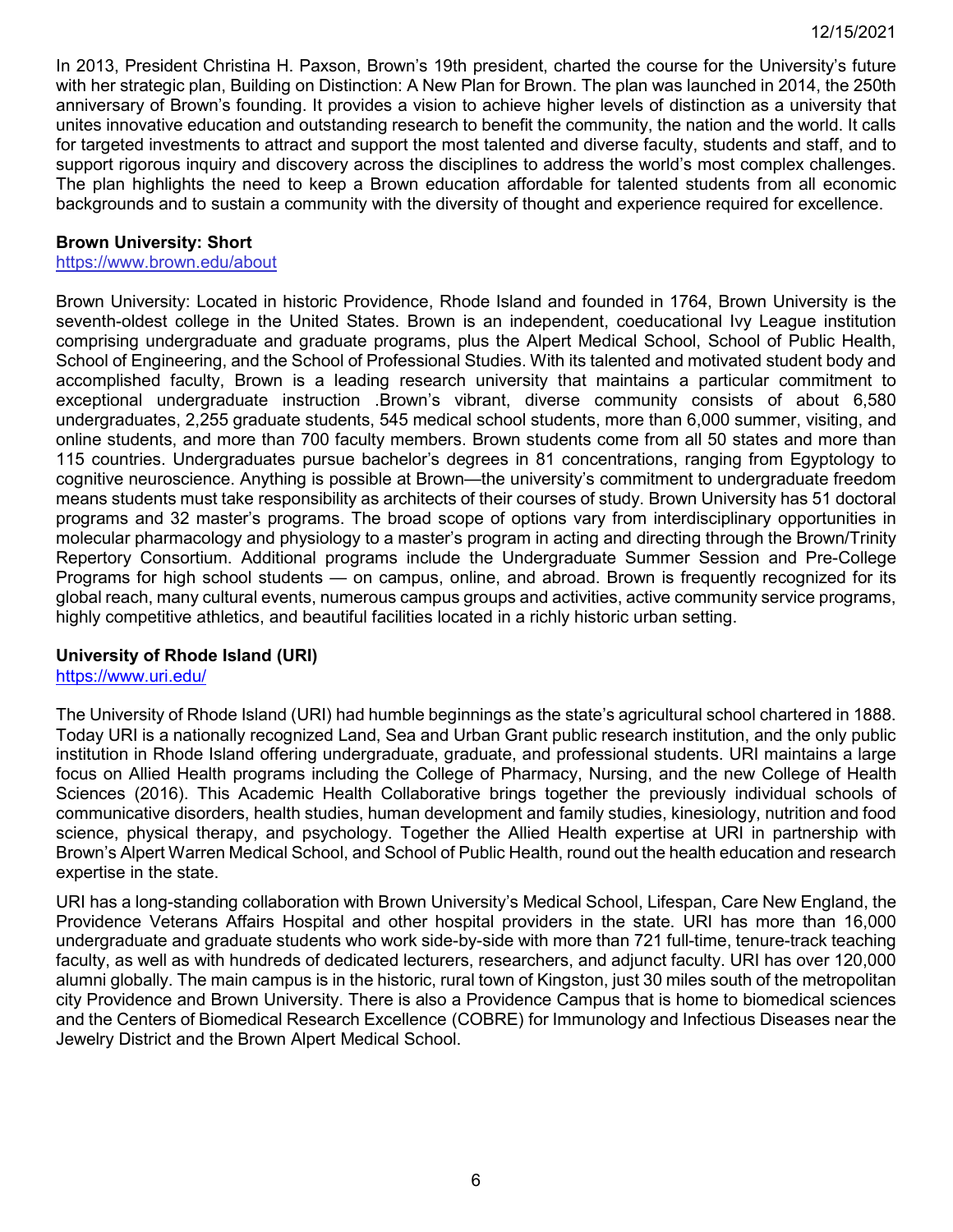## **ACADEMIC HEALTH CENTERS**

#### <span id="page-6-0"></span>**Lifespan Health System**

<https://www.lifespan.org/about-lifespan>

Lifespan Health System: Lifespan, Rhode Island's first healthcare system was founded in 1994 by Rhode Island Hospital and The Miriam Hospital. A comprehensive, integrated, academic health system affiliated with the Warren Alpert Medical School of Brown University, Lifespan's present partners also include Rhode Island Hospital's pediatric division, Hasbro Children's Hospital; Bradley Hospital; Newport Hospital and Gateway Mental Health Services. A not-for-profit organization, Lifespan is overseen by a board of volunteer community leaders who are guided by its mission: Delivering Health with Care.

**Rhode Island Hospital:** Rhode Island Hospital, with 750 beds, is the state's largest hospital and the third largest hospital in New England. It is designated as the Level 1 Trauma Center for southeastern New England, providing expert staff and equipment in emergency situations 24 hours a day. Rhode Island Hospital provides comprehensive diagnostic and therapeutic services to inpatients and outpatients, with particular expertise in cardiology, oncology, neurosciences and orthopedics, as well as pediatrics at its Hasbro Children's Hospital. Rhode Island Hospital is home to a Comprehensive Cancer Center. Its pediatric division, Hasbro Children's Hospital, opened in 1994 and cares for some 7,000 inpatients and 60,000 outpatients annually. Two distinct emergency departments exist on the RIH campus: the Andrew F. Anderson Emergency Center and Hasbro Children's Hospital ED's. The annual patient volume of these facilities is over 130,000 patient visits per year. Both ED's also house the American College of Surgeons approved Level 1 trauma center. The new Anderson Emergency Center was constructed in 2005, encounters > 80,000 adult visits per year, and is the tertiary care referral site for all of southeastern New England. Both ED's sponsor highly regarded PGY1-4 residency programs in emergency medicine with 48 residents in training and a pediatric emergency medicine fellowship. There are over 3000 new cancer cases diagnosed each year at RIH. The hospital has a new, state-of-the-art, cancer center integrating radiation oncology and medical oncology within three adjacent floors of the Ambulatory Patient Care (APC) building of Rhode Island Hospital. Full imaging facilities, including CT scan, MRI, PET scan, and other diagnostic imaging is directly connected to the cancer center via a walkway to the main patient building. There is a dedicated inpatient oncology floor on the fourth floor building. A dedicated hematology/oncology ward team follows the inpatient service. This includes a hematology oncology attending, fellow, two medical residents, a pharmacist and 1-2 Brown Medical students. RIH participates in cooperative group, pharmaceutical and investigator-initiated studies. The oncology research office has 17 full-time employees. The IRB meets twice a month.

**Hasbro Children's Hospital:** Hasbro Children's Hospital is deeply committed to advancing medical knowledge and improving patient care for children through the latest research. It currently has 53 principal investigators conducting more than 160 research initiatives, which are coordinated across Hasbro Children's Hospital, Bradley Hospital and Women & Infants Hospital and the Warren Alpert Medical School of Brown University. Hasbro researchers have made significant findings in cancer, liver disease, diabetes and asthma, and our research has appeared in more than 500 publications over the past five years. Pediatric cancer research is led by members of the Children's Oncology Group.

**The Miriam Hospital:** The Miriam Hospital is a 247-bed facility that provides a broad range of primary, secondary and tertiary medical and surgical services to adolescents and adults in 31 medical and surgical specialties and sub-specialties. The hospital provides a broad range of primary, secondary, and tertiary medical and surgical services. Miriam Hospital is noted for its specialty services in AIDS at the Samuel and Esther Chester Immunology Center and in cardiac care. The Women's Cardiac Center at The Miriam Hospital offers complete diagnostic and clinical cardiology services, cardiovascular surgery and cardiac rehabilitation to women. The Miriam Hospital is a major teaching hospital affiliated with Brown University. The hospital is home to the The Immunology Center, Sexually Transmitted Disease (STD) Clinic, Pre-Exposure Prophylaxis (PrEP) Program, Centers for AIDS Research (CFAR), Immunology Center Research Laboratory, and Centers for Behavioral and Preventive Medicine.

**Emma Pendleton Bradley Hospital:** The Emma Pendleton Bradley Hospital, founded in 1931, is the nation's first psychiatric hospital devoted to children and adolescents. It is the nation's only freestanding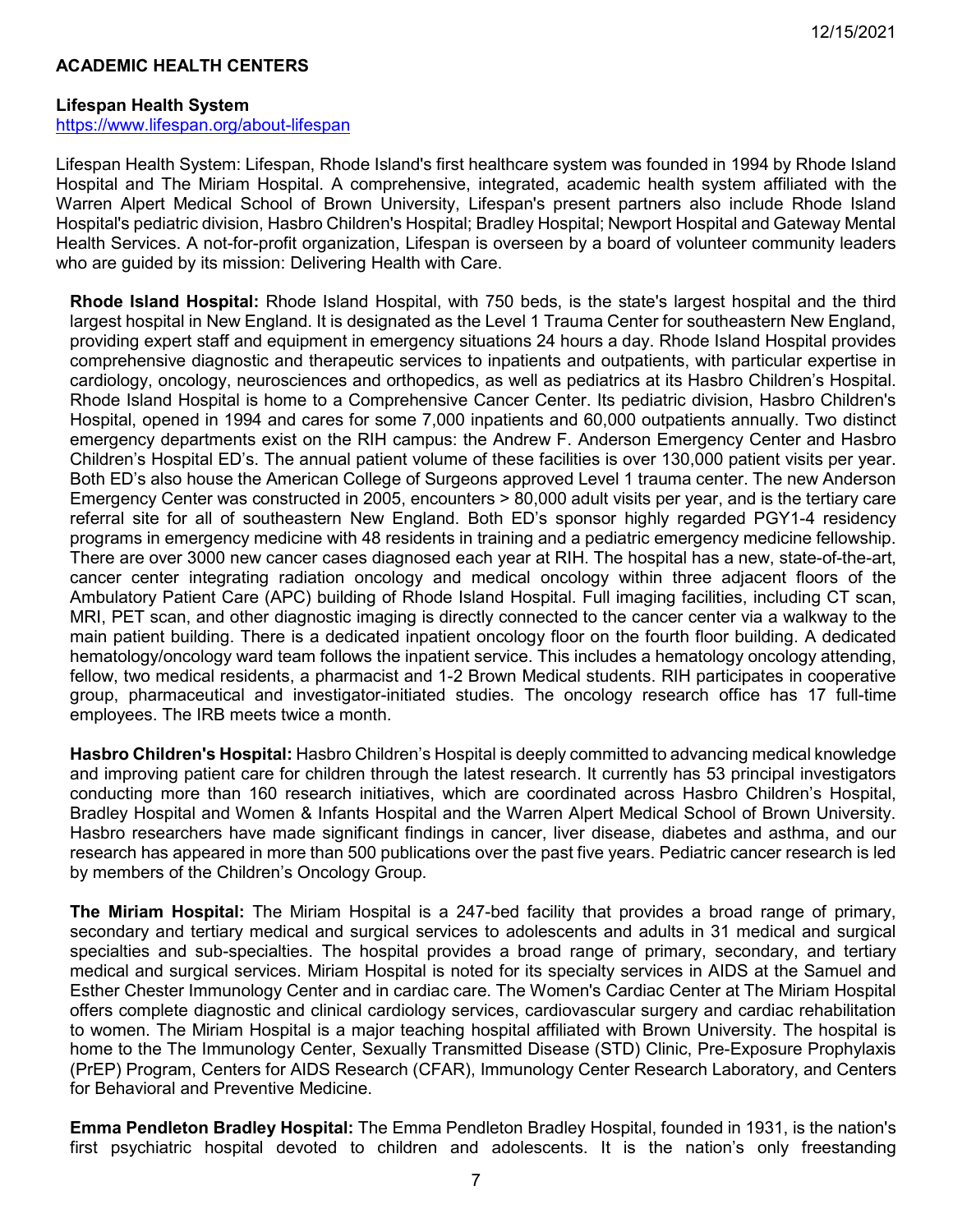child/adolescent psychiatric hospital. Bradley services include a 60-bed acute inpatient program for children and adolescents with emotional, behavioral, and developmental disorders and outpatient services (including a dialectical behavior therapy [DBT] program), day treatment, and five fully certified special education schools across RI for youth with psychiatric disorders.

## <span id="page-7-0"></span>**Care New England (CNE) Health System**

<http://www.carenewengland.org/about/>

The Care New England Health System is a trusted organization that fuels the latest advances in medical research, attracts the nation's top specialty-trained doctors, hones renowned services and innovative programs, and engages in the important discussions people need to have about their health and end-of-life wishes. Care New England is helping to transform the future of health care, providing a leading voice in the ongoing effort to ensure the health of the individuals and communities we serve. Backed by a broad range of services—primary care, surgery, cardiovascular care, oncology, psychiatry, behavioral health, newborn pediatrics and the full spectrum of women's health services—CNE is reinventing the way health care is delivered, partnering with our patients to provide the best care possible while working to create a community of healthier people.

**Women & Infants' Hospital of Rhode Island:** Women & Infants Hospital, a Care New England hospital, is one of the nation's leading specialty hospitals for women and newborns. Women & Infants is the eighth largest stand-alone obstetrical service in the country with nearly 9000 deliveries per year. In 2009, Women & Infants opened the country's largest, single-family room neonatal intensive care unit. Women and Infants Hospital is a major teaching affiliate of the Warren Alpert Medical School of Brown University for obstetrics, gynecology and newborn pediatrics, as well as a number of specialized programs in women's medicine. Known as one of the nation's largest and most prestigious research facilities in high-risk and normal obstetrics, gynecology and newborn pediatrics, it is home to two National Institutes of Health (NIH) Centers of Biomedical Research Excellence for Perinatal Biology and Reproductive Health, respectively. Women and Infants is a member of NRG Oncology, a National Cancer Institute funded, multi-institutional, cooperative research group with a major focus on gynecologic and breast cancer treatment. It is also a member of the Eunice Kennedy Shriver National Institute of Child Health and Human Development (NICHD) Maternal Fetal Medicine Units Network, a consortium of 12 premier clinical centers across the U.S. whose charge is to investigate problems in clinical obstetrics. Women and Infants is a member of the 18-center NICHD Neonatal Research Network, investigating the safety and efficacy of treatment and management strategies to improve the outcome of sick newborns. It is a member of the Eunice Kennedy Shriver NICHD Pelvic Floor Disorders Network, conducting multi-centered trials studying pelvic floor disorders. In 2015, the NICHD awarded Women & Infants Hospital and Brown University an additional five years of grant funding to support the Women's Reproductive Health Research (WRHR) Career Development Program. With just seven active sites throughout the country, this highly competitive program provides a tailored research and career development plan to enable junior faculty obstetrician/gynecologists to develop into leaders in women's health research.

**Butler Hospital:** Butler Hospital is the only private, nonprofit psychiatric and substance abuse hospital serving adults, adolescents, and children in Rhode Island and southeastern New England. Founded in 1844, it was the first hospital in Rhode Island and has earned a reputation as the leading provider of innovative psychiatric treatments in the region. Affiliated with the Warren Alpert Medical School of Brown University, Butler Hospital's clinical research trials provide valuable information on brain-based diseases. Through research, new treatments are being discovered for diseases including depression and anxiety, obsessive-compulsive disorder (OCD), Alzheimer's disease, Movement Disorders, such as Parkinson's disease, and addictions. Butler Hospital is affiliated with the Norman Prince Neurosciences Institute, dedicated to advancing the neurosciences and reducing human suffering from disorders of the nervous system through world-class research, outstanding clinical care and advanced education. Butler's research activities have helped bring about groundbreaking treatments, including Transcranial Magnetic Stimulation (TMS), a treatment for depression recently approved by the U.S. Food and Drug Administration (FDA), and Deep Brain Stimulation, a "pace-maker for the brain" that is used to treat severe obsessive-compulsive disorder and depression.

**Kent Hospital: Kent Hospital:** Under the existing umbrella of Care New England (CNE) Health System the outpatient and research departments are located in Pawtucket, RI as part of Kent Hospital, successor to Memorial Hospital of Rhode Island (MHRI). The research department has had extensive experience in the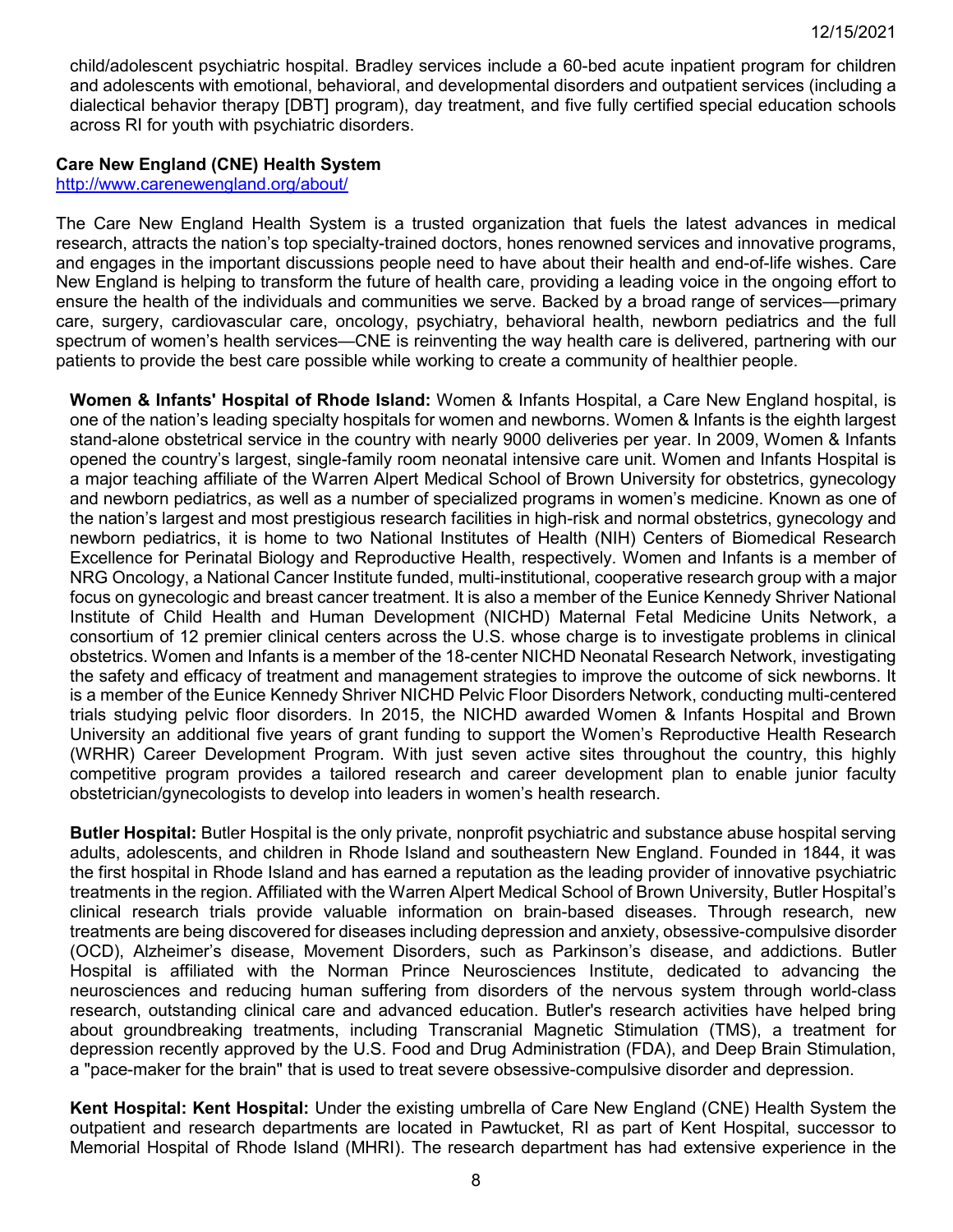administration and execution of contracts and grants funded by a variety of sources including the National Institutes of Health, Department of Health and Human Services, drug companies, the Rhode Island Department of Health, and other health agencies and foundations such as the American Heart Association, Robert Wood Johnson Foundation, and the American Foundation for AIDS Research. In addition, the department oversees management of numerous subcontracts for activities that support funded grants. Since 1989, there have been a total of over 100 grants and contracts awarded to researchers for a total of approximately \$5-6 million per year.

Kent Hospital: is a nonprofit acute care academic teaching hospital affiliated with Warren Alpert Medical School of Brown University through the Family Medicine and General Internal Medicine residency programs and is the second largest hospital in the state. Kent partnered with Care New England (CNE) Health System to expand the scope of services available to its patients and as successor to MHRI provides a strong primary care focus within the system, as well as sustains the strong academic and research programs. This 359 community hospital located on 57 acres in Warwick, Rhode Island, serves a community of 300,000 residents in Warwick, West Warwick, East Greenwich, West Greenwich, Coventry and parts of North Kingstown, Exeter and Cranston, Rhode Island. In Pawtucket they operate a large ambulatory practice that houses their Primary Care practices and specialties to meet the needs of 190,000 people in Pawtucket and the surrounding Blackstone Valley region of Rhode Island and southeastern Massachusetts. Kent provides a full spectrum of clinical services with over 13,460 admissions, 818 deliveries, 9,452 operative procedures, 70,902 emergency room visits. In addition to the hospital services, Kent operates two satellite primary care centers and an express care center. Besides clinical services, Kent sponsors a wealth of teaching and research activities. Kent's Primary Care Center in Pawtucket serves as the Center for education and research in Primary Care for Brown University's Medical School. They sponsor two residency training programs, one in Family Medicine and another in General Internal Medicine, with a combined 80 resident trainees. Researchers in the primary care departments of Family Medicine and General Internal Medicine have joined forces with epidemiologists, anthropologists, biostatisticians, psychologists and other researchers to create a vibrant, multidisciplinary research center, the Brown University Center for Primary Care and Prevention (CPCP), which is under the umbrella of the School of Public Health.

# <span id="page-8-1"></span>**VA Providence Healthcare System (VAPHS)**

<https://www.providence.va.gov/>

The VA Providence Healthcare System (VAPHS) is a major teaching hospital and research affiliate of the Warren Alpert Medical School of Brown University and delivers a broad range of services in medicine, surgery, and behavioral sciences. VA Providence Healthcare System is a 75-bed facility providing acute inpatient and ambulatory care in medicine, surgery, psychiatry and neurology. The hospital admits approximately 5,000 veterans annually and provides over 150,000 outpatient visits in 41 clinics. It is a VA regional center for treatment of post-traumatic stress disorder. The hospital also provides special medical services in the areas of dialysis, substance abuse treatment, rehabilitative medicine, and prosthetics. The medical center and its five communitybased outpatient clinics in Rhode Island and southern Massachusetts serve as a primary care resource and a regional referral network for a variety of inpatient and outpatient programs. The VAPHS participates in the medicine, surgery, neurology, psychiatry and orthopaedic residency programs at Brown Medical School. The VAPHS has four buildings dedicated to providing research investigators with opportunity to collaborate on basic, animal and clinical research. VAPHS research resources are listed under Clinical Research Units.

# <span id="page-8-0"></span>**ACADEMIC SCHOOLS, COLLEGES, DEPARTMENTS, CENTERS, INSTITUTES AND PROGRAMS**

## <span id="page-8-2"></span>**Center - Advance-CTR: Comprehensive**

<https://www.brown.edu/initiatives/translational-research/home>

Advance Clinical and Translational Research (Advance-CTR, U54GM115677) is a statewide Institutional Development Award for clinical and translational research (IDeA-CTR) funded by the National Institute of General Medical Sciences. Based at Brown University, Advance-CTR is a statewide collaboration between Rhode Island's primary academic institutions, hospital systems, and community organizations. Advance-CTR supports Rhode Island investigators through funding, research resources and services, and professional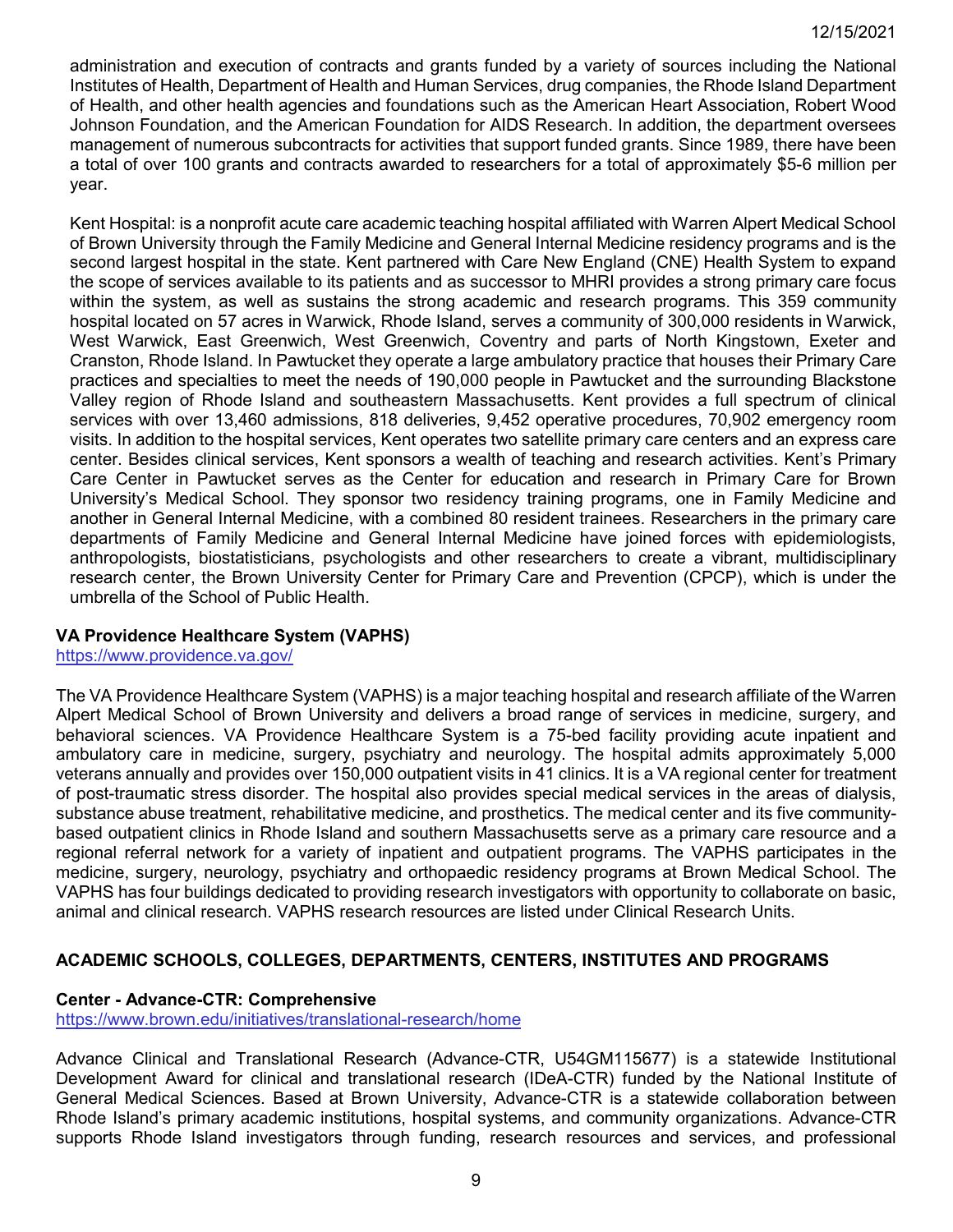development offerings. Ultimately, Advance-CTR aims to fuel discoveries and collaborations that are responsive to the health priorities and disparities of Rhode Island's diverse communities.

Advance-CTR comprises two Administrative Cores (the Administrative Core and the Tracking and Evaluation Core), two Award Cores (the Pilot Projects Program and the Professional Development Core), and three Service Cores (the Biostatistics, Epidemiology, and Research Design Core, the Biomedical Informatics, Bioinformatics, and Cyberinfrastructure Enhancement Core, and the Community Engagement and Outreach Core).

Administrative Core: The Administrative Core serves as the central operations hub for Advance-CTR. It includes three Project Managers, a Communications Manager, a Data Manager and one Coordinator who each report to the Advance-CTR Administrative Director. These individuals support the PD/PI; Program Coordinator; Strategic Planning Coordinator, the IAC, EAC, Operations and Steering Committees; and the six Cores. Administrative Core personnel assist the Core Leads in program management and planning, tracking and evaluation, budget development, allocation of resources, reporting, and development of educational initiatives.

Pilot Projects Program: The Pilot Projects Program brings investigators together from institutions across the state to develop interdisciplinary collaborations that span the translational research spectrum. The program awards five to seven investigators per year with one-year grants of up to \$75,000 each in direct costs for clinical and translational research. Awarded proposals must be interdisciplinary with a focus on clinical, translational, or community research. Priority is given to proposals that address statewide health priorities set forth by the Rhode Island Department of Health. Awardees gain the opportunity to experience planning and preparing research applications in an NIH format, respond to reviews, and learn grant management skills in a collaborative, cross-disciplinary environment. Awardees may also leverage Advance-CTR's research services in both the pre-proposal and post-award stages of their projects.

Professional Development Core: The Professional Development Core equips early-career health researchers in Rhode Island with the resources and training they need to build competitive research programs that improve population health in our state. The Core provides educational and mentoring opportunities to investigators at all career stages. The Mentored Research Awards program (MRAs) is geared toward early-career stage investigators, especially those from historically underrepresented groups in STEM. The MRAs are given annually to two to three investigators from Brown University and the University of Rhode Island. They are twoyear awards that cover up to 75% salary up to \$90,000 in direct costs. An additional \$25,000 per year is also provided to cover research-related expenses or tuition (a Master's degree in Clinical and Translational Research from the Brown University School of Public Health is encouraged). Finally, the awards provide a structured mentoring program and training in clinical and translational research. Awardees are encouraged to take advantage of Advance-CTR's research services in both the pre-proposal and post-award stages of their projects.

The Professional Development Core also offers the Advance-K Scholar Career Development Program (Advance-K) and the Advance-CTR Mentoring Training Program. Advance-K trains and supports highly qualified junior faculty in the preparation of individual, extramural career development award applications (NIH K series or equivalent), and connects them to resources, mentorship, and other career development opportunities. The program encourages applications that emphasize community engagement. Up to 10 Scholars are selected annually to participate in the program. Junior faculty candidates pursuing a career in clinical research or translational research from Brown, URI, and the affiliated hospital systems are eligible to apply. Advance-K Scholars follow a common curriculum along with a customized set of activities to meet individual learning goals and are required to participate in 2-hour, bi-weekly training sessions throughout the duration of the yearlong program. Scholars are expected to submit an application for individual funding (K01, K08, K23, or CDAs from the VA or foundations) by the end of the 12-month program period.

The Advance-CTR Mentoring Training Program is a 9-hour, peer-driven program that provides faculty mentors with skills and techniques to enhance communication with their mentees and improve outcomes for professional development and success. Five faculty from Brown University and the University of Rhode Island who are certified Mentor Facilitators from the National Research Mentoring Network (NRMN) lead the trainings. The training sessions are adapted from NRMN and the Center for Improvement of Mentored Experiences in Research (CIMER). It is designed to help research mentors maximize the effectiveness of their mentoring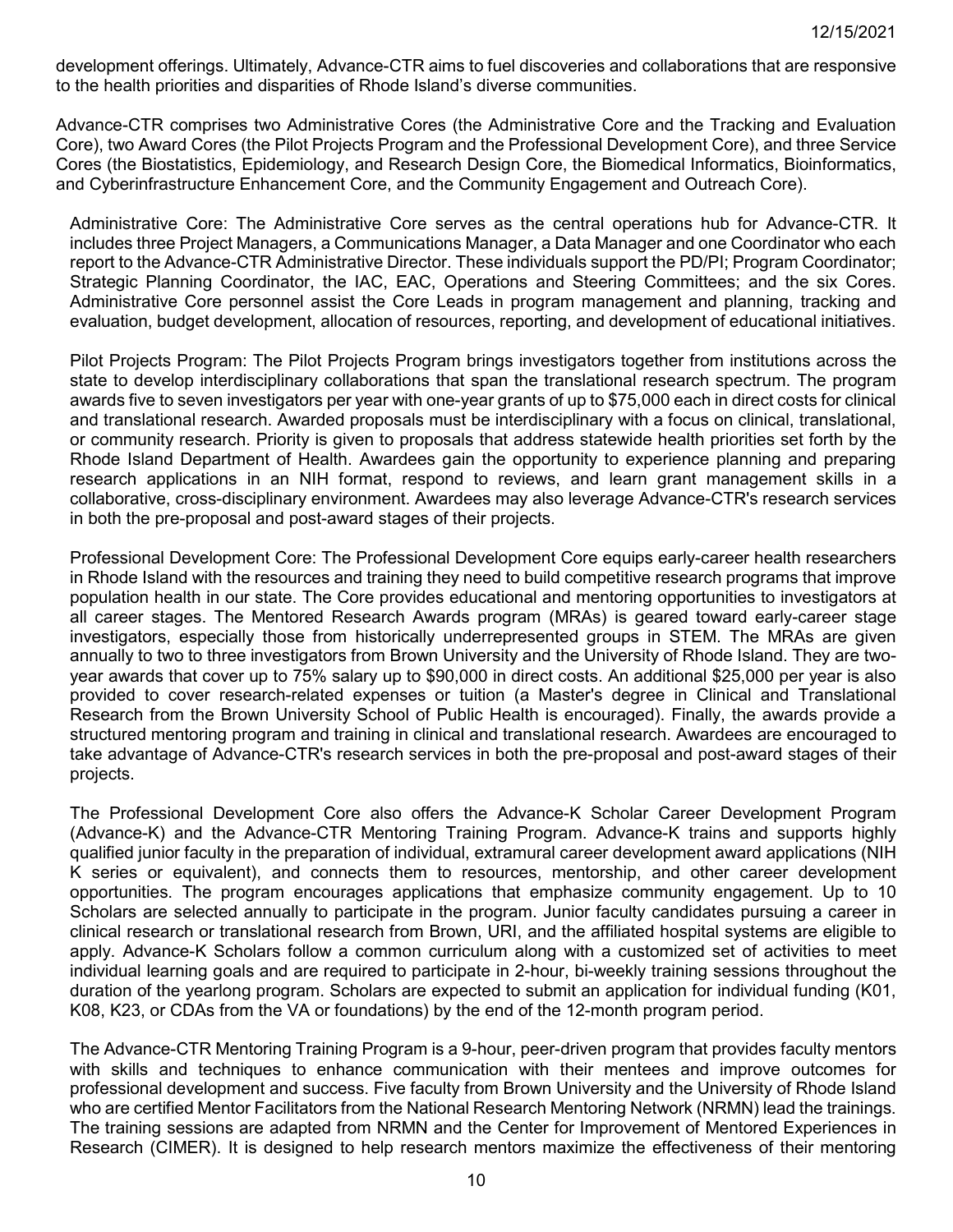relationships. All Rhode Island investigators and research staff are also eligible to receive clinical research training through various sponsored training, including but not limited to Public Responsibility in Medicine and Research (PRIM&R), and Good Clinical Practice (GCP) through the Professional Development Core. Finally, the Core offers regular workshops for entrepreneurship, team science, and grant writing.

Biostatistics, Epidemiology, and Research Design Core (BERD): The BERD Core aims to empower investigators to design, interpret, and publish impactful health research. It offers research consultations and support to Rhode Island investigators who are seeking quantitative, psychometric, and qualitative research design and analysis support. The Biostatistics Core links investigators with multidisciplinary faculty members and experts in various methodological techniques including biostatistics, epidemiology, research design, qualitative data techniques, and measurement and evaluation in health-related research. The Core also makes available a variety of research training, including monthly REDCap workshops, the Qualitative Methods and Machine Learning Seminar Series, and regular seminars on research design and analysis, systematic review, and biostatistical methodology.

Bioinformatics, and Cyberinfrastructure Enhancement Core (BIBCE): The BIBCE Core works to transform the research capacity in Rhode Island for big data health research by enabling access to electronic health data through secure, inter-institutional infrastructure. The Core works closely with the Center for Computation and Visualization (CCV) and Brown University Library to address the breadth of data, technology, and computing needs for clinical and translational research. Through the Unified Research data Sharing and Analysis (URSA) Initiative, the Core provides expertise and infrastructure for accessing and using large-scale datasets for health-related research. This includes storage, management, and analysis of health data within high performance and secure computing environments at Brown. The Core also participates in the National COVID Cohort Collaborative (N3C) Analytics Platform, which provides clinical data from more than 1.6 million COVID+ cases to RI investigators. The Core also offers consultative services for implementation science—from strategy and blueprints, to sustainability and policy implementation. Finally, BIBCE provides a wide variety of research training, including its annual Informatics and Implementation Science Learning Series and Machine Learning Seminar Series.

Community Engagement and Outreach Core (CEO): The CEO Core helps facilitate research endeavors that are relevant, accessible, and impactful to the entire state of Rhode Island. New in Phase II of Advance-CTR, this Core is built around a philosophy and culture of partnership and reciprocity. The CEO Core provides RI investigators with the training and guidance they need to conduct successful community-engaged research initiatives. These include offering investigators the opportunity to receive feedback from community stakeholders on their research ideas before they begin, and brokering partnerships between investigators and community stakeholders during each step of the research process. Community stakeholders, in turn, have the opportunity to participate in the dissemination of study results, including publication and dissemination of study findings to the public and the communities who stand to benefit from knowledge production. This culture and the Core's commitment to community participation at every stage of the research process will help ensure that the CEO Core's activities are relevant to populations who experience health disparities and to the Rhode Island community at-large.

Clinical Research Support: All RI investigators have access to support for clinical research via Advance-CTR and the Lifespan Clinical Research Center. Investigators may request support through Advance-CTR that includes regulatory support, subject recruitment, specimen collection and biobanking.

Dedicated Space: More than 7,000 square feet is dedicated to Advance-CTR across all partner institutions in Rhode Island. Central offices are located in downtown Providence, Rhode Island, adjacent to the Warren Alpert Medical School of Brown University and less than a mile from the Brown University School of Public Health, Lifespan and Care New England hospital systems. Other partners, including the VA Providence Healthcare System and the Rhode Island Quality Institute are less than three miles away from the Administrative Core offices. This includes contiguous workspace in two dedicated suites for the BIBCE and Administrative Cores in a building adjacent to the Warren Alpert Medical School. Shared building-wide resources include a small 209 square-foot conference room with capacity of 8 people and a larger 365 square-foot conference room with a capacity of 16 people. The building is serviced by a 10 Gigabits per second (Gbps) optical network (Cisco). State-of-the-art, audio visual conferencing equipment is used utilized for both internal and external audiences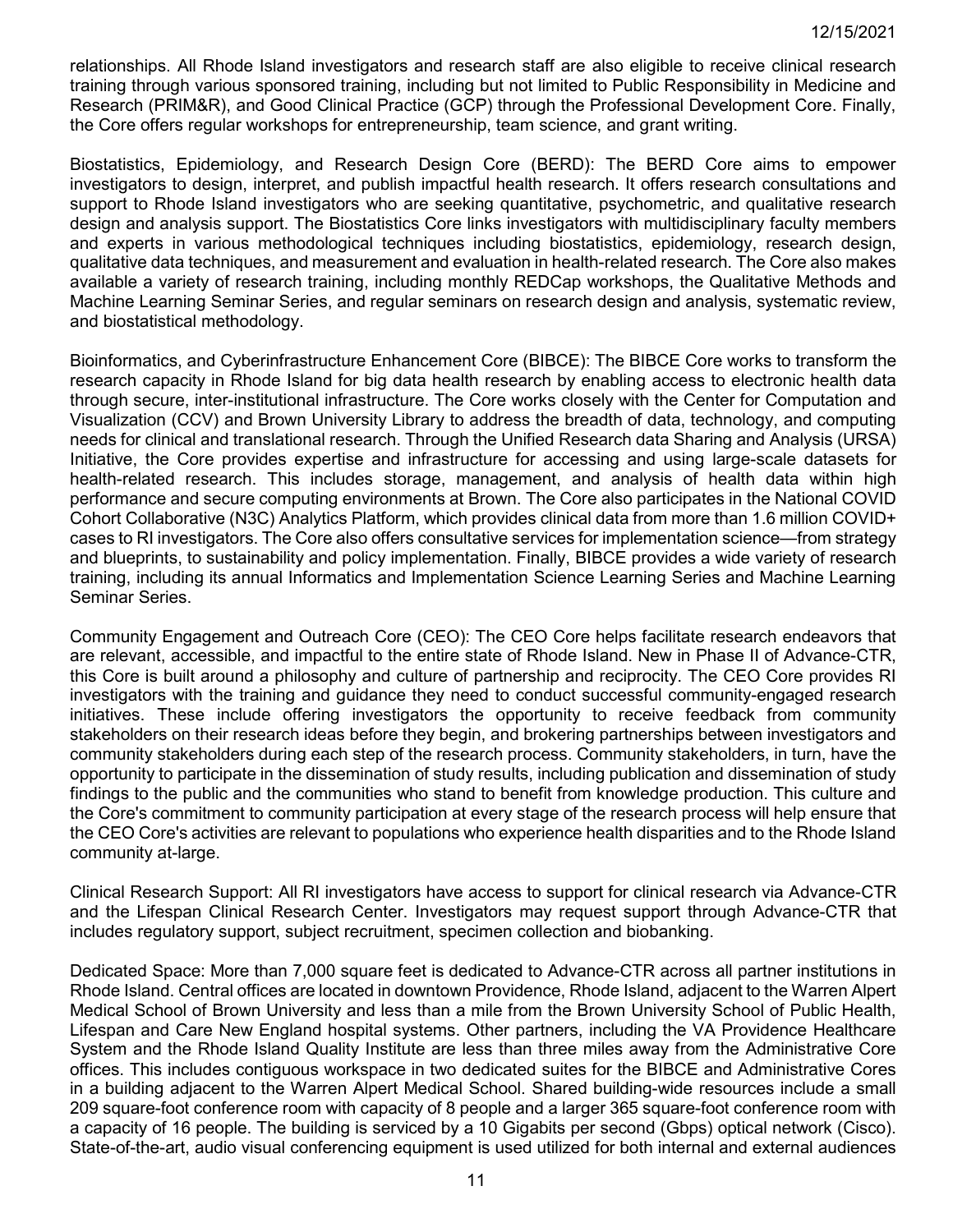to facilitate a spectrum of Advance-CTR needs, including administrative planning, professional development, educational outreach, local discussions, team project meetings, Advisory Committee meetings, NIGMS reporting, and multi-site forums.

## <span id="page-11-0"></span>**Center - Advance-CTR: Summary**

<https://www.brown.edu/initiatives/translational-research/home>

Advance Clinical and Translational Research (Advance-CTR): Advance-CTR partners were awarded an IDeA-CTR grant by NIGMS in 2016 as well as a renewal award in 2021 (Advance-CTR, U54GM115677). Advance Clinical and Translational Research (Advance-CTR) is a statewide Institutional Development Award for clinical and translational research (IDeA-CTR) funded by the National Institute of General Medical Sciences. Based at Brown University, Advance-CTR is a statewide collaboration between Rhode Island's primary academic institutions, hospital systems, and community organizations. Advance-CTR supports Rhode Island investigators through funding, research resources and services, and professional development offerings. Ultimately, Advance-CTR aims to fuel discoveries and collaborations that are responsive to the health priorities of Rhode Island's diverse communities. Advance-CTR comprises two Administrative Cores (the Administrative Core and the Tracking and Evaluation Core), two Award Cores (the Pilot Projects Program and the Professional Development Core), and three Service Cores (the Biostatistics, Epidemiology, and Research Design Core, the Biomedical Informatics, Bioinformatics, and Cyberinfrastructure Enhancement Core, and the Community Engagement and Outreach Core).

More than 7,000 square feet is dedicated to Advance-CTR across all partner institutions in Rhode Island. Central offices are located in downtown Providence, Rhode Island, adjacent to the Warren Alpert Medical School of Brown University and less than a mile from the Brown University School of Public Health, Lifespan and Care New England hospital systems. Other partners, including the VA Providence Healthcare System and the Rhode Island Quality Institute are less than three miles away from the Administrative Core offices. This includes contiguous workspace in two dedicated suites for the BIBCE and Administrative Cores in a building adjacent to the Warren Alpert Medical School. Shared building-wide resources include a small 209 square-foot conference room with capacity of 8 people and a larger 365 square-foot conference room with a capacity of 16 people. The building is serviced by a 10 Gigabits per second optical network (Cisco). State-of-the-art, audio visual conferencing equipment is used utilized for both internal and external audiences to facilitate a spectrum of Advance-CTR needs, including administrative planning, professional development, educational outreach, local discussions, team project meetings, Advisory Committee meetings, NIGMS reporting, and multi-site forums.

## <span id="page-11-1"></span>**Center - Alcohol and Addiction Studies (CAAS)**

<https://www.brown.edu/academics/public-health/research/alcohol-addiction-studies/>

Center for Alcohol and Addiction Studies (CAAS): The Brown University Center for Alcohol and Addiction Studies in the School of Public Health is an internationally renowned research center in alcohol research. The mission is twofold: to conduct collaborative research that will lead to more effective treatment for alcohol and drug abuse, and to create a nationwide program in substance abuse, education and training for psychologists, physicians, medical students, and health care professionals. CAAS faculty conduct empirical research in a variety of areas of alcohol abuse/dependence, drug abuse/dependence and tobacco use, ranging from laboratory investigations of mechanisms through treatment or early intervention to policy. Funding comes from the federal government and a variety of foundations.

Comprehensive training is provided in how to conduct excellent research to predoctoral and postdoctoral research fellows. Faculty conduct clinical training seminars for practitioners at national and regional conferences. Faculty are involved in developing training curricula for medical schools and addiction training for clinicians as part of the Addiction Technology Transfer Center (ATTC). The CAAS houses the largest library of material on Alcoholics Anonymous, in conjunction with the Brown University Library system. Faculty are involved in Physicians and Lawyers for National Drug Policy to align policy, practice, and public understanding with the scientific evidence that addiction is a preventable and treatable disease; to support the use of evidence-based, cost-effective approaches toward prevention and treatment; and to enable lawyers and physicians to provide effective and sustained leadership in this effort.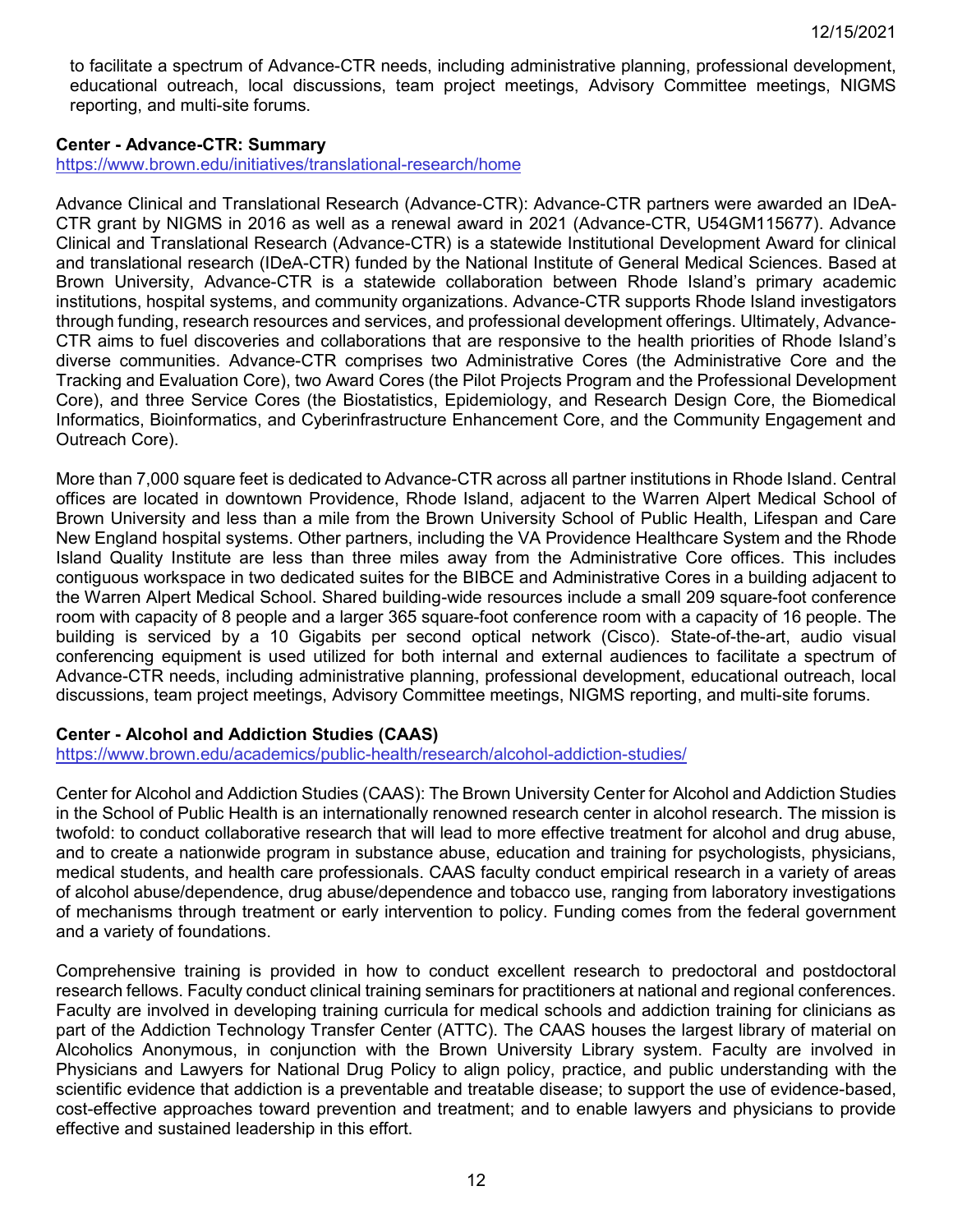## <span id="page-12-0"></span>**Center – Alternatives to Animal Testing**

<https://caat.brown.edu/>

The Center for Alternatives to Animal Testing is modernizing toxicity and drug testing by measuring and integrating the biologic responses of miniaturized human tissues. There is a large and growing number of potential toxicants and drugs whose concentration-dependent effects are unknown. Current animal and simple 2D cell culture models do not rapidly and effectively identify human health risks. Needed are new, cost-effective, and predictive assays that can assess adverse effects. Through an integration of biology and engineering, we have devised simple, high-throughput 3D microtissues as predictive biology platforms that reflect human physiology and disease, solving fundamental questions of adverse biological response. We use quantitative confocal imaging of 3D human microtissues to identify pathologic responses to chemical and drug exposures.

The Center for Alternatives to Animal Testing provides a scholarly environment for research and teaching in the development and use of state-of-the-art humane approaches to understanding the fundamental characteristics of health and disease, including identifying alternatives to animal testing for screen of environmental toxicants and new drugs. The Center is interested in collaborating with industry to accelerate the Center's mission and research and development programs. Types of support include general support for the Center, sponsored research, and collaboration around areas of mutual interest. The Center's strategy is to optimize and validate in vitro assays using human 3D micro-tissues visualized by high-throughput/high-content imaging. These novel platforms for predictive biology are designed to address the unmet need for screening and safety assessment of large numbers of environmental chemicals and emerging toxicants, thus protecting human health and the environment.

### <span id="page-12-1"></span>**Center - Biology of Aging**

<https://www.brown.edu/research/projects/biology-aging/>

Center on the Biology of Aging: The mission of the Center is to promote at Brown University and at its affiliated hospitals research and education programs on the causes and treatment of aging. The Center complements already existing strengths such as clinical care and health services research by providing a focal point whose primary function is basic research on the biology of aging. The ultimate goal is to catalyze activity that will improve human health span. The Center for Aging Initiative seeks to:1) identify biological mechanisms that can extend healthy life, 2) develop interventions to ameliorate the negative aspects of aging. By assembling a core group of experienced scientists the Initiative is increasing the interactions among investigators interested in aging, attracting talented students to their laboratories, and promoting growth by recruiting top-ranked new faculty. In addition to escalating research activity, the Initiative also strives to inform and educate the Brown community and the public. The Center also runs a monthly Providence Area Aging Research Forum, an extramural Aging Seminar Series, and the annual Colloquium on the Biology of Human Aging.

### <span id="page-12-2"></span>**Center - Biomedical Engineering (CBME)**

<https://www.brown.edu/academics/biomedical-engineering/home>

The Center for Biomedical Engineering is the only joint academic program of the School of Engineering and the Division of Biology and Medicine. CBME's research improves human health through cross-disciplinary studies and educational activities that integrate the engineering, physical sciences, life sciences, and clinical practice. CBME also oversees and administers degree programs in Biomedical Engineering for undergraduates, master's students, and PhD students.

CBME faculty are drawn from across the campus academic departments as well as the School of Engineering and the clinical departments of the Division of Biology and Medicine. Their dual status as CBME faculty and members of academic departments makes them well poised to bring the very latest in their disciplines to bear on the complex and multidisciplinary problems of biomedical engineering. Many CBME researchers bridge the gap between clinical and basic research through interaction with Brown's affiliated hospitals including Rhode Island Hospital, Providence Veterans Affairs Medical Center, and Miriam Hospital.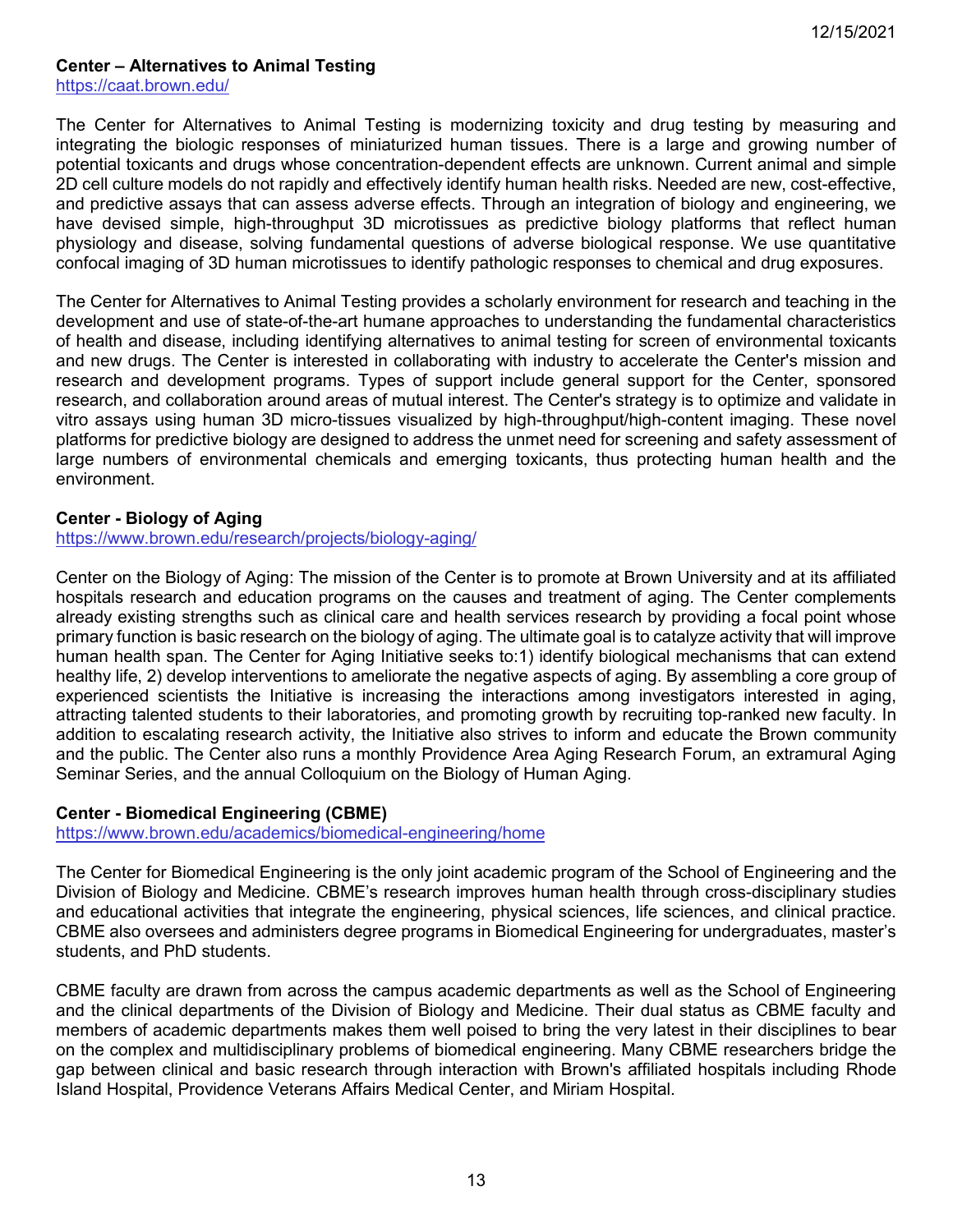The research, teaching, and service activities of the CBME community are diverse. However, much of the Center's fundamental capability can be captured in four topics of nationally recognized excellence: Mechanobiology, Regenerative Engineering, Neuroengineering, and Biomaterials and Sensing.

## <span id="page-13-0"></span>**Center - Brown Center for Biomedical Informatics (BCBI)**

[https://www.brown.edu/academics/medical/about-us/research/centers-institutes-and-programs/biomedical](https://www.brown.edu/academics/medical/about-us/research/centers-institutes-and-programs/biomedical-informatics/)[informatics/](https://www.brown.edu/academics/medical/about-us/research/centers-institutes-and-programs/biomedical-informatics/)

The Brown Center for Bioinformatics (BCBI) was established in July 2015 with a three-fold mission to: (1) innovate how electronic biomedical and health data are used, (2) implement digital solutions for improving biomedical research and healthcare delivery, and (3) inspire the next generation of biomedical researchers and clinicians in partnership with collaborators in existing areas of excellence at Brown, its healthcare affiliates, and statewide healthcare organizations. Faculty, staff, and students in BCBI offer experience in applying the breadth of informatics and data science approaches across the full spectrum of biomedicine and health care (translational bioinformatics, clinical research informatics, clinical informatics, consumer health informatics, public and population health informatics, and global health informatics). Specific areas of expertise include: biological sequence analysis; data extraction, integration, management, and analysis; data mining, machine learning, and deep learning; clinical decision support; evaluation; human factors engineering; information retrieval; knowledge engineering; natural language processing and text mining; and, software engineering and system development. BCBI is centrally located in office space in a building adjacent to The Warren Alpert Medical School of Brown University. This office suite space has 2,281 net assignable square feet and includes five administrative support workstations and eight offices. Shared building-wide resources include a 209 square-foot conference room with capacity of eight people and a larger 365 square-foot conference room with a capacity of 16 people. This area is serviced by a 10 Gigabits per second (Gbps) optical network (Cisco). Computers are available for basic programming and productivity tasks. Dedicated servers for BCBI research and educational activities are maintained by Computing and Information Services.

### <span id="page-13-1"></span>**Center - Brown Center for the Study of Children at Risk**

<https://www.brown.edu/research/projects/children-at-risk/>

The Brown Center for the Study of Children at Risk (The Center) is located at the Alpert Medical School of Brown University and Women & Infants Hospital (WIH). The Center occupies 14,100 square feet of space and houses a 60 member staff. The laboratory and offices are located at 50 Holden Street, Providence, 2.28 miles from the WIH campus. The mission of the Center is: (1) to advance theories of the developmental pathways from fetal and infancy periods in at-risk children, (2) to enhance synergy between research and clinical practice that advances child development research, intervention programs and social policy, (3) to train scientists and practitioners in interdisciplinary methods from the field of child development. The Center's functions are: 1) fundamental research on mechanisms that explain long-term developmental outcome with emphasis on at-risk children, 2) applied research on interventions for children and their families, 3) education and training of students, scientists, and practitioners, and 4) services for populations of children of interest for fundamental and applied research.

Clinical: The Center is supported by WIH and is a Division of the Department of Pediatrics at WIH. WIH is located at 101 Dudley Street. The Holden St. facility provides office space and work stations for the 60 members of the Center including 12 Brown Medical School faculty, a reception/waiting area for research subjects and patients, four dedicated laboratories/evaluation rooms for research on fetal function and behavior, kinematic motor lab for children ages 3-5 years; eye tracking lab for high-risk children including those with autism spectrum disorder; medical examination room. 12 research and clinical testing and evaluation rooms with five one way observation rooms, physiological and videotape recording facilities, and a data center that includes biostatistical and technical support, and five video coding stations. The Center has two conference rooms for colloquiums, seminars presentations and work group meetings. Both rooms are equipped with audiovideo equipment. Five workstations are also available with coding systems to extract data for data analyses.

Computer: All members of the Center, including trainees, have personal computers equipped for word processing, data analysis, and graphics. All Investigators and trainees have access to color laser printers and digital scanners. All computers have access to the internet, Email, library information and database searches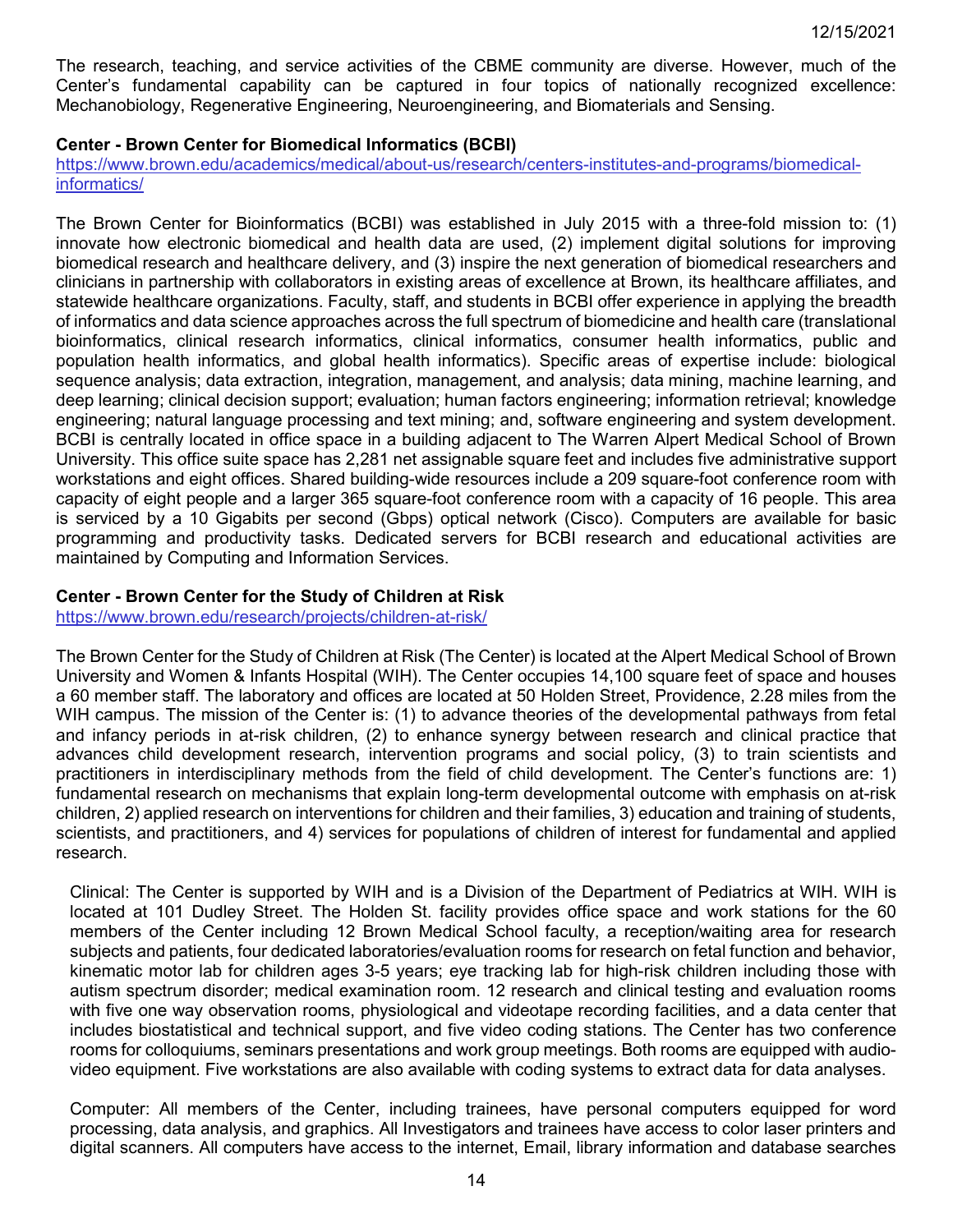via connection to Brown University. Further, the Center has an internal network and dual servers that interface with the WIH network. The Center technical engineer is the network administrator with back up from WIH information services. The facility is site licensed for all statistical software proposed in this project (SPSS, MPLUS, SAS). The hospital main campus and the Brown Center are connected on the same system-wide secure network.

Other: The kinematics lab is designed to test visual-motor and fine motor control in young children when reaching and grasping a series of pegs. The Vicon Motus software was installed on the specialized computer that guided the procedure. The set up includes two cameras with infrared illuminator rings that recorded the procedure from different angles. Prior to the assessment, the reaching space was calibrated by a 12 by 12 frame with 16 markers by the two infrared cameras. With calibrated space, the software is able to determine the moving position of the child's hand.

Equipment: The biomarkers lab provides information on how children with autism spectrum disorder engage and respond to interesting stimuli. Visual attention is used (eye tracking measures of social attention) and tests of autonomic regulation (sympathetic and parasympathetic functioning) as a potential battery of biomarkers. The equipment required includes: REDn Eye Tracking System (system laptop, eye tracking hardware, and system software); MindWare Physiological Data Analysis Software (2 license keys); 2 Actiwave Cardio ECG Waveform Data Recorders; Dell Latitude Laptop; three Dell OptiPlex 9020 Computers (1 is refurbished); 2 E4 EDA recording wristbands; 2 Q-sensor EDA recording wristbands (on loan from Northeastern University); CIP Pupilometer with Laptop (on loan from Simons Foundation); 1 Macbook Air; Dell 24 Monitor. Eye tracking measures of visual attention to people and social stimuli indicate social attention and information processing. Autonomic nervous system (ANS) activation has bottom up influences on attentional and emotional responses, and ANS responses are influenced by top down higher-order processing of experiences. Activation of the sympathetic and parasympathetic branches of the ANS measure emotion regulation and social responsiveness. Skin conductance is one measure of sympathetic activity, whereas heart rate variability is a measure of parasympathetic activity. Together, emotion regulation, social responsiveness, and attention to social information can be expected to correlate with dysfunctions seen in ASD.

# <span id="page-14-0"></span>**Center – Children's Environmental Health (CCEH)**

<https://www.brown.edu/academics/public-health/cceh/about>

The Center for Children's Environmental Health (CCEH) is dedicated to promoting the health of children by understanding the determinants, health effects, and biological action of environmental pollutant exposures from before conception until adolescence. The Center is engaged in studies examining pesticides, drinking water contaminants, metals, and chemicals used in consumer products.

The Center's interdisciplinary group of faculty, postdocs, clinicians, students, staff, and practitioners conduct research, teaching, and community engagement in Rhode Island and around the world. Members and affiliates of CCEH investigate the connections between human health and environmental pollutants (research), support trainees as they develop, learn or apply innovative approaches to important public health problems (training), and engage with governments, communities, and individuals to improve environmental conditions for children (translation and practice).

Specifically, the CCEH:

- 1. Provides a hub at Brown University and across the region for children's environmental health research and action;
- 2. Provides diverse learning opportunities for trainees from any academic background to engage in children's environmental health research or practice;
- <span id="page-14-1"></span>3. Facilitates translation of environmental health research into action through engagement of governments, communities, and individuals.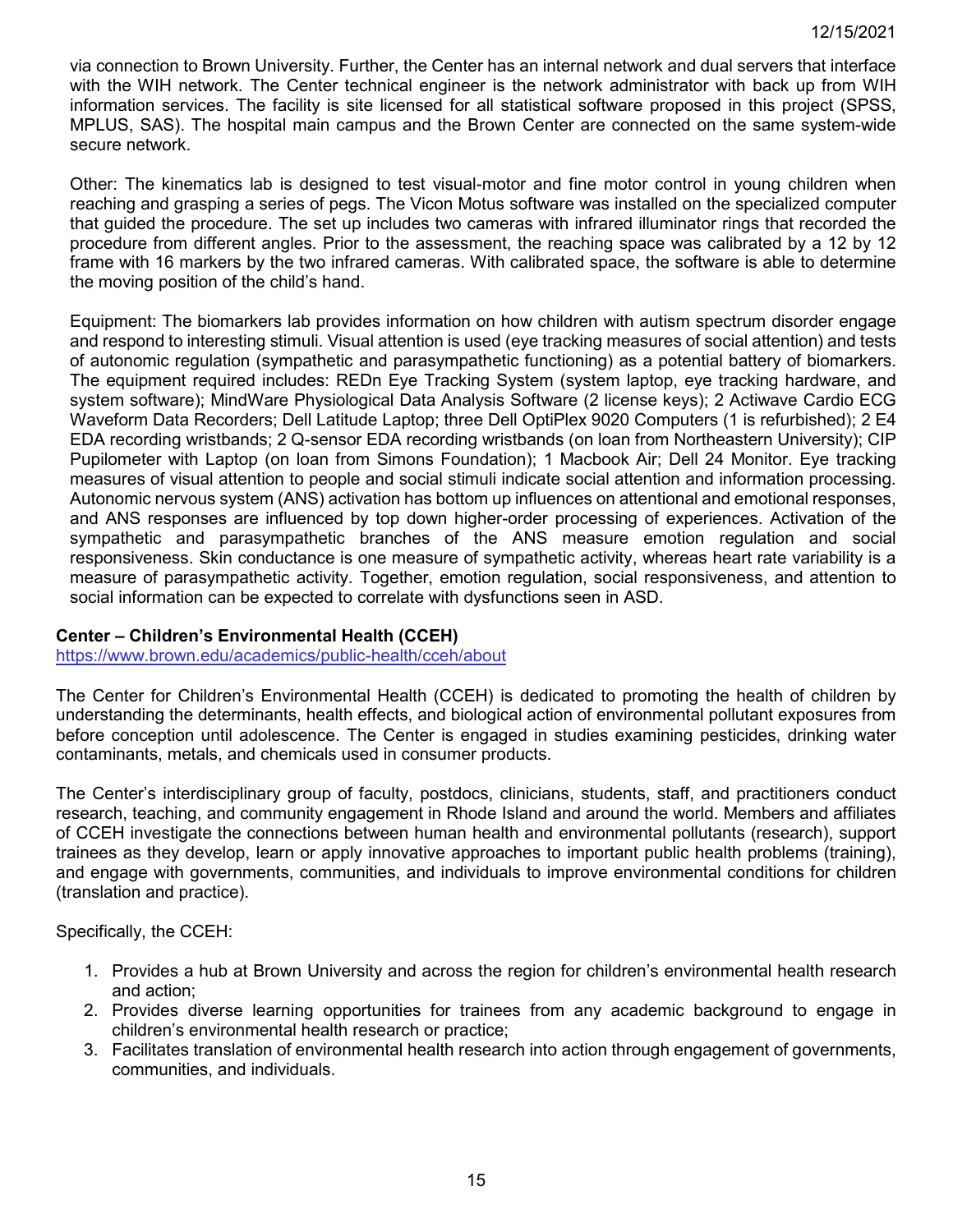## **Center – COBRE for Addiction & Disease Risk Exacerbation (CADRE)**

<https://www.brown.edu/academics/public-health/cadre/home>

COBRE for Addiction & Disease Risk Exacerbation (CADRE): Established in 2019, CADRE is a federally funded NIH Center of Biomedical Research Excellence (COBRE). The CADRE's mission is to become a national leader in substance use bio-behavioral research and chronic disease manifestations in vulnerable populations (especially underrepresented ethnic or racial minorities), serving as a resource for training and research within Brown University as well as regionally and nationally.

Additionally, the overarching goal of CADRE is to create a thematically and technically linked center that will promote the research programs of 5 promising interdisciplinary junior faculty members, and in so doing, enhance their competitiveness for independent external funding. Brown University's commitment to supporting CADRE's goal of diversifying the biomedical workforce and addressing health disparities will be supported by (1) a pilot grants program that focuses on addressing the higher burden of illness related to substance use and chronic disease among racial and ethnic minorities, and (2) a postdoctoral position given to someone from a group underrepresented in biomedical sciences. Through its affiliation with the Center for Alcohol and Addiction Studies at the Brown University School of Public Health, CADRE will investigate mechanisms whereby substance use impacts disease, using a combination of behavioral and physiological laboratory-based approaches across several substances of abuse.

CADRE's research is supported by an Institutional Development Award (IDeA) from the National Institute of General Medical Sciences of the National Institutes of Health under grant number P20GM130414.

### <span id="page-15-0"></span>**Center - COBRE Center for Computational Biology of Human Disease (CBHD)**

<https://www.brown.edu/research/projects/computational-biology-of-human-disease/home>

COBRE Center for Computational Biology of Human Disease (CBHD): The COBRE CBHD embraces the age of genomics medicine from an explicitly data-driven, computational perspective. By building a collaborative Center of empirical and computational scientists, this COBRE advances new discoveries, algorithms, and genomic screening approaches with direct relevance to several human diseases. This is consistent with NIH's mission of supporting bioinformatics and computational biology to advance all areas of biomedicine. This Center provides a centralized service to assist researchers in computational, bioinformatic, and data management challenges of analyzing large data sets made available by modern 'omics' technologies. In addition, this funding will support the research activities of junior investigators to ensure their transition to stand-alone extramurally funded research scientists. The COBRE CBHD uses an innovative joint mentoring process, where each junior faculty member is advised by both computational and biological or clinical senior faculty members. In addition, staff data scientists in the Computational Biology Core will be active members of each of these laboratory groups to better integrate all phases of the research activities.

## <span id="page-15-1"></span>**Center - COBRE for Central Nervous System Function**

<https://www.brown.edu/research/projects/central-nervous-system-function/>

COBRE for Central Nervous System Function: Purposeful human behavior requires attention, decisions and construction and production of abstract sequences, all basic functions mediated by brain networks primarily located in the neocortex, but modulated and shaped by sub-cortical processing. In a general and even a specific sense, attention, decision making and production of abstract sequences are key components of human mental activities. Deficits in these functions are common in both neurological and psychiatric disorders and can result in a wide range of higher-order behavioral deficits, including anxiety. We propose to continue, for at least another five years, the COBRE Center for Central Nervous System Function at Brown University that will investigate the mechanisms of higher-brain function focusing on decision making, abstract sequence construction and attention, while developing statistically valid tools to reveal brain connectivity pattern. This COBRE consists of four research projects. A Design and Analysis Core and a Behavior and Neuroimaging Core will facilitate the research goals of these projects and benefit the broader Brown community by developing new tools and optimizing existing ones to image brain structure and function with MRI and EEG, while insuring proper experimental design and analysis procedures across the projects. Project Leaders will have senior faculty mentors who will provide support and guidance on research, publication, grant preparation, and career development. An Administrative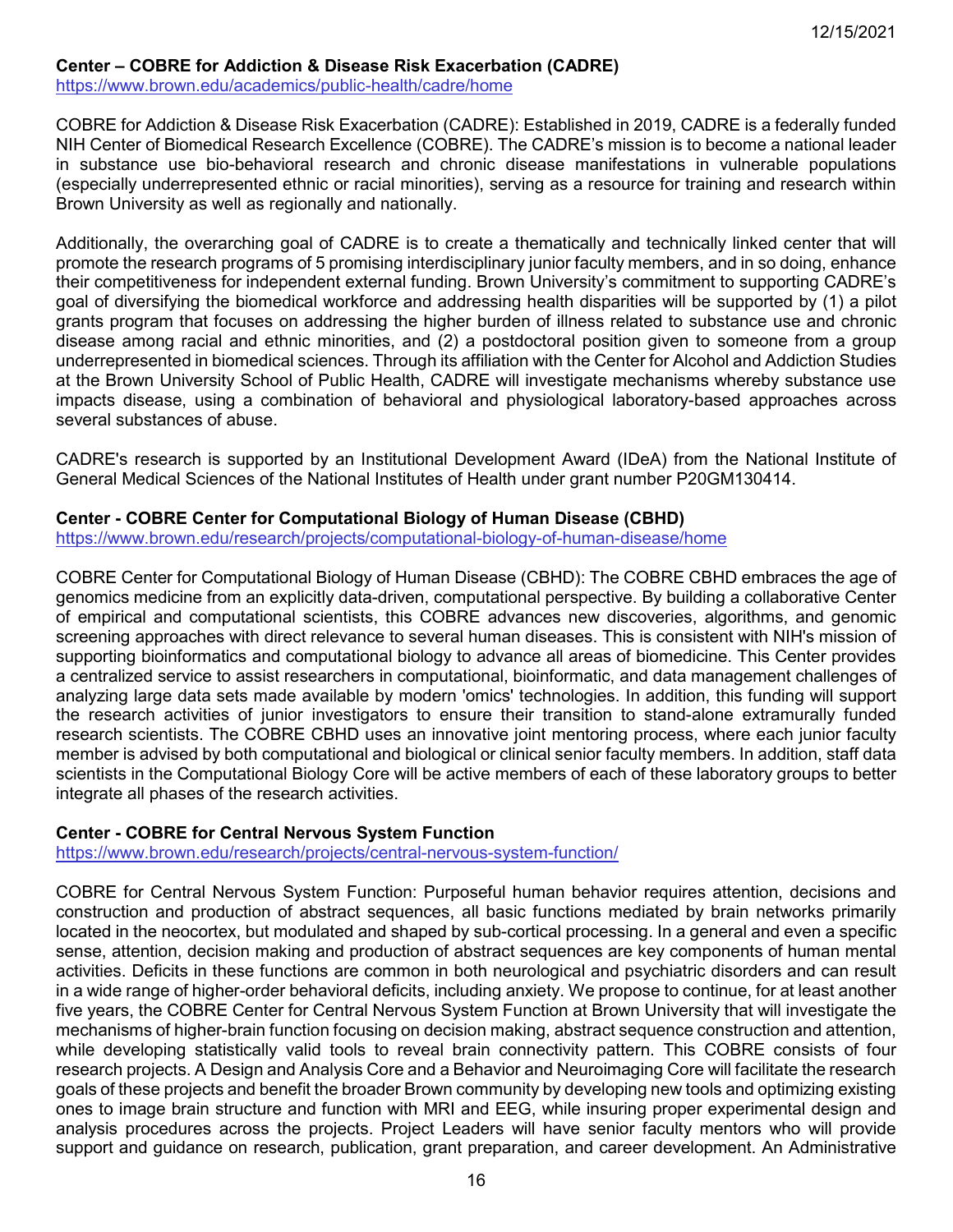Core will oversee the operations of this COBRE Center. The COBRE Center for Central Nervous System Function will fall under the auspices of the Brown Institute for Brain Science. The COBRE Center will leverage the administrative resources available through the Brown Institute for Brain Science to ensure efficient operation and coordinate with other brain science research activities at Brown.

## **Center - Computation and Visualization (CCV)**

<https://ccv.brown.edu/>

Center for Computation and Visualization (CCV): The mission of CCV is to provide the scientific and technical computing expertise required to advance computational research and support Brown's academic mission. The accelerated transformation of the pace and impact of computational approaches led to Brown University's recognition of the importance of high performance computing across all of its disciplines. As a result, Brown and IBM developed in 2009 a \$4M investment in a high performance computing platform, known as Oscar, that is available statewide to researchers. Through grant funding and University investment, this platform has undergone continual hardware enhancement, and now includes Intel Scalable Processors and nVIDIA GPUs of the Pascal and Volta architectures, as well as 100Gb/s EDR Infiniband. The equipment is maintained and operated by the staff of the Center for Computation and Visualization (CCV), who have extensive experience in operating shared computational clusters. CCV staff are responsible for scheduled maintenance, access control as needed, and integration with research specific hardware as required by NIH-funded researchers. CCV staff also take care of all financial aspects of operating and maintaining the facility.

The high performance computing resources at CCV equip the Brown research community to undertake complex numerical simulation, modeling, and data analysis. Oscar is the primary research computing cluster with several hundred multi-core nodes sharing a high performance interconnect and file system. Applications can be run interactively or scheduled as batch jobs. Several large memory nodes provide substantially more memory than is available on typical workstations and laptops. A large collection of software is available on CCV systems, including:python, perl, R, Matlab, Mathematica, Maple, optimized math and science libraries, and domainspecific applications. CCV staff can help acquire and install most applications upon request. The technical specifications of Oscar are:

- Two login nodes provide access for application development, debugging and batch job management
- About 400 compute nodes up to current specs of dual multi-core processors and 128 GB of memory and a total of more than 8,000 cores
- ·Specialized nodes containing GPU processors or 512 GB of memory
- High-bandwidth/low-latency Infiniband interconnects
- All nodes are diskless with I/O provided by an IBM GPFS parallel file system
- 1 PB of usable disk space
- RHEL 7.3 Linux operating system
- SLURM workload manager

CCV provides storage for large research files connected to the high performance computing (HPC) system. A default allocation of 256 GB (also called RData) is given to all faculty members at Brown, on a per request basis, with the option of purchasing additional storage as needed. Long-term storage and backups are available on a fee basis. Storage can be purchased in increments of terabytes for periods of up to 6 years. The cost for backups is included when storage is purchased. Data is incrementally backed up to tape on a daily basis. In addition, snapshots for the last 7 days are available online for quick restores. Long-term archiving of files to tape (one or two copies) can be purchased as needed. Tape libraries are housed at two separate locations to enable disaster/recovery scenarios. In addition, a disaster recovery copy of the non-ephemeral data is kept on a lowerperformance filesystem to permit immediate recovery and limited production computing in the unlikely event of the loss of the primary filesystem. These research storage allocations can be easily mounted to desktops or other computer systems to allow for easy access and sharing files. Details of HPC file storage at CCV:

- Rdata is accessible from all CCV systems (/gpfs/data)
- Can be mounted to all desktops on Brown's campus network
- Is backed up on a daily incremental basis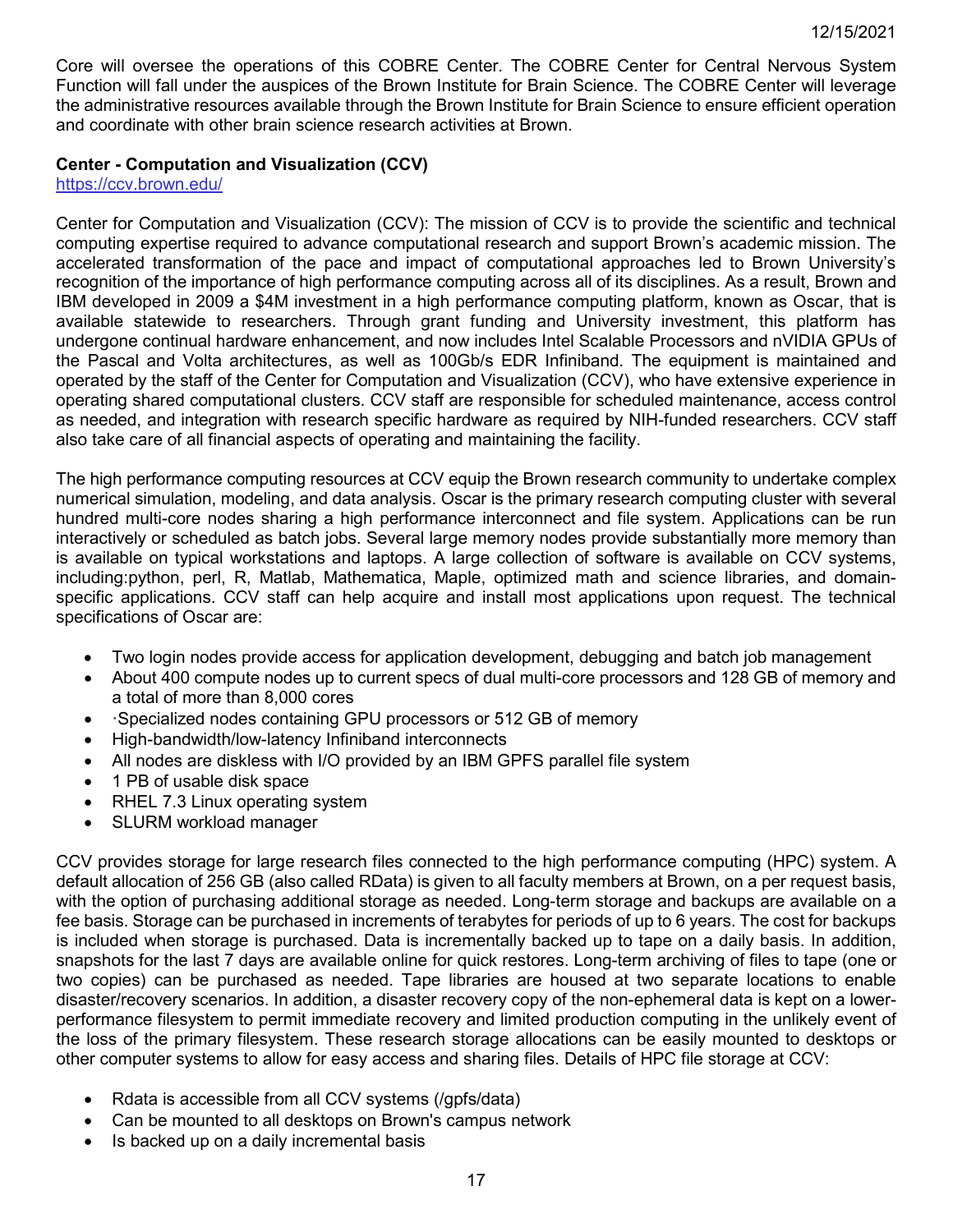- Rdata allocations can be increased by purchasing additional storage
- Home directory on Oscar: All users will have access to a home (/gpfs/home) allocation of 10 GB. This allocation is backed up on a daily basis
- Group storage: Premium accounts will be entitled to an additional allocation of 256 Gb that may be merged with RData (for primary PI). Likewise, group premium accounts will be entitled to additional 25 GB per user
- Snapshots: Daily snapshots are available for both RData and Home file systems for seven consecutive days
- Scratch: Space for temporary files is available as (/gpfs/scratch). These files are not backed up and scratch space is strictly for temporary files. Files may be purged after 30 days or as the file system is being utilized. This allocation will be managed by an application called xdisk (time versus space) (work in progress)
- Sharing data: Sharing files that are too big to be sent via email. There is a 10 GB quota and a limit of 2 GB per file
- Users can access RData from the CIFS share. This can be mapped as a drive in Windows and mounted in Mac OS X and Linux from any campus system (off-campus use requires a VPN connection to campus). Users can also access files by using a file transfer tool like Secure Copy (SCP), Secure FTP (SFTP), or rsync

A key benefit of using these computing resources is that CCV installs and maintains a large collection of computational research software. CCV can install most software packages upon request. A full range of statistical and other scientific software is available on the CSS system, including standard statistical packages (including SAS, Stata, S-plus), specialized statistical software (such as DBMSCopy, ROCKIT, nQuery, East), scientific programming languages and software (such as Fortran, C++, Matlab) and office software. All data stored on the CSS network is secure: access to the system from outside our network requires the use of a software client that employs a point-to-point encryption. The UNIX operating system also provides the mechanism to limit access of specific directory trees to specific groups of users. CSS will supplement the funded Administrative Coordinator for the Core with a modest amount of in-kind administrative support in the form of existing clerical and secretarial help, assistance with grant and subcontract preparation, access to conference rooms and office equipment. The Core will pay a nominal fee to CSS to offset the cost of maintaining multipleuser site licenses for statistical software and for maintaining updated operating systems, having full access to the computing network (including associated software and dedicated hardware), and software and systems support for core personnel.

## <span id="page-17-0"></span>**Center - Computational Molecular Biology (CCMB)**

<https://www.brown.edu/academics/computational-molecular-biology/>

Computational Molecular Biology (CCMB): CCMB was founded in September 2003 with the aim of establishing a world-class center for research and scholarship in this new discipline. CCMB's central mission is to make breakthrough discoveries in the life sciences at the molecular and cellular level through the creative application of existing data analytic methods, and the development of novel computational, mathematical, and statistical technologies required exploit the opportunities emerging from advances in genomics and proteomics. It is a research center unites existing faculty research programs and does not support service staff for computation or bioinformatics. CCMB occupies ~3000 square feet of space in the Watson Center for Information Technology (CIT) at 115 Waterman Street. This includes office space for graduate students, postdoctoral fellows, research staff and visitors, and a faculty member. In addition, there is a state-of-the-art seminar room with dual projectors, a smart board and a floor-to-ceiling white board along one entire wall, and is used for the weekly Computational Biology seminar series and research group meetings. CCMB has a full-time administrative staff member for grant preparation and other administrative duties. CCMB has 72 dedicated cores on the Oscar super computer.

## <span id="page-17-1"></span>**Center – Brown-Lifespan Center for Digital Health (CDH)**

<https://digitalhealth.med.brown.edu/>

Brown-Lifespan Center for Digital Health (CDH): CDH is a collaboration between Lifespan and The Warren Alpert Medical School of Brown University. CDH's mission is to use digital health to transform the care of patients with acute care needs before, during, and after their visit by developing and deploying effective, evidence-based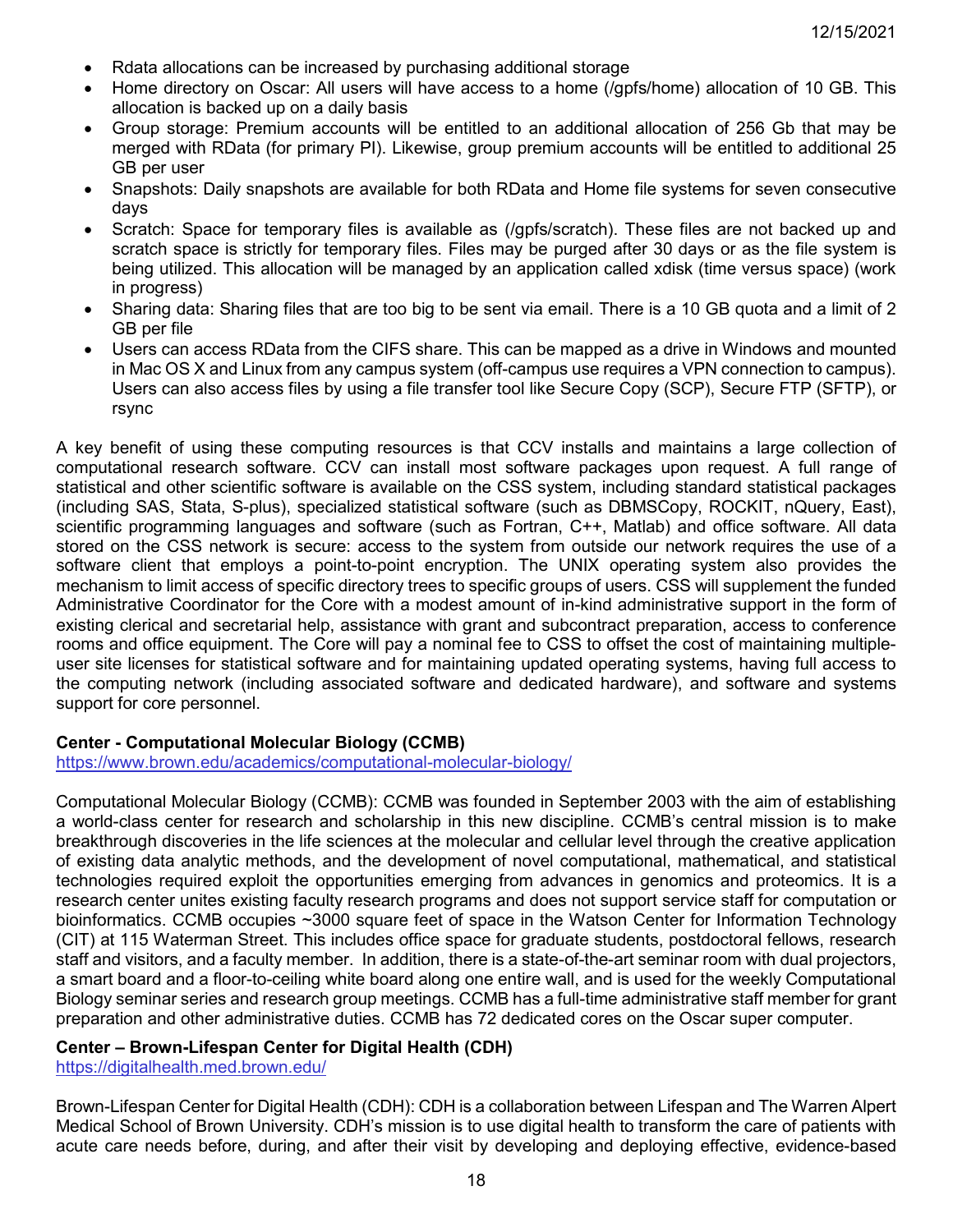digital health tools. The goal is to use technology to improve access to patients and increase the efficiency of health care delivery. As this field rapidly expands, it is critical for us to develop theoretically based interventions and to provide evidence that digital health tools are acceptable and effective, for both clinicians and patients. CDH's vision is for digital health to be an evidence-based, effective and well-integrated tool for creating and restoring health. Megan Ranney, MD MPH is the director and founder of CDH. She has a ten-year history of successful external funding to develop and evaluate digital health interventions. She has lectured and published internationally about mobile/digital health interventions in the acute care setting. Since 2014, CDH has mentored over 60 students, residents, fellows, and postdocs in digital health and has had more than 10 grants and 100 publications

## <span id="page-18-0"></span>**Center – Epidemiologic Research (CER)**

<https://www.brown.edu/academics/public-health/cer/about>

The Center for Epidemiologic Research: The Center for Epidemiology and Environmental Health (CER) was founded in 2016, within Brown University's School of Public Health. In 2020, the name changed to Center for Epidemiologic Research. The goal of CER is to conduct epidemiologic studies of the causes, treatment and prevention of major health concerns at the population level. Members of the Center are epidemiologists, physicians and social scientists who combine state-of-the-art research methods with expertise in specific diseases, including cardiovascular, cancer, reproductive, nutritional, psychiatric and behavioral disorders.

### <span id="page-18-1"></span>**Center - Evidence Synthesis in Health (CEHS)**

## <https://www.brown.edu/public-health/cesh/home>

The Center for Evidence Synthesis in Health (CEHS): The CESH currently occupies 2,865 square feet on the 8th floor of 121 South Main Street housing faculty, research and administrative staff and graduate students. The mission of the Center is to promote rational deCSSion making by means of conducting research in and teaching the principles of research synthesis (systematic review and meta-analysis) and evidence contextualization (deCSSion and economic modeling). Members of the Center are physicians, methodologists, biostatisticians, statisticians and computer scientists who combine state-of-the-art research methods with expertise in applied research and evidence contextualization; and there is a strong culture of intellectual collaboration.

The Center provides support to investigators for pilot studies, professional development and administrative support for research-related activities. The financial support structure allows for protected time for research with salary support. Physical resources such as office space, conference rooms, teleconference equipment, computer resources and support staff have been allocated to the investigator's research efforts. Mentorship is available from senior faculty in the center and department. The CESH has strong record of federal funded and collaborative sponsored research with both seasoned and new investigators.

## <span id="page-18-2"></span>**Center - Gerontology and Healthcare Research**

<https://www.brown.edu/academics/public-health/cghr/home>

<span id="page-18-3"></span>Center for Gerontology and Healthcare Research: The Center for Gerontology and Healthcare Research in the School of Public Health is a nationally prominent research center that studies the diverse health and social service needs of elderly and other persons with chronic illnesses. Since the early 1980's, center faculty members have had substantial success in securing funding from the National Institutes of Health, the Agency for Healthcare Research and Quality, and the Health Care Financing Administration, as well as from numerous philanthropic foundations. The research findings of center faculty have, as intended, figured prominently over the years as valuable guides for government agencies making decisions regarding policy aimed at improving health and health care for aging and disabled populations. Initiating new lines of research on previously unstudied or understudied populations is a hallmark of the center work. The Center for Gerontology and Healthcare Research is located on the campus of Brown University in the city of Providence, Rhode Island and is the administrative home of the Center for Long-Term Care Quality & Innovation.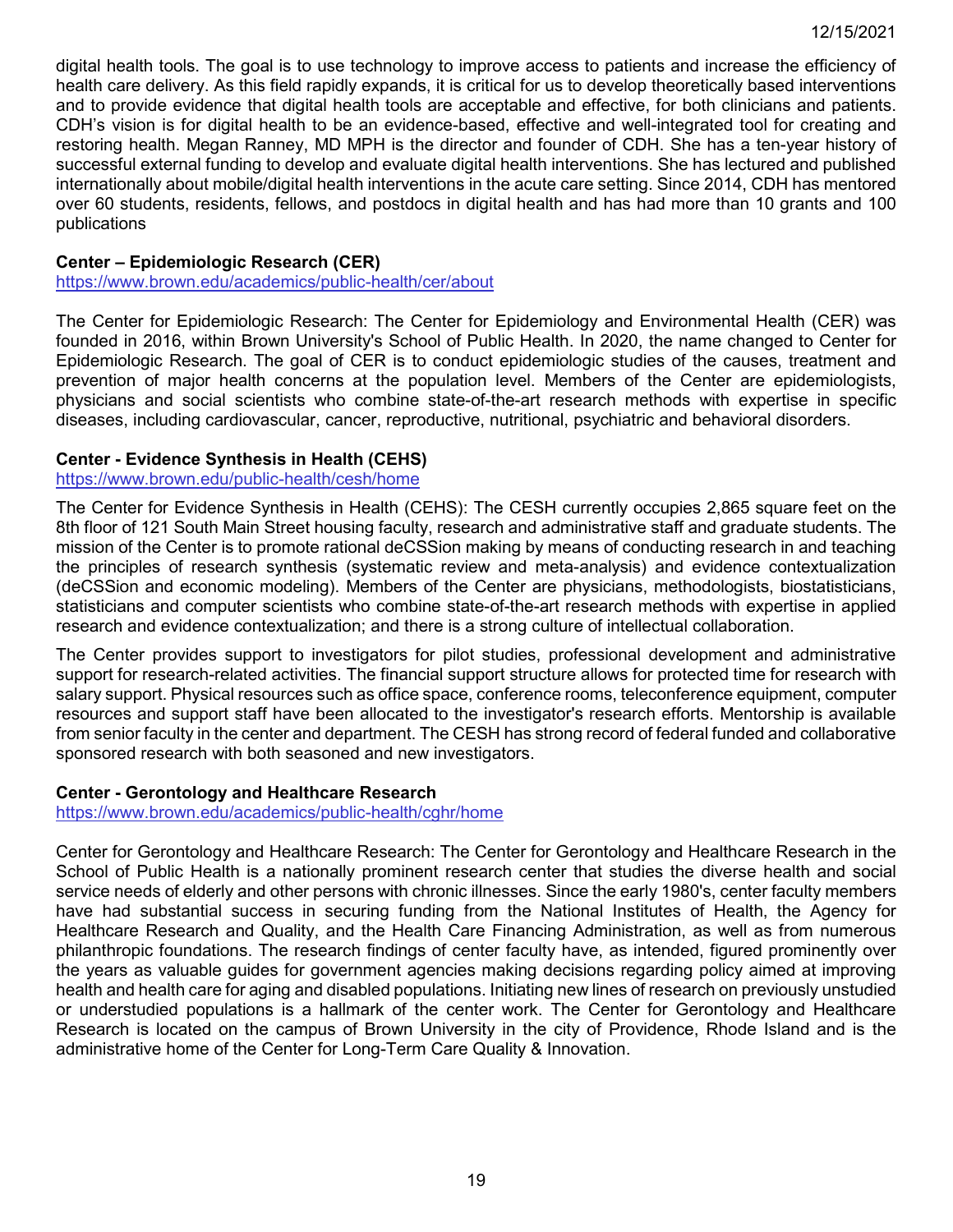## **Center - Health Promotion and Health Equity (CHPHE)**

<https://www.brown.edu/academics/public-health/chphe/about>

The Center's mission is to improve health, especially in underserved populations, by conducting interdisciplinary research and education to empower individuals, providers, organizations, and communities to practice and promote healthier behaviors and environments.

### <span id="page-19-0"></span>**Legoretta Cancer Center and Affiliated Programs**

[https://www.brown.edu/academics/biomed/cancer\\_biology/legorreta-cancer-center](https://www.brown.edu/academics/biomed/cancer_biology/legorreta-cancer-center)

The Legorreta Cancer Center is building world-class cancer research programs that bring basic science discoveries about cancer, interdisciplinary clinical, translational, and population research to innovative therapeutic, disease intervention and cancer prevention clinical trials to patients in the State of Rhode Island. The Cancer Center is an outgrowth of the Joint Program in Cancer Biology at Brown and Lifespan. In 2021, the Center received a generous \$25 million gift from life sciences entrepreneur and investor Pablo Legorreta and his wife, Almudena, that will help advance the Center's goals.

Legorreta Cancer Center members represent Brown University, the Lifespan Cancer Institute, the affiliated hospitals, the Warren Alpert Medical School, and Brown's School of Public Health and School of Engineering, among others. The Center's goal is to understand genetic and environmental risk of cancer, to prevent cancer whenever possible including by avoiding tobacco smoke, excessive sun exposure, alcohol, and cancer vaccination.

Center investigators are working to understand how cancer develops, grows and metastasizes, and to develop new biomarkers and treatments for patients in a personalized way that addresses their needs ranging from risk through survivorship. The goal is to impact on cancer in Rhode Island and beyond through outstanding research programs that uphold the high standards of excellence adopted by the National Cancer Institute.

Legorreta Cancer Center research activities span cellular, molecular analysis of the tumor microenvironment at high resolution, genomics and Precision Oncology, cell cycle, oncogenes and tumor suppressor genes, cell death, DNA repair, cellular senescence, cancer inflammation, cancer immunotherapy, drug discovery, first-in-human and other early phase investigator-initiated clinical trials across a range of tumor types, health services, addiction and disease epidemiology research.

Center clinical programs cover all tumor types through multidisciplinary teams of specialists and tumor boards with state-of-the-art clinical trials that are available conveniently within the State of Rhode Island. Center investigators have special interests in cancers with higher rates in Rhode Island such as bladder cancer, lung cancer, breast, thyroid and skin cancer, as well as issues of access to care and affordability of care within our population. Center researchers are working to bring new clinical trials for patients with all cancer types.

Legorreta Cancer Center research laboratories, clinics, and population research programs offer outstanding training opportunities for students, research and clinical fellows and offer a fertile environment for faculty career development.

**Legoretta Cancer Center Research Programs.** Three core Cancer Center Research Programs that bring investigators in cancer biology, therapeutics, and population science have been established. The Cancer Biology Program brings together basic and translational investigators with expertise in mechanisms of cancer development, cell signaling, DNA repair, aging, stem cells, genomics, and tumor heterogeneity. Program meetings are held every two weeks throughout the year. Several program members have expertise in toxicology including activity of heavy metals and toxic waste that may impact cancer rates in Rhode Island. The group is interdisciplinary and includes members from several basic and clinical departments with laboratories at Brown University, Lifespan and their affiliated hospitals. The Cancer Therapeutics Program brings together clinical investigators who work together with basic and translational scientists to advance promising therapeutic options to patients in clinical trials. Program meetings are held every two weeks throughout the year. There is a robust portfolio of early phase clinical trials led by investigators through the Brown University Oncology Group (BrUOG), Lifespan Cancer Institute and Women's and Infants Hospital. The Program has depth of expertise in diseasebased adult and pediatric oncology, pathology, and clinical investigations. The early phase experimental therapeutics effort has a strong focus on cell death pathways and immunotherapy. The Population Science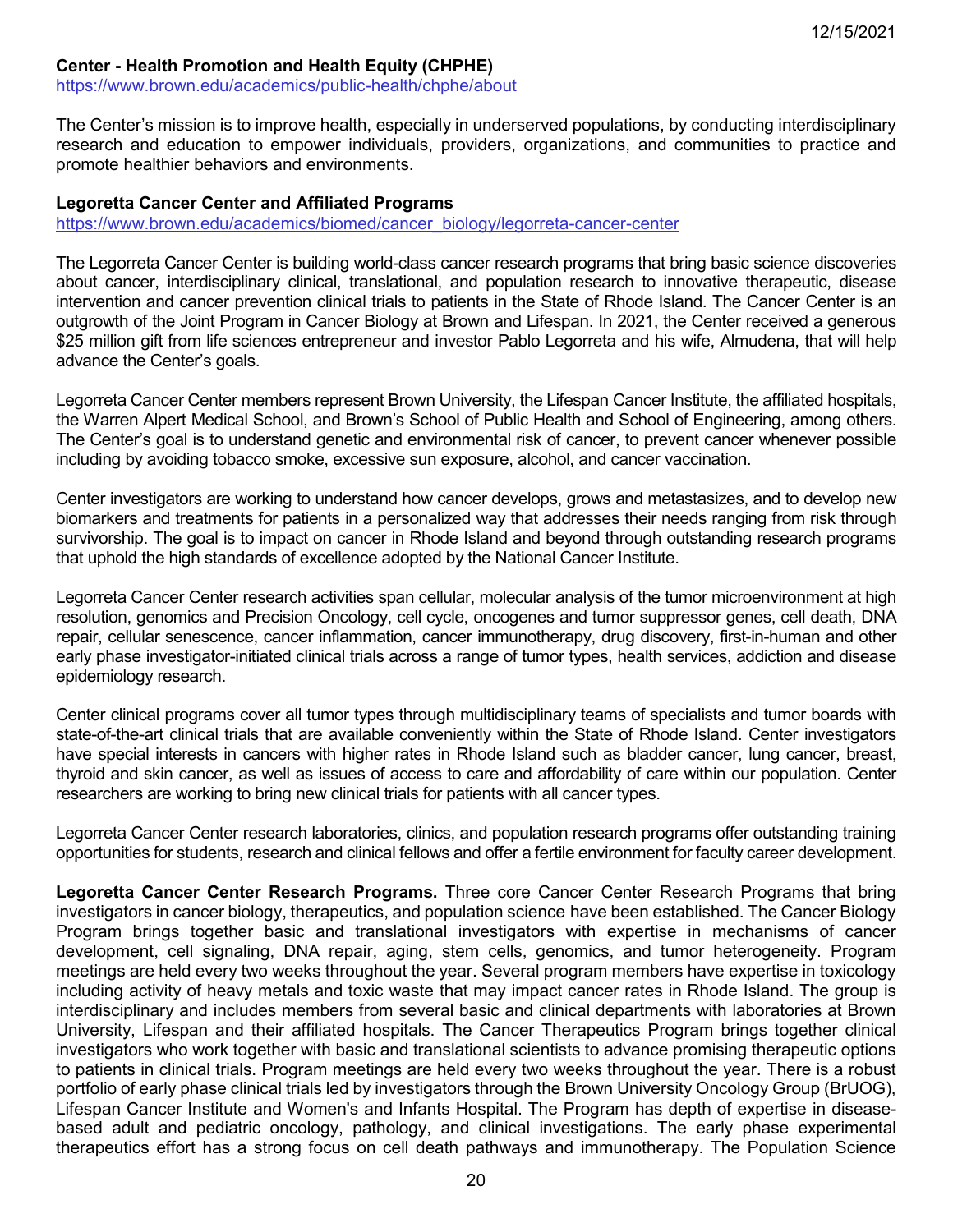Program includes investigators with focus on population and health services research, nicotine addiction, cancer prevention, biomarkers and disease epidemiology, comparative effectiveness research, and outcomes research. Program meetings are held every two weeks throughout the year. A number of investigators have expertise in computational biology, biostatistics methods, and behavioral medicine interventions. Investigators at the School of Public Health interact with colleagues at the Warren Alpert Medical School and the Brown University-affiliated hospitals. The Program has a major focus on cancers and problems that affect the population of Rhode Island. Each of these groups meets every two weeks. Their membership draws from Brown University, the Warren Alpert Medical School, the Brown School of Public Health, the Lifespan Cancer Institute, Rhode Island Hospital, The Miriam Hospital, Women & Infants Hospital, and the VA Providence Healthcare System, among others. These research groups are intended to capture all cancer-relevant research within the university, academic medical center, and throughout the affiliated hospitals.

**Translational Research Disease Groups (TRDGs).** Translational Research Disease Groups provide a regular venue for discussion of opportunities for translational research and the means to support them. By February 2019, 11 TRGDs were formed around specific cancer types or groups of related cancers. Each TRDG meets every 2-3 months at either the Brown University Molecular Medicine Building at 70 Ship Street or an alternative hospital location to maximize participation. While some meetings use a roundtable format with a standing agenda, most TRDG meetings have designated speakers. Minutes are generated at the meetings and are circulated internally among group members. With invited speakers, presentations typically include 30-40 minutes of presentation time, with about 20-30 minutes of discussion and feedback including during the presentations. Goals of the TRDG meetings include the development and prioritization of translational research concepts, collaboration among TRDG members and others, and the identification of working groups in specific areas that may benefit from project development leading to new translational clinical protocols and grant submissions, eventual publications in high-impact journals, and new opportunities for collaborative studies. Both graduate and postgraduate training is available in cancer biology and the various oncologic disciplines. Training is available in public health, biomedical engineering, or computational molecular biology.

## **Brown University Oncology Group (BrUOG)**

<https://bruog.med.brown.edu/>

Brown University Oncology Group (BrUOG): BrUOG was established in 1994. BrUOG has become a highly respected cancer research group because of its history of innovative clinical trials. These investigations evaluate early, cutting-edge applications of chemotherapy, biologic agents, and other cancer treatments in both Phase I (which determine the optimally tolerated dose of an anticancer treatment regimen) and Phase II trials (which assesses the potential therapeutic effectiveness). BrUOG has provided essential preliminary data for definitive Phase III trials, which are being conducted nationwide, often under the auspices of the National Cancer Institute.

BrUOG teaches the fundamental of clinical cancer research and provides outstanding research opportunities for physicians in training. In addition to protocols coordinated by BrUOG, patients at the affiliated hospitals also have access to a large variety of other clinical trials through national cooperative groups such as Cancer and Leukemia Group B (CALGB), the National Surgical Adjuvant Breast and Bowel Project (NSABP) and the Radiation Treatment Oncology Group (RTOG). Only through the resources of such large organizations can such randomized trials of cancer therapy take place. Pharmaceutical industry-sponsored trials of novel agents are also available. Sponsorship for clinical trials is derived from the National Cancer Institute and from numerous pharmaceutical industry sponsors.

**The Lifespan Cancer Institute (LCI)** is the largest program of its type in Rhode Island, with four treatment locations – Rhode Island Hospital, Miriam Hospital, Newport Hospital and an East Greenwich outpatient center. Nationally renowned physicians at the LCI include surgical, medical, interventional and radiation oncologists who sub-specialize in specific cancer types and work together in multidisciplinary clinics to provide state-ofthe-art care to both adults and children. LCI is an active clinical trial site, committed to providing patients with the latest protocols. Patients have access to groundbreaking immunotherapies and other new and emerging cancer treatments at various stages of diagnosis and across many cancer types. LCI represents the clinical outlet for trials as part of the Cancer Center at Brown University.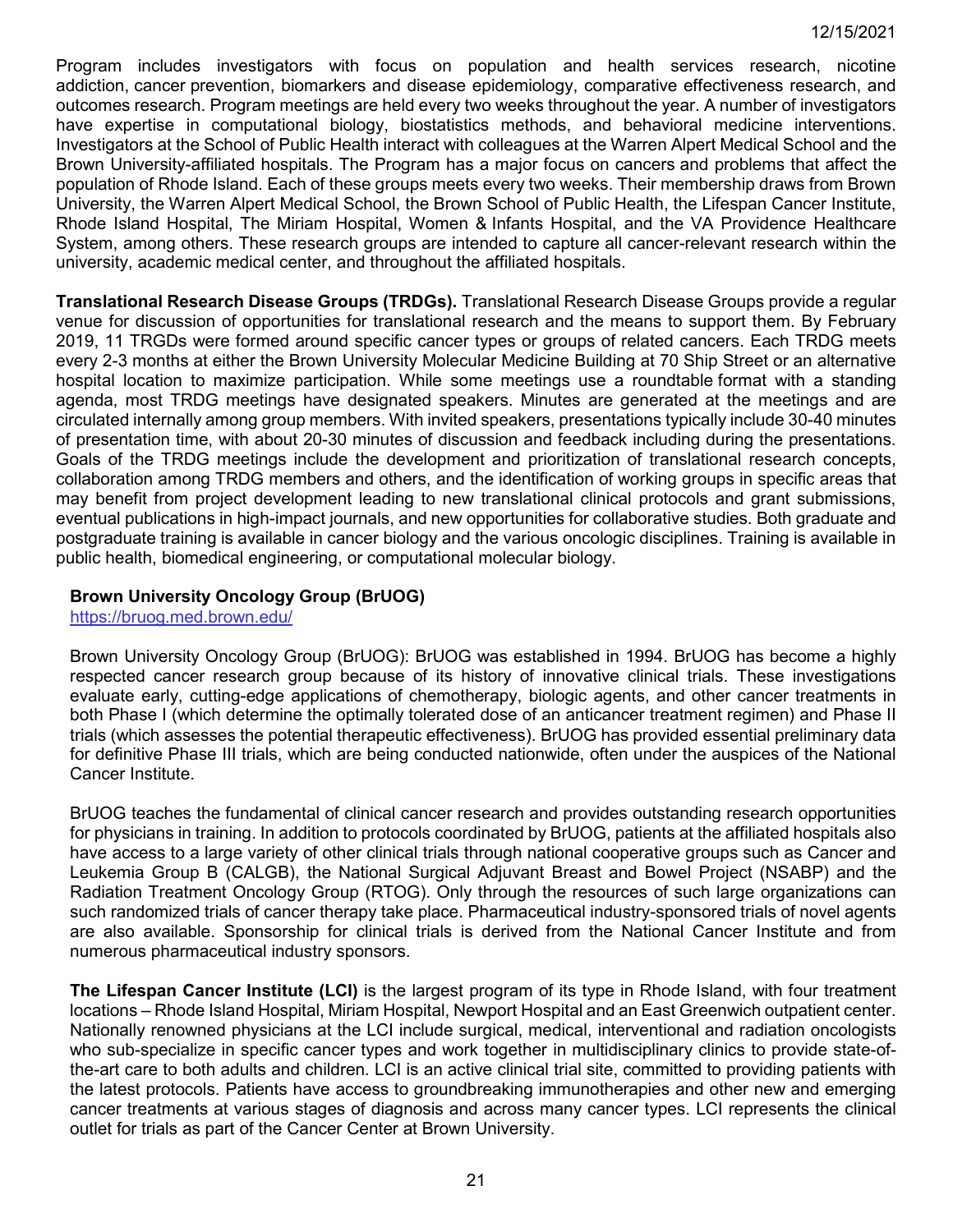**The Oncology Data Management Department (Cancer Registry)** is an essential component of the Lifespan Cancer Institute at Rhode Island Hospital, The Miriam Hospital and Newport Hospital. The Cancer Registry maintains a computerized data system that collects, manages, and analyzes information on patients that are diagnosed and/or treated at Lifespan Cancer Institute. Information on cancer site, stage, histology, treatment, survival, and epidemiological characteristics is collected and maintained in accordance with the Commission on Cancer quality and confidentiality standards.

**COBRE Center for Cancer Research Development:** In 2002, Rhode Island Hospital received an \$8.2 million grant from the National Institutes of Health Centers of Biomedical Research Excellence (COBRE) to establish the COBRE Center for Cancer Research Development at Rhode Island Hospital (COBRE CCRD). In July 2009, the CCRD received a five-year renewal of \$11.2 million in total funding to continue the development of the cancer research effort at Rhode Island Hospital, and this was renewed one more time. The COBRE Center provides junior investigators access to the wisdom and experience of senior faculty mentors as well as cuttingedge technologies in biomedical research that were previously unavailable in Rhode Island. The mentoring relationship helps investigators hone their research and investigative skills so that they will ultimately be able to support their research through their own grant awards.

### <span id="page-21-0"></span>**Center - Plant Environmental Center**

<https://www.brown.edu/academics/ecology-and-evolutionary-biology/about-us/plant-environmental-center>

Plant Environmental Center: The Plant Environmental Center at Brown University consists of six environmentally controlled research greenhouses, a conservatory, two laboratories and a classroom. The facility is comprised of six computer controlled research greenhouses totaling approximately 5,000 square feet. Theses greenhouses are used for research experiments, as well as various plant collections used to support biological science classes. In addition, this roof top space includes an 1800 square-foot conservatory open year around. The collection in the conservatory includes many plant families, including a diverse collection of Cycads, Orchids, Aroids, and many plants from the Amazon region. Many of these plants have medicinal and ceremonial uses and are part of our Ethnobotanical collection.

The greenhouse facility also consists of a head house for potting and other prep work, classroom, and plant growth chamber laboratory. The plant growth laboratory consists of eight E7/2 Conviron Plant growth chamber units, as well as two eighty square-foot walk-in chambers and one 80 square-foot cold room. These units are primarily used by graduate students and faculty performing research with very specific cultural requirements that cannot be maintained in the greenhouses.

## <span id="page-21-1"></span>**Center – Brown Center for Primary Care and Prevention (CPCP)**

<http://med.brown.edu/CPCP/>

Brown Center for Primary Care and Prevention (CPCP): The CPCP, based at the Pawtucket large ambulatory practice has sole use of a 6,000 square-foot floor in a new building with offices and fireproof data storage facilities. The CPCP with over \$44 million dollars in funded research and contracts, and 20 active projects in the field has an excellent record of accomplishment for performing cutting-edge clinical, translational and educational research. The CPCP has implemented many large-scale, community-based research and education projects and multi-site clinical trials, as well as research in primary care physicians' offices. Our group has devised a highly successful system for data management, ensuring participant confidentiality and data security. This system has managed data from approximately 45,000 program participants from a variety of research studies.

The CPCP is a collaborative effort between Brown University and Kent Hospital, where the Center serves as a base of operations for faculty and staff. The Center promotes interdisciplinary research by offering an array of support services to faculty and investigators ranging from research assistance (i.e. biostatistics, study and survey instrument design, clinical trials recruitment, statistical programming, data analysis and management, etc.), to underwriting key central support needs (administrative/grants/budget oversight support), to funding for pilot studies. Dr. Eaton has been working with core CPCP staff and investigators for many years, and they have worked out efficient and effective means of project management and brainstorming successful strategies for addressing the small and large issues that arise during the course of complex research project implementation.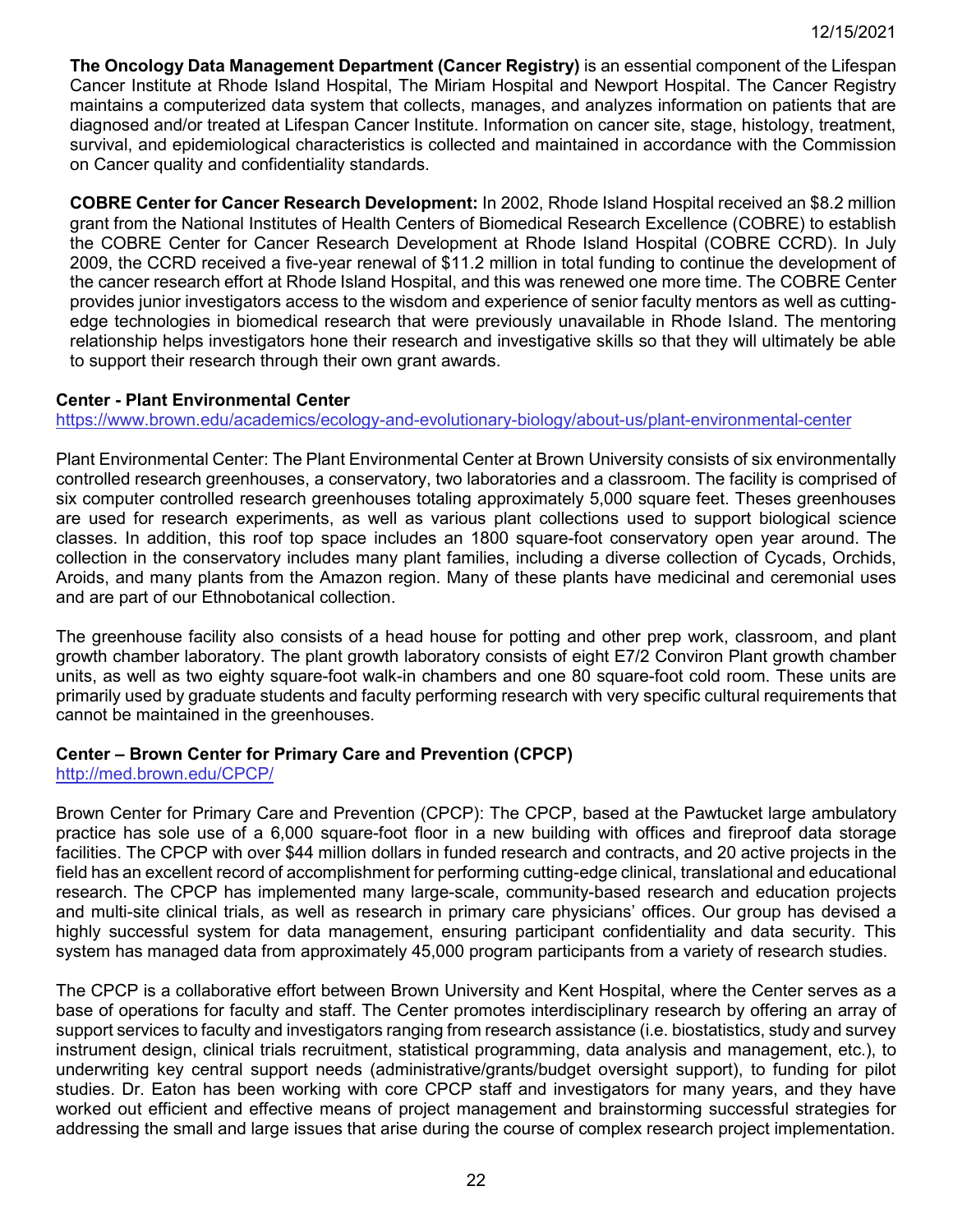The CPCP facility houses both the research components of CPCP and the academic physician practices in family medicine and general internal medicine. It provides a unique learning laboratory where innovations in research, medical education, and patient care are united. The CPCP is structured to maximize potential for intellectual stimulation, collaboration, and research productivity. The Center has a diverse staff and investigator membership of doctoral and masters' level researchers in family medicine, general internal medicine, community health, health education, nutrition, epidemiology, anthropology, psychology, and biostatistics. Many of these researchers in the CPCP are core staff as well, and receive some level of salary support to consult with other investigators from each of their areas of expertise. This system ensures that the CPCP has in-house expertise in numerous academic disciplines and areas of both quantitative and qualitative research, and greatly facilitates investigators' abilities to design and conduct their research, and analyze, interpret and disseminate their findings.

The CPCP has implemented many large-scale, community-based research and education projects and multisite clinical trials, as well as research studies in primary care physicians' offices. Our group has devised a highly successful system for data management, ensuring subject confidentiality and data security. This system managed data on approximately 45,000 program participants from a variety of research studies. The Care New England's Information Services Department (CNE IT) is committed to providing a secure, reliable computing environment. CNE IT practices "defense-in-depth" security to assure maximum security and protect against unauthorized access, while supporting staff and researchers. The CNE system has detailed System Security policies addressing how we ensure data integrity, security, and confidentiality. All data is protected and secured in a HIPAA-compliant computing facility within the CNE IT infrastructure that complies with strict legislation and Joint Commission standards. Access to the Data Center is card-controlled and all access to the core server room is recorded. CNE IT Security staffs are acknowledged professionals with Global Information Assurance Certification (GIAC) certifications. Many CNE IT staff members are also certified IT professionals with Cisco and Microsoft Corporations. All research data is stored in a secure and backed up database doubly protected by two enterprise firewalls from Care New England meeting HIPAA specifications regarding the encryption of PHI in transmission ("Data in Motion") and in storage ("Data at Rest") with appropriate data level firewall protection. Database integrity is further ensured through the utilization of uninterruptable power supplies, redundant arrays of drive storage, daily backup, and secured off-site tape storage. In addition to database-level password security, all backup files and tapes employ an additional layer of file encryption. Secure database access is managed through a combination of role-based and context-based controls. Investigators, clinicians and data entry personnel will have minimally necessary views of study data and/or protected health information. Only authorized users are able to perform specific tasks (e.g., exports, reports, etc.). All CPCP staff is required to sign a confidentiality agreement. They are informed about the importance of and the definitions of confidentiality and informed that any breach of confidentiality will result in disciplinary action up to and including termination of employment as per hospital policies. All research staff have completed Brown University's rigorous IRB training and are recertified on a regular basis.

The CPCP includes all the necessary statistical software, network access, laser printers, a copy machine, and a fax machine for smooth operation of grants and projects. The PC statistical software and database management package includes SPSS for Windows, SAS, SYSTAT, SUDAAN, BMDP, S-PLUS, FoxPro, and Microsoft Access, Power, Precision, N-Query, and Qualitative analysis software, NVivo and Weft QDA. The CPCP is equipped with a multi-server, IP protocol Microsoft network. The system consists of over 32 workstations plus 12 laptops running Windows 2007 or Windows 2000. The system offers data encryption, all connected to the servers, up to 500 gigabytes of network storage space on several server file shares; domain access to hospital-wide Windows 2003, Windows 2008 and Windows 2010 Active Directory servers; lines for remote access; and links to the Brown University Computer Systems. The system is backed up nightly with offsite storage. Library facilities are available at Kent Hospital and at Brown University's nearby sciences library.

Clinical Studies Center: A Clinical Studies Center (CSC) occupies 1570 square feet of clinical research space and is located on the 2nd floor next to CPCP above the Ambulatory Outpatient area. The CSC consists of a separate 150 sq ft waiting room with snacks and refrigerator for after fasting blood-drawing refreshments, 300 square-foot phlebotomy unit, 3 dedicated examining rooms for ongoing research studies (220 sq ft), a reception area, medication storage area, Clinic Director and data entry space, 2 handicap accessible bathrooms and a radiology suite with digital mammography, fluoro unit, Lunar Prodigy Advance DEXA scanner (GE Heathcare, Madison, WI) and two x-ray units. An additional 700 sq ft is available for research staff to accommodate higher clinic volume as needed. The center employs a Clinic Manager, 3 research RNs, 3 research assistants,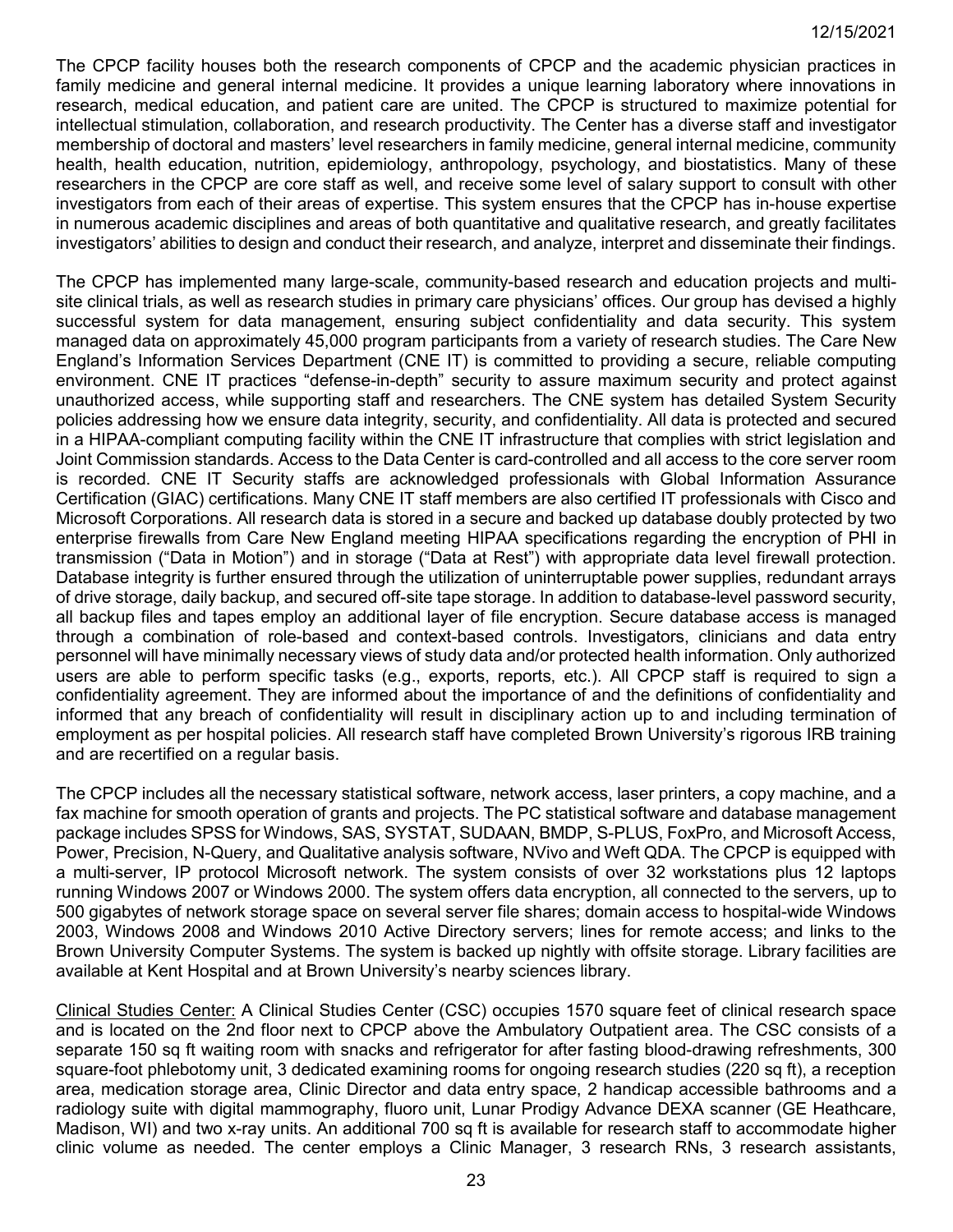receptionist, lab processor and data entry clerk who are involved in a cadre of epidemiologic studies and clinical trials.

## <span id="page-23-0"></span>**Center - Sheridan Center for Advanced Teaching and Learning**

<https://www.brown.edu/sheridan/sheridan-center>

The Sheridan Center for Advanced Teaching and Learning is a place where faculty, graduate students and postdocs come together from across the disciplines to inquire about, explore, and reflect upon teaching and learning as ongoing and collaborative processes. Sheridan Center programs, services and resources are available to all members of the Brown community, including full-time and part-time faculty, postdoctoral fellows, teaching fellows, and teaching assistants. The Sheridan Center provides practical advice about teaching and professional development and promotes best practices and promising new practices in teaching. Advanced T32 students use this center to work toward various teaching certificates. Graduate students can move through to Certificate IV, which is the teaching consultant program. There is a graduate student liaison to the Teaching Center. The Sheridan Center resources are especially valuable to students interested in future careers that involve college level teaching. Programs offered include the following:

- The Brown Learning Collaborative, offering rigorous academic courses for undergraduate teaching fellows and evidence-based course design institutes for faculty and GTAs, to enhance student learning in key liberal arts skill areas, such as writing, problem-solving, and research.
- Inclusive teaching, embedded in Sheridan programs and offered as customized workshops for departments, drawing upon pedagogical research in the disciplines.
- Writing, academic tutoring, and English language expertise to offer direct support to students and to develop peer fellows and tutors, as well as faculty and department practices to help all students succeed as learners and communicators.
- Interdisciplinary learning communities, such as certificates on reflective teaching and course design, a Junior Faculty Fellows program, dissertation writing groups, and writing and problem-solving course design institutes.
- Assessment and research support for program review, cross-institutional grants supporting educational innovation, and initiatives to enhance teaching and learning at Brown.
- Confidential consultations classroom observations; early student feedback; consultations on inclusive teaching, course design, writing pedagogy, assessment, student evaluations, and graduate and undergraduate TA training.
- Services to enhance student learning Excellence at Brown pre-orientation program on writing, conversation partners program, classroom-based writing workshops on topics such as peer review, academic tutoring.
- Programs on teaching orientations for instructors and students, certificate programs, institutes, disciplinary and interdisciplinary workshops.
- Educational research and assessment collaboration on course and curricular assessment, consultations on the scholarship of teaching and learning, assistance with evaluation sections of postsecondary educational grants. The Center also has a resource library open to the Brown community.
- Community programs and projects that bring together faculty, graduate students, postdocs, and undergraduates from across the disciplines.

## <span id="page-23-1"></span>**Center - Statistical Sciences (CSS)**

<http://www.stat.brown.edu/Faculty.aspx>

Center for Statistical Sciences (CSS): The Center for Statistical Sciences was founded in 1995 as a unit of Brown Medical School, funded by research projects. Over the years, CSS has developed a robust research enterprise and provided the academic strength and infrastructure for the formation of the Department of Biostatistics. The Center organizes the Brown Statistics Seminar, which is and held throughout the academic year and features talks on current developments in statistical methodology from invited external speakers. In addition, Center faculty host regular working groups in which topics of current research are discussed. Presenters in these informal seminars include Brown graduate students and faculty as well as other campus- and hospital-based researchers. The Center's work is focused on methodologic research in biostatistics and interdisciplinary research across the spectrum of medicine, public health, biology, and health-related topics in the social sciences,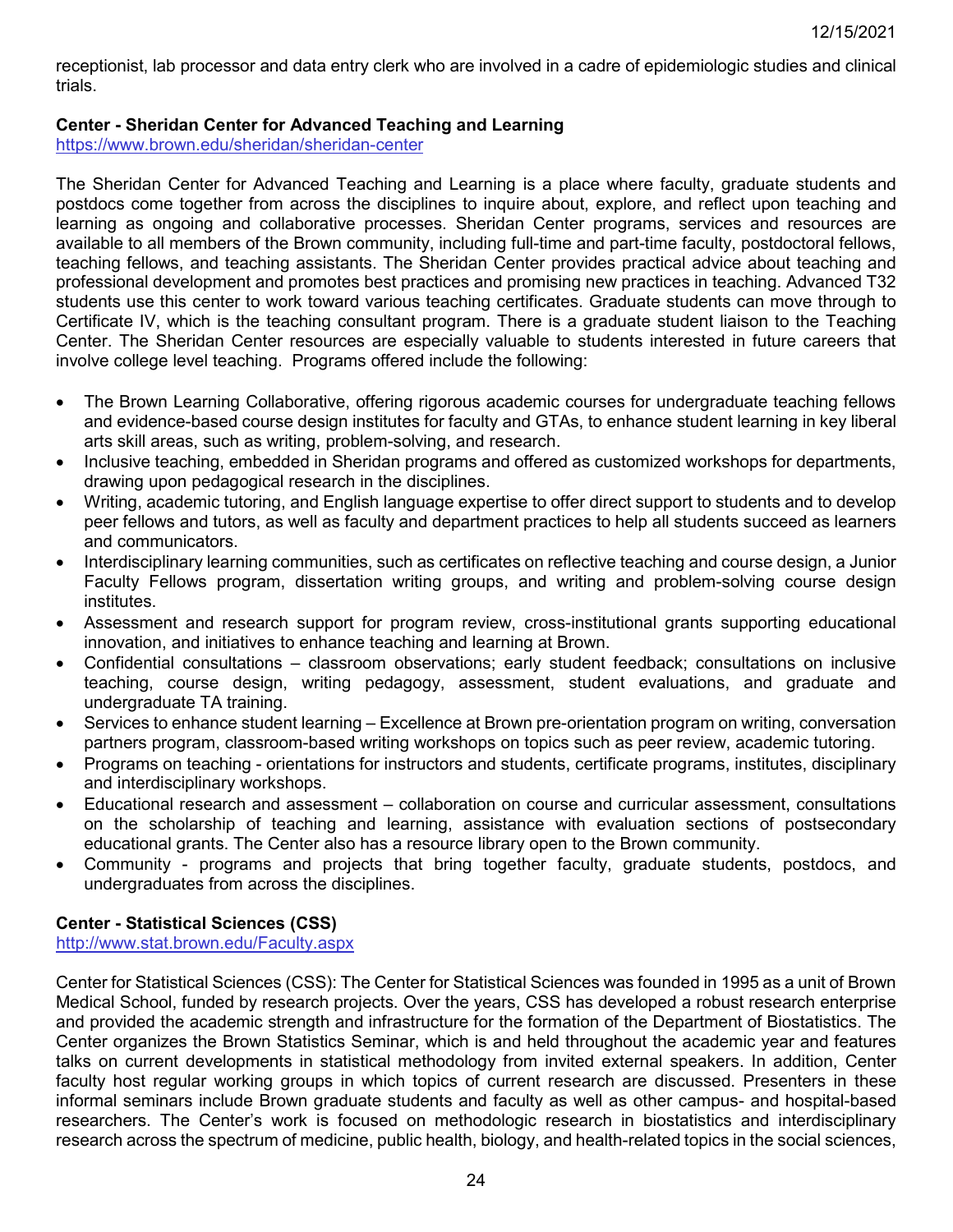with local, national, and international collaborations. It houses several interdisciplinary research groups listed below.

Biostatistics Core for Lifespan/Tufts/Brown Center for AIDS Research (CFAR). The Outcomes and Biostatistics Core of the Lifespan/Tufts/Brown CFAR is a major collaborative activity between CSS biostatisticians and HIV scientists and has been successfully sustained since 1999. The Core's personnel include three faculty, one staff biostatistician, graduate research assistants, and informatics and administrative support staff. Core faculty and staff collaborate with CFAR investigators in the development and conduct of studies in HIV/AIDS, including studies of the progression of HIV in women, behavioral interventions to increase compliance with antiretroviral therapy (ART), policy interventions and substance abuse, antiviral therapy adherence, and international studies of HIV drug resistance. The collaboration has also led to productivity in statistical methods work motivated directly by problems in HIV and AIDS, including published work on methods for informative dropout, causal inference and associated sensitivity analyses, and modeling HIV disease parameters and progression. Core faculty serve as mentors and consultants for a number of K award recipients who are junior faculty at Lifespan and/or Brown.

Biostatistics Core for AMPATH Consortium. The Academic Model for Providing Access to Healthcare (AMPATH) Consortium is collaboration between Moi University in Eldoret, Kenya and 18 universities in North America. A core subgroup of these universities is involved in research using data from over 100,000 individuals with HIV in western Kenya. Dr Hogan oversees a staff of seven faculty and masters-level statisticians at Brown, Indiana University, and Moi University in the Biostatistics Program of AMPATH. He is involved in both research and statistical training with Kenyan and American investigators.

Eastern Cooperative Oncology Group/American College of Radiology Imaging Network (ECOG/ACRIN) is a cooperative group funded by the Cancer Imaging Program of the National Cancer Institute to conduct multi-center, interdisciplinary clinical evaluations of diagnostic imaging in cancer. CSS is home to the network's Biostatistics Center for which Dr. Gatsonis is Director. The current research portfolio of ACRIN includes 9 trials with active participant accrual or follow-up, eight trials with ongoing analysis of primary or secondary endpoints, and eight trials in development. ACRIN's research program includes imaging in cancer, early detection, diagnosis and staging, disease management and image guided treatment. ACRIN is now expanding its research portfolio with studies of imaging for cardiovascular and neurologic diseases; it conducted the Digital Mammography Screening Trial (DMIST), which enrolled 49,500 women and compared the diagnostic accuracy of digital and film mammography, the National CT Colonography Trial evaluating the accuracy of CT Colonography for colon cancer screening, and the ongoing National Lung Screening Trial (NLST) which enrolled more than 50,000 participants at high risk for lung cancer and randomized them to annual screening with helical CT or X-ray. More than 100 centers across the U.S., Canada and other countries participate in ACRIN studies. The Biostatistics Center of ACRIN provides methodologic leadership and support to ACRIN investigators in the design, implementation, and analysis of network studies. Center personnel includes five faculty, ten professional biostatisticians, graduate research assistants, and administrative and informatics support staff.

ACRIN Outcomes and Economics Assessment Unit (OEAU) was formed to support the operations of the ACRIN Outcomes and Economics Committee and to perform the collection of patient reported outcome data in ACRIN studies. The Assessment Unit has extensive experience with the instruments used to collect patient reported outcomes and cost data, and is responsible for the collection of quality of life data for the National Lung Screening Trial and data on screening-associated costs and test preferences for the National CT Colonography Trial.

### <span id="page-24-0"></span>**Center - Swearer Center**

<https://www.brown.edu/academics/college/swearer/>

The Swearer Center: The Howard R. Swearer Center of Brown University works with more than 1,200 Brown students, through and with 100+ community partners -- more than half of which are in the greater Providence area. In its 30-year history, the center has developed and nurtured many deep — and deeply rewarding relationships with individuals and organizations in Providence. The center connects students, faculty and community partners through community engagement, engaged scholarship and social innovation -- three key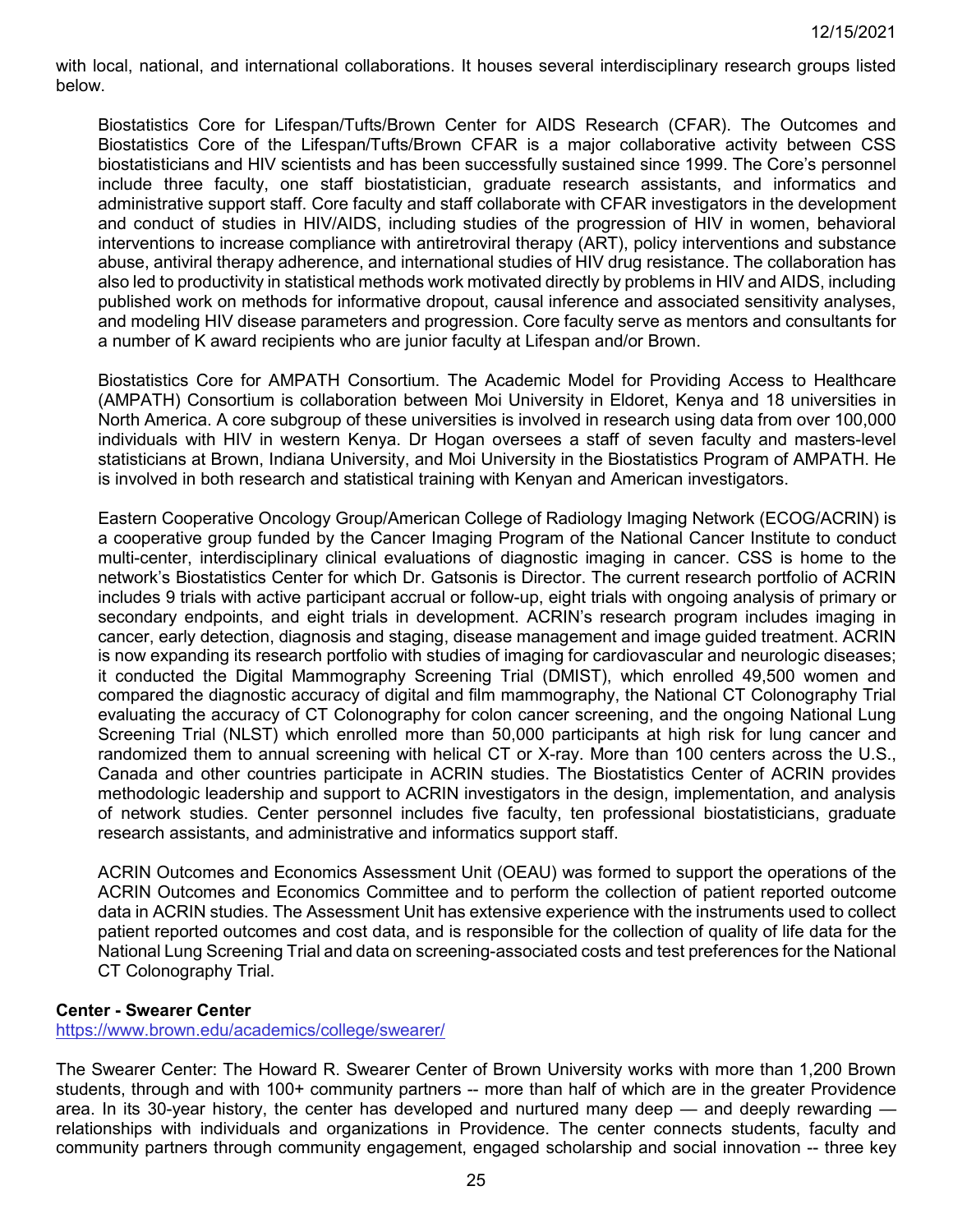perspectives that are the foundations of its work. Swearer Center programs and fellowships provide students with community engaged, cohort-based experiential learning opportunities. Through programs and fellowships, students link their passion for social justice and community engagement with their academic and career goals. The Swearer Center partners with a wide range of organizations (nonprofit, LEAs, state and local government agencies etc.) that wish to access the resources of the Swearer Center or the university to advance their mission and work. Partnering organizations work with Swearer Center and university staff as co-educators, co-developers and co-creators of knowledge in our community engagement and engaged scholarship work.

Swearer Center partnership practices are centered around the values of Community Agency and Reciprocity. Community-based organizations are best situated to design, create and deliver programs and services in their own communities and therefore our work is that of capacity building partner, technical assistance, and conduit to access other university resources like community-based research. We work to ensure that both partners realize the desired benefits of the partnership. The Swearer Center offers partner organizations a variety of supports, resources, scholarship, student time and effort, funding for social innovation projects and membership in the Community Partner Network. In turn, partner organizations provide essential learning and engagement opportunities for students, as well knowledge and expertise to Swearer Center and institutional staff as we seek to understand and better inform the field of higher education and community engagement.

### <span id="page-25-0"></span>**Center - Writing Center**

### <https://it.brown.edu/services/type/lynda>

The Writing Center is an academic support service, staffed by graduate students from a variety of academic disciplines, available for all members of the Brown Community. Writing Center staff members are experienced writers and teachers who participate in ongoing training in composition theory and practice. Along with holding one-on-one conferences, Associates in the Writing Center offer various workshops on writing for interested groups. Writing Center conferences generally last an hour. Writing Center Associates are prepared to discuss all stages of the writing process, from finding a topic up through revision and editing strategies. Associates can help writers deal with writer's block, audience awareness, argumentation, organization, grammar, research skills, and the conventions of academic writing

### <span id="page-25-1"></span>**Department - BioMed Ecology an Evolutionary Biology (EEB)**

<https://www.brown.edu/academics/ecology-and-evolutionary-biology/>

Ecology and Evolutionary Biology (EEB): Research and instruction in the Department is directed toward understanding biological systems at the individual, population, and community levels of organization utilizing both plant, animal, and microbial systems. Major research areas pursued by faculty and students include functional morphology, foraging ecology, the adaptive significance of animal behavior, sexual selection in plants and animals, insect mating behavior, plant population genetics, molecular population genetics and evolution, marine community ecology, theoretical population and community ecology, and ecosystem ecology. Graduate study in ecology and evolutionary biology at Brown University leads to the PhD degree. A core of faculty and postdoctoral researchers engaged in cutting-edge research guides students. Students further benefit from the Department's academic collaborations across University and Alpert Medical School departments and programs. Faculty and students are also active prominently in the Environmental Change Initiative, a multidisciplinary center at Brown tackling the complex issues undergirding environmental change.

## <span id="page-25-2"></span>**Department - BioMed Molecular Biology, Cell Biology and Biochemistry (MCB)**

<https://www.brown.edu/academics/biomed/molecular-cell-biochemistry/>

Molecular Biology, Cell Biology and Biochemistry (MCB): The Department of Molecular Biology, Cell Biology and Biochemistry is a basic science department within the Brown University Division of Biology and Medicine. Its core areas of scholarship are broad and encompass biochemistry, cell biology, developmental biology, and genetics. The department supports undergraduate, graduate, and medical education in these fields, offering a large variety of courses from introductory to highly specialized levels. The department currently houses 28 primary faculty whose research programs cover a wide array of biological questions, model systems, and methodological approaches. The biological phenomena under investigation range from embryonic and neuronal development, reproduction and genetics of behavior to neurodegeneration and aging. The biological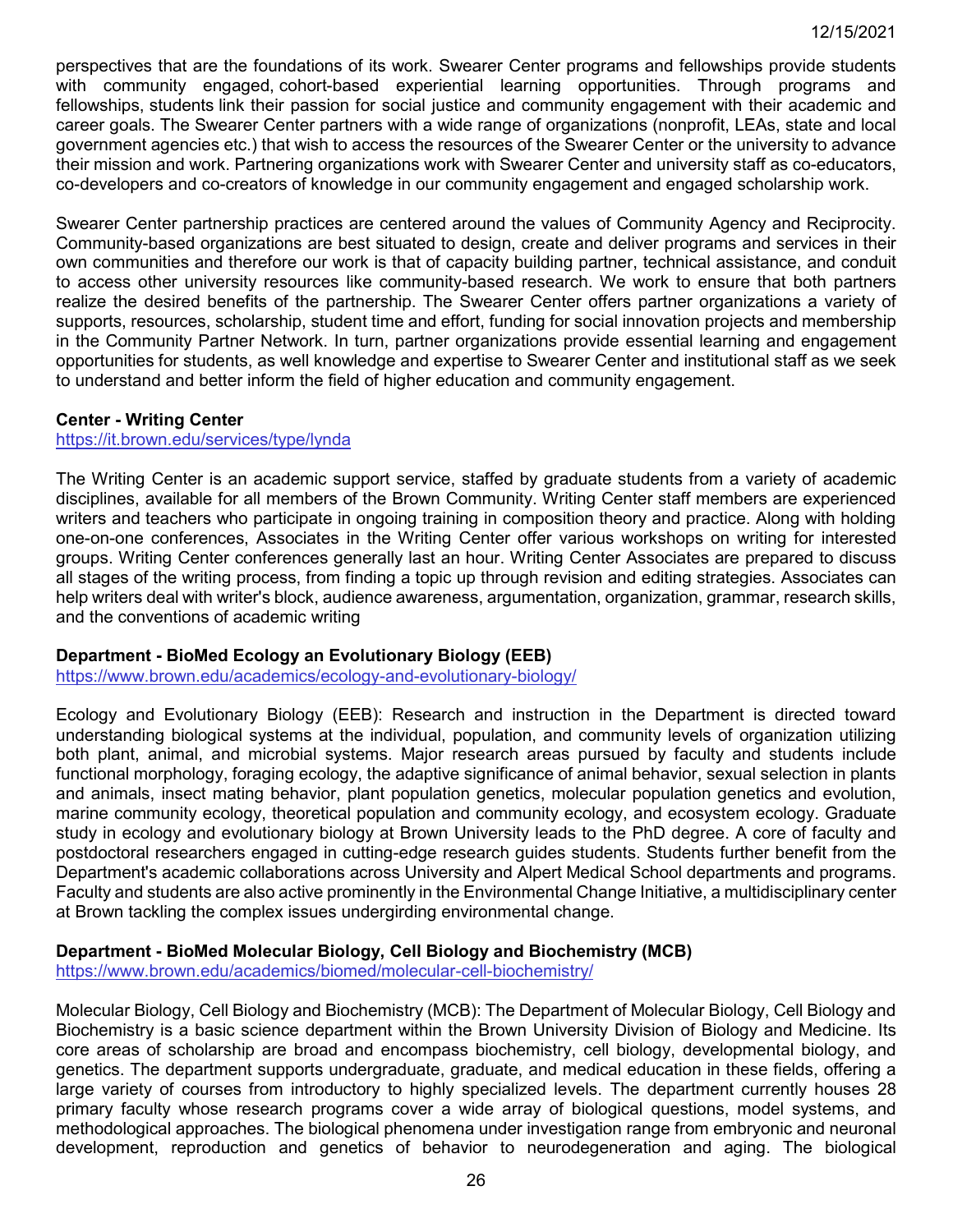mechanisms being addressed include DNA replication, recombination and transcription, RNA processing and transport, protein translation, protein folding and turnover, vesicular transport, and numerous aspects of molecular signaling. Model systems range from prokaryotic, through plant and several metazoan species to mammals including humans. Classical biochemical and genetic approaches are used alongside innovative technologies including genomics, proteomics, X-ray crystallography, and mouse transgenics. The department is also the centerpiece of an interdisciplinary and interdepartmental graduate program in Molecular Biology, Cell Biology and Biochemistry leading to the PhD degree

## <span id="page-26-1"></span>**Department - BioMed Neuroscience (Neuro)**

<https://www.brown.edu/academics/neuroscience/>

Neuroscience: The mission of the Department of Neuroscience is to do excellent teaching and research on the basic functions and diseases of the nervous system. Areas of interest include neural plasticity, information processing, and neuronal and synaptic functions, particularly as they relate to development, sensory perception, motor behavior, and cognition. The 20 campus-based neuroscience faculty train undergraduate, graduate, postdoctoral, and medical students in molecular, cellular, developmental, systems, cognitive, and theoretical neuroscience. There are currently 42 doctoral students in the Neuroscience Graduate Program and the innovative Brown-NIH Graduate Program Partnership, and 122 undergraduate students are enrolled in the neuroscience concentration. Members of the Department also participate in the MRI Research Facility, the Center for Vision Research, and several NIH and NIMH training grants for graduate and postdoctoral fellows studying neuroscience and vision sciences. The Department is also a cornerstone of Brown's Institute for Brain Science, a multidisciplinary consortium of about 90 faculty from 11 departments that promotes collaborative theoretical and experimental studies of the brain, and the Norman Prince Neurosciences Institute at Rhode Island Hospital.

## <span id="page-26-0"></span>**Department - BioMed Molecular Microbiology and Immunology (MMI)**

<https://www.brown.edu/academics/medical/molecular-microbiology-and-immunology/>

Molecular Microbiology and Immunology (MMI): The MMI Department supports undergraduate, graduate, and postdoctoral education by providing an interdisciplinary structure for training programs. The department's overall mission is to maintain an active and integrated research program for studying the interactions between pathogenic microbes and their hosts that influence the outcome of infections. MMI fosters collaborative studies within the department as well as with faculty in other departments, both on campus and hospital-based. MMI provides instruction and a nurturing environment for undergraduate, graduate, and medical students in the areas of microbiology and immunology. MMI's instruction includes lecture courses, seminar courses, and laboratory research (undergraduate independent study and graduate thesis).

## <span id="page-26-2"></span>**Department - BioMed Pathology and Laboratory Medicine**

<https://www.brown.edu/academics/biomed/departments/pathology/home>

Department of Pathology and Laboratory Medicine forms a bridge between the basic sciences and clinical medicine, bringing the newest scientific concepts to enhance understanding of the biologic basis of disease. Basic science research in pathobiology addresses how a sequence of biologic events leads to a disease state. Translational and clinical research bridges basic mechanistic research to advances in clinical diagnosis and treatment of human disease. Diagnostic testing in Pathology and Laboratory Medicine at Warren Alpert Medical School of Brown University is performed at the hospital affiliates; 90 faculty are located at Brown University, Rhode Island Hospital, The Miriam Hospital, Women & Infants' Hospital, and the Office of the Medical Examiner at the Rhode Island Department of Health. All campus and hospital-based faculty participate in teaching and advising undergraduates, graduate students, medical students, residents, and postdoctoral and clinical fellows. These trainees work together in multidisciplinary teams involving pathologists, biomedical scientists, clinicians, chemists, and engineers on basic and applied research projects related to human disease.

# <span id="page-26-3"></span>**Department - BioMed Psychiatry and Human Behavior (DPHB)**

<https://www.brown.edu/academics/medical/psychiatry-and-human-behavior/home>

The Department of Psychiatry and Human Behavior (DPHB) within the Warren Alpert Medical School of Brown University has a research infrastructure that is designed to facilitate the development and continued success of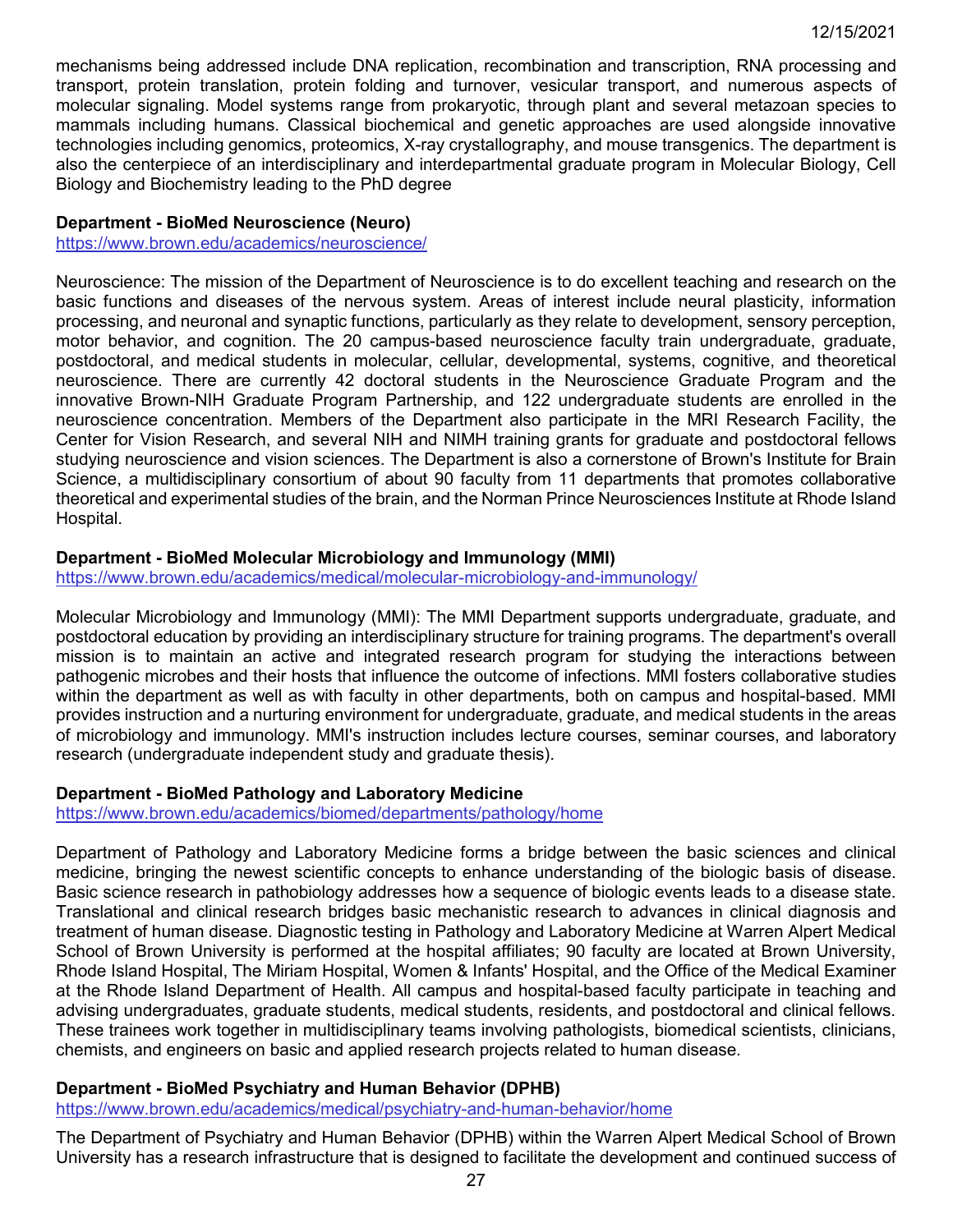a structured and comprehensive program of research. The Department has more than 100 academic faculty and 65 postdoctoral trainees, plus dozens of residents and psychology interns. The university and department have a well-established administrative and financial structure. The DPHB also has a well-established research infrastructure, which includes a Research Technology Service Core, comprised of technology infrastructure units directed by nationally recognized senior scientists who are experts in the technology. DPHB was recently cited by an external panel of peers as one of the seven-benchmark academic departments of psychiatry in the country. The high caliber of education, training, research, community service, and national and international publications and presentations conducted and produced by DPHB faculty and trainees are a major reason why many are considered leaders in their respective specialties. Research activities conducted by DPHB faculty include close to 200 ongoing studies funded by more than 50 external sources such as the National Institute of Mental Health (NIMH), National Cancer Institute (NCI), National Institute of Child Health and Human Development (NICHD), National Institute on Drug Abuse (NIDA), National Institute of Alcohol Abuse and Alcoholism (NIAA), and that National Alliance for research on Schizophrenia and Depression (NARSAD).

The *Brown University DPHB Research Group* is currently comprised of 12 academic psychologists, 3 academic psychiatrists, and 5 post-doctoral fellows in psychology. There are also 5 administrative and support staff, and Information Technology Specialists are available through the university. The DPHB research core contains the Clinical Assessment and Training Unit, Quantitative Sciences Program, and *Implementation Science Core*, which provide trainings across the Department. Brown University leases 10,000 square feet of office space, specifically designed for research, on the Butler Hospital campus. Faculty members meet regularly to discuss and critique each others' grant proposals and manuscripts.

The Brown University DPHB Research Group office space has a significant number of private offices and storage space to house the program. All staff have access to telephones, printers, fax machines, photocopiers, etc. Brown University provides its community with extensive choice of work-related tools, including electronic access to the library, computer systems, servers, software, databases, campus email, voice mail systems, and the Internet. These systems are made available to the University community through an advanced broadband, coaxial and fiber local area network that features data transfer rates up to 100 MBPS. Every employee has a desktop computer, to be used for data entry, data analysis, and centralized communications among investigators and research staff. For data analysis, the system offers SAS, S-Plus, Stata, and SPSS, as well as database languages such as SQL and CACHE.

*Implementation Science Core.* The Implementation Science Core collaborates with the other DPHB Cores, the Quantitative Science Program and Qualitative Science and Methods Training Program (QSMTP), to foster the translation, spread, and scale-up of evidence-based practices into routine clinical care. *A. Rani Elwy, PhD, Associate Professor and Director of the Implementation Science Core***,** hosts regular office hours each week to work with faculty across the six Brown affiliated hospitals (including Providence VAMC), along with psychiatry residents and clinical psychology interns and fellows, to 1) provide consultation on dissemination and implementation (D&I) science models, theories and frameworks to guide studies, 2) develop qualitative and quantitative methods specific to D&I science research questions (such as formative evaluations, stakeholder engagement methods, implementation strategies, hybrid designs, etc.) and 3) serve as co-investigator on projects as the implementation science expert. Dr. Elwy also mentors those developing NIH K or VA Career Development Awards in implementation science. In addition to specific consultations, Dr. Elwy runs two different educational sessions for DPHB faculty, residents, fellows and interns: 1) a six-week fundamentals of D&I science series, held each semester; and 2) intermediate level workshops on D&I science, held twice per semester. Additional workshops are held each year for the T32 training program in clinical psychology and QSMTP. The Implementation Science Core also hosts an annual D&I Forum, where individual faculty projects are highlighted, and which culminates in a Grand Rounds lecture given by an invited, internationally-known researcher in D&I science.

## <span id="page-27-0"></span>**Department - Chemistry**

<https://www.brown.edu/academics/chemistry/about>

Chemistry: The Chemistry Department at Brown engages scientific problem-solving that advances our understanding of chemistry from the most fundamental level and addresses the needs of today's society. Chemists at Brown advance knowledge and discovery in theoretical, physical, inorganic, organic, materials, and biological chemistry. Innovative research areas include sustainability and green chemistry, chemistry and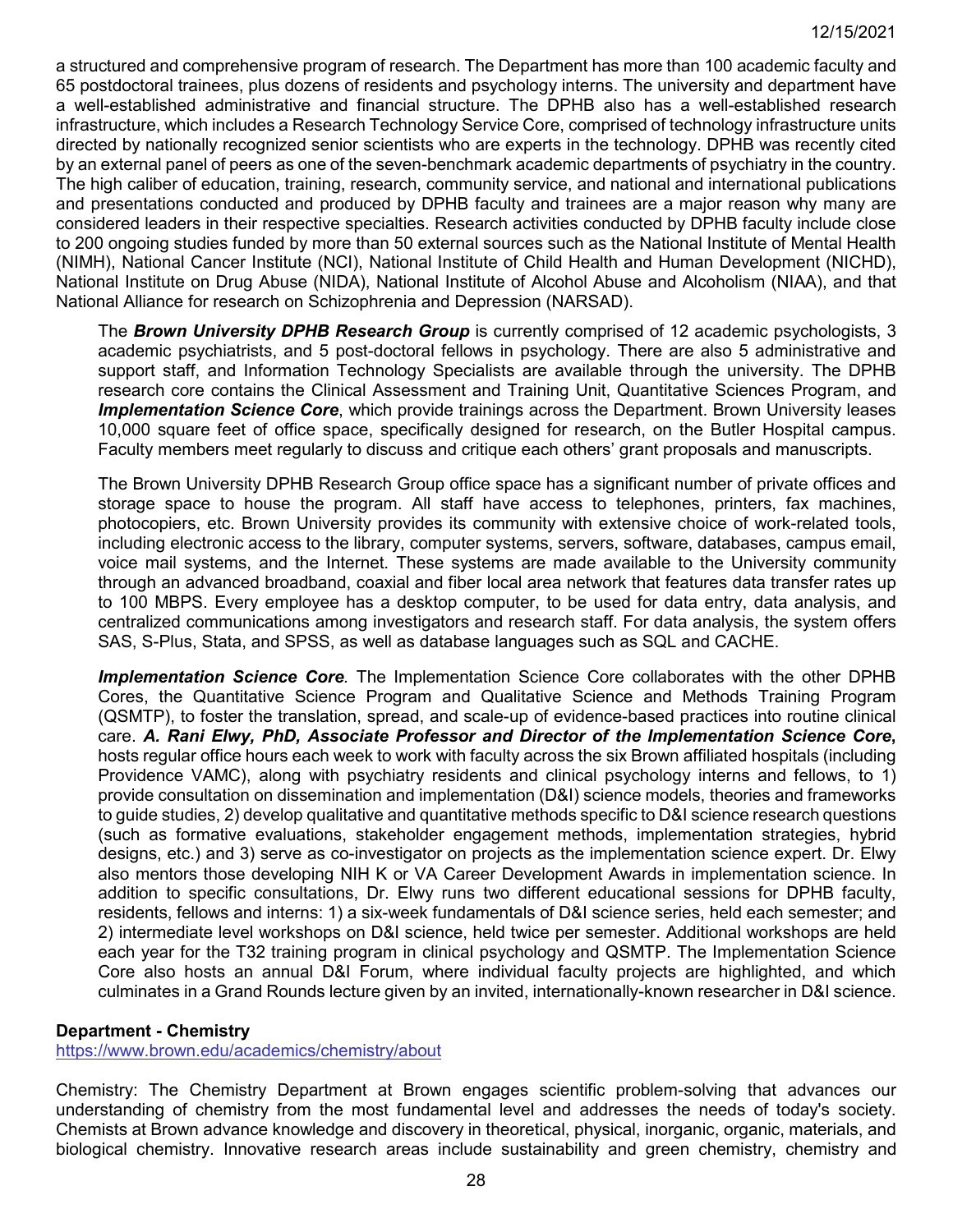medicine, design and application of new materials, and novel methods of understanding molecular dynamics and reactions. Brown Chemistry research groups, in collaboration with other Brown schools and departments, as well as national laboratories, prepare students to succeed in a complex and changing world.

The department offers academic programming that includes introductory and advanced courses, a doctoral program, and three undergraduate concentrations: Chemistry, Biochemistry, and Chemical Physics. To complement academic programs, the department's weekly colloquium series and other seminars and events connect Brown with faculty and industry leaders throughout the world—including departmental alumni—to enrich students' learning as they engage and develop their intellectual independence.

### <span id="page-28-0"></span>**Department - Computer Science**

<https://cs.brown.edu/>

Department of Computer Science: Since its inception in 1979, the Computer Science Department at Brown has forged a path of innovative information technology research and teaching at both the undergraduate and graduate levels. From modest beginnings as an interest group within the Divisions of Applied Mathematics and Engineering in the 1960s to its current stature as one of the nation's leading computer science programs, the Computer Science Department has continuously produced prominent contributors in the field, at both the undergraduate and graduate levels. The Department is a diverse community of scholars engaged in all aspects of research, teaching and mentoring in computer science and its related interdisciplinary disciplines. Realizing the importance of computing and algorithmic thinking in so many scientific, social and technological endeavors, the faculty collaborate extensively with colleagues in archaeology, applied mathematics, biology, cognitive and linguistic sciences, economics, engineering, mathematics, medicine, physics and neuroscience.

Computer Science undergraduate offerings reflect the department's multidisciplinary orientations, with joint concentrations in mathematics, applied mathematics, computational biology and economics. There are strong undergraduate research groups in graphics, neuroscience and robotics as well as a long history of involving undergraduates in projects that span disciplinary boundaries. Graduate students find it easy to tailor their education to meet the challenges of multidisciplinary research and commonly have advisors in two or more departments.

Computer Science graduate students find it easy to tailor their education to meet the challenges of multidisciplinary research and commonly have advisors in two or more departments. Research in the department crosses traditional boundaries and projects spring from shared interests more than from established groups. Faculty work with postdoctoral students, graduate students and undergraduates with ideas and expertise are drawn from other disciplines and departments at the University. A long tradition of combining theory and practice is as strong and relevant today as it ever was. Research areas the department participates in include: algorithms; cloud computing; computational biology; computational geometry; computational neuroscience; computational photography; computer graphics; computer networks; computer vision; cryptography; data management; distributed systems; educational technology; electronic commerce; information visualization; intelligent agents: machine learning; mobile and ubiquitous computing; nanocomputing; natural language processing; operating systems; optimization; parallel computing; programming languages; robotics; scientific visualization and modeling; security and privacy; sensor networks; software engineering; user interfaces; theory of computation; verification and reliable systems; virtual reality.

### <span id="page-28-1"></span>**Department - Earth, Environmental, and Planetary Sciences**

<https://www.brown.edu/academics/earth-environmental-planetary-sciences/>

Department of Earth, Environmental, and Planetary Sciences (DEEPS): With its unique interdisciplinary research opportunities and collegial atmosphere, DEEPS is rated among the top programs in the world. Our internationally-known faculty engage in externally supported research in the following research fields: geochemistry, mineral physics, igneous petrology; geophysics, structural geology, tectonophysics; environmental science, hydrology; paleoceanography, paleoclimatology, sedimentology; and planetary geosciences. Emphasis in these different areas varies, but includes experimental, theoretical, and observational approaches as well as applications to field problems. Field studies of specific problems are encouraged rather than field mapping for its own sake. Interdisciplinary study with other departments and divisions is encouraged.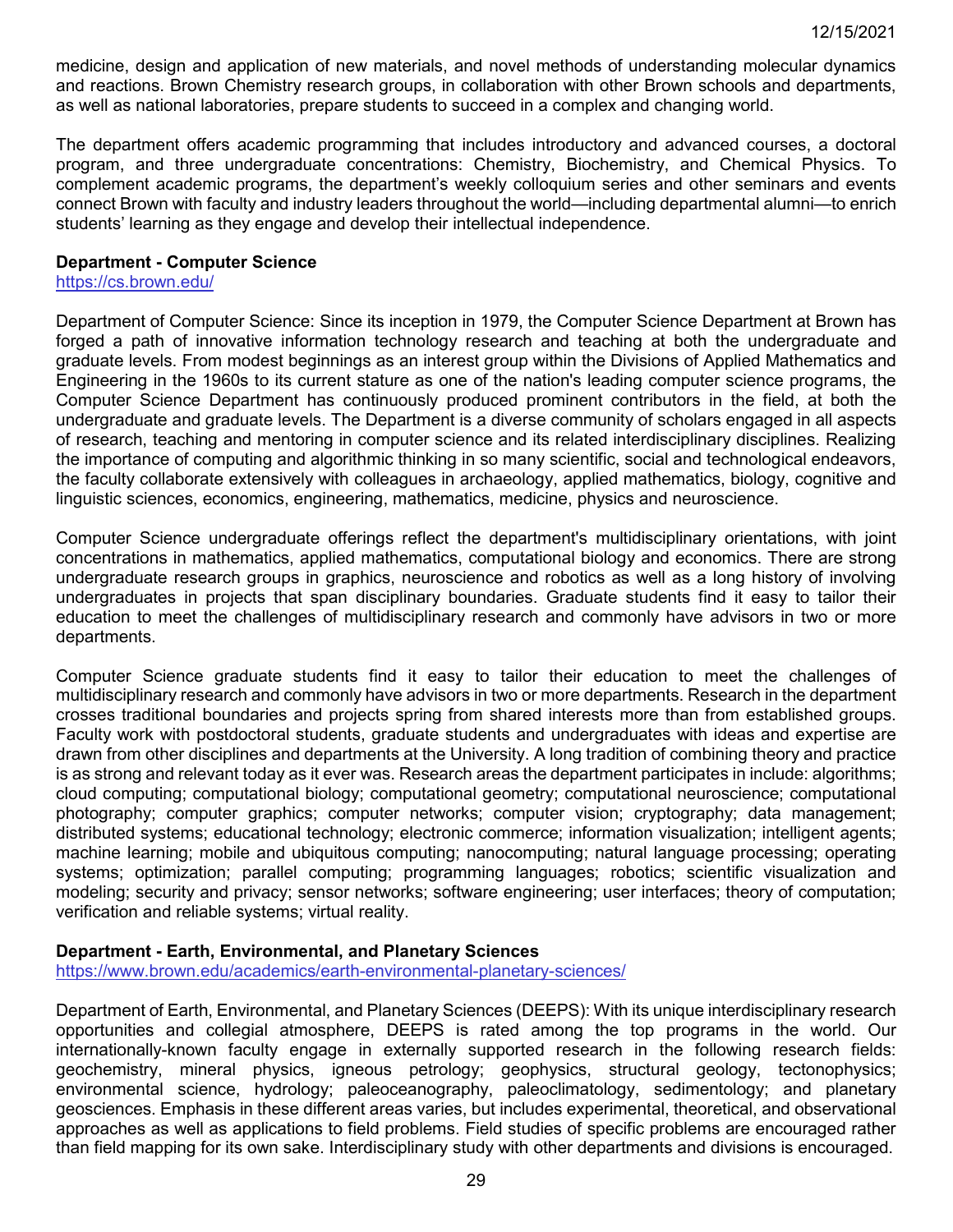Students in DEEPS develop a comprehensive grasp of principles as well as an ability to think critically and creatively. Formal instruction places an emphasis on fundamental principles, processes, and recent developments, using lecture, seminar, laboratory, colloquium, and field trip formats. Undergraduates as well as graduate students have opportunities to carry out research in current fields of interest.

### <span id="page-29-0"></span>**Department - Mathematics**

### <https://www.brown.edu/academics/math/>

Department of Mathematics: The Department of Mathematics enjoys a rich historical tradition of research and education in many fields of pure mathematics, with particular strengths in algebra and number theory, geometry and topology, probability, and analysis. The Department, which counts many internationally recognized researchers among its faculty ranks, nurtures an informal environment for students that emphasizes creative models for scholarship and learning. As data science challenges require increasingly complex methodologies and algorithms, the Department's expertise in tools from cryptography, harmonic analysis, probability, and even topology has become central to developing our understanding of data science's foundational questions, and the Department's courses in these areas serve as a theoretical foundation to the methodological research and curricular offerings in data science.

The undergraduate program in mathematics at Brown is designed to present students with challenging courses that will train them for any future they desire be it in the economy, in government, or in academe. It is also quite flexible in placing students, the goal being to discover a student's level of competence and then offering a stimulating course. The department supports approximately 40 to 50 graduate students in a PhD program whose graduates populate top mathematics departments and prominent positions in industry. Joint graduate courses and seminars with the adjacent Division of Applied Mathematics add to the breadth of offerings available to our graduate students.

The Mathematics Department at Brown balances a lively interest in students and teaching with a distinguished research reputation. Several strong research groups, Analysis, Algebraic Geometry, Geometry and Topology, and Number Theory, all have active weekly seminars that draw speakers ranging from the local to the international.

### <span id="page-29-1"></span>**Department - Physics**

<https://www.brown.edu/academics/physics/welcome>

Department of Physics: Physics has been in the Brown curriculum since 1772; today, Brown University has a vibrant Physics department with 27 faculty members and 12 joint and affiliated faculty members, all pursuing the frontiers of physics. Some members are developing advanced theories to explain phenomena as grand as the origin of our universe and the nature of matter. Others are pushing the limits of physics to detect new fundamental particles and dark matter, as well as building incredibly sensitive devices based on quantum physics. The Department has multiple strong research clusters spanning the discipline of physics, including high energy, cosmology/astrophysics, condensed matter, and biophysics. The Department boasts two Nobel Laureates (Leon N. Cooper and J. Michael Kosterlitz), the co-discoverer of the Higgs mechanism and Higgs boson (Gerald Stanford Guralnik), and the 2011 Fritz London Memorial Prize winner (Humphrey J. Maris).

<span id="page-29-2"></span>Graduate students and postdoctoral researchers are trained to become next generation physicists and future leaders in academia, government, NGOs, or the private sector. Physics graduate students receive the most comprehensive education in scientific and mathematical methods, as well as the problem-solving process. Students have full access to the most advanced research facilities and our world-renowned faculty, who care very much about them. Students also benefit from strong links to the School of Engineering, Chemistry, and Earth, Environmental and Planetary Sciences departments, and, with this application, the Biological Data Science community.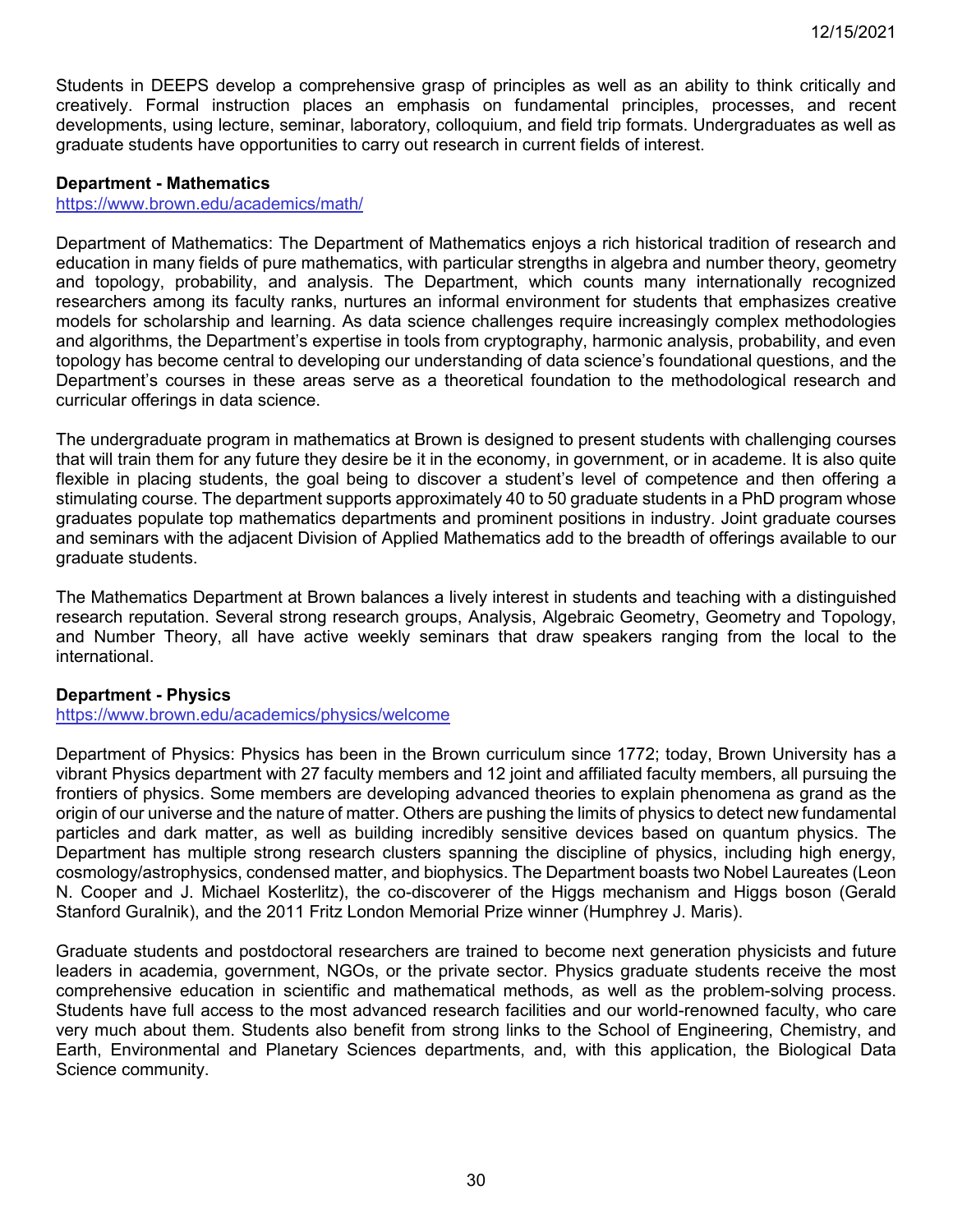## **Department - SPH Behavioral and Social Sciences**

<https://www.brown.edu/academics/public-health/bss/home>

School of Public Health (SPH) Department of Behavioral and Social Sciences (BSS) is a multidisciplinary academic department in the Brown University School of Public Health. Over 50 BSS faculty members are actively engaged in research and teaching to understand the behavioral and social determinants of public health problems and to develop interventions to change behaviors and improve social contexts related to public health. BSS faculty conduct collaborative research with a substantive focus on behavioral health issues such as alcohol and other drug abuse; smoking and tobacco use; obesity, nutrition, and physical activity; HIV and sexually transmitted infections; and health disparities and culture. The Department of Behavioral and Social Sciences offers courses of study leading to Master of Science (ScM) and Doctor of Philosophy (PhD) degrees in Behavioral and Social Health Sciences. BSS faculty also teach and advise Brown undergraduates and train and mentor postdoctoral research fellows

### <span id="page-30-0"></span>**Department - SPH Biostatistics**

### <https://www.brown.edu/academics/public-health/biostats/home>

School of Public Health (SPH) Department of Biostatistics: The mission of the Department of Biostatistics at Brown is to conduct fundamental research that generates new discoveries in theory and methods of statistics and data science; to provide expertise and leadership and to promote interdisciplinary research in domain areas related to human health and the life sciences; to develop future researchers and professionals in the field of biostatistics through a graduate program that combines rigorous training in theory and methods with meaningful engagement in interdisciplinary research; to provide high-quality courses and mentoring in biostatistics and data science for the broader community of students and researchers at Brown; and to serve the academic community at Brown and the scientific community at-large by providing intellectual and organizational leadership and collaboration on programs in the statistical and data sciences.

### <span id="page-30-1"></span>**Department - SPH Epidemiology**

<https://www.brown.edu/academics/public-health/epi/home>

School of Public Health (SPH) Department of Epidemiology: The primary mission of the Department of Epidemiology is to provide excellence in teaching and training in the field of epidemiology. The graduate program offers master's and doctoral degrees to prepare students for careers in research or professions in public health which require knowledge of advanced epidemiologic methods. The department excels in research, education, and service covering the entire life-course for health outcomes in diverse populations, particularly focusing on critical windows of development (i.e., during and after pregnancy and during childhood and young adulthood). There are 19 primary faculty and more than 25 additional faculty associated with the Department of Epidemiology at the Brown School of Public Health. The faculty are world-renowned researchers whose expertise include cancer, environmental health, global health, mental health, infectious disease, maternal and child health, molecular, health disparities, obesity, substance use, mindfulness, and epidemiologic methods. The Department also collaborates with faculty in social sciences, basic biomedical sciences, and clinical departments at Alpert Medical School and its affiliated hospitals (e.g., Cardiology, Endocrinology, Obstetrics/Gynecology, Pediatrics, and Psychiatry). The department includes faculty engaged full-time in research and teaching, as well as importantly clinical faculty and faculty members jointly appointed with Brown University and the Rhode Island Health Department.

## <span id="page-30-2"></span>**Department - SPH Health Services, Policy & Practice (HSPP)**

<https://www.brown.edu/academics/public-health/hspp/home>

School of Public Health (SPH) Department of Health Services, Policy & Practice (HSPP) includes 25 full-time faculty based at 121 South Main Street in Providence, 73 faculty from other Brown University departments that have secondary appointments and other affiliated faculty. The Department's mission is to develop and disseminate new knowledge that helps to deliver effective, efficient, continuously improving and just public health and health care services. This is accomplished through innovative research, engaged teaching, creative training and mentoring and collaborative engagement with policy makers and service providers. The Department values innovation, creativity, promotion of diversity, multidisciplinary collaboration, community engagement, and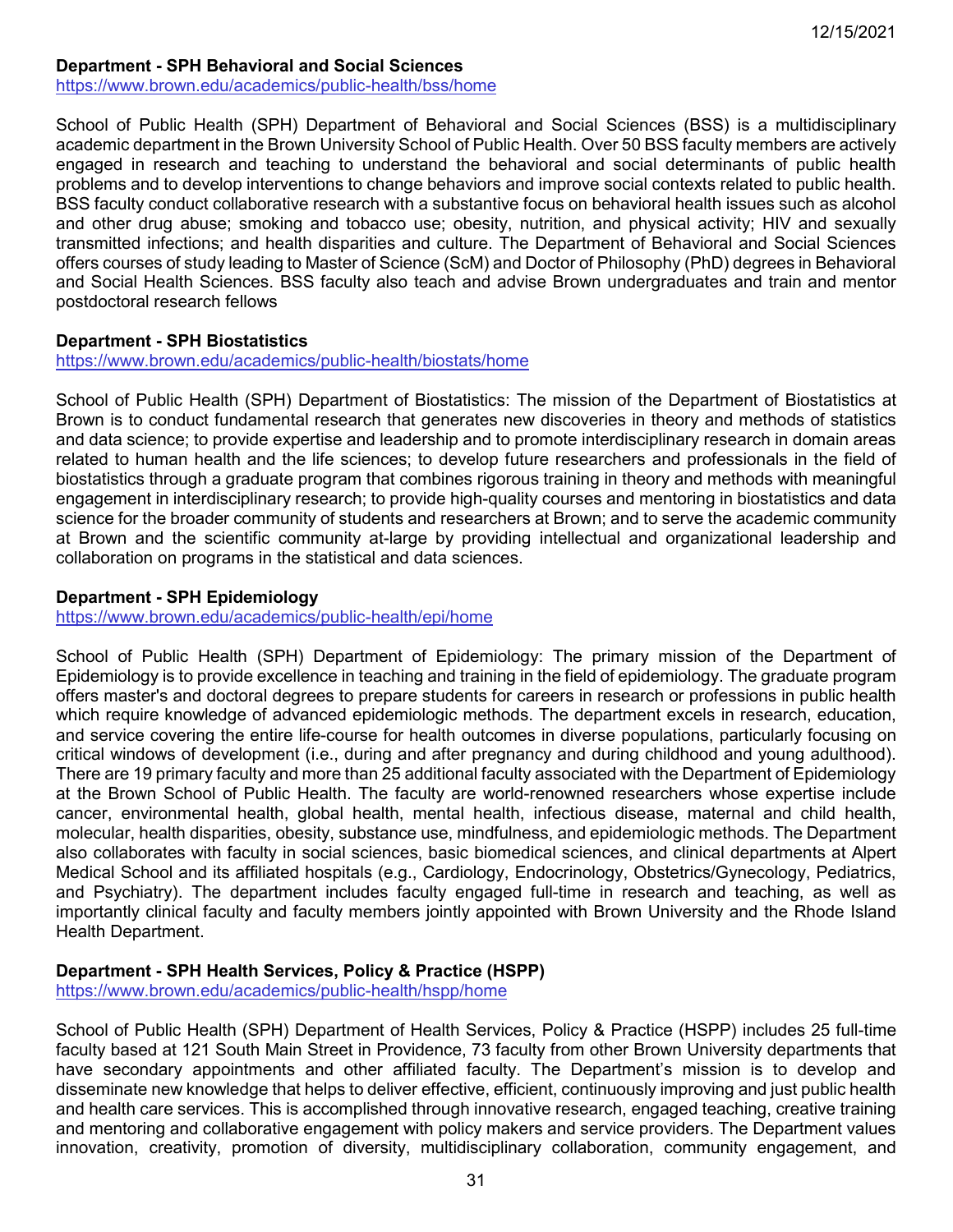excellence. The long-term goal is to catalyze the delivery of higher quality and more cost-effective public health and health care services.

The Department has developed relationships with a wide variety of partners and collaborators. Within Brown University these include the Departments of Medicine, Surgery, Psychiatry and OB/Gyn at the Medical School, and the Departments of Economics, Sociology and Computer Science on campus. The Department has a strong and long-standing relationship with the VA Providence Healthcare System. In addition, the department has relationships with a number of important Rhode Island state agencies including the Department of Health, the Executive Office of Health and Human Services (EOHHS) and the RI Medicaid Program. These and other partners and collaborators allow faculty and trainees to participate in multidisciplinary collaboration in a variety of academic and policy setting.

## <span id="page-31-0"></span>**Division - Applied Mathematics**

<https://www.brown.edu/academics/applied-mathematics/>

Division of Applied Mathematics: The Division of Applied Mathematics is one of the most prominent departments at Brown, and one of the oldest and strongest of its type in the entire country. The Division had its origin in the program of Advanced Instruction and Research in Mechanics, established in 1941 on the recommendation of a committee of the National Research Council. This early program focused on solid and fluid mechanics, electromagnetic theory, mathematical methods in applied physics, numerical analysis and probability theory the principal interests of the faculty for many years. Since then the interests of the faculty have expanded and diversified, as the Division has maintained a leading role in the development of applied mathematics both in the United States and throughout the world. In 1964, for example, the Center for Dynamical Systems was established to coordinate the research of a large group of people working in ordinary and partial differential equations and their applications. More recently, programs at the forefront of research in scientific computing and in applied probability and statistics have been established.

The Division's mission rests in research, education, and scholarship. The faculty engages in research in a range of areas from applied and algorithmic problems to the study of fundamental mathematical questions. By its nature, the Division's work is and always has been inter- and multidisciplinary. Among the research areas represented in the Division are dynamical systems and partial differential equations, control theory, probability and stochastic processes, numerical analysis and scientific computing, fluid mechanics, computational molecular biology, statistics, and pattern theory. The graduate program in applied mathematics includes around 50 Ph.D. students, with many of them working on interdisciplinary projects. Applied Math offers undergraduate degrees in Applied Mathematics, Applied Math–Biology, Applied Math–Computer Science, and Applied Math–Economics. The faculty actively involve undergraduates in summer research projects and offer many independent studies every year.

The Applied Math graduate program provides training and research activities in a broad spectrum of applied mathematics. The principal areas of research activities represented in the Division of Applied Mathematics are ordinary, functional, and partial differential equations; probability, statistics and stochastic systems theory; neuroscience, pattern theory, and computational/mathematical biology; numerical analysis and scientific computation. The effort in virtually all the research areas ranges from applied and algorithmic problems to the study of fundamental mathematical questions; many of our faculty are engaged in interdisciplinary research collaborations with colleagues here at Brown or elsewhere. This breadth is one of the great strengths of the program and is further reflected in the courses we offer. Brown guarantees financial support for five years, including summer support for 2.5 months, and generous health benefits. The Applied Math graduate program focuses on doctoral training.

### <span id="page-31-1"></span>**Division - Biology and Medicine**

<https://www.brown.edu/academics/biomed/about-division-biology-and-medicine>

Division of Biology and Medicine: Comprising the Program in Biology and the Warren Alpert Medical School (AMS), the Division is home to five biology departments offering undergraduate and graduate courses, 14 clinical departments, and one hybrid department (with both clinical and campus-based faculty). The Division of Biology and Medicine (BioMed) is the administrative home for faculty whose primary roles are in research, education, or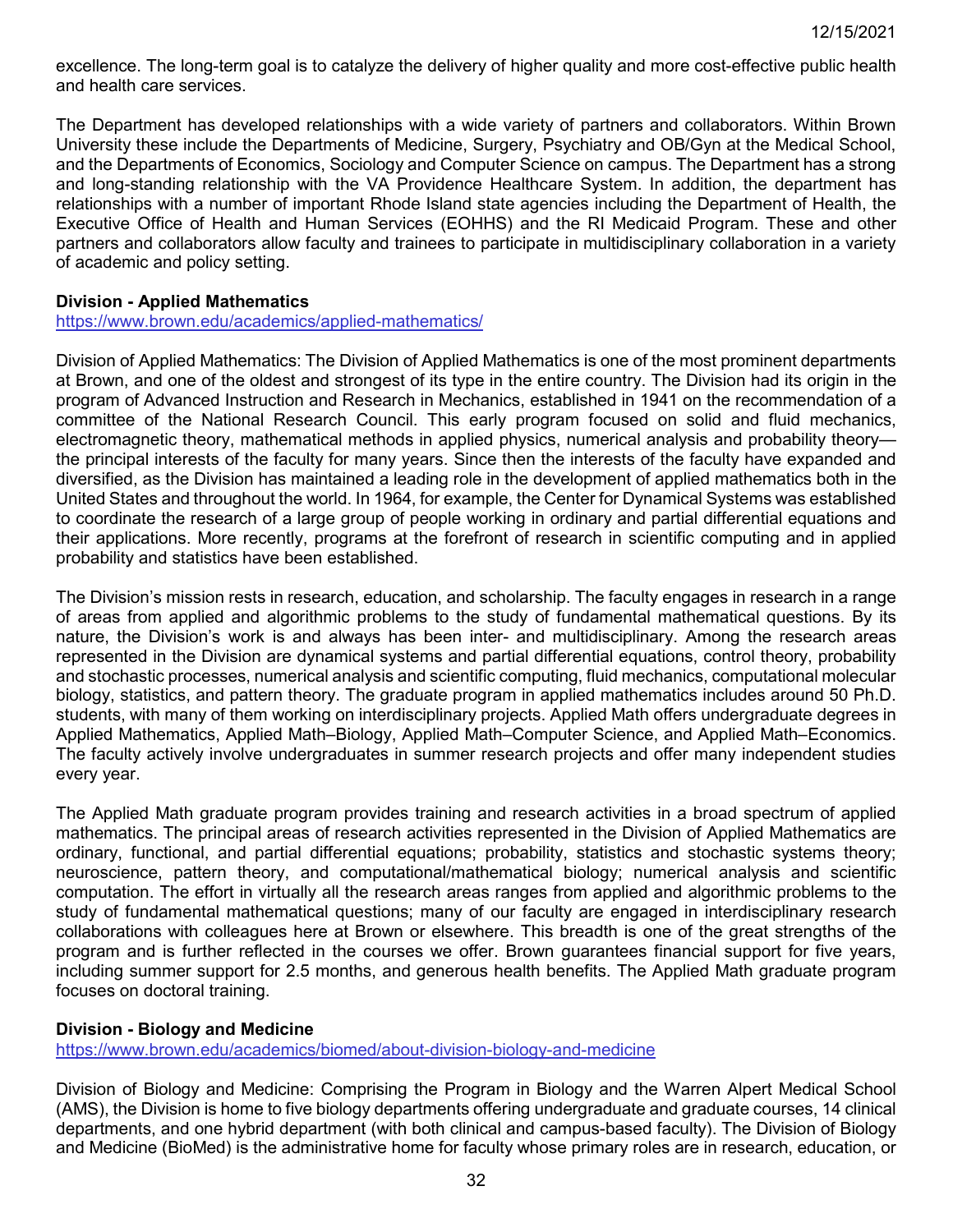clinical care in the domains of biology and medical science. This organizational structure encourages multidisciplinary instruction and research, a hallmark of education at Brown and unites the departments into a cohesive unit with a common mission: to understand the underpinnings of human life and the study, prevention, and treatment of disease.

### <span id="page-32-0"></span>**Initiative - Data Science Initiative (DSI)**

<https://www.brown.edu/initiatives/data-science/home>

Data Science Initiative (DSI): The DSI is a new collaboration at Brown between Applied Mathematics, Biostatistics, Computer Science, and Mathematics, that seeks to develop research and training around methodologies in Data Science and applications to domains. The DSI leverages established academic strength to build a campus hub for research and education in foundational methodologies of data science, maintaining an outward focus on application areas and critical engagement with questions of the impact of the data revolution on society, culture, and social justice. Academic and professional programs are offered for a rigorous, distinctive, and innovative approach to learning and collaboration for anyone building a career in data-enabled fields. Building on Brown's strength in the computational, mathematical, and statistical sciences, the DSI reaches out to support and connect with data-driven work across the campus, driving research in an increasingly interconnected University. The DSI focuses on the foundations of model-driven discovery from massive data. It supports broad engagement with the campus community through public lectures, panel discussions, boot camps, and other projects, and explores the challenges in translating data into knowledge and in understanding its impact. DSI industrial partners give students and faculty the opportunity to work hands-on, addressing problems arising in industrial settings, while giving partners the chance to leverage cutting-edge research and student creativity in their domains.

## <span id="page-32-1"></span>**Institute - Brown for Environment & Society (IBES)**

<https://www.brown.edu/academics/institute-environment-society/>

Institute at Brown for Environment & Society (IBES): The Institute at Brown for Environment & Society (IBES) supports research to understand the interactions between natural, human and social systems. IBES teaching programs prepare future leaders to envision and build a just and sustainable world. The Institute's engagement programs take research from the lab to the statehouse, the hospital, and the public sphere. The Institute has five strong disciplinary areas: Conservation Science, Land Change Science, Climate Science, Environmental Health, and Institutions and Human Behavior.

## <span id="page-32-2"></span>**Institute – Brown Institute for Translational Science (BITS)**

<https://medical.brown.edu/research/brown-institute-translational-science>

The Brown Institute for Translational Science (BITS) provides an infrastructure that builds on strengths while expanding our capabilities for translational science. It is composed of horizontally integrated research teams that allows scientists and clinicians to work together along a common continuum. Many kinds of integrating continuums are possible: focusing on a disease, a biologic pathway, an investigative approach, or a problem in society (such as asthma or aging).

<span id="page-32-3"></span>So far, research centers have been formed in biology of aging, cancer biology, vaccine biology, translational neuroscience, respiratory disease and alternatives to animal testing. In these teams, basic scientists make lab or data-based (computational) discoveries and then work with master clinicians and physician-scientists to evaluate the importance of their findings in well-characterized patient populations. These investigators also work with faculty in other parts of Brown, such as the School of Engineering, the School of Public Health and the Watson Institute, to foster and evaluate the impact of these findings on patients, populations, and policy. They will also work with experts in commercialization to address ways this knowledge can be used to generate commercial products for patients and companies that augment our regional economy.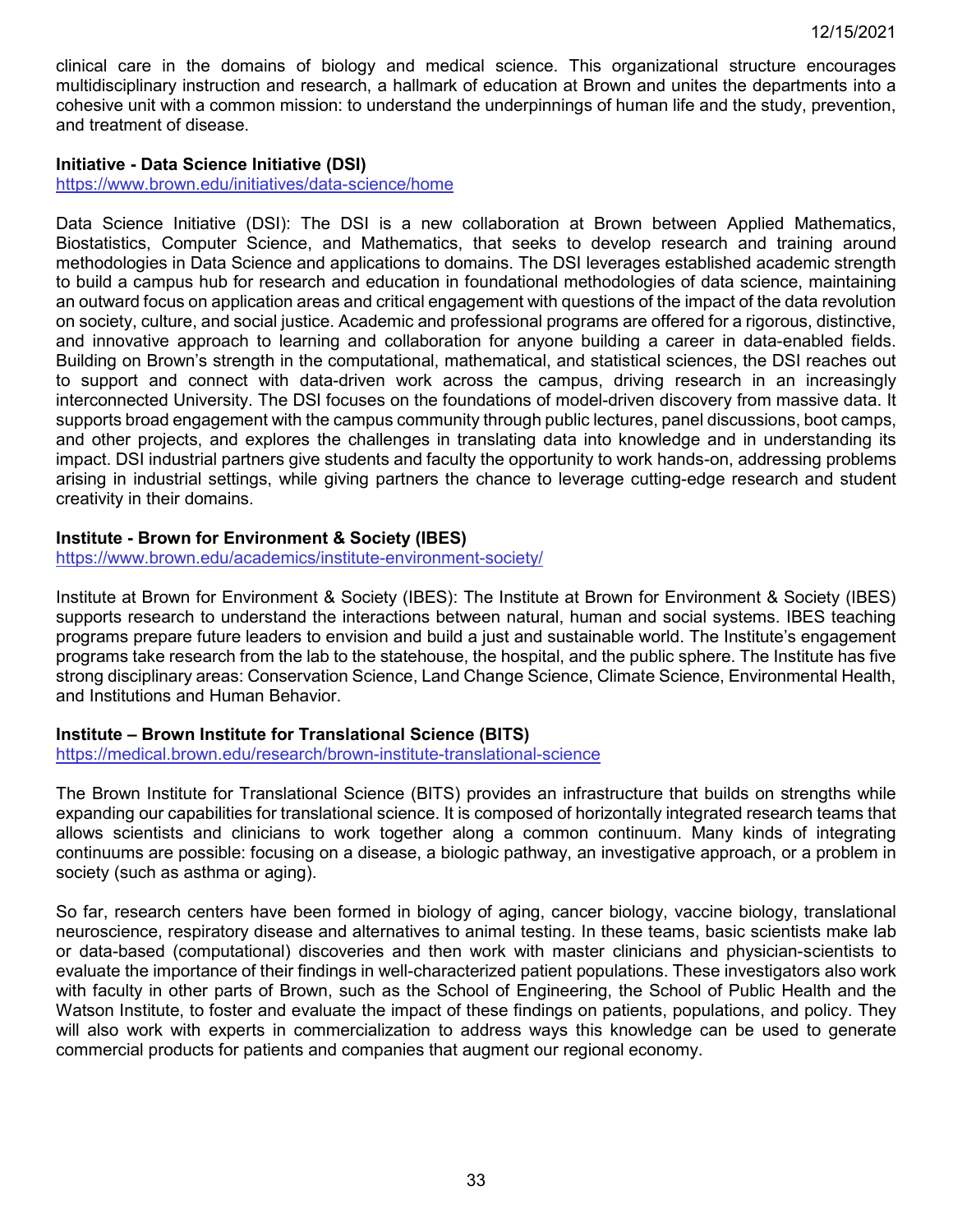### **Institute - Carney Institute for Brain Science**

<https://www.brown.edu/carney/node/1>

Carney Institute for Brain Science: The Carney Institute for Brain Science (formerly the Brown Institute for Brain Science –BIBS) advances multidisciplinary research, technology development, and training in the brain sciences and works to establish Brown University as an internationally recognized leader in brain research. The Institute unites more than 100 faculty from a diverse group of departments at Brown, spanning basic and clinical departments, and physical and biological sciences. The Carney Institute provides a mechanism to advance interdisciplinary research efforts among this broad group and provides essential support to obtain and administer multi-investigator grants for research, infrastructure, and training. The Institute actively seeks new training funds to support interdisciplinary education that transcends that available in individual academic departments.

The Carney Institute community is united under the common theme of understanding how brain circuits generate and control complex behavior. Carney Institute faculty members have pioneered research to give paralyzed individuals the ability to move prosthetic limbs, move their own limbs, and to control devices through braincomputer interfaces; to develop new non-invasive tools to visualize and control brain function; to reveal the reward mechanisms in the brain that govern motivation and choice; to study and suppress diseases including ALS, spinal muscular atrophy, drug addiction, and epilepsy; to discover cells behind the retina in the eye that control the body's internal clock; and to discover mutations in genes that cause neurodevelopmental disorders including Christianson Syndrome. Carney Institute faculty are using computational and machine learning approaches for the diagnosis, assessment, and treatment of neurologic and psychiatric disorders including Parkinson's Disease, depression, chronic pain, and autism. Ongoing projects range from a single laboratory to multiple institutions, and from early-stage, high-risk high-reward projects to well-established research efforts. Centers within the Carney Institute include.

#### **Center – Alzheimer's Disease Research**

#### <https://alz.carney.brown.edu/>

Brown University's Center for Alzheimer's Disease Research is committed to advancing early detection and individualized treatment for Alzheimer's disease and related dementias. Housed within the Carney Institute, the Center for Alzheimer's disease Research catalyzes collaborations across basic and clinical research groups toward uncovering when, where and how Alzheimer's disease first arises to advance the pace toward treatment. Our research projects integrate knowledge across biological systems in humans, including behavioral, neural, vascular and immune.

### **Center for Computational Brain Science**

#### <https://ccbs.carney.brown.edu/>

The Center for Computational Brain Science (CCBS) within the Carney Institute for Brain Science harnesses Brown University's expertise in computation, cognition and systems neuroscience toward new brain health solutions. To demystify how the brain accomplishes complex tasks with precision and speed, the CCBS fosters collaborations between basic brain science researchers and engineers, mathematicians and computer scientists, and brings computational neuroscience innovations to clinical applications and commercialization.

### **Center for the Neurobiology of Cells and Circuits**

[https://www.brown.edu/carney/research/centers-initiatives-core-facilities/center-neurobiology-cells-and](https://www.brown.edu/carney/research/centers-initiatives-core-facilities/center-neurobiology-cells-and-circuits)[circuits](https://www.brown.edu/carney/research/centers-initiatives-core-facilities/center-neurobiology-cells-and-circuits)

The center advances the understanding of the function of neural circuits, building on a foundation of genetic, molecular, and cellular approaches. Center faculty produce vital knowledge to advance understanding and treatment of autism, neurodegeneration including Alzheimer's and ALS, chronic pain, psychiatric illness, migraine, addiction, and epilepsy.

## **Center for Translational Neuroscience**

#### <https://www.brown.edu/carney/ctn>

The Brown Center for Translational Neuroscience (CTN) synergizes the missions of the Robert J. and Nancy D. Carney Institute for Brain Science and the Brown Institute for Translational Science (BITS). The mission of the CTN is to advance knowledge of the pathogenesis of brain disease and to translate this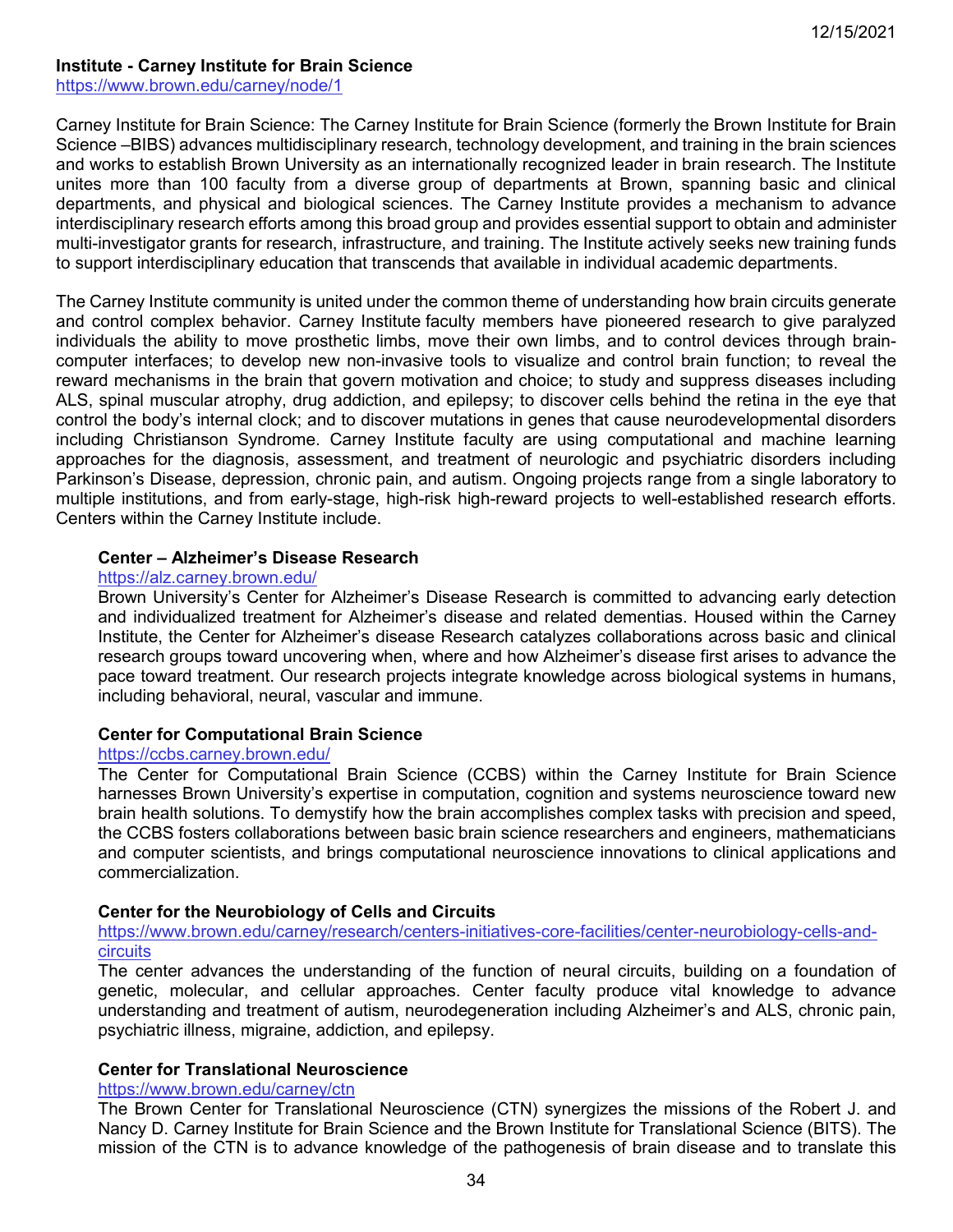knowledge to improved clinical outcomes for families affected by brain disease. The mission has an emphasis in research and training related to deciphering disease pathogenesis, identification of new targets for molecular interventions, and development of improved diagnostics and biomarkers.

In establishing the first formal collaboration between the Carney Institute and BITS, the CTN is a bench-tobedside, "go-to" hub facilitating translational neuroscience research at Brown University and the clinical neuroscience departments in the Warren Alpert Medical School and affiliated hospitals. The CTN builds upon and complements current translational research strength and expertise at Brown, with a central focus on specific brain diseases. A key element of the CTN is multidisciplinary team science with a focus in molecular medicine. The science of the CTN starts with patients and takes the specific approach of genetically inspired translational neuroscience. To this end, an emphasis in the CTN is to follow the logic of genetics based in the approach of a translational neuroscience cycle of research. This cycle moves back and forth from fundamental basic research to clinical research — with each stage providing key information that can be integrated into clinically relevant solutions — and, thereby, serves families affected by brain disease.

## **Center for Vision Research**

### <https://www.brown.edu/carney/centers-initiatives/center-vision-research>

The mission of the Center for Vision Research is to provide training in vision research, promote and facilitate research and unify vision research at Brown, by bringing together investigators from different departments. Faculty members affiliated with the center come from various Brown departments, including Philosophy, Visual Arts, Ophthalmology, Neuroscience and Cognitive, Linguistic, and Psychological Sciences.

### <span id="page-34-0"></span>**Institute - Hassenfeld Child Health Innovation Institute (HCHII)**

<https://www.brown.edu/hassenfeld/Hassenfeld>

Hassenfeld Child Health Innovation Institute (HCHII): The Hassenfeld Institute seeks to integrate research, clinical practice, public health efforts, and educational programs to achieve the following four goals: 1) Improve the health of children, making the communities we serve among the world's healthiest places for children and their families, 2) Address the issue of poverty and how it impacts child health, 3) Serve as a national and international model for what can be achieved in child health and 4) Train the next generation of child health leaders. The Institute aims to make a transformative impact on the lives of children and their families in Rhode Island, as well as around the world. Made stronger by its deep and far reaching collaborations, the Hassenfeld Institute is led by and partners with key organizations throughout Rhode Island. Its core leadership resides under the following four institutions: Brown University's School of Public Health, Hasbro Children's Hospital, the Warren Alpert Medical School of Brown University, and Women & Infants Hospital of Rhode Island. Researchers and child health professionals from other institutions, such as Bradley Hospital, The Miriam Hospital, and its community partners are also intricately involved.

The work of the Institute employs multidisciplinary research methods to address a broad range of child health issues. The Core Research and Evaluation Unit of the Hassenfeld Institute is tasked with providing the necessary research and evaluation infrastructure to support work on a broad range of health initiatives within the Institute as well as with the Institute partners. This includes extensive analysis and mapping of health data in Rhode Island, as well as launching a birth cohort study with long-term follow-up. Along with the work carried out by the Core Research and Evaluation Unit, the Hassenfeld Institute has assembled teams of experts to implement and assess innovative new approaches to address important child health issues. These teams will form the foundation of the Hassenfeld Initiatives. The Institute's three initial initiatives are: 1) Healthy weight, nutrition and physical fitness, 2) Autism (a precision medicine approach) and 3) Childhood asthma research innovation.

#### <span id="page-34-1"></span>**Institute - Institute for Computational and Experimental Research in Mathematics (ICERM)** <https://icerm.brown.edu/>

Institute for Computational and Experimental Research in Mathematics (ICERM): The Institute for Computational and Experimental Research in Mathematics (ICERM) was founded in 2010 through a major grant to Brown University from the National Science Foundation, Division of Mathematical Sciences. The mission of ICERM is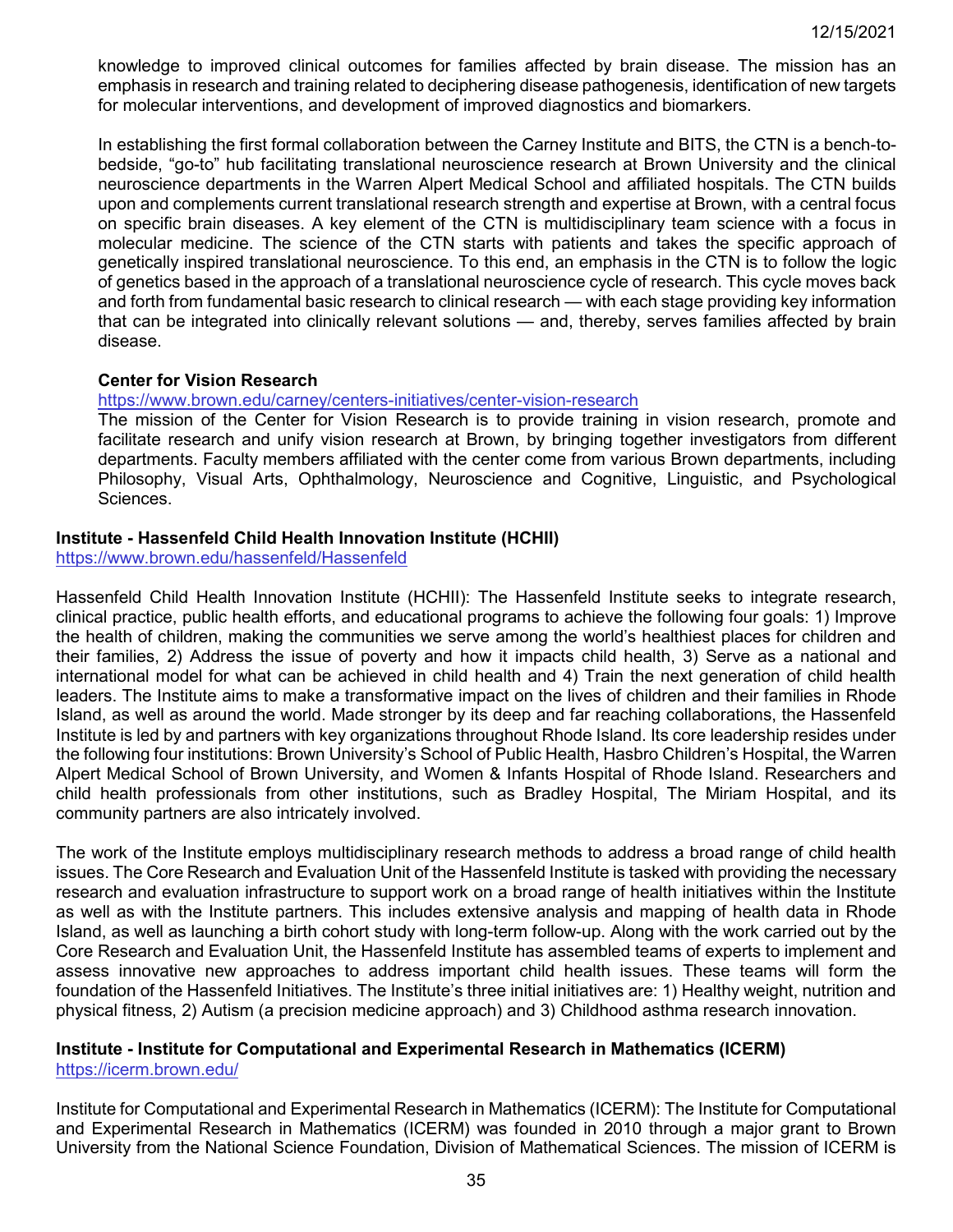to support and broaden the relationship between mathematics and computation: specifically, to expand the use of computational and experimental methods in mathematics, to support theoretical advances related to computation, and address problems posed by the existence and use of the computer through mathematical tools, research and innovation. ICERM supports its mission by developing and hosting research programs and activities that 1) Encourage the creation of new computational methods to advance mathematical understanding, 2) Foster a deeper understanding of algorithms and computational tools, 3) Expose program participants to the use of simulation, visualization, experiments, or computer-assisted proofs, 4) Catalyze new directions of mathematical research through synergistic collaborations across disciplinary areas and research communities, 5) Advance the training and mentoring of graduate students and early-career postdoctoral researchers through exposure to new mathematical areas and computational methods. The Institute benefits from its strong ties to the mathematical sciences departments at Brown and from the vibrant educational community of colleges and universities across New England.

## <span id="page-35-0"></span>**Institute – International Health (IHI)**

[https://www.brown.edu/academics/public-health/ihi/?utm\\_source=SPHResearch&utm\\_medium=accordion](https://www.brown.edu/academics/public-health/ihi/?utm_source=SPHResearch&utm_medium=accordion)

The International Health Institute (IHI) was established in 1988 to develop, promote, and coordinate the international health activities of Brown University faculty and students committed to global community engagement, IHI faculty have established research collaborations with institutions in low and middle-income countries and developed supervised research experiences for Brown University undergraduate, graduate and medical students with our foreign partners. The IHI is one of several academic units involved in strengthening global health research, training and service activities at Brown University. The IHI's mission is to apply interdisciplinary perspectives to research and training to improve the health of populations in developing countries.

#### <span id="page-35-1"></span>**Institute - Molecular and Nanoscale Innovation Research Facilities (IMNI)**

<https://www.brown.edu/research/institute-molecular-nanoscale-innovation/>

Institute for Molecular and Nanoscale Innovation Research Facilities (IMNI): The Institute for Molecular and Nanoscale Innovation (IMNI) fosters interdisciplinary, multi-investigator research and education. A state-of-theart equipment infrastructure is essential to enable research topics of intellectual and technological importance and allow researchers the ability to engage in research problems of broad scope and complexity that cannot be addressed by a single investigator, rather requiring the advantage of a larger infrastructure and interdisciplinary expertise provided by a campus-based research center. The IMNI Core Research Facilities provide access to advanced instrumentation and various services as well as involvement in developing new technology or new applications of existing techniques. The IMNI Core Research Facilities are administered by IMNI and are available to researchers from all university departments, as well as outside users from local industry and academic institutions on a usage fee basis to recover operating costs. IMNI administers the Electron Microscopy, Microelectronics and NanoTools Facility.

### <span id="page-35-2"></span>**Program - Biology**

<http://biology.brown.edu/>

<span id="page-35-3"></span>Program in Biology: This Program promotes basic scientific research aimed at discovery of fundamental insights into living systems at all levels of complexity with a major emphasis on relevance to human health and disease mitigation. Faculty of the Program in Biology conduct research on all levels of biological organization: molecular, cellular, organismal and population, and concentration programs with varying degrees of multidisciplinary or specialty foci. The close administrative relationship with the Warren Alpert Medical School offers additional opportunities for blending fundamental biology and clinical sciences in research projects across the institutions. These multidisciplinary research opportunities are a hallmark of Brown University's biomedical programs. Campus-based faculty (127), with primary appointments in the life and biological sciences, collaborate regularly with hospital-based academic faculty members (626) pursuing research at area hospitals.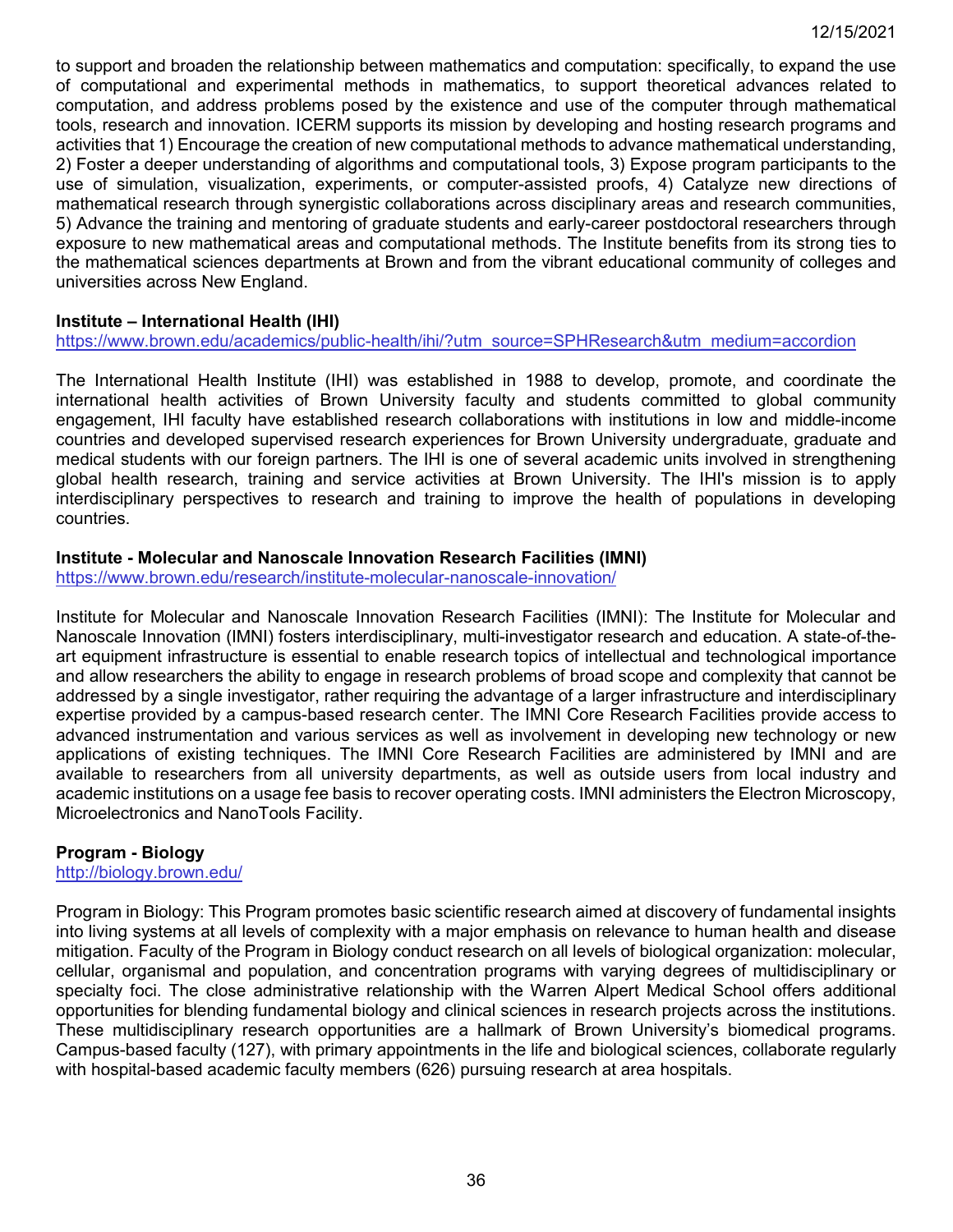### **Program - MD, PhD** <https://www.brown.edu/academics/biomed/md-phd-program/>

**T**he MD, PhD Program was founded in 1979 by the inaugural Chair of the Department of Pathology, Dr. Nelson Fausto. Since its inception, the program has graduated over 60 MD/PhD students with the majority remaining in academic and research careers.

A distinguishing feature of the Brown MD/PhD program is its focus on translational research. Because translational research requires fluency across basic science and clinical medicine boundaries, a defining feature of Brown's program is its heavy integration across the MD and PhD transitions. Traditional MD/PhD programs are structured with two years of medical school followed by 4-5 years of graduate school, culminating with the final two years of medical school. Typically, there is little to no integration across these transitions.

At Brown, the curriculum is designed to inculcate scientific thinking into the MD years, while maintaining clinical perspective and skills during the PhD years. Specifically, MD/PhD students spend the summer after their first and second years of medical school with a research mentor. The students have the opportunity to select research mentors across the graduate programs within the Division of Biology and Medicine with the potential to explore programs within the School of Public Health in certain circumstances. The goal of this research integration during medical school is to enhance scientific thinking while simultaneously streamlining the process of selecting the best research environment for each student. After students matriculate into graduate school and complete their course requirements, they begin a longitudinal clinical clerkship in family medicine, seeing patients one afternoon every 2 weeks. This clinical experience serves to maintain student's clinical skills and confidence while encouraging them to apply their burgeoning scientific skills to clinical problems.

The Brown MD/PhD program has trained many physician-scientists who occupy leadership positions in translational medicine oriented departments throughout the country. Notable accomplishments of our graduates include developing highly successful NIH-funded research programs, promotion to Chairs of several national medical school departments, as well as founding disease specific, research oriented philanthropic foundations.

The mission and goals of Brown's MD/PhD program were significantly enhanced in 2017 with a 22 million dollar endowment which will allow a marked increase the number of training slots, enhance the programmatic offerings with a particular focus on career trajectories, and, most importantly, matriculate the strongest students.

# **Programs - Medical Education**

<https://www.brown.edu/academics/medical/education-programs>

Medical Education. The Warren Alpert Medical School has always reflected the ethos of Brown University, epitomizing the university's goal of training its graduates to lead lives of usefulness and reputation. While the Warren Alpert Medical School is traditionally thought of as a training ground for leaders in primary care, its graduates have gone on to roles across the spectrum, from small town doctors to deans of medical schools to physician-scientists to leaders at the National Institutes of Health. Each year, our graduates match to top-ranked residency programs in both primary care and a wide variety of specialties. This innovation in medical education is evidenced by hallmark initiatives such as:

- The Program in Liberal Medical Education, the eight-year combined undergraduate and medical degree program that allows undergraduates to pursue the breadth and depth of a liberal arts education before entering the Warren Alpert Medical School.
- The Scholarly Concentrations Program, which enables students to focus on individual areas of interest, engaging in intellectual pursuits beyond their core medical studies through intensive, cross-disciplinary research projects. The result is a scholarly product, typically one or more publications in a peer-reviewed journal.
- The Primary Care-Population Medicine Program that leads to both the MD degree and a master's in population medicine, preparing students for careers in medicine while providing comprehensive, longitudinal training in population-level health care. The program was selected as one of the American Medical Association's first 11 Accelerating Change in Medical Education initiatives, which provided a \$1 million grant for its launch.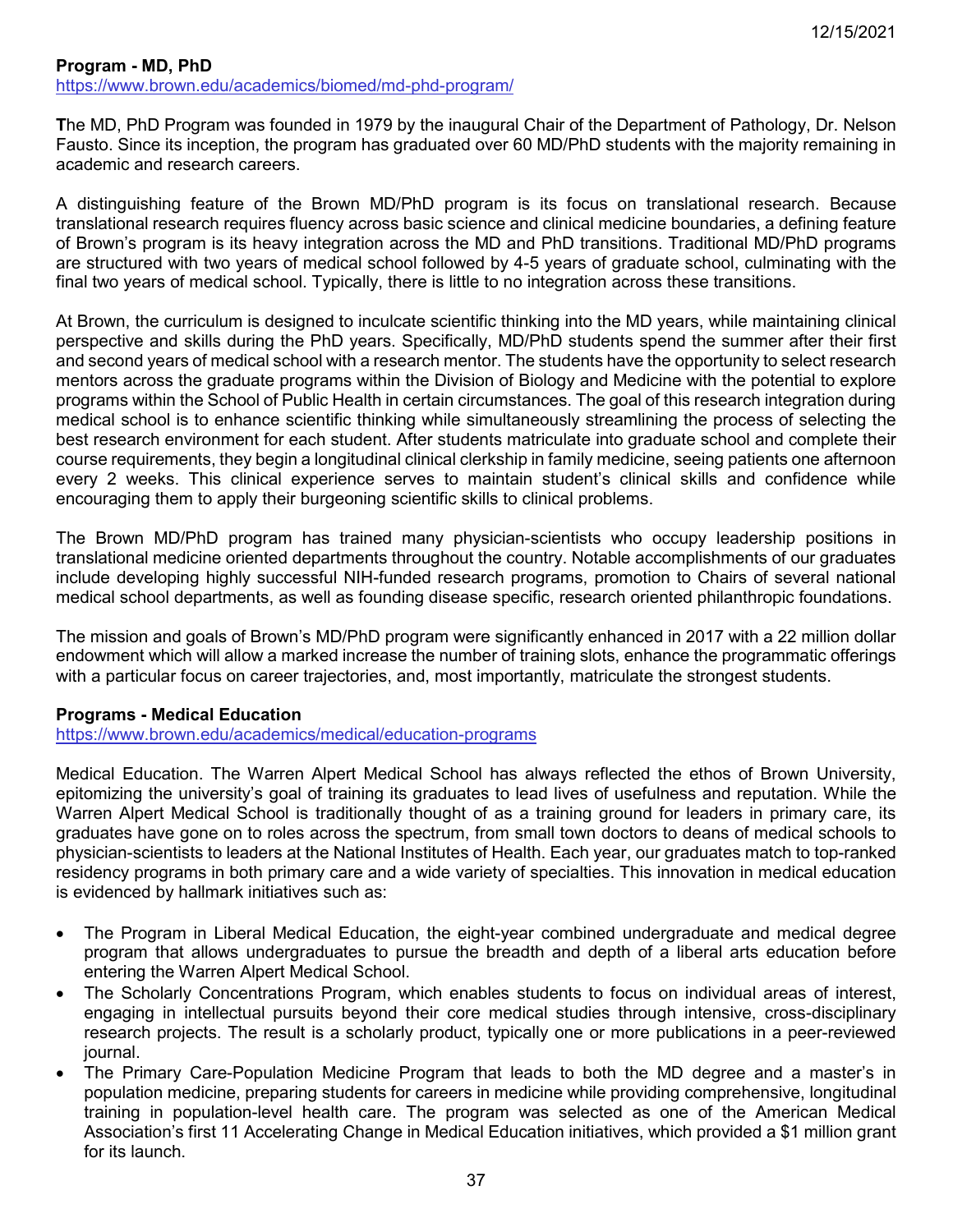The two-year Doctoring course that provides students with patient contact within the first two months of medical school. Students work once a week in a community clinical setting with a physician-mentor who provides intensive grounding in medical ethics and professionalism as students master communication and cultural competencies and learn to take patient histories and other clinical skills.

### **School - Engineering**

<https://www.brown.edu/academics/engineering/>

School of Engineering: Dedicated in 2013 with a strong emphasis on biomedical research and biomedical engineering, the School emphasizes the power of interdisciplinary thought and recognizes that engineering is intertwined with every aspect of human lives. Brown Engineering is a unique place, which emphasizes the power of interdisciplinary thought and recognizes that engineering is intertwined with every aspect of human lives. The School is organized without the traditional departments or boundaries found at most schools; the School's model is focused on making unique connections between the various engineering disciplines. Along with associations with the other scholarly disciplines – biology, medicine, physics, chemistry, computer science, the humanities and the social sciences – Engineering's co-operations bring unique solutions to challenging problems. The School focuses on unique and innovative clustering of faculty; in terms of research groups, engineers of all types team together with non-engineers to tackle some of the biggest problems facing engineering and science today. The School's talents and expertise lie in the interdisciplinary domain where the seemingly diverse disciplines converge. Because of a unique structure and approach to engineering, for example, the lack of formal boundaries between engineering disciplines, research is highly interdisciplinary and often includes connections to other departments on campus outside of the School. In keeping with an interdisciplinary nature, the School of Engineering has no traditional departments and Brown does not award degrees based by specific research area. Areas of study in engineering include: Biomedical Engineering; Chemical and Biochemical Engineering; Electrical Sciences and Computer Engineering; Fluids and Thermal Sciences; Materials Science; Mechanics of Solids; Program in Innovation Management and Entrepreneurship (PRIME) (Master's only) and Executive Master in Science and Technology Leadership (EMSTL).

### **School - Professional Studies**

<https://professional.brown.edu/>

School of Professional Studies: The School of Professional Studies advances Brown University's commitment to executive education and its mission to develop reflective leaders, to effect change in the world, and to improve human welfare. The School offers outstanding educational programs for executives and professionals who are ready for the challenge.

IE Brown Executive MBA – The focus is for students to learn to lead in the complex, global business environment by integrating core business studies with social sciences and humanities.

Executive Master of Healthcare Leadership – The focus is for students to prepare to transform healthcare policy and delivery with clinicians, executives, advocates, payers and other professionals who will design and implement innovative, sustainable solutions across healthcare.

Executive Master in Cybersecurity – The goal is for students to become transformative cybersecurity leaders in this rapidly evolving field by understanding and applying technical, legal, policy and human factors essential for resilient, secure organizations.

Executive Master in Science and Technology Leadership – The focus is for students to build on existing technical expertise and develop leadership and communication skills with leading professors and accomplished practitioners from science, technology and engineering.

### **School - Public Health**

<https://www.brown.edu/academics/public-health/home>

Brown's School of Public Health currently occupies 80,000 square feet in an 11-story building owned by Brown University. SPH has 11 interdisciplinary research centers focused on (1) health services research and aging, (2) statistical sciences, (3) population health and clinical epidemiology, (4) evidence synthesis, (5) international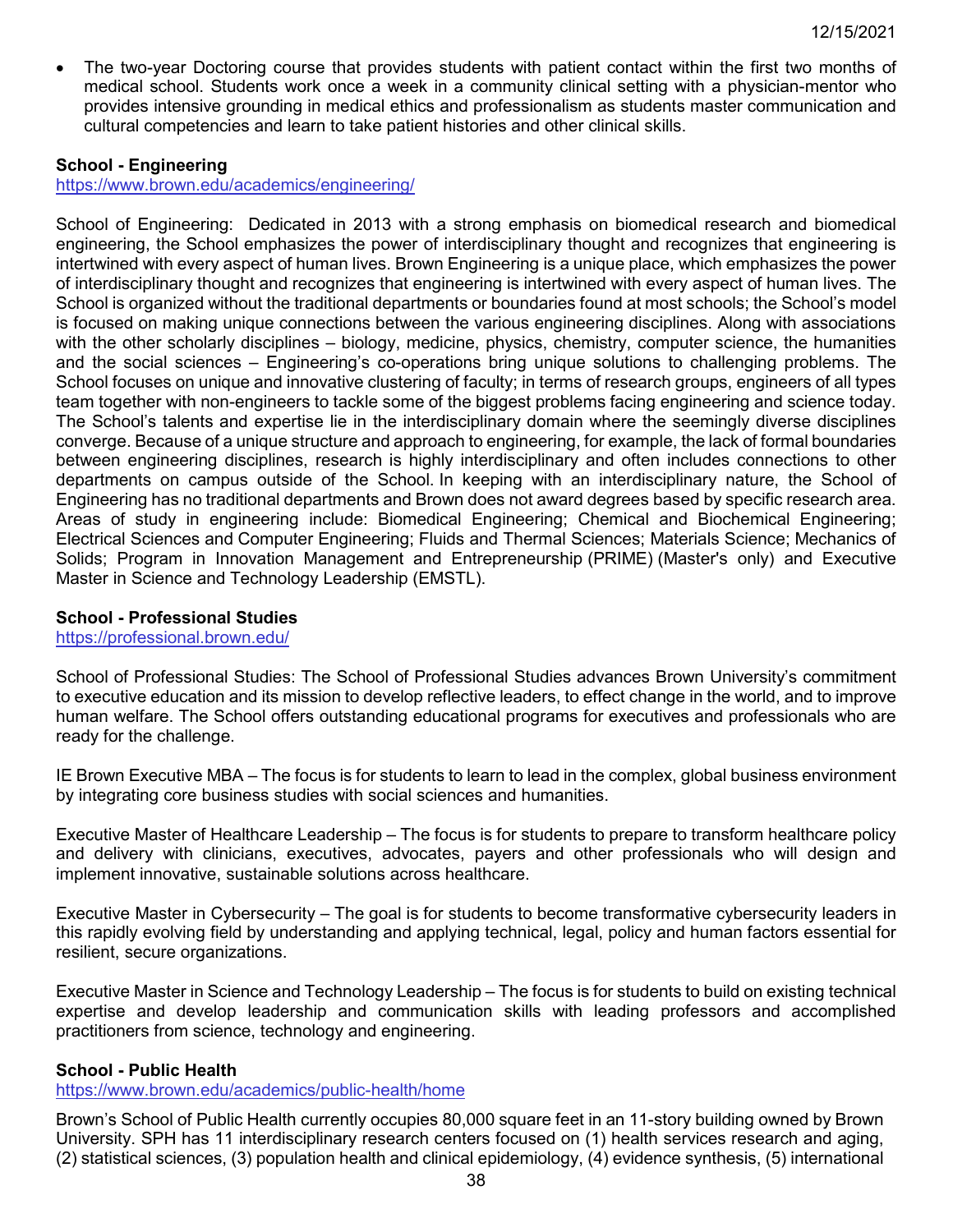health, (6) alcohol and addiction studies (7) community health promotion, (8) AIDS research, (9) environmental health and technology, (10) behavioral medicine and prevention (11) primary care and prevention and. The colocation of multiple research centers in a single building presents opportunities to share resources.

The School has laboratory space at 70 Ship St Providence, Rhode Island, which is located approximately three blocks from the Public Health building. These two buildings are connected via the University shuttle system. The public health building also has access to the local area hospitals, including Rhode Island Hospital, Hasbro Children's Hospital, and Women & Infants Hospital, via university shuttle service. The scientific resources at Brown University are strong, and increasing in strength with program expansion and faculty recruitment for the new School of Public Health which opened on July 1, 2013. Led by new Dean Ashish Jha, SPH provides the administrative umbrella for both the affiliated research centers and the four Departments. Faculty and leadership across SPH are contributing significantly to Advance-CTR in mentorship and leadership roles.

#### **School - Warren Alpert Medical School**

<https://www.brown.edu/academics/medical/>

Warren Alpert Medical School: Established in the early 1970s, the Warren Alpert Medical School of Brown University is the State of Rhode Island's only school of medicine. It was established with the goal of training new physicians who stay and practice in the state, and attracting leaders in research and clinical medicine who would care for citizens. Though it is among the nation's youngest medical schools, the Warren Alpert Medical School has developed into a robust research powerhouse and leader in innovative medical education, and is consistently ranked in the top quartile of medical schools in the U.S. News & World Report rankings.

Mission: To support and promote the health of individuals and communities through innovative medical education programs, research initiatives, and clinical excellence in service to society and to improve the health and wellness of all.

Vision: We envision attracting, training, and sustaining diverse individuals who will work together to lead locally, nationally and internationally renowned transformative and socially responsible medical education, research, clinical care, and advocacy. We will inspire and cultivate physician scholars and leaders who positively impact the health of people and society.

#### Values

- Humanism and compassion
- Integrity, accountability, and collaboration
- Creativity, innovation, and discovery
- Inclusiveness, diversity, and equity
- Dedication to anti-racism
- Social responsibility, both locally and globally
- Community engagement and service
- Commitment to professional development

#### **School - Warren Alpert Medical School – Alternative**

<https://www.brown.edu/academics/medical/about-us>

Warren Alpert Medical School: Founded as the Brown University School of Medicine in 1972, it is ranked in the top quartile of medical schools nationally. The Division's six basic biological science departments are closely integrated with other science departments and are actively involved in the academic and research activities of the University. Fourteen clinical departments are housed at Brown's eight affiliated hospital partners in the greater Providence area. In 2007, a \$100 million gift from the foundation named the Warren Alpert Medical School of Brown University. That investment continues to provide financial support for medical students, faculty members and research programs and played a major role in helping the school construct its flagship building. In 2011, Brown opened a 63,000sq. ft. renovated building in Providence's Jewelry District as the new home of the Warren Alpert Medical School. The building now anchors what has become a diversified, vibrant "knowledge district".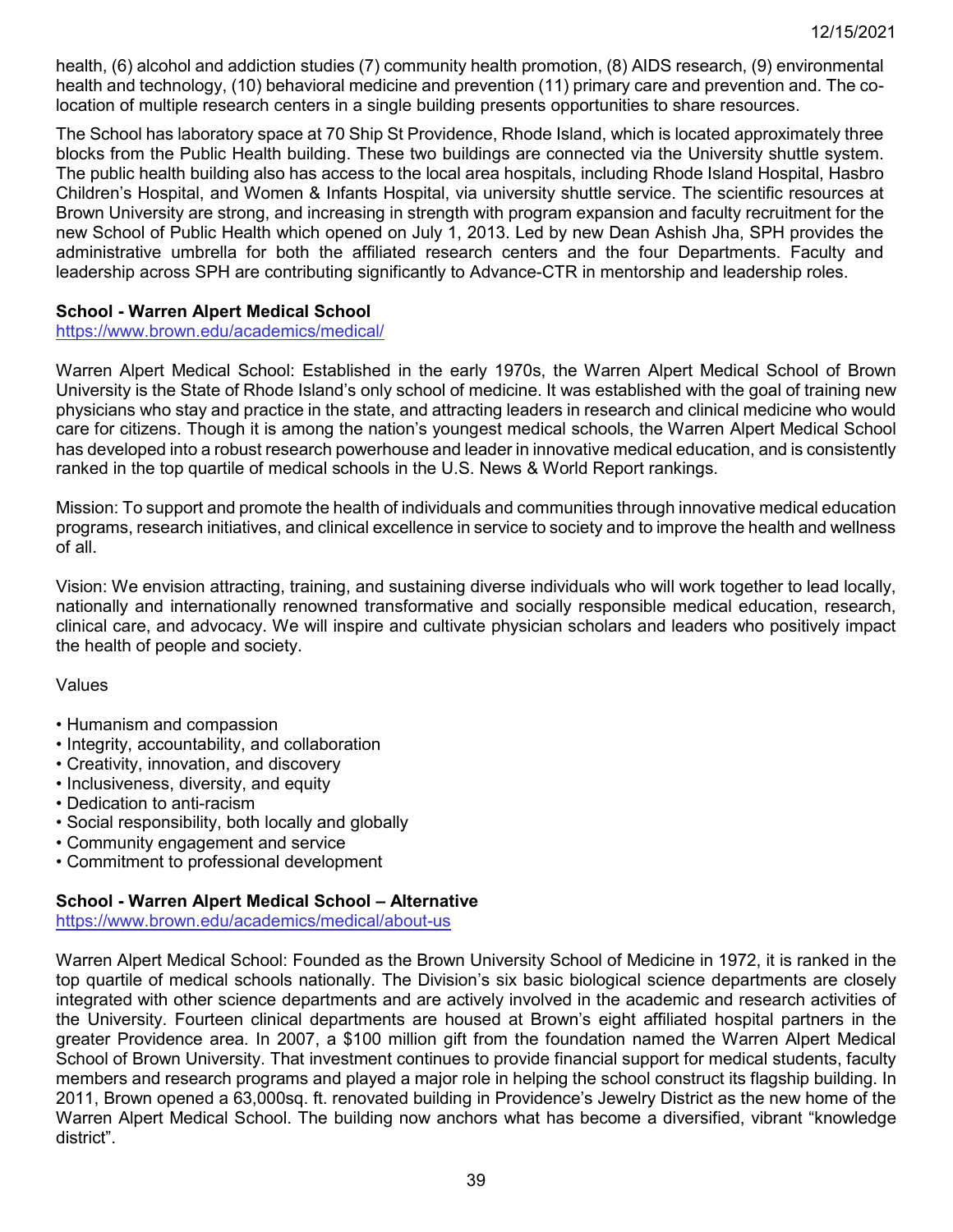### **School and Affiliates - Warren Alpert Medical School and Affiliated Hospitals**

<https://www.brown.edu/academics/medical/about/hospitals>

Warren Alpert Medical School Affiliated Hospitals: The Alpert Medical School is affiliated with the Lifespan and Care New England Healthcare Systems and the VA Providence Healthcare System. The Care New England Healthcare System is comprised of Women and Infants Hospital, Butler Hospital and Kent Hospital. The Lifespan Healthcare System is comprised of Rhode Island Hospital, Hasbro Children's Hospital, The Miriam Hospital and Emma Pendleton Bradley Hospital.

### **CAREER DEVELOPMENT AND MENTORING ACTIVITIES**

#### **BioMed Faculty Administration (BMFA)**

<https://www.brown.edu/about/administration/biomed/faculty-affairs/>

BioMed Faculty Administration supports more than 2,000 faculty in the Division of Biology and Medicine in their teaching, research, clinical, and administrative roles. BMFA facilitates the recruitment, appointment, retention, and promotion of faculty members across 6 campus-based departments and 14 clinical departments in 7 hospitals. BMFA sponsors educational and mentoring programs such as grant writing, promotion, and peer mentoring workshops. BMFA manages faculty data and provides reporting to both internal partners and external organizations and works collaboratively to insure that BioMed's policies and practices are consistent with University goals.

BioMed Faculty Administration supports more than 2,000 faculty in the Division of Biology and Medicine in their teaching, research, clinical, and administrative roles. BMFA facilitates the recruitment, appointment, retention, and promotion of faculty members across 6 campus-based departments and 15 clinical departments in 7 hospitals. We sponsor educational and mentoring programs such as grant writing, promotion, and peer mentoring workshops. BMFA manages faculty data and provides reporting to both internal partners and external organizations. We work collaboratively to insure that BioMed's policies and practices are consistent with University goals.

Our institutions have robust career development mentoring programs, junior faculty development opportunities, and internal pilot award programs for junior faculty across disciplines. Faculty mentoring includes detailed oneonone interactions between junior and senior faculty with efforts at grant development as well as going through summary statements and addressing grant revisions. In addition, there are programs designed especially for women faculty, and various grant writing workshops. We have various programs in research integrity training and ethics in the conduct of research. Diversity and inclusiveness and unconscious bias training are additional features of our culture and training environment. Multiple mentoring opportunities are offered to accommodate a variety of junior faculty interests and schedules.

Career development activities, described below, are categorized as 1) Research and Scholarship, 2) Career Mentoring, 3) Grant and Manuscript Writing, 4) Ethics and Responsible Conduct of Research, 5) Educational Faculty Development, and 6) Entrepreneurship and Biomedical Small Business Training.

#### **Research and Scholarship Mentoring via Advance-CTR**

Many of the research career development activities available to junior faculty are available through the Rhode Island Center to Advance Clinical and Translational Research (Advance-CTR). Advance-CTR statewide partners were awarded an Institutional Development Award for Clinical and Translational Research (IDeA-CTR) grant by NIGMS in 2016 (Advance-CTR, U54GM115677). This grant established the Advance-CTR infrastructure, which is central to career development activities across Rhode Island universities and academic health centers. Advance-CTR serves to support and educate clinical and translational researchers in Rhode Island. The goal of Advance-CTR is to enhance collaboration and coordination of translational research in order to accelerate crossdisciplinary discoveries that improve health. Advance-CTR aims to: 1) Foster coordination between translational researchers at partner institutions, 2) Bring together the diverse clinical research resources to provide a home that facilitates new collaborations, 3) Eliminate obstacles that may prevent researchers from pursuing clinical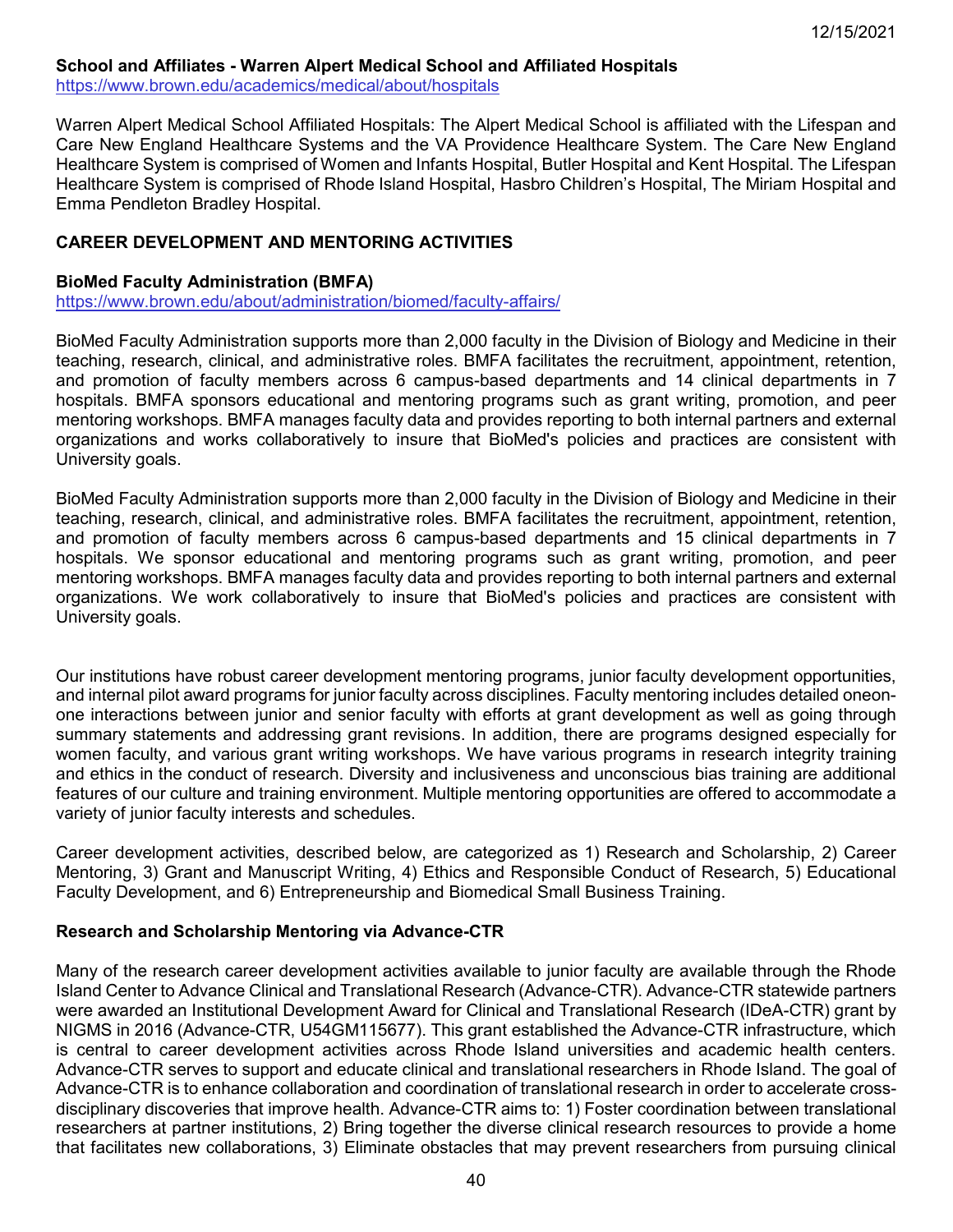research initiatives, 4) Educate, mentor and encourage young investigators in clinical research professional development, 5) Facilitate research to gather preliminary data necessary for developing competitive research proposals and, 6) Sustain a clinical translational research environment by providing the necessary management and coordination of resources. Advance-CTR has three research service cores that are accessed through a central online portal.

### **Career Development Mentoring**

**Advance-K Scholar Career Development Program** This program is sponsored by the Brown University Division of Biology and Medicine and Advance-CTR. The Advance-K Scholar Career Development Program aims to train the next generation of clinical and translational researchers to conduct rigorous and reproducible science and to enhance innovation and discovery in health-related research. The goal of the program is for scholars to submit an application for individual funding (K01, K08, K23, or career development awards from the VA or foundations) within the year long program period.

Advance-K Faculty Scholars follow a common curriculum focused on grantsmanship, professional development, and clinical and translational research competencies, along with a customized set of activities to meet individual learning goals. Advance-K Scholars are expected to participate in two-hour bi-weekly training sessions. Attendance at these sessions is mandatory for participation in the program. Each Scholar will enhance the skills specific to their research and career development through an individualized learning plan. Each Scholar will meet with their Project Development Team, consisting of local technical and scientific expertise, for assistance with grant preparation and planning. Bi-weekly sessions focus on individual research presentations, grant preparation, budget development, responsible conduct of research, mentorship, and/or other professional development goals. Advance-K Scholars participate in appropriate 12 university and industry-sponsored workshops and courses and can use consultative services offered by Advance-CTR. Additionally, there are opportunities for individualized course work (e.g., Certificates or Masters). During the program's award period, Scholars are expected to pursue an individual extramural mentored career development award. An interim progress report, and final report, is required of participating Scholars. The Advance-K Scholar Career Development Program encourages applications with an emphasis on interdisciplinary team science.

**Advance-CTR Mentoring Training Program** is a statewide program that provides faculty with the skills to become more effective research mentors to early-career investigators. This 8.5-hour, peer-driven program is based on a published curriculum (Mentor Training for Clinical and Translational Researchers; Pfund et al., 2014), that has been successfully tested via a multi-site randomized controlled trial (RCT) led by the University of Wisconsin Madison. It is now being used as a framework for training across the NIH-funded National Research Mentoring Network (NRMN) and Center for Improvement of Mentored Experiences in Research (CIMER). The Advance-CTR Mentoring Training Program uses a case-based approach to explore an intellectual framework for research mentoring, providing opportunities for reflection on mentoring skills and an interactive forum to solve mentoring dilemmas and share strategies for success. The training covers themes that include: aligning expectations, maintaining effective communication, assessing understanding, addressing equity and inclusion, fostering independence, promoting professional development, and articulating your mentoring philosophy and plan. Each training session is co-facilitated by two faculty members who have been trained and certified by NRMN as Facilitators. They guide faculty participating in the program on how to develop customized curricula and prompt discussions of case studies and mentoring tools. The facilitation process is designed to expand participants' knowledge of mentoring through exposure to the experiences of all training participants, which enables attendees to engage with as many mentoring experiences as they would typically handle in a decade.

**Women in Medicine Mentoring Program** The Women in Medicine Mentor Program promotes connections between women medical students at Alpert Medical School early in their educational and professional studies with women physicians based at Brown affiliated hospitals and in the community. This program is also open to junior faculty and provides a mentoring network for investigators of various career levels. Through events such as the WIM Mentoring Night and WIM Specialty Night, students will explore different themes in mentoring groups led by women physician faculty and residents. This is also an opportunity for students to learn about a medical specialty and consider ways in shaping career goals in medicine from the perspectives of a woman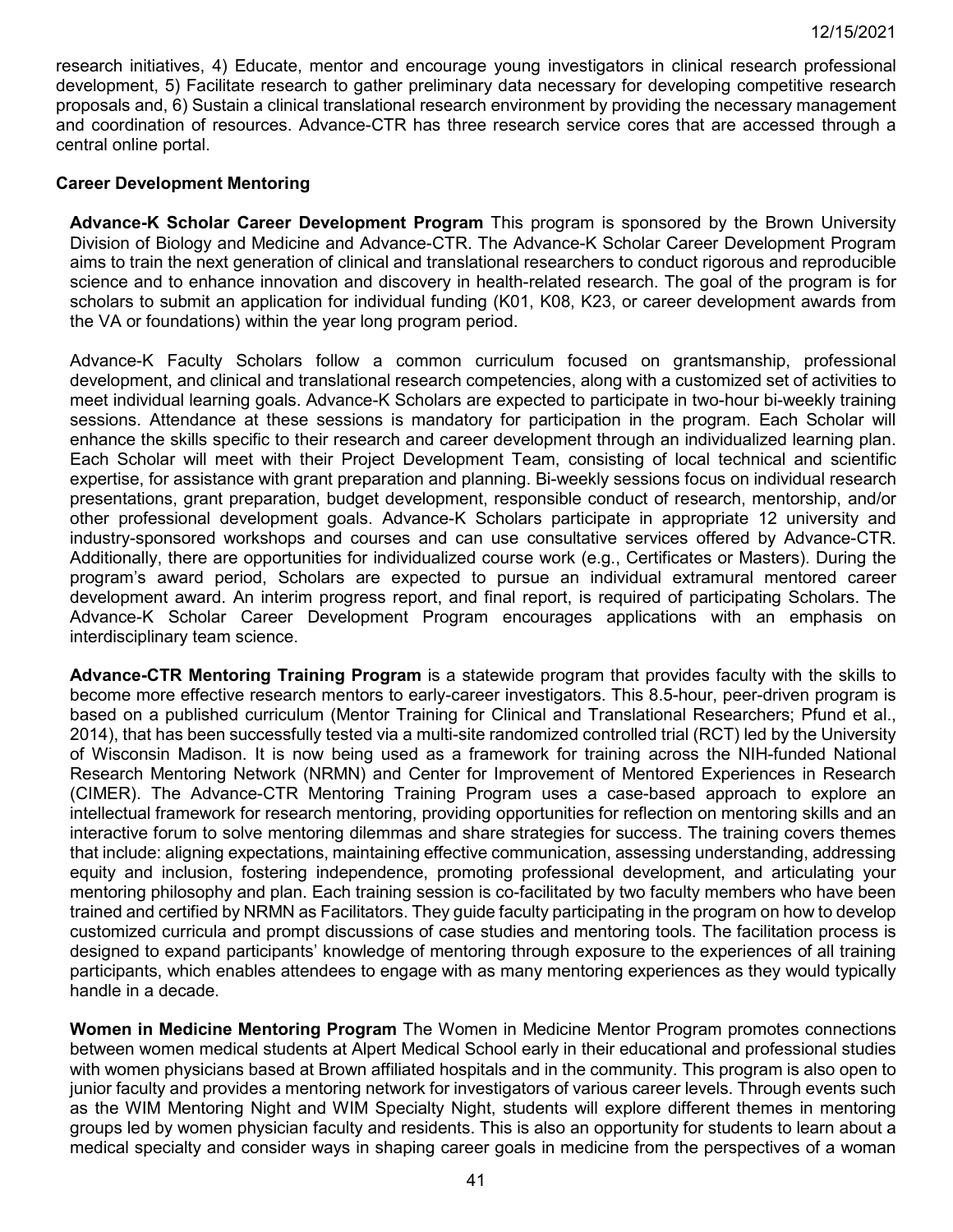physician. An additional goal is to foster continued contact between students and physician mentors who connect at this event. Informal discussions at the WIM Mentoring Night will focus on career paths in medicine from the perspectives of women physicians, different approaches to work-life balance in shaping a career, women in academic medicine and leadership positions, and how to engage effectively with a mentor.

**Diversity and Inclusiveness** The Offices of Faculty Professional Development and of Diversity and Multicultural Affairs at the Alpert Medical School (AMS) offer workshop training sessions entitled "Everyday Bias for Healthcare Professionals" and "Better Together: Putting Team Science Theory into Practice to Enhance Your Research". The unconscious bias training provides an overview of what unconscious bias is and how it works, its implications on diversity and inclusion goals, how it shows up in daily interactions, and how we can address and navigate unconscious bias. The team science workshop provides an overview of the theories behind team science, an assessment of personal readiness to engage in team science, and methods to apply the team science approach. Junior faculty are encouraged to attend these workshops to enhance their research programs.

### **Grant and Manuscript Writing**

**"Clear Writing for Grant Applications and Manuscripts" Workshop**: This annual workshop, presented by Kurt H. Albertine, PhD, is sponsored by the Rhode Island NIGMS funded Institutional Development Awards and Advance-CTR. The workshop is conducted over three consecutive 13 days and includes six hours of instruction each day. It includes both didactic and interactive learning modules and homework exercises. Topics covered include approaches to writing, ethics, crafting a specific aims page, writing a personal statement and contributions to science, the sections of a manuscript and a grant application, and interactive critiques of writing samples.

**"Planning and Writing Successful Grant Proposals" Seminars:** The AtKisson Training Group presents several grant writing seminars multiple times each year. Sponsored by the Brown University Office of BioMed Faculty Administration, the School of Public Health, and the Office of the Vice President for Research, these seminars offer full and half-day instruction in all phases of grant writing, from deciding to submit through how to write for peer review. Seminars offered include Planning and Writing Successful Grant Proposals, including K awards and NIH R01 Renewal Applications.

**Population Studies and Training Center Summer Grant Writing Workshop:** Sponsored by the Population Studies and Training Center (PTSC) at Brown University, this program is targeted to junior and mid-career PSTC faculty associates who have not yet received funding from the National Institutes of Health as a sole PI (R01, R03, R21). With a social science focus, this program features periodic one-on-one or group meetings, approximately every 2-3 weeks, where participants are advised by experienced NIH-funded researchers and share their drafts with other participants. Advice is provided on construction of effective application components such as Specific Aims and Research Strategy and assistance is provided with developing a budget and supporting documentation. Participants are expected to attend all sessions, share full proposal for internal review at least three weeks in advance of submission, and submit proposal through the PSTC.

### **Ethics and Responsible Conduct of Research**

**Research Integrity Series for Junior Faculty** (most appropriate for Advance-K Scholars!): The Division of Biology and Medicine (Biomed) at Brown University offers an advanced Responsible Conduct of Research (RCR) course customized for junior faculty, called the "Research Integrity Series for Faculty". The in-person course consists of 2-hr core and elective modules, offered approximately monthly during the Fall and Spring, and faculty must take a total of 8 hrs to receive their certification. Most of the faculty that take the course currently have mentored career development (K) awards or are applying for K awards, thus materials, case studies, and discussions are targeted toward scientists who are transitioning to independence or have recently done so. It is the expectation that trainers on Brown University's T32 programs, or those faculty who serve as mentors on NIH K and other career development awards, will participate as speakers and facilitators in the course. Records of faculty participation are kept by the Division's Office of Graduate and Postdoctoral Studies as well as the Office of the Vice President for Research.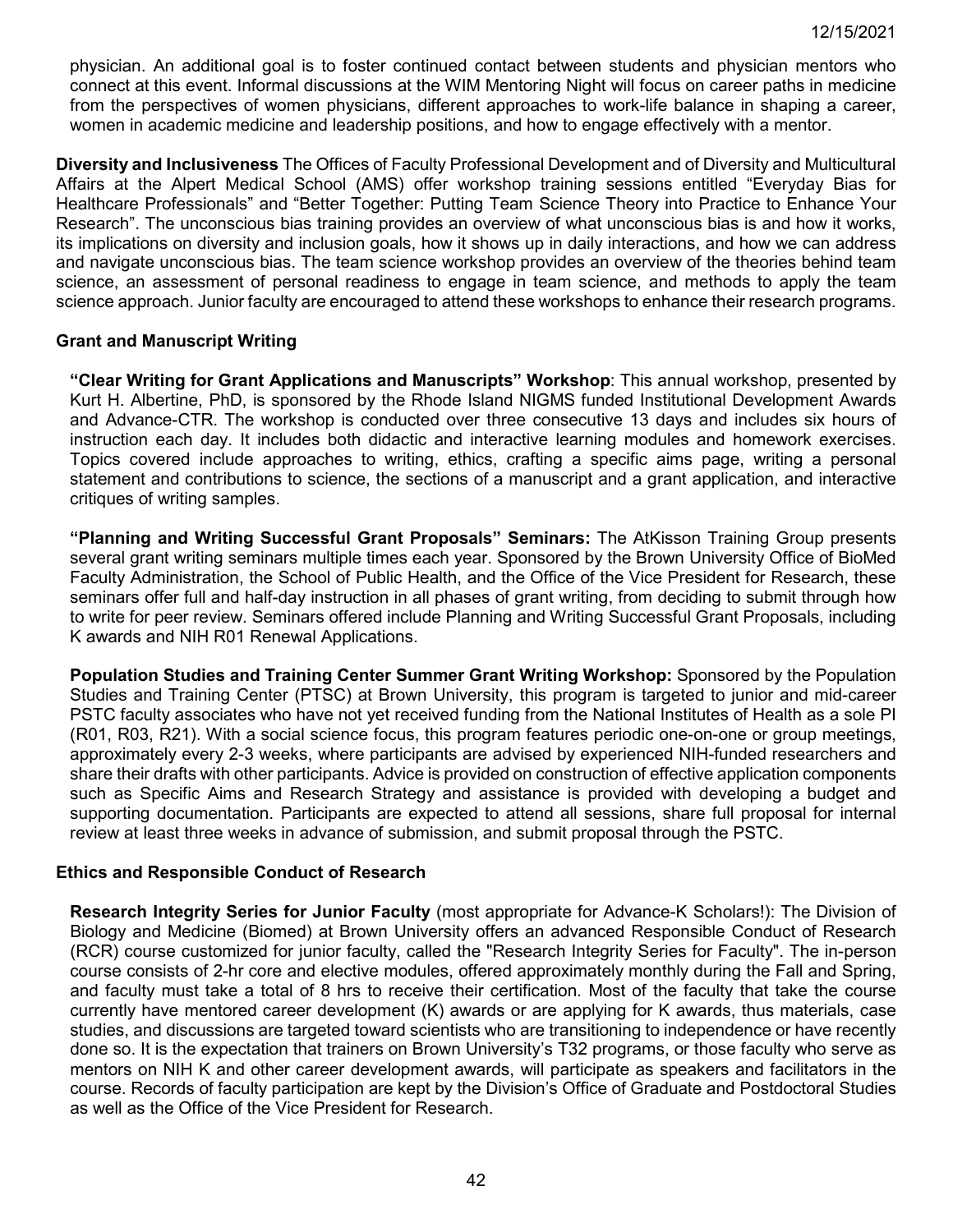The course covers the scope and complexity of ethical situations that confront modern biomedical, clinical, and translational researchers, including the following topics: i) the role of the scientist in society; ii) the peer review process and its purpose; iii) data acquisition, storage, and privacy; iv) legal and ethical considerations in animal research; v) publication practices and responsible authorship; vi) practical and ethical issues in human-subjects research; vii) the mentoring relationship and associated responsibilities of mentors and trainees; viii) recognizing and navigating conflicts of interest and research misconduct; ix) electronic data management issues; x) copyright and intellectual property issues; xi) launching an independent research program; and xii) rigor and reproducibility of data. Discussion of the ethics of diversity is incorporated throughout to convey an appreciation for the fact that differences of race, culture, age, gender, (dis)ability, and religion can affect the conduct and interpretation of research.

Brown University BioMed also offers a refresher training that that satisfies the National Institutes of Health (NIH) and National Science Foundation (NSF) RCR training requirements. The course comprises three inperson sessions lasting three hours each and is offered twice each academic year, once during the fall semester and once during the spring semester. To complete refresher training, trainees will attend all three sessions of a cycle or participate in 2 sessions and complete online Collaborative Institutional Training Initiative training.

While training courses fulfill the necessity of focusing on discipline-specific ethical issues, Brown University feels that it is critical to bring scholars of all disciplines into dialog with each other about ethics as a 14 academywide aspect of graduate education. This interdisciplinary programming places the ethics of biological research in a larger context. The Academy in Context series sponsored by the Graduate School and the Office of Student Life brings graduate students, postdoctoral fellows and faculty from across the University together to discuss ethical issues with faculty speakers and outside experts. The focus on ethics has allowed us to invite speakers on a very wide range of topics - from the way computer technology is altering human bodies, or the intersections between governmental policy making and the scientific community, to the ethical dimensions of negotiating ownership of the past in archaeological excavations. The large dinner-seminar is complemented by smaller group discussions that focus on specific ethical applications. These workshops synthesize questions, identify other readings on the topic, and make suggestions for aspects that can be woven into the curriculum of courses across the campus. Rather than being divided along disciplinary lines, participants are part of teams that include engineers, humanists, social scientists, and physical scientists. They not only learn about the issues, but they also see how people with different backgrounds think about the issues.

**Brown Ethics and Responsible Conduct Of Research Education (BEARCORE):** The BEARCORE program is designed to educate early-career researchers and trainees from a variety of academic fields on how to conduct their scientific investigations responsibly and with integrity. It is an in-person training program that may be supplemented by online instruction through the Collaborative Institutional Training Initiative (CITI). BEARCORE is held each spring, has mandatory and elective modules, and fulfills NIH and NSF requirements. While BEARCORE is used primarily by trainees and new researchers to fulfill NIH and NSF RCR requirements, it is open to anyone in the Brown community and affiliated academic health centers.

The BEARCORE course is conducted via three, two-hour Core (mandatory) sessions and additional one-hour Elective sessions. Sessions are co-taught by Brown faculty members and subject matter experts with in-depth topic area knowledge. The sessions are predominantly case-based, and include mixed-media presentations, panel discussions, and in-class discussions of hypothetical and real scenarios drawn from current literature and news media. Certificate of Completion course requirements for researchers and trainees with NIH and NSF grants include attendance of all in-person sessions/lectures, participation in class discussions, and completion of pre-work and homework assignments. BEARCORE training modules are focused on research misconduct, authorship, rigor, reproducibility, unconscious bias, conflict of interest, data stewardship, data management and sharing, and data use. Participants must attend at least two elective modules. Examples of electives include ethical considerations in animal research, ethical considerations in human subject's research, grants management, and intellectual property and commercialization in academia.

**BEARCORE Refresher Course**: BEARCORE can also be taken as a refresher course. NIH requires that RCR training be completed at least once during each career stage (i.e., undergraduate, graduate, postdoctoral, and faculty levels), and at a frequency of no less than once every four years. NSF defers to each institution to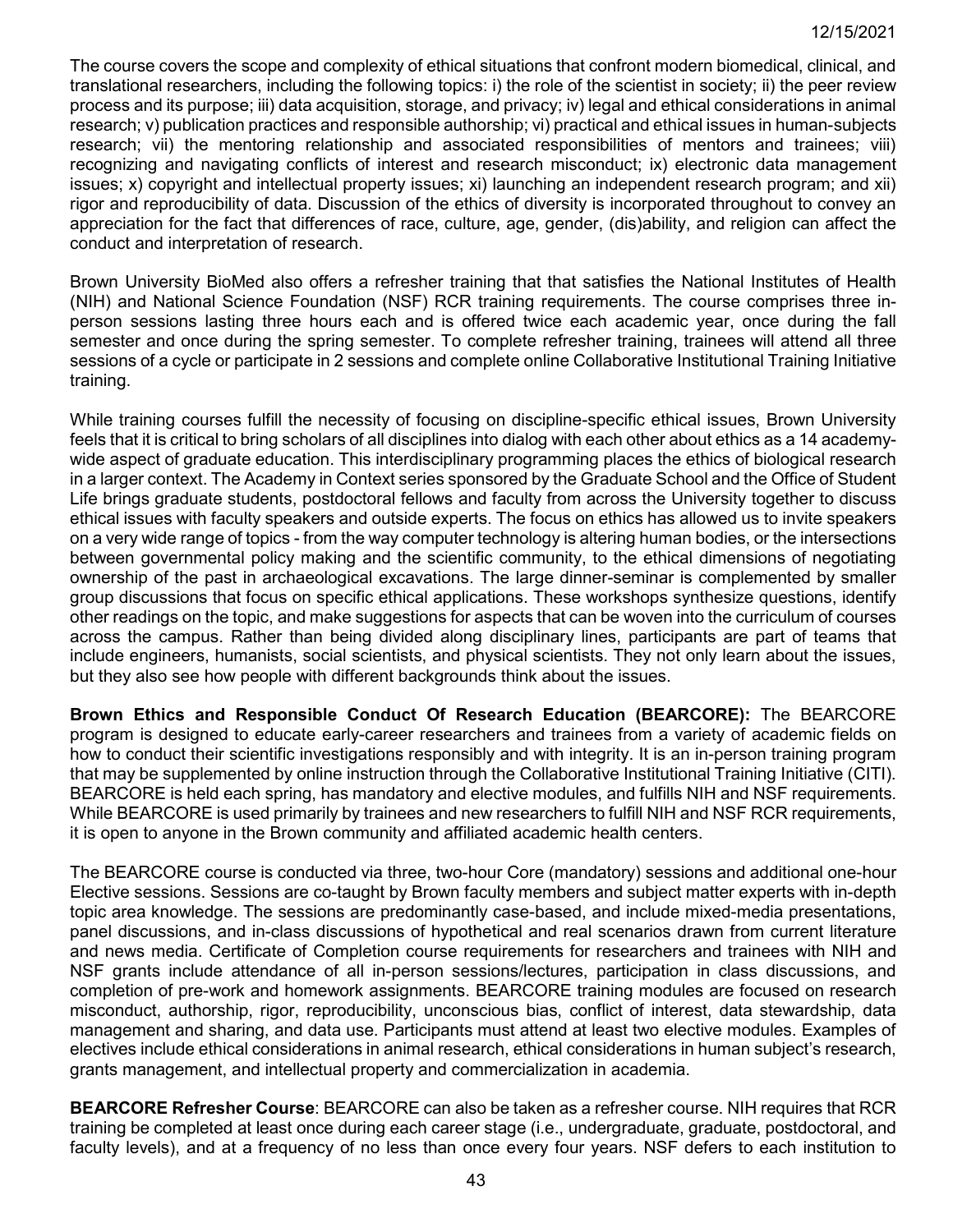determine the frequency of RCR training for its NSF-supported trainees, and Brown encourages NSF trainees to follow the same training frequency requirements as those enforced by NIH. Upon completion of the in-person course of instruction to satisfy the initial RCR training requirement, the participant may then complete refresher courses to comply with the career stage requirement and/or the requirement to complete re-training no less than once every four years. Faculty enrolled in the BEARCORE refresher course must attend at least eight hours of in-person teaching to receive the RCR Refresher certificate. However, they can choose what sessions to attend in order to fulfill the eight-hour training requirement. For example, faculty can attend two Core sessions (two hours each) and four one-hour Elective sessions or they can attend one Core session and six Elective sessions.

### **Educator Professional Development Program**

The Office of Faculty Professional Development at the Alpert Medical School recognizes and supports faculty in their role as educators. The Program strives to provide faculty educators with the knowledge and skills to best teach our medical students in the classroom and at the bedside. The array of programming provides both seasoned and novice educators with the tools they need to instruct, guide, train, facilitate, and mentor. 15 The goal of the Program is to enhance student learning and thus impact the quality of patient care. The Program also seeks to provide faculty with a community of educators with, and from whom they can learn. The office utilizes internal resources in the form of our talented faculty educators who share their expertise with colleagues and provide a central infrastructure for faculty development across the Division of Biology and Medicine and the affiliated clinical departments at Brown. The Program's portal connects faculty to a range of offices, programs, and resources that foster personal and professional growth. Professional development opportunities are available for teaching and learning, diversity and inclusion, faculty wellness, leadership skill building, research and scholarship and career development. A sample of workshops that are available to all faculty include, Hypothesis Driven Research, Unconscious Bias Training, Presentation Basics, Crafting an Elevator Talk, Creating a Positive Learning Environment Across all Participants, and Facilitating Active Learning Across all Kinds of Teaching. Program participants can earn a Certificate and Advanced Medical Education Training status and can request services such as a Talk Review and Feedback session or Curriculum Consultation. Educators may also be eligible for funding to support their ongoing development in this area.

### **Entrepreneurship and Biomedical Small Business Training**

**Brown Biomedical Innovations to Impact (BBII):** Brown Biomedical Innovations to Impact (BBII): The Brown University Office of Technology Innovation provides and manages translational development capabilities to help solidify proof of technical feasibility and of commercial relevance, both of which can de-risk an idea or discovery and turn it into more concrete product opportunities that are attractive to potential industry partners or startup creators. The Brown Division of Biology and Medicine, in collaboration with Technology Innovations, has launched a translational commercial development program, Brown Biomedical Innovations to Impact (BBII). BBII manages an academic accelerator fund dedicated to supporting academic biomedical technologies - with potential for high impact - to become well-defined product opportunities that are attractive to industry partners and investors. BBII achieves its goals by funding translational research projects focused on validation of technical feasibility and commercial relevance. BBII offers: 1) advising and coaching of investigators by an independent panel of advisors with broad expertise in evaluation, investment, and commercialization of biomedical technologies, 2) partnering and managing with the investigator by retaining consultants and contract research organizations to leverage development expertise and to provide project management support to ensure focus and timely delivery on project milestones, and 3) exploring commercial development opportunities by working through established relationships with industry, venture capital, and entrepreneurial startup resources to find the best path for further development.

**Biomedical Innovation and Entrepreneurship Certificate Program**: The Institute for Biomedical Entrepreneurship (IBE) develops and delivers a variety of formal and informal educational programs for researchers and other innovators. The five-day Entrepreneurship Certificate Program provides an understanding of the execution processes involved in developing ideas into commercial successes. The format is designed for multiple audiences including faculty, researchers, and staff, with an interest in biomedical innovation and commercialization. The goal of the program is to: 1) prepare participants to readily analyze and validate commercial potential of their research, and to intelligently evaluate potential startup opportunities for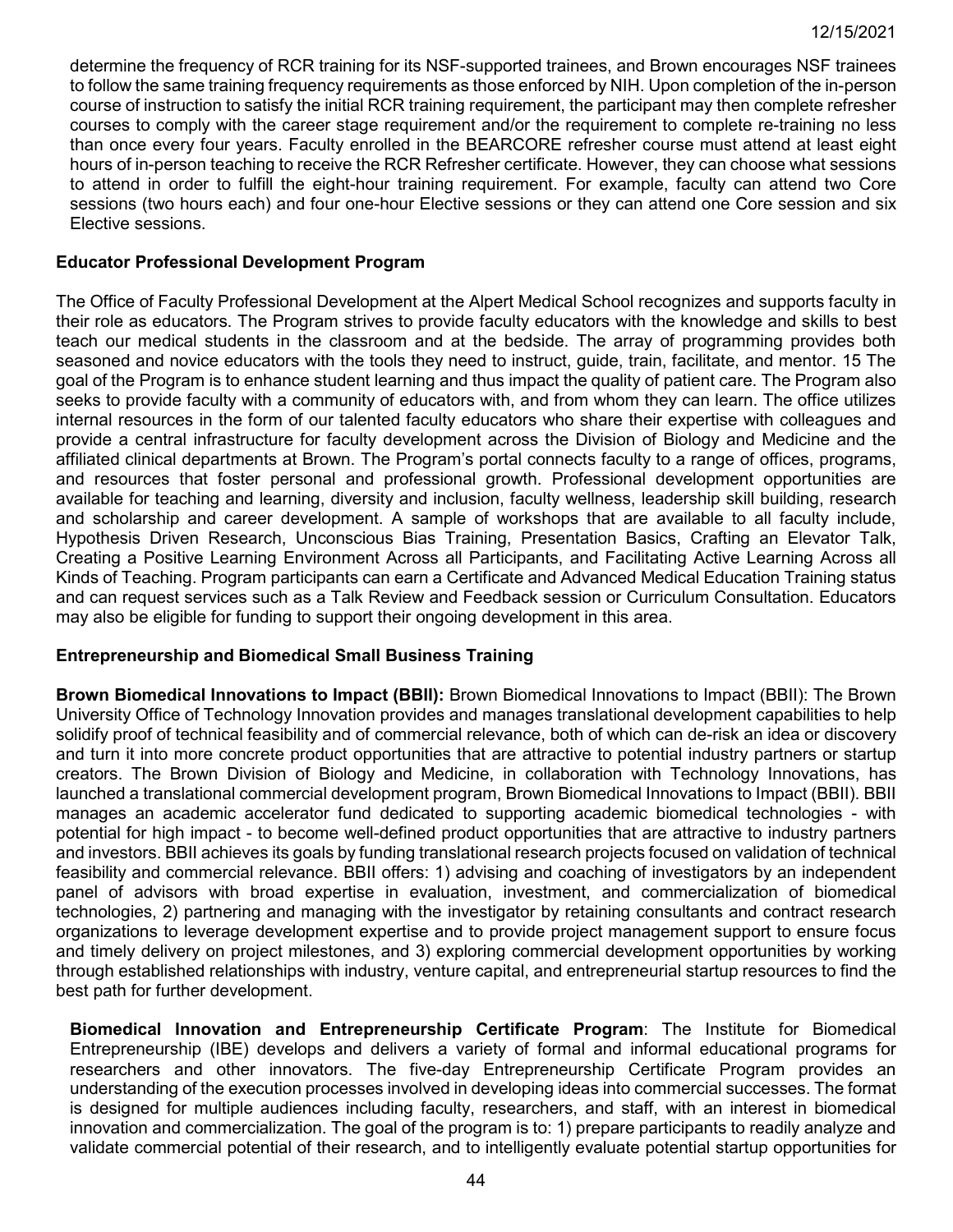personal involvement, 2) leave participants capable of beginning the implementation process on ideas that merit development, and 3) provide participants access to resources for developing their ideas and pursuing validated opportunities into commercial development.

**Drug Discovery Bootcamp**: The Drug Discovery Bootcamp, offered by Speid & Associates, Inc., is a twoday, intensive training program designed for those that have relevant experience in the research and development of new chemical and biological entities. It is a unique and outstanding program recommended to any investigator interested in drug discovery, development, commercialization and anyone who is interested or needs to learn about the FDA approval process for new drugs or devices. The bootcamp provides an indepth look at the drug discovery process. A mixture of large pharma, small pharma and expert panel members ensure that panel discussions are relevant, responsive and applicable to everyday situations that participants face. 16

**I-Trep Program:** The I-Trep program (NIGMS R25GM11670) at the University of Vermont provides training, mentoring, and networking resources to promote biomedical entrepreneurship. Full participation in the I-Trep program is open to faculty and postdoctoral fellows from Alaska, Delaware, Maine, New Hampshire, Puerto Rico, Rhode Island, and Vermont. Everyone has access to webinars and online resources through free registration at the I-Trep website. This program offers one-to-one expert consulting to assist in development of SBIR/STTR grants, webinars on discovery commercialization, a biomedical entrepreneurship summer course, and travel award opportunities to travel to meetings to aid in development of entrepreneurship.

**DRIVEN:** Accelerating Medical Entrepreneurship in the Northeast The DRIVEN Accelerator Hub is an NIHfunded (UT2GM130176) consortium led by Celdara Medical and includes partnerships with leading research institutions in the Northeast region (Brown, Dartmouth, Maine Medical Center, Mount Dessert Island Biological Laboratory, Simbex, University of Delaware, University of New Hampshire, University of Rhode Island, and University of Vermont). The mission of the DRIVEN Accelerator Hub is to create quality-adjusted life years (QALYs) and save lives by: 1) Increasing the number of quality medical startups, 2) Decreasing their time to market, and 3) Increasing their probability of success. DRIVEN manages a Partnership Program, an Acceleration Fund, and an Ignition Fund. The Partnership Program provides specialized consulting and mentoring to entrepreneurs and startups on their company or technology. At the conclusion of this program, participants will prepare and present a slide deck to VC and industry members. Program finalists will also be eligible to apply for to the DRIVEN Acceleration Fund, which awards \$50,000 to early-stage companies to accomplish strategic goals. The Ignition Fund provides \$25,000 for innovations or discoveries that need additional experimentation before company formation or outlicensing is warranted. DRIVEN also maintains an online database where biomedical entrepreneurs can access resources. They can filter by location, web resource, date added to site, user type (e.g. undergrad, grad, postdoc, faculty), type of resource (e.g. expert/coach, networking, webinar, workshop), and the type of skills the resource provides (e.g. project management, leadership, accounting, regulatory, finance). DRIVEN sponsors forums for drug discovery education, networking, and industry analysis.

**New England Medical Innovation Center (NEMIC):** NEMIC and Advance-CTR have teamed up to bring early-stage Rhode Island academic entrepreneurs a one-on-one coaching program to teach them the various components of translating research into an eventual business plan and pitch deck with investors in mind. The Planning Pitch Deck & Business Plan Immersion Program supports two research entrepreneurs from Rhode Island Hospital and Brown University by providing an individualized strategy of how to take their specific research innovations to market. The program helps the entrepreneurs navigate strategic decisions and hone their business plans through individualized meetings with NEMIC staff and advisors. Faculty entrepreneurs meet with NEMIC's experts for two hours every two weeks based on their schedule over 10 weeks to refine each element of their business plan and pitch deck with investors in mind. Areas of focus include market and market size, financial projections, organizational structure, and more. At the end of the program, each company will present their final pitch deck to the group. The program culminates with each investigator delivering a final presentation or "pitch" of their innovation to NEMIC experts and the Advance-CTR investigator community, where they will receive feedback, discuss lessons learned, and preview next steps for taking their innovation from the ideation stage and into the market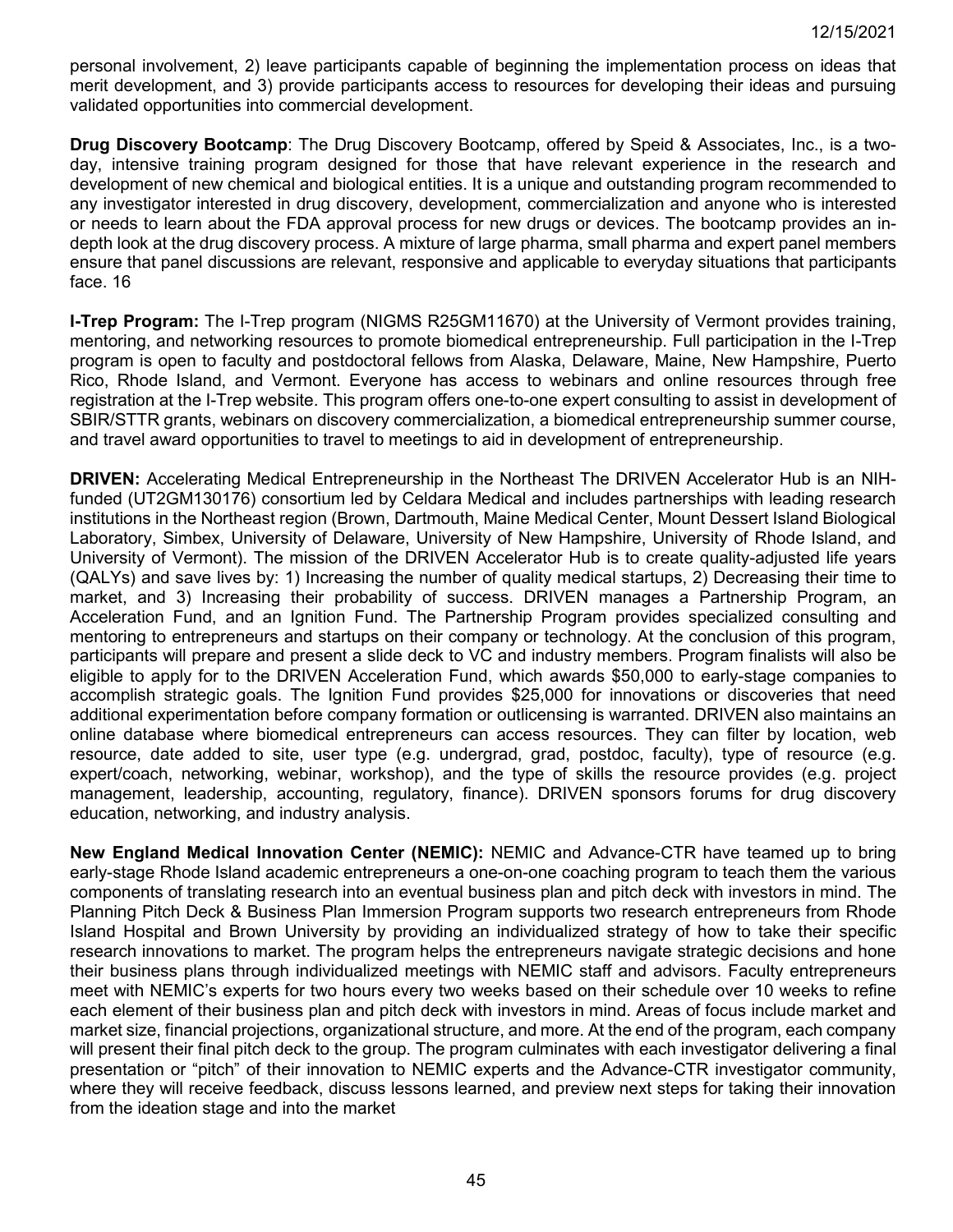**RI Bio Programming**: RI Bio is southeastern New England's life sciences industry group. They are dedicated to galvanizing collaboration and growth among life sciences companies, hospitals, universities, sources of capital and governmental partners. They convene, catalyze and advise. With the support of their partners, they work to secure resources to support the life sciences community and provide members with exclusive access to regional/industry news, events, materials and supplies, workspaces, growth partners, training, and more. They regularly convene workshops on such topics as "Protecting Your Ideas (Patents, Trademarks, Copyrights & Trade Secrets)" or "Turning Your Scientific Discovery into a Successful Enterprise".

### **COLLABORATING INSTITUTIONS**

### **Rhode Island Department of Health (RIDOH)**

[Rhode Island Department of Health \(RIDOH\)](http://www.health.ri.gov/about/)

Rhode Island Department of Health (RIDOH): Rhode Island is unusual in having a single Department of Health for the entire state rather than one for each county or city. With the primary mission to prevent disease and to protect and promote the health and safety of the people of Rhode Island, RIDOH oversees the licensure, certification, registration, and discipline of more than 72,000 individuals in 65 health occupations and 2,600 facilities. RIDOH also oversees the administrative and regulatory functions of 35 licensing boards whose 325 members represent the various professions and consumers. These responsibilities give RIDOH unique access to licensed health professionals, facilities, and other health-related resources in the state – a function that recently took the form of a department-wide Public Health Directory. RIDOH also operates more than 180 different programs and services through its seven divisions. In addition to regulatory functions, many of these programs include funding and operational links with numerous health care providers, employers, and communitybased organizations. Each of these relationships provides a potential linkage for the translation of clinical best practices into various components of the Rhode Island community. While communicable disease control, vital records, environmental health and other units carry out the traditional health department functions, newer and equally important functions include minority health, chronic disease prevention, health promotion, injury control, and public information. RIDOH also collects and manages large data sets used for surveillance and intervention research.

The Rhode Island Department of Health has established a population health framework, which includes three leading priorities, five strategies, and 23 population health goals. The framework is used as a road map for improving Rhode Island's health. Through the State Innovation Model (SIM) and its culture of collaboration, other state agencies are also looking at their goals and activities within this same framework. The leading priorities are 1) Address the Social and Environmental Determinants Health, 2) Eliminate the Disparities of Health and Promote Health Equity and 3) Ensure Access to Quality Health Services, Including Vulnerable Populations.

RIDOH Academic Center: The RIDOH Academic Center was created in 2015 to enhance RIDOH's capacity to integrate scholarly activities into public health policy and practice by establishing and facilitating collaborations with academic and research colleagues across the state, and building upon internal and external partnerships and synergy to establish the RIDOH Culture of Learning at the department. The RIDOH Academic Center supports two areas of engagement to achieve these goals: the Public Health Education and Research Academy (PHERA), and the Workforce and Career Development Network (WCDN).

*Public Health Education and Research Academy:* Through the work of the RIDOH Academic Center, RIDOH has become an Academic Health Department that looks forward to having formal affiliations with all of Rhode Island's colleges and universities. Formal affiliations currently exist with Brown University School of Public Health, University of Rhode Island, Rhode Island College, Community College of Rhode Island, Roger Williams University, and Johnson & Wales University. Collaboration between RIDOH programs and academic faculty is encouraged based on RIDOH's public health policy and practice, and similar research and teaching interests of academic faculty. These partnerships drive development of collaborative research ideas that create experiential learning opportunities for RIDOH Public Health Scholars, who are undergraduate, graduate, professional or clinical students currently enrolled in courses of study that relate to public health. RIDOH's utilization of a health equity lens for public health program planning and policy development provides multidisciplinary opportunities for collaboration with faculty and students in programs of study such as public health, healthcare, communications, graphic design, technology, housing, finance, law, urban planning, architecture, etc. The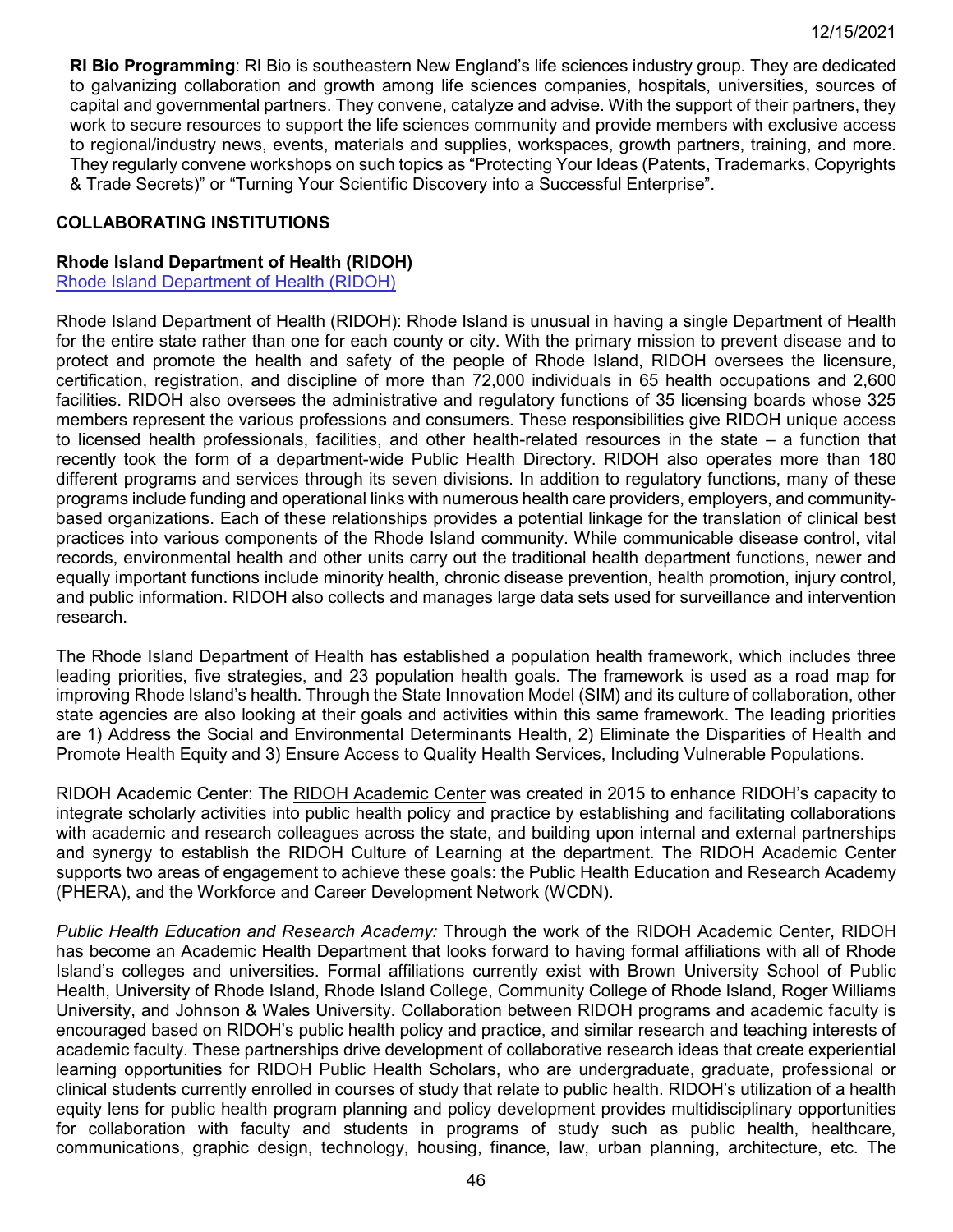RIDOH Academic Center's PHERA also facilitates forums for collaborative state-academic partnerships to enhance statewide research and outcomes in public health-related topic areas. These research-based groups include multiple researchers from various academic institutions as well as state agencies and community partners.

*Workforce and Career Development Network*: The Workforce and Career Development Network works to enhance the knowledge, skills and abilities of RIDOH staff and healthcare and health-related professionals across Rhode Island through assessment of career planning and continuing education needs, development of initiatives, and utilization of collaborative and innovative methods to address Rhode Island's health workforce needs.

RIDOH Health Equity Zones: The Centers for Disease Control and Prevention and the Rhode Island Department of Health are collaborating with 10 Health Equity Zones (HEZs) throughout Rhode Island to support innovative approaches to prevent chronic diseases, improve birth outcomes, and improve the social and environmental conditions of neighborhoods across five counties statewide. Health Equity Zones are geographic areas designed to achieve health equity by eliminating health disparities using place-based strategies to promote healthy communities. Healthy communities are places where people live, work, play, and learn. These are neighborhoods consisting of social and physical environments that support healthy choices and safe living. All HEZs grantees conducted community needs assessments in year one. HEZ work plans, based on the needs identified and prioritized in year one, focus on the residents in neighborhoods that each Health Equity Zone serves. The HEZ work plans present ideas and approaches to invest in local communities and improve population health. Community engagement is a priority in reaching these public health goals.

HealthFacts RI, Rhode Island's All-Payer Claims Database, is a new and powerful dataset that can be used to examine the use, quality, and cost of healthcare provided to Rhode Islanders. HealthFacts RI is jointly managed by the Executive Office of Health and Human Services, the Department of Health, the Office of the Health Insurance Commissioner, and HealthSource RI. The mission of HealthFacts RI is to provide actionable data to support the study and comparison of healthcare data, to identify opportunities to improve healthcare quality and health outcomes, and reduce healthcare costs; and to help Rhode Islanders make informed decisions about their healthcare. HealthFacts RI:

- Sparks innovation across the healthcare system to improve patient care and health outcomes, and lower costs
- Collects data to support the study and comparison of healthcare utilization, cost, and trends for people living in Rhode Island insured by major health insurance companies
- Requires health insurers with more than 3000 members to submit enrollment and provider data, and medical and pharmacy claims for claims dating back to 2011
- Informs people about the costs for certain healthcare procedures
- Identifies opportunities to improve healthcare quality in Rhode Island
- Ensures patient privacy by removing identifying information (names, addresses and other personal information) from patient data
- Protects the integrity and security of the database and all data transactions
- Oversees access to the data while rigorously protecting patient privacy
- Measures progress on important healthcare benchmarks
- Advances clinical improvement strategies and academic research

### **Rhode Island Quality Institute (RIQI)**

<https://www.riqi.org/>

Rhode Island Quality Institute (RIQI): Founded in 2001, Rhode Island Quality Institute (RIQI) is a 501(c)(3) nonprofit center of collaborative innovation with a mission to significantly improve the quality, safety, and value of healthcare. RIQI exists to save lives at the speed of data, and capitalizes on Rhode Island's small size as "living laboratory" for ideation, development, testing, and scaling of innovative products and services. Few places in the nation can rival RIQI's levering of Rhode Island as a petri dish for rapid prototyping, discovery, and bringing innovative healthcare products and services into to being and facilitating research drawn from the rich database.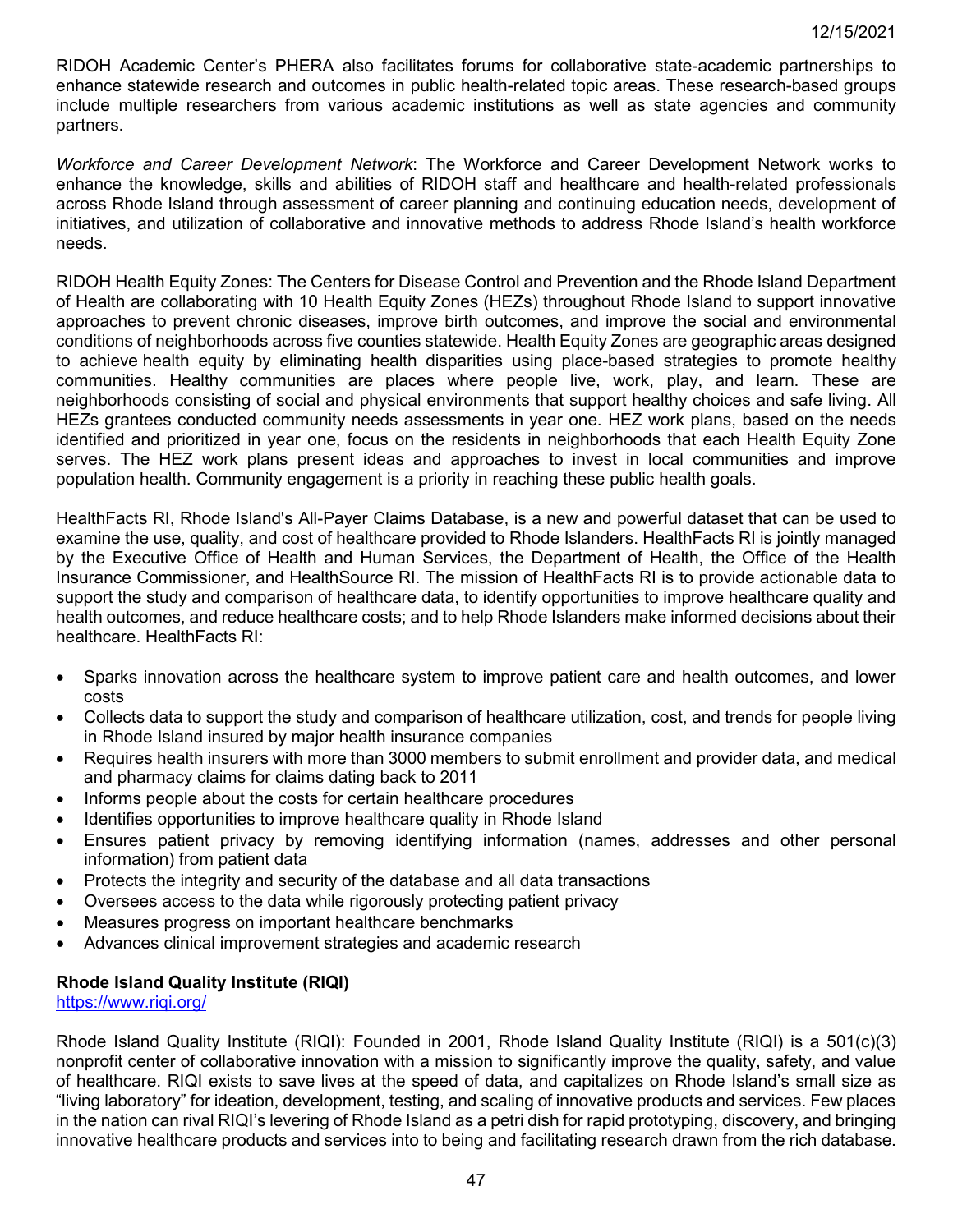RIQI's unique value is created by aligning partnerships and leading-edge improvement strategies with needs and opportunities in healthcare, addressing problems that cannot be solved by single entities acting alone—no matter how large or powerful. By maintaining strong partnerships with healthcare leaders, government/industry organizations, leading researchers and academe, and forward-thinking community groups, RIQI facilitates consensus around innovative solutions to healthcare's challenges. As a catalyst for change, RIQI levers deep expertise in health information exchange that enables clinical, person-supplied, and social determinates of health data to be collected, persisted, analyzed, and accessed in real-time where it's needed and by whom it's needed. RIQI applies skill in quality improvement science and analytics to drive system transformation and accelerate healthcare's transition to value-based payment models. RIQI facilitate improvements in health and healthcare through initiatives that improve care coordination; reduce medical errors and waste; lever research, big data and machine learning; and engage with consumers, patients, and families to empower them for self-management.

RIQI operates CurrentCare, RI's statewide Health Information Exchange (HIE), a centralized data repository that collects, aggregates, normalizes, stores, and makes accessible data on more than 75% of Rhode Island residents from such entities hospitals and health systems, laboratories, pharmacies, long-term/post-acute care facilities, mental health and substance abuse treatment centers, community health centers, retail care deliver sites such as CVS Minute Clinic, community-based primary care and multispecialty care practices, the VA, and consumers statewide. CurrentCare is a secure electronic network that allows doctors and other care givers immediate access to a patient's up-to-date health information in order to provide the best possible and most comprehensive care. CurrentCare helps providers succeed in the transition to value-based payment systems, providing caregivers with clinical decision support tools, and opportunities to avoid unnecessary and expensive care, such as duplicate tests and avoidable ER and hospital admissions. RIQI's robust analytics capability supports HIT-enabled quality, cost and efficiency improvements, as well as population health improvements across RI. It offers providers feedback on their clinical outcomes compared to their peers, and enables quality reporting and sophisticated analytics to improve the outcomes of care. The system is a boon to researchers, given that Rhode Island is a microcosm of the nation, the population is extremely stable, and the database is quite unique as a result of very high levels of cooperation in the state.

# **Rhode Island Public Health Institute (RIPHI)**

# <https://riphi.org/>

Rhode Island Public Health Institute (RIPHI): RIPHI's mission is to promote community health and to eliminate health disparities in Rhode Island and beyond. RIPHI partners with Brown University and the Rhode Island Department of Health to develop innovative public health programs, conduct translational and policy research, and train students and public health practitioners. RIPHI maintains over 200 community partnerships across Rhode Island and the United States. RIPHI's work is grounded in five key activities that advance public health and draw on the core competencies of Brown University and the Rhode Island Department of Public Health.

1. Public Health Programs and Community Service: Improving public health requires outreach to communities that have limited access to health services and those most heavily impacted by preventable and treatable diseases. RIPHI sponsors high-impact public health programs in community and clinical settings with a focus on community services and translating research into practice.

2. Community Engagement in Programs and Research: RIPHI is committed to engaging local stakeholders in dialog about improving public health in their communities. We work with policymakers, scholars, activists, and community residents to engage communities in our programmatic and research activities.

3. Educational Training in Public Health: RIPHI provides community service and educational opportunities for students, professionals, and community members. RIPHI offers training for students and public health professionals in didactic and community settings, with a focus on public health and community service.

4. Translational Research: RIPHI's research is diverse in scope and focuses on translating research into practice, reducing disparities, and promoting health equity. Much of our research focuses on evaluating the programs we develop to advance our goal of promoting public health.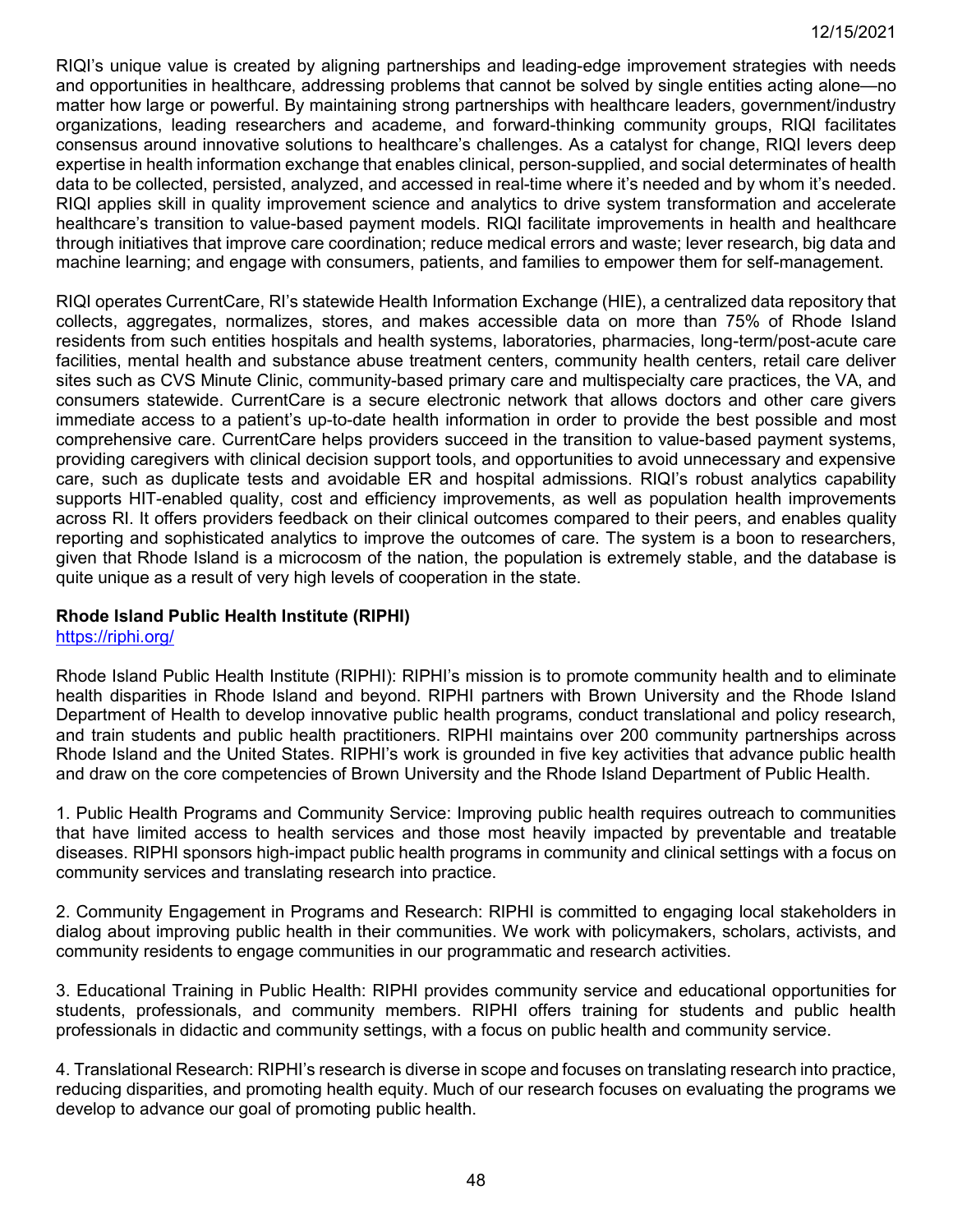5. Public Policy and Dissemination of Best Public Health Practices: Improving public health requires policy change. We make every effort to ensure that our research and programs have maximum impact on public policy. Policymakers are involved from the onset of each of our projects and throughout their duration. RIPHI makes every effort to disseminate lessons learned from our work in peer-reviewed articles, policy memos, community forums, and in the popular media.

RIPHI runs the Food on the Move mobile produce market. Food on the Move started as an NIH-funded clinical research trial has become one of the largest mobile markets in the U.S., with over 35 mobile markets per month. Our mobile markets provide a testing ground for innovative models to improve food access and affordability, and serve as a national model. The year-round mobile markets bring fresh, healthy produce to the people and places that need it most. Healthy food is made more accessible by bringing markets to senior housing sites and community locations, and more affordable by doubling the value of Supplemental Nutrition Assistance Program (SNAP) dollars spent on fruits and vegetables.

Published research shows that Food on the Move works – people who regularly shop at our markets significantly increase the amount of fruits and vegetables they eat, and research shows that eating ample fruits and vegetables is linked to a lower risk of obesity and chronic health conditions such as diabetes and heart disease. As a data-driven organization with a policy focus, RHPHI uses data to advance state and federal policies that make healthy foods accessible and affordable to everyone

### **COMMUNITY ENGAGEMENT ORGANIZATIONS**

#### **Swearer Center**

#### <https://www.brown.edu/academics/college/swearer/>

The Swearer Center: The Howard R. Swearer Center of Brown University works with more than 1,200 Brown students, through and with 100+ community partners -- more than half of which are in the greater Providence area. In its 30-year history, the center has developed and nurtured many deep — and deeply rewarding relationships with individuals and organizations in Providence. The center connects students, faculty and community partners through community engagement, engaged scholarship and social innovation -- three key perspectives that are the foundations of its work. Swearer Center programs and fellowships provide students with community engaged, cohort-based experiential learning opportunities. Through programs and fellowships, students link their passion for social justice and community engagement with their academic and career goals. The Swearer Center partners with a wide range of organizations (nonprofit, LEAs, state and local government agencies etc.) that wish to access the resources of the Swearer Center or the university to advance their mission and work. Partnering organizations work with Swearer Center and university staff as co-educators, co-developers and co-creators of knowledge in our community engagement and engaged scholarship work.

Swearer Center partnership practices are centered around the values of Community Agency and Reciprocity. Community-based organizations are best situated to design, create and deliver programs and services in their own communities and therefore our work is that of capacity building partner, technical assistance, and conduit to access other university resources like community-based research. We work to ensure that both partners realize the desired benefits of the partnership. The Swearer Center offers partner organizations a variety of supports, resources, scholarship, student time and effort, funding for social innovation projects and membership in the Community Partner Network. In turn, partner organizations provide essential learning and engagement opportunities for students, as well knowledge and expertise to Swearer Center and institutional staff as we seek to understand and better inform the field of higher education and community engagement.

### **Center for Prisoner Health and Human Rights**

[https://www.lifespan.org/centers-services/infectious-diseases/global-and-local-health-programs/center](https://www.lifespan.org/centers-services/infectious-diseases/global-and-local-health-programs/center-prisoner-health-and)[prisoner-health-and](https://www.lifespan.org/centers-services/infectious-diseases/global-and-local-health-programs/center-prisoner-health-and)

Center for Prisoner Health and Human Rights was established in 2005 to act as a hub for the innovative correctional health research and programming occurring at The Miriam Hospital and other research hospitals in RI and around the country. The Center for Prisoner Health and Human Rights, based in the Division of Infectious Diseases, seeks to advance the health and human rights of prisoners and other populations through research,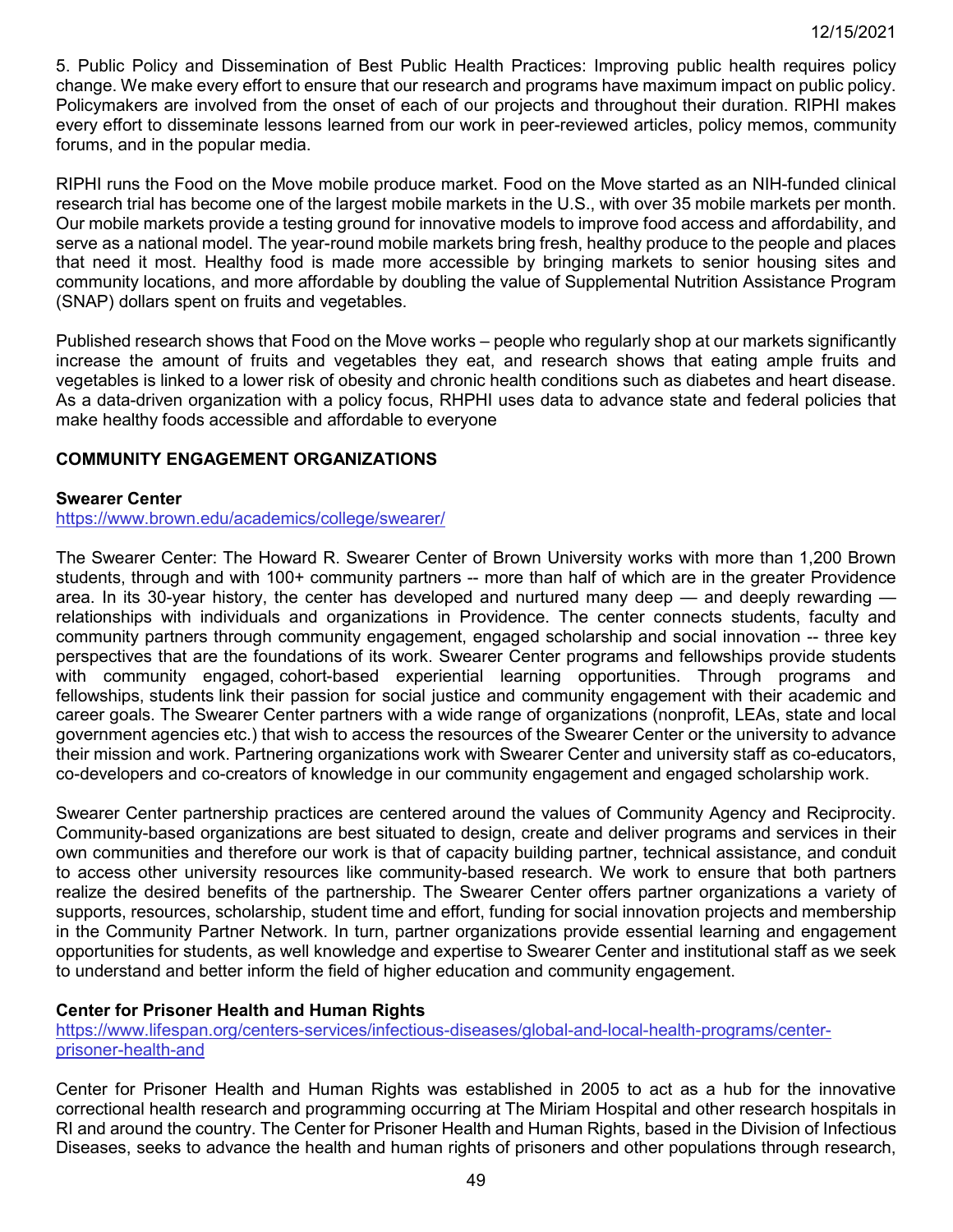education and advocacy. Infectious diseases, including HIV and other STDs, hepatitis B and C, and tuberculosis, as well as addiction, mental illness and many other diseases, are much more prevalent among prisoners and other individuals involved in the criminal justice system. The center collaborates with doctors and health care professionals, faculty, researchers, lawyers, community activists, and students. It is committed to educate health professionals, policy and opinion makers, and the public, and to translate world-class research into sound, evidence-based policies and practices that address the multiple dimensions of this public health and human rights crisis.

### **Rhode Island Foundation**

<https://www.rifoundation.org/>

**Rhode Island Foundation:** Founded in 1916, the Rhode Island Foundation is one of the nation's oldest and largest community foundations. Rhode Island Foundation is Rhode Island's only community foundation and the largest funder of Rhode Island's nonprofit sector. The Foundation is a proactive community and philanthropic leader dedicated to meeting the needs of the people of Rhode Island. The Rhode Island Foundation works with many partners to (1) Actively inspire philanthropy and increase permanent resources for the State of Rhode Island, (2) Invest in important community programs through grants, and (3) Provide leadership and a forum for dialog on critical community issues. In 2017, the Foundation award \$43M in grants to more than 1,700 nonprofit organizations, and we continued our commitment to address the state's most pressing issues and needs of diverse communities.

# **COMPUTING- OFFICE OF INFORMATION TECHNOLOGY (OIT)**

### **Office of Information Technology**

<https://it.brown.edu/>

Brown University's network infrastructure is comprised of a state-of-the-art fiber optic backbone connecting a majority of buildings on campus. Support is available through Computing & Information Services (CIS), a centralized computing department at Brown. OIT supports a secure computing environment (referred to as "Stronghold") for sensitive and protected data that adopts HIPAA security measures. OIT also provides a high performance computing platform through the Center for Computation and Visualization. The computing platform comprises a 8,000+ core computing cluster with 266 GPU's for accelerated computing. A GPFS parallel filesystem provides roughly 1 petabyte of disk storage, and 56/100 Gb/s Infiniband connectivity is used for all parallel applications messaging and I/O. The storage system is integrated with a 10 Petabyte Tivoli TSM backup/archival system. Redundant Internet connectivity provides high availability to the Internet and 12 research sites. Brown University utilizes Cisco networking equipment configured for high availability. An equipment renewal process is managed by the OIT organization to regularly refresh and upgrade network technology.

**Advanced Research Computing (ARC)**: Advanced Research Computing (ARC) is a centralized group of data scientists within the Center for Computation and Visualization (CCV) in OIT that consolidates "big data" expertise to help researchers across campus apply new methods and derive insights from their data. By embedding these staff in research labs and groups and forming close partnerships with faculty, postdocs, and students, the ARC supports data-intensive projects across the physical, life and social sciences, and the humanities. In addition, the ARC builds analytic solutions with Brown's institutional data and supports data-driven decision making by senior administrators. Currently made up of thirteen full-time staff (with three more positions recently opened), the team's expertise spans machine learning, informatics, data exploration and visualization, databases and data management, and software engineering. Facilities include ~2,000 square feet of offices and conference rooms in OIT offices at 3 Davol Square.

**Stronghold Research Environment for Data Compliance**. Stronghold is a secure computing and storage environment that enables Brown researchers to analyze sensitive data, while complying with regulatory or contractual requirements. Stronghold is currently self-certified to meet the security requirements and controls for HIPAA (Health Insurance Portability and Accountability Act) and is undergoing the certification process for FISMA (Federal Information Security Management Act) and CJIS (Criminal Justice Information Security). This service is customized to the needs of individual users and their data use agreements. Each Principal Investigator (PI) is given a dedicated environment for their project to support their researchers, students, and collaborators.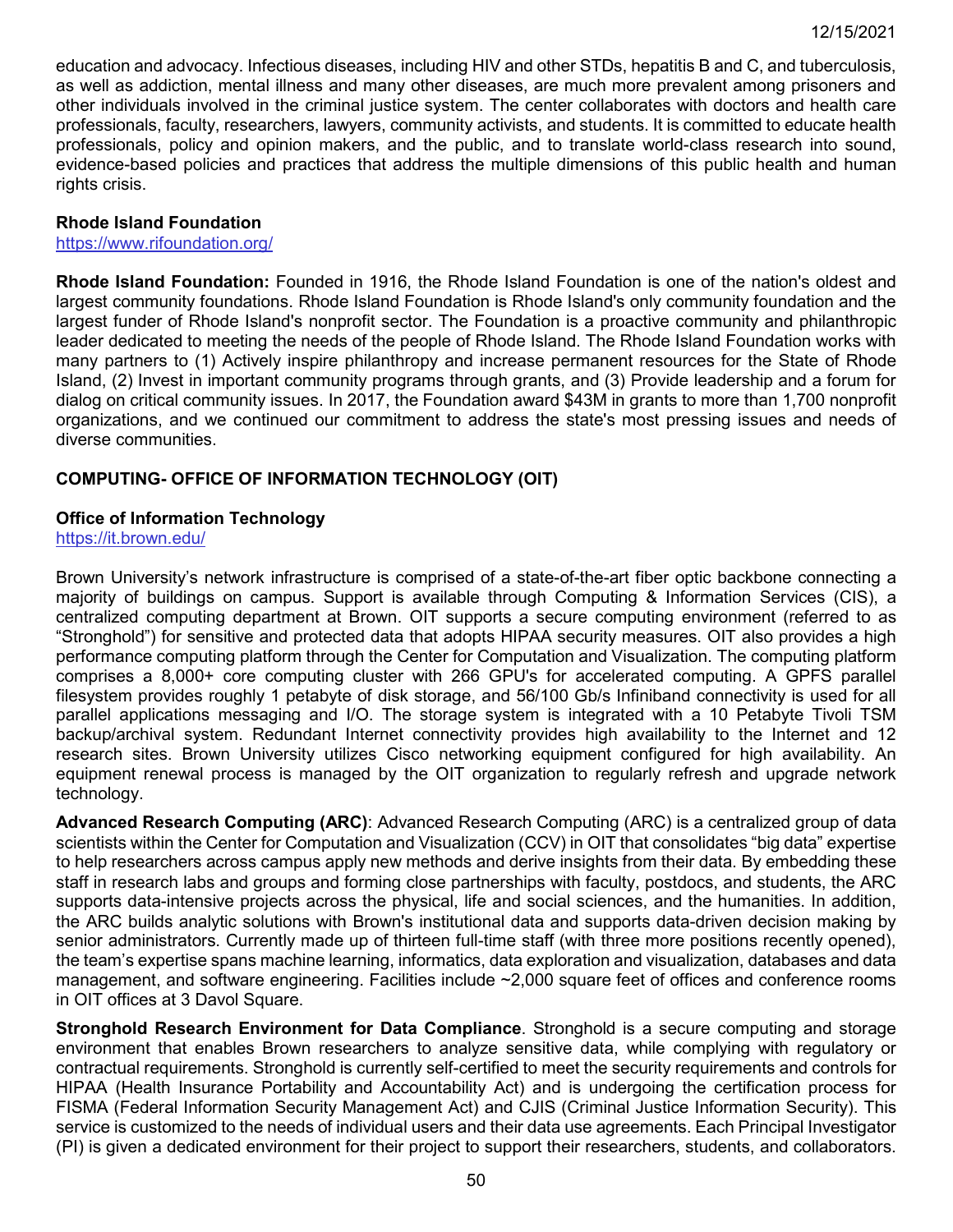Access to the internet is restricted except for required locations for data imports or necessary software downloads. Import and export controls are in place to limit who can perform data migration, where sensitive data can come from and where desensitized or anonymized data can be moved to. Sensitive data are subject to file system auditing, and real-time alerting is available at the request of the PI.

#### **Unified Research Data Sharing and Access (URSA) Initiative**

<https://www.brown.edu/initiatives/translational-research/biomedical-informatics-services>

Unified Research Data Sharing and Access (URSA) Initiative: The overall goal of the Unified Research Data Sharing and Access (URSA) Initiative is to make data accessible and usable for research purposes by the clinical and translational research community through establishment of a shared technical infrastructure and common processes. This initiative is coordinated by the Brown Center for Biomedical Informatics (BCBI) that operates the Advance-CTR Biomedical Informatics Core in close collaboration with information services, compliance programs, and research offices at Brown and health data partners: Lifespan, Care New England, VA Providence Healthcare System, Rhode Island Quality Institute, and Rhode Island Department of Health. For sensitive data, URSA utilizes the Stronghold server system at Brown (URSA Stronghold), which offers a secure computing environment for storing and analyzing data

**Cybersecurity Program:** The cybersecurity program at Brown University is a collaborative initiative comprised of several internal teams brought together for the purpose of proactively managing security exposures or vulnerabilities, and reactively handling incidents that may arise in Brown's computing environment. The purpose of the cybersecurity program is to develop, coordinate, drive, and maintain the cross-functional efforts necessary for Brown University to effectively manage security exposures, critical vulnerabilities, or cybersecurity incidents that span Brown's various technology platforms. The program also aims to maintain capabilities in several procedural areas, including security awareness, readiness, detection, communication, remediation, incident root cause analysis, education, and process improvement. The program includes management and procedural guidelines, policies, and training and awareness opportunities to assist staff in recognizing, identifying, and coordinating an appropriate response to attacks on Brown University information assets.

Documentation and procedures are also an integral piece of the program, designed to reduce overall security event exposure for Brown University, initiate a more effective and efficient incident response, decrease total time to incident resolution, outline basic regulatory responsibilities, and promote the ethical obligations surrounding the handling of sensitive data or personal information. It is the mission of the Cybersecurity Incident Response Team (CIRT), a keystone of the program, to provide for the coordination of the response to, and investigation of, attacks on Brown University information assets. The CIRT also provides guidance on detecting, containing, and recovering from computer security incidents. Coordinated by the Information Security Group, the CIRT is responsible for managing responses to computer security events throughout the Brown infrastructure, including third-party-hosted systems. The degree of involvement of CIRT personnel in an event is dependent upon the event's severity or potential impact to University operations.

- Security Awareness: Any major enterprise that relies on heavy use of technology must stay aware of the vulnerabilities and emerging threats associated with those technologies. Protective techniques and safeguards must be consistently reviewed and updated using outside sources, vendors, partners, and other alliances that provide information about new technology threats.
- Readiness: Whether one's responsibilities are technological, operational, or professional, staff must understand clearly the security concerns that may exist within their realm of responsibility. Staff should be familiar with University policy, Computing and Information Services (CIS) and Information Security Group (ISG) policy, and the inherent security risks or responsibilities that exist within their job role. People, systems, policies, and processes need to remain organized to make the University computing environment suitable for effective management of threats.
- Detection: As a major computing enterprise, OIT must operate an array of monitoring systems suitable for the environment. Intrusion detection, monitoring of standard configurations, and early warnings of abnormal activity must be properly maintained to ensure that adverse events can be acted upon quickly.
- Communication: Effective communication among technology staff, professional staff, academic departments, strategic vendors, and sometimes the external community is critical when handling security incidents. Information must be communicated clearly and accurately to affected areas about any developing security crisis and the active management of an ongoing incident. Sound communications plans allow for the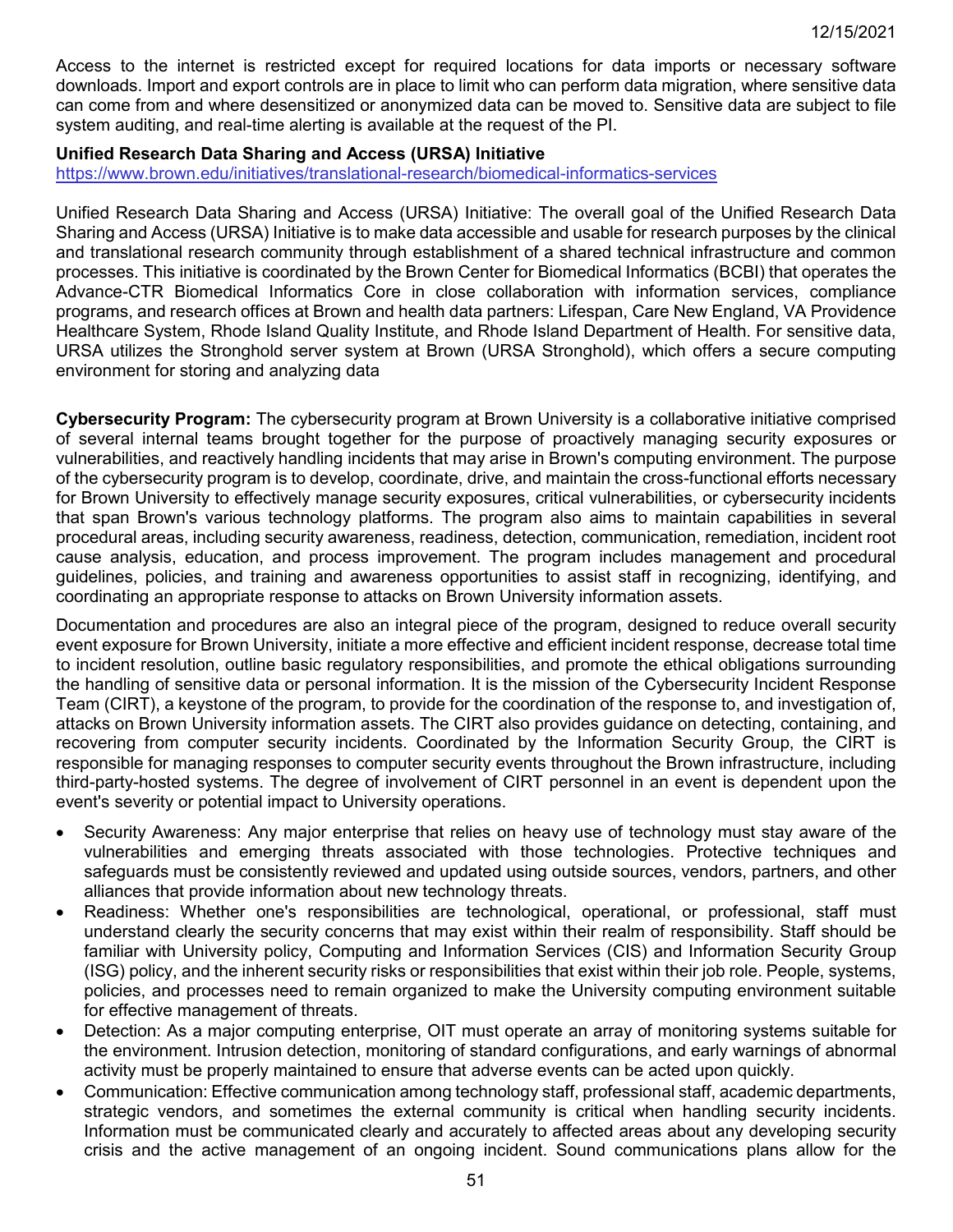expedient gathering of resources when emergency efforts are needed. It is also imperative that internal Brown technical and professional teams work together when wider communications to the University community is necessary.

- Remediation, Mitigation, Eradication, Containment and Control: In the event of a cybersecurity incident, prompt remediation of the situation includes one or more of the following actions: stopping the attack, applying vendor software patches, implementing creative solutions to eliminate the risk, or containing and controlling a propagation-based malware threat. Whatever the situation, plans and scenarios need to be discussed to ensure that short-term effective strategies can be implemented quickly to contain a problem.
- Root Cause Analysis: Identification of a problem's root cause is essential to making sure the same incident does not recur. Root cause analysis is also important for regulatory reporting requirements which may be necessary in some cases. Whatever exercises are necessary, teams must work to facilitate the analysis necessary to determine problem causes. Such exercises include forensic investigations where appropriate.
- Education and Process Improvement: Teams must study the root causes of incidents and how they are handled. Process improvement and implementation of lessons learned is essential to grow cybersecurity defense capabilities. After studying incidents and the effectiveness of response to them, team must work to implement new processes as necessary to ensure better protection in the future.

**Center for Computation and Visualization (CCV):** The mission of CCV is to provide the scientific and technical computing expertise required to advance computational research and support Brown's academic mission. The accelerated transformation of the pace and impact of computational approaches led to Brown University's recognition of the importance of high performance computing across all of its disciplines. As a result, Brown and IBM developed in 2009 a \$4M investment in a high performance computing platform, known as Oscar, that is available statewide to researchers. Through grant funding and University investment, this platform has undergone continual hardware enhancement, and now includes Intel Scalable Processors and nVIDIA GPUs of the Pascal and Volta architectures, as well as 100Gb/s EDR Infiniband. The equipment is maintained and operated by the staff of the Center for Computation and Visualization (CCV), who have extensive experience in operating shared computational clusters. CCV staff are responsible for scheduled maintenance, access control as needed, and integration with research specific hardware as required by NIH-funded researchers. CCV staff also take care of all financial aspects of operating and maintaining the facility.

The high performance computing resources at CCV equip the Brown research community to undertake complex numerical simulation, modeling, and data analysis. Oscar is the primary research computing cluster with several hundred multi-core nodes sharing a high performance interconnect and file system. Applications can be run interactively or scheduled as batch jobs. Several large memory nodes provide substantially more memory than is available on typical workstations and laptops. A large collection of software is available on CCV systems, including:python, perl, R, Matlab, Mathematica, Maple, optimized math and science libraries, and domainspecific applications. CCV staff can help acquire and install most applications upon request. The technical specifications of Oscar are:

- Two login nodes provide access for application development, debugging and batch job management
- About 400 compute nodes up to current specs of dual multi-core processors and 128 GB of memory and a total of more than 8,000 cores
- Specialized nodes containing GPU processors or 512 GB of memory
- High-bandwidth/low-latency Infiniband interconnects
- -A ll nodes are diskless with I/O provided by an IBM GPFS parallel file system
- 1 PB of usable disk space
- RHEL 7.3 Linux operating system
- SLURM workload manager

CCV provides storage for large research files connected to the HPC system. A default allocation of 256 GB (also called RData) is given to all faculty members at Brown, on a per request basis, with the option of purchasing additional storage as needed. Long-term storage and backups are available on a fee basis. Storage can be purchased in increments of terabytes for periods of up to 6 years. The cost for backups is included when storage is purchased. Data is incrementally backed up to tape on a daily basis. In addition, snapshots for the last 7 days are available online for quick restores. Long-term archiving of files to tape (one or two copies) can be purchased as needed. Tape libraries are housed at two separate locations to enable disaster/recovery scenarios. In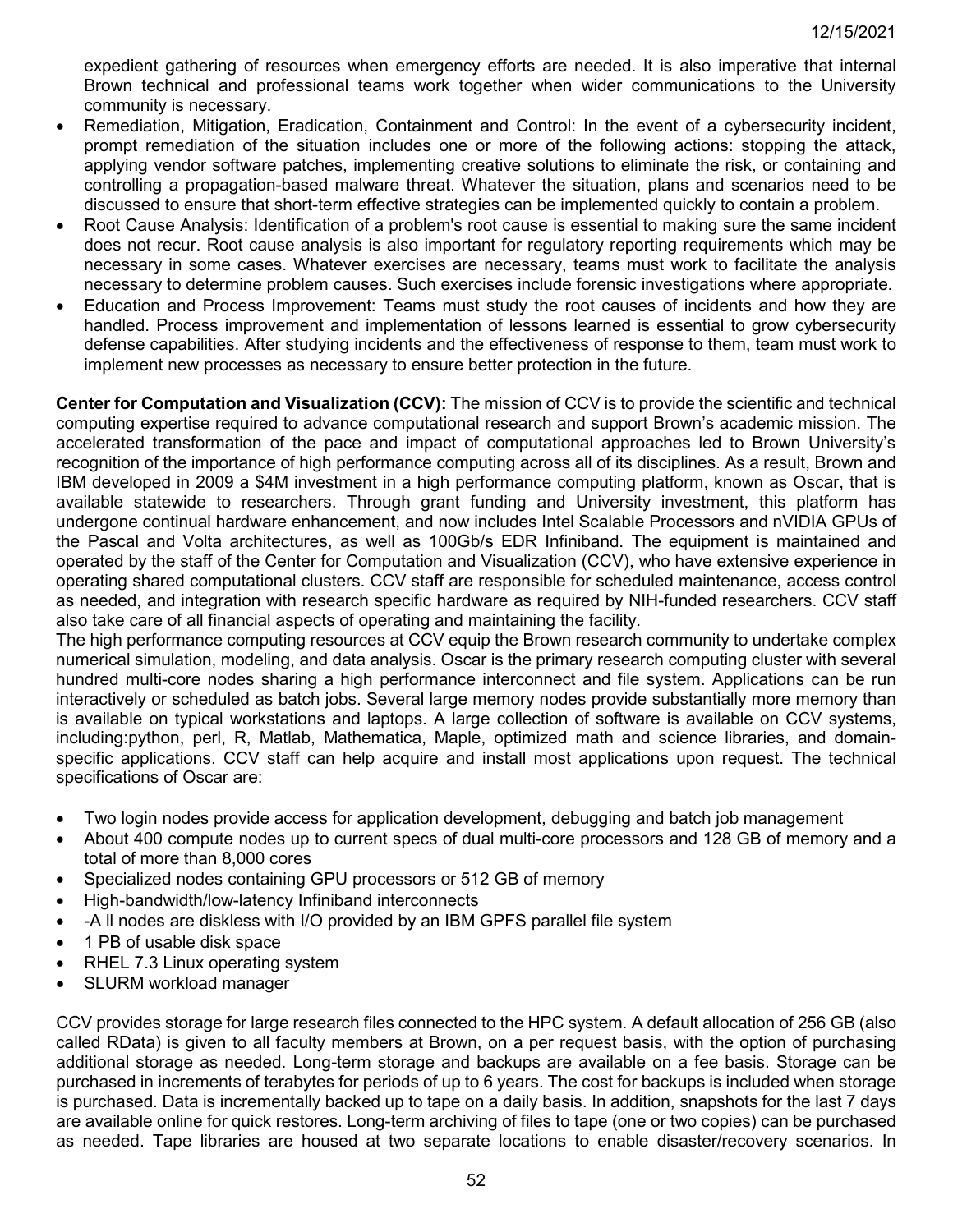addition, a disaster recovery copy of the non-ephemeral data is kept on a lower-performance filesystem to permit immediate recovery and limited production computing in the unlikely event of the loss of the primary filesystem. These research storage allocations can be easily mounted to desktops or other computer systems to allow for easy access and sharing files. Details of HPC file storage at CCV:

- Rdata is accessible from all CCV systems (/gpfs/data)
- Can be mounted to all desktops on Brown's campus network
- Is backed up on a daily incremental basis
- Rdata allocations can be increased by purchasing additional storage
- Home directory on Oscar: All users will have access to a home (/gpfs/home) allocation of 10 GB. This allocation is backed up on a daily basis
- Group storage: Premium accounts will be entitled to an additional allocation of 256 Gb that may be merged with RData (for primary PI). Likewise, group premium accounts will be entitled to additional 25 GB per user
- Snapshots: Daily snapshots are available for both RData and Home file systems for seven consecutive days
- Scratch: Space for temporary files is available as (/gpfs/scratch). These files are not backed up and scratch space is strictly for temporary files. Files may be purged after 30 days or as the file system is being utilized
- This allocation will be managed by an application called xdisk (time versus space) (work in progress)
- Sharing data: Sharing files that are too big to be sent via email. There is a 10 GB quota and a limit of 2 GB per file
- Users can access RData from the CIFS share. This can be mapped as a drive in Windows and mounted in Mac OS X and Linux from any campus system (off-campus use requires a VPN connection to campus)
- Users can also access files by using a file transfer tool like Secure Copy (SCP), Secure FTP (SFTP), or rsync

A key benefit of using these computing resources is that CCV installs and maintains a large collection of computational research software. CCV can install most software packages upon request. A full range of statistical and other scientific software is available on the CSS system, including standard statistical packages (including SAS, Stata, S-plus), specialized statistical software (such as DBMSCopy, ROCKIT, nQuery, East), scientific programming languages and software (such as Fortran, C++, Matlab) and office software. All data stored on the CSS network is secure: access to the system from outside our network requires the use of a software client that employs a point-to-point encryption. The UNIX operating system also provides the mechanism to limit access of specific directory trees to specific groups of users. CSS will supplement the funded Administrative Coordinator for the Core with a modest amount of in-kind administrative support in the form of existing clerical and secretarial help, assistance with grant and subcontract preparation, access to conference rooms and office equipment. The Core will pay a nominal fee to CSS to offset the cost of maintaining multipleuser site licenses for statistical software and for maintaining updated operating systems, having full access to the computing network (including associated software and dedicated hardware), and software and systems support for core personnel.

**Center for Computation and Visualization (CCV):** The mission of CCV is to provide the scientific and technical computing expertise required to advance computational research and support Brown's academic mission. The accelerated transformation of the pace and impact of computational approaches led to Brown University's recognition of the importance of high performance computing across all of its disciplines. As a result, Brown and IBM developed in 2009 a \$4M investment in a high performance computing platform, known as Oscar, that is available statewide to researchers. Through grant funding and University investment, this platform has undergone continual hardware enhancement, and now includes Intel Scalable Processors and nVIDIA GPUs of the Pascal and Volta architectures, as well as 100Gb/s EDR Infiniband. The equipment is maintained and operated by the staff of the Center for Computation and Visualization (CCV), who have extensive experience in operating shared computational clusters. CCV staff are responsible for scheduled maintenance, access control as needed, and integration with research specific hardware as required by NIH-funded researchers. CCV staff also take care of all financial aspects of operating and maintaining the facility.

The high performance computing resources at CCV equip the Brown research community to undertake complex numerical simulation, modeling, and data analysis. Oscar is the primary research computing cluster with several hundred multi-core nodes sharing a high performance interconnect and file system. Applications can be run interactively or scheduled as batch jobs. Several large memory nodes provide substantially more memory than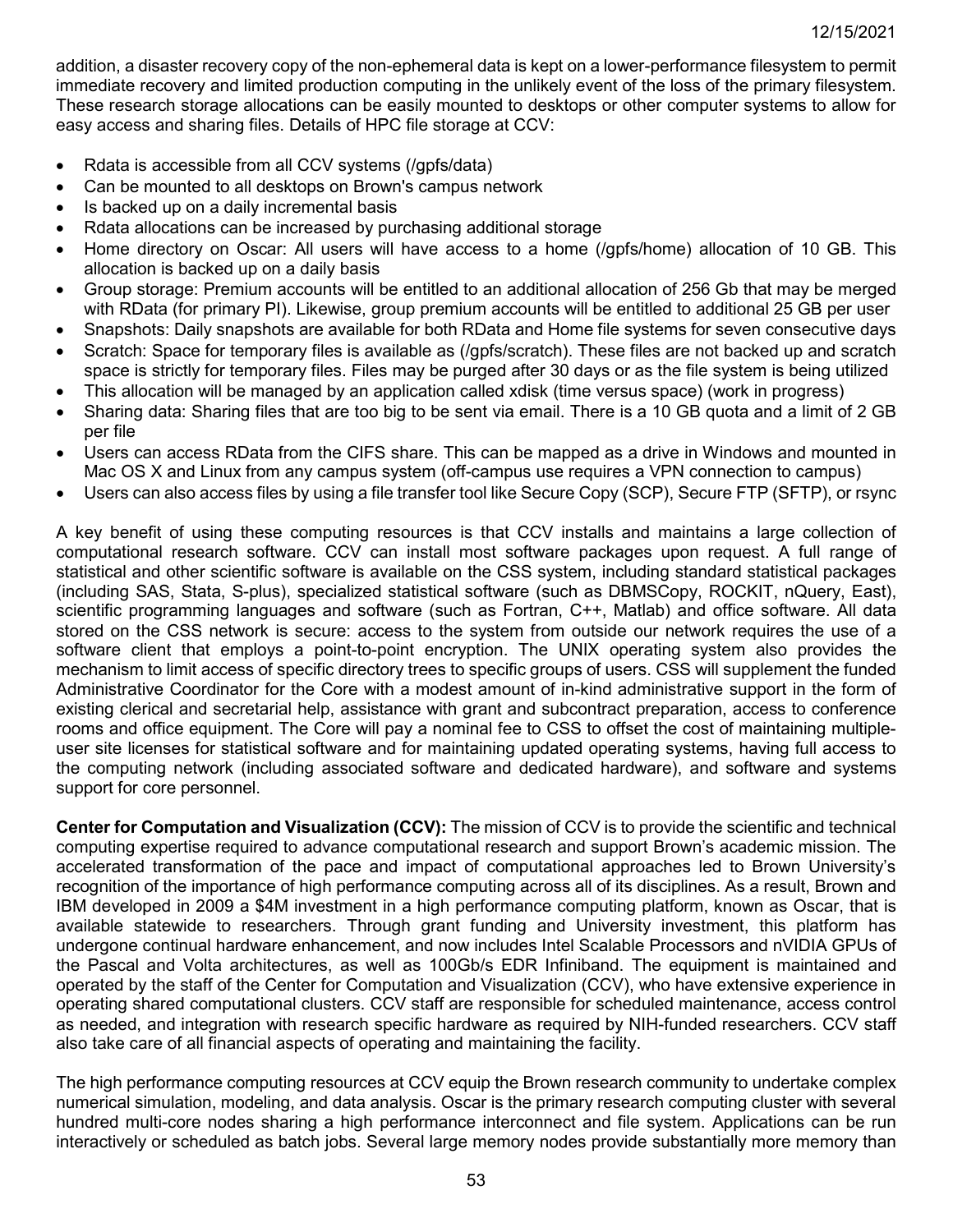is available on typical workstations and laptops. A large collection of software is available on CCV systems, including:python, perl, R, Matlab, Mathematica, Maple, optimized math and science libraries, and domainspecific applications. CCV staff can help acquire and install most applications upon request. The technical specifications of Oscar are:

- Two login nodes provide access for application development, debugging and batch job management
- About 400 compute nodes up to current specs of dual multi-core processors and 128 GB of memory and a total of more than 8,000 cores
- Specialized nodes containing GPU processors or 512 GB of memory
- High-bandwidth/low-latency Infiniband interconnects
- All nodes are diskless with I/O provided by an IBM GPFS parallel file system
- 1 PB of usable disk space
- RHEL 7.3 Linux operating system
- SLURM workload manager

CCV provides storage for large research files connected to the HPC system. A default allocation of 256 GB (also called RData) is given to all faculty members at Brown, on a per request basis, with the option of purchasing additional storage as needed. Long-term storage and backups are available on a fee basis. Storage can be purchased in increments of terabytes for periods of up to 6 years. The cost for backups is included when storage is purchased. Data is incrementally backed up to tape on a daily basis. In addition, snapshots for the last 7 days are available online for quick restores. Long-term archiving of files to tape (one or two copies) can be purchased as needed. Tape libraries are housed at two separate locations to enable disaster/recovery scenarios. In addition, a disaster recovery copy of the non-ephemeral data is kept on a lower-performance filesystem to permit immediate recovery and limited production computing in the unlikely event of the loss of the primary filesystem. These research storage allocations can be easily mounted to desktops or other computer systems to allow for easy access and sharing files. Details of HPC file storage at CCV:

- Rdata is accessible from all CCV systems (/gpfs/data)
- Can be mounted to all desktops on Brown's campus network
- Is backed up on a daily incremental basis
- Rdata allocations can be increased by purchasing additional storage
- Home directory on Oscar: All users will have access to a home (/gpfs/home) allocation of 10 GB. This allocation is backed up on a daily basis
- Group storage: Premium accounts will be entitled to an additional allocation of 256 Gb that may be merged with RData (for primary PI). Likewise, group premium accounts will be entitled to additional 25 GB per user.
- Snapshots: Daily snapshots are available for both RData and Home file systems for seven consecutive days.
- Scratch: Space for temporary files is available as (/qpfs/scratch). These files are not backed up and scratch space is strictly for temporary files. Files may be purged after 30 days or as the file system is being utilized. This allocation will be managed by an application called xdisk (time versus space) (work in progress).
- Sharing data: Sharing files that are too big to be sent via email. There is a 10 GB quota and a limit of 2 GB per file.
- Users can access RData from the CIFS share. This can be mapped as a drive in Windows and mounted in Mac OS X and Linux from any campus system (off-campus use requires a VPN connection to campus). Users can also access files by using a file transfer tool like Secure Copy (SCP), Secure FTP (SFTP), or rsync.

A key benefit of using these computing resources is that CCV installs and maintains a large collection of computational research software. CCV can install most software packages upon request. A full range of statistical and other scientific software is available on the CSS system, including standard statistical packages (including SAS, Stata, S-plus), specialized statistical software (such as DBMSCopy, ROCKIT, nQuery, East), scientific programming languages and software (such as Fortran, C++, Matlab) and office software. All data stored on the CSS network is secure: access to the system from outside our network requires the use of a software client that employs a point-to-point encryption. The UNIX operating system also provides the mechanism to limit access of specific directory trees to specific groups of users. CSS will supplement the funded Administrative Coordinator for the Core with a modest amount of in-kind administrative support in the form of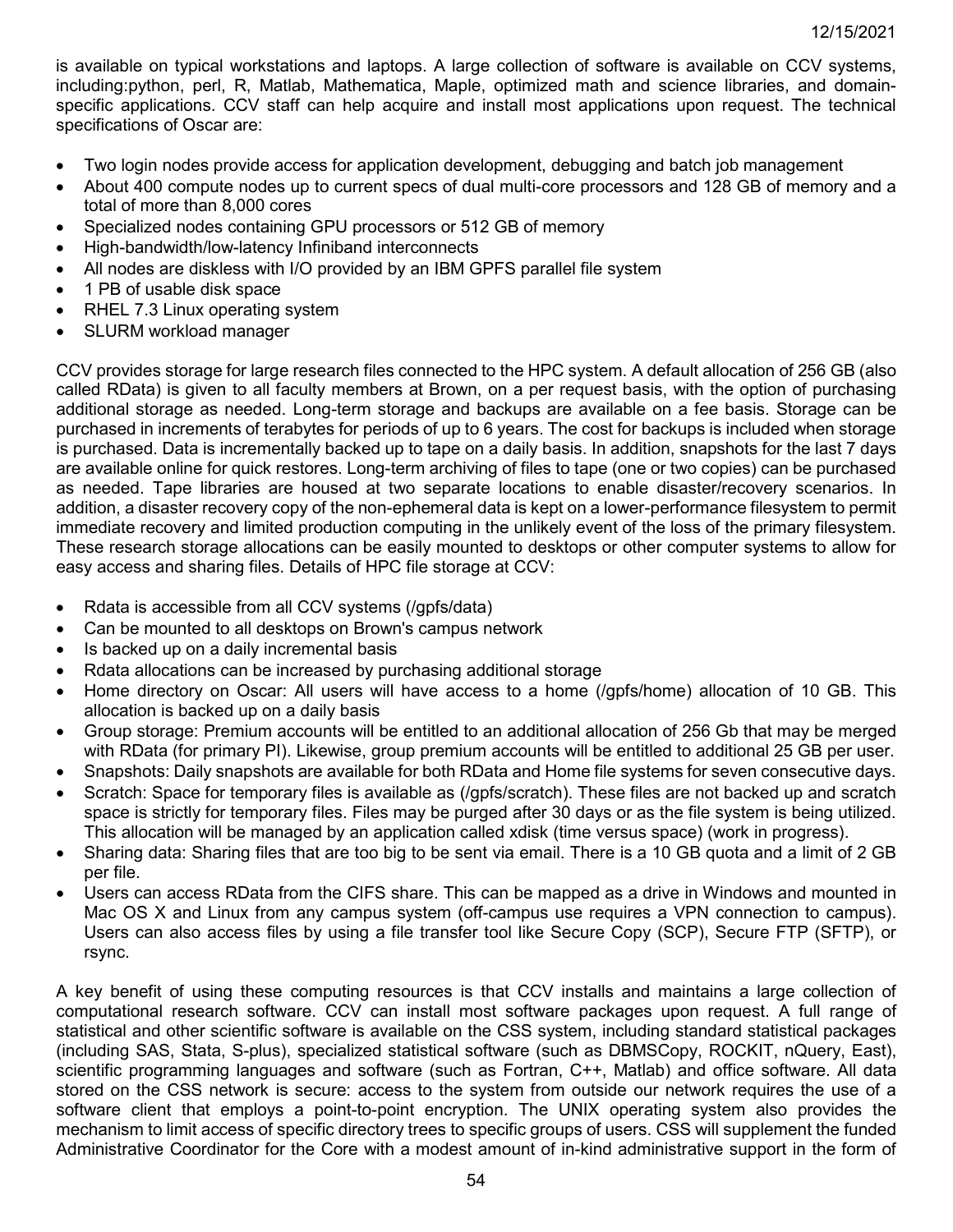existing clerical and secretarial help, assistance with grant and subcontract preparation, access to conference rooms and office equipment. The Core will pay a nominal fee to CSS to offset the cost of maintaining multipleuser site licenses for statistical software and for maintaining updated operating systems, having full access to the computing network (including associated software and dedicated hardware), and software and systems support for core personnel.

### **Virtual Reality Systems**

# **CCV - YURT**

<https://it.brown.edu/services/type/virtual-reality-systems>

YURT: The YURT Ultimate Reality Theatre (YURT) is a state-of-the-art projection based VR theatre, with over 69 HD stereo projectors that display onto 145 mirrors, full 360° surround view, floor and ceiling, and camera based tracking system with submillimeter accuracy. The system is approximately 12x8x9 feet in size, and can accommodate groups up to 10 people. The YURT is coupled to the CCV High Performance computer system, allowing for even more flexibility when visualizing large and complex data sets. The YURT displays over 100 million stereo pixels and the HD projectors are driven by 20 nodes of the CCV HPC cluster. At normal viewing distances, the pixels are smaller than are resolvable by the human retina. The screen consists of translucent polycarbonate. The front wall is 25 feet long and 8 feet high and spans 180 degrees of view. The screens are suspended, along with half of the projectors, from an aluminum superstructure, with a catwalk for maintenance. The blending and warping that create one image from many projectors is proprietary, from the Scalable Display company, but this library has been licensed to be incorporated into many different applications and software libraries. Many of the applications that run in the YURT use vrg3d, a virtual reality graphics package developed and maintained in the Computer Science Department. Other scientific and analysis packages have already been successfully incorporated into the YURT, including Blender, a popular open-source 3D modeling game engine, and Paraview, a widely-used scientific graphics and analysis package.

### **CCV - Cave**

<https://it.brown.edu/services/type/virtual-reality-systems>

Cave: The Cave is the predecessor to the YURT, sharing many of the YURTs characteristics as well as applications. Arranged in an 8 foot cube, the Cave utilized 7 stereo projectors and a similar camera based tracking system. CrystalEyes LCD-shutter glasses provide stereo depth-perception, and a variety of Intersense and Polhemus tracking devices allow software to track the position of a user's hand, head, wand, etc. The Cave also has a multi-speaker sound system that provides positional audio. Some existing software that can be used in the system currently include volume visualization, molecular visualization, and simple 3d model manipulation.

### **High-Bandwidth Fiber Connectivity**

High-Bandwidth Optical Fiber Connectivity: An NSF-EPSCoR Infrastructure Improvement Award to Brown University (Dr. Edward Hawrot, PI) now provides 10Gbps per lambda (laser light wavelength) connection between Brown's Laboratory for Molecular Medicine at 70 Ship Street, the new Medical School building located in the heart of Providence's historic Jewelry District and the core campus. Similar high-bandwidth connectivity is provided to a nearby university branch building on the edge of the Jewelry District that is home for Statistical Sciences and the School in Public Health. Other nodes provide connection to the core Brown network on campus, the OSHEAN network terminus in the Foundry building located in downtown Providence, the University of Rhode Island Providence campus at 80 Washington Street where the URI's Providence Biotechnology Center is located. The lambda connection now connects us to other EPSCoR institutions in New England. OSHEAN access from the Foundry node provides 10 Gbps per lambda connectivity to Boston and New York and beyond.

### **UFunds**

<https://ithelp.brown.edu/kb/ufunds>

UFunds is a system developed at Brown to allow for custom applications and a standardized processing workflow. Despite the name, UFunds is not just for handling financial awards. It can support anything where a given office has some initiative or program for which they wish to accept applications. For example, it has been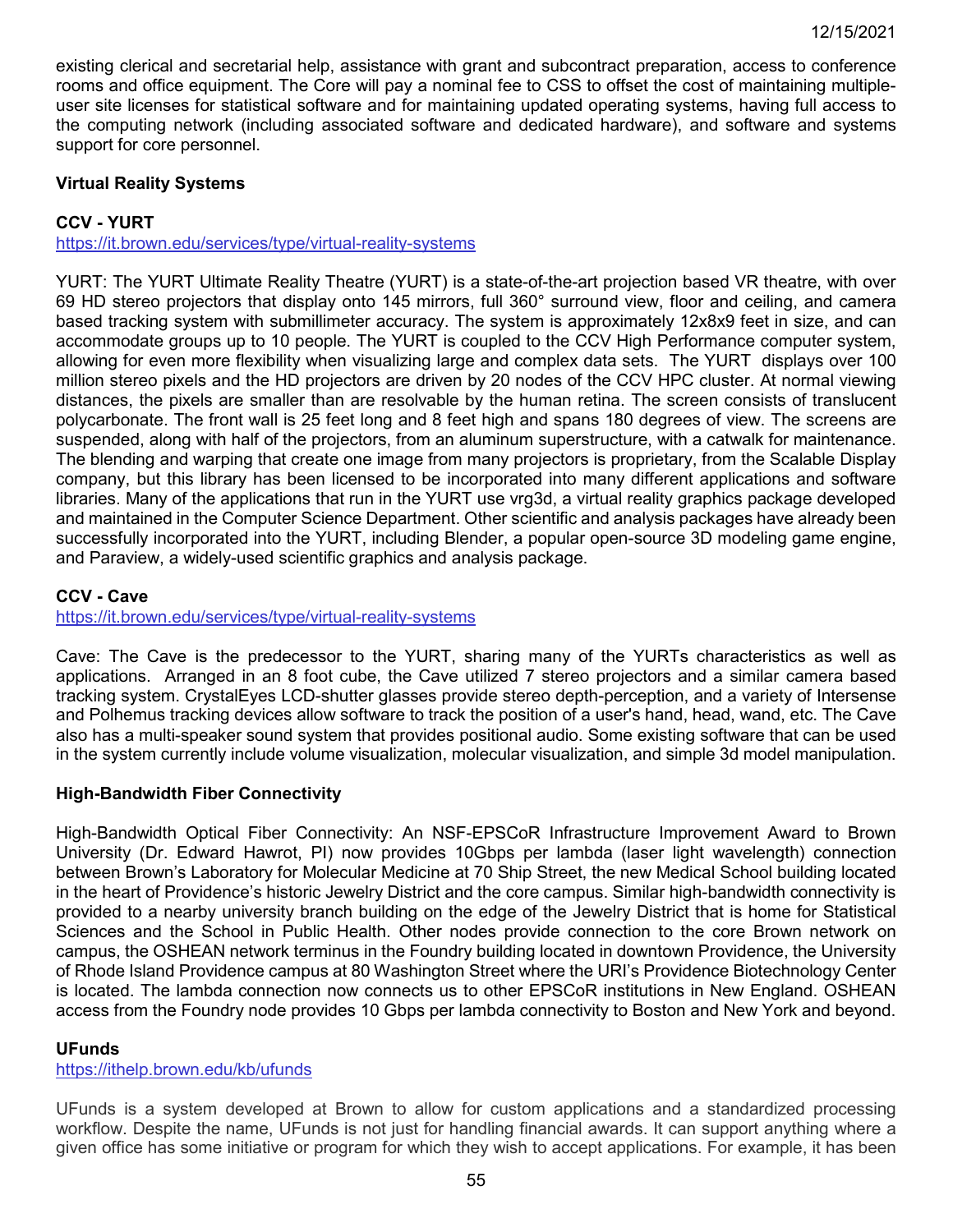used to support applications to participate in academic programs, as well as Brown's part in Fellowships applications for outside awards such as the Fulbright. Users can apply for various "opportunities" using UFunds. Opportunities in UFunds are managed by Brown faculty and staff. They may be available to the entire Brown community or restricted based on criteria such as student/faculty/staff or class year.

One key function UFunds provides is transparency. UFunds tracks everything that a user applies for, and by default that history is made available to approvers. This allows for more informed decisions in cases where a given applicant might have applied for funding from multiple sources. Approvers do have the ability to flag applications "private" so that they are not made visible to other approvers. Note that UFunds is not a place to publicize opportunities. UFunds only displays opportunities that are currently accepting applications, and there is no mechanism to show past or future opportunities. Because of this, you may still need an external site to provide details about your program(s), especially outside the application period.

### **CORE AND SHARED RESEARCH FACILITIES**

#### **CoresRI.org.**

### [http://www.coresri.org](http://www.coresri.org/)

Rhode Island universities, colleges and academic medical centers across the state collaborated to develop the CoresRI.org website (www.CoreRI.org); a directory of core research facilities, services and instrumentation in Rhode Island. Development of CoresRI grew out of a need to maximize awareness and optimize utilization of these important core facility resources within the state. Besides encouraging equipment sharing and reducing duplication of services, CoresRI.org fosters collaborations and enables investigators to better assess future shared equipment needs. The CoresRI directory catalogs instruments (specific makes, models, and uses), services, resources, locations, and contact personnel. Through the directory, researchers can easily search for instruments and services and directly link to the core facility's website for more detailed information. The site currently lists over 953 instruments, services or resources located within 148 facilities at 19 institutions and 84 centers.

### **BioMed Core Research Facilities**

### <https://biomedcorefacilities.brown.edu/>

BioMed Core Research Facilities. Graduate student education and research training at Brown University benefits from a wide range of cutting-edge facilities, instrumentation, and other resources to support these endeavors. Brown University's Shared Technology Resource (Core) Facilities function at the level of service, research, and teaching. Serving as centers of intellectual exchange and collaboration, each technology-focused core provides a broad spectrum of investigators access to innovative instrumentation, current technologies, and expert consultation. The facilities are financed by a mixed funding model that includes grant awards, user fees, and institutional support. Additional cost effectiveness and efficiency are achieved by decreased equipment duplication, economy of scale savings, improved quality control, and rapid turnaround times. Advanced technology platforms of similar scale and productivity would not be financially feasible for any individual lab to purchase, upgrade, and maintain. Each facility is staffed by highly trained personnel that provide exceptional customer service and resource management. The timely acquisition of new instrumentation in the core facilities and the frequent implementation of new technologies facilitate faculty recruitment, education, and training of students, and support research funding. Faculty oversight and facility user committees advise the core directors. The cores are supported by a Director of Research Operations, a Core Facility Program Manager and two Financial and Administrative Coordinators.

#### **BioMed - The Center for Animal Resources and Education (CARE)**  <https://animal-care.brown.edu/>

The Center for Animal Resources and Education (CARE): Brown University shares a mission with other institutions of higher learning in the responsibility to advance the understanding of living organisms through studies of the behavioral and biological processes upon which their survival and well-being depends. Research involving laboratory animals has an essential role in this process. There are approximately 70 Brown-based or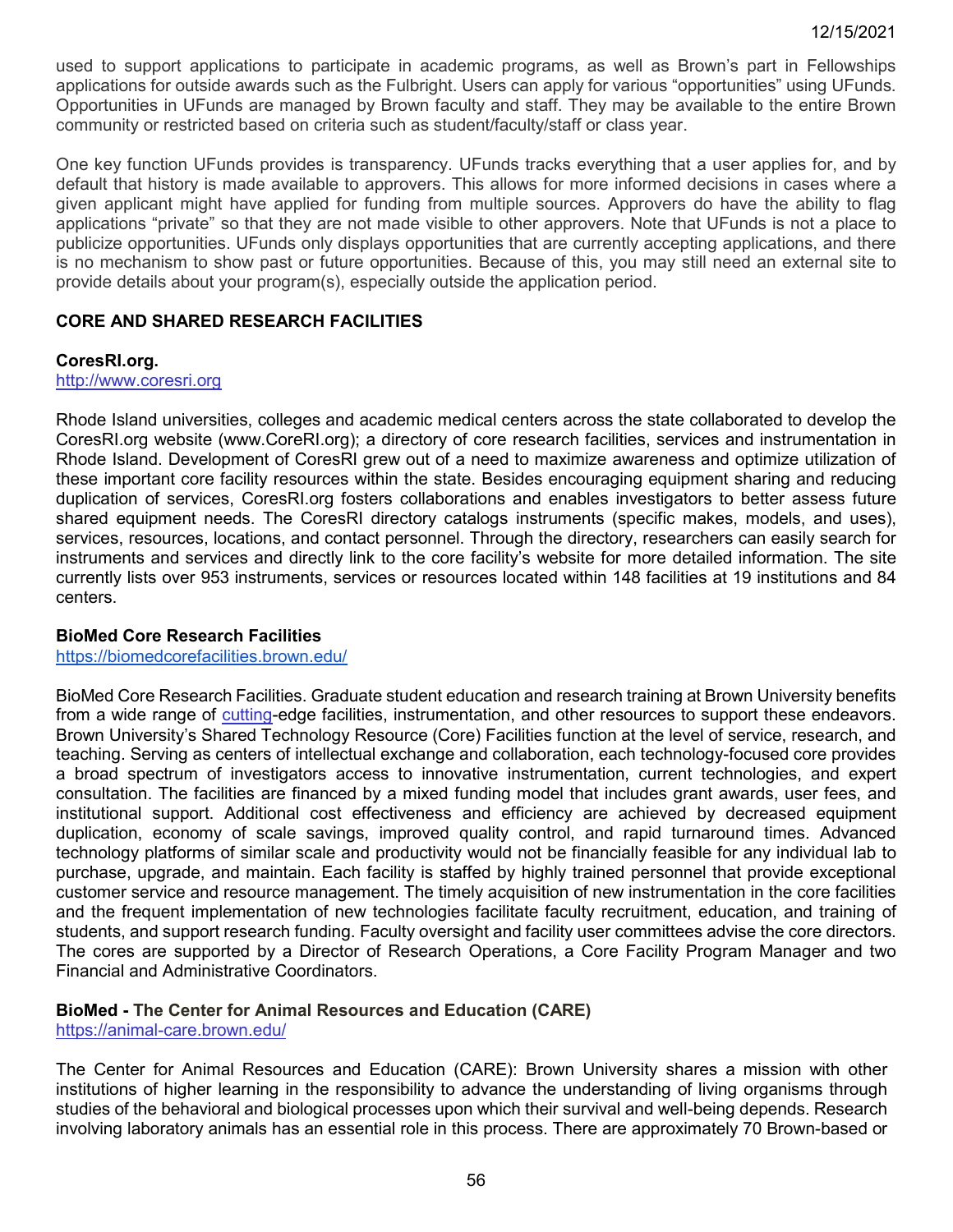Brown affiliated investigators who use vertebrate animals in their research and approximately 115 active IACUC protocols each year.

The CARE program at Brown University is accredited by the Association for the Assessment and Accreditation of Laboratory Animal Care, International, (AAALAC), and is registered with and inspected by the U.S Department of Agriculture (USDA). Brown's Assurance of compliance with the Public Health Service Policy on Humane Care and Use of Laboratory Animals has been reviewed and accepted by the Office of Laboratory Animal Welfare (OLAW) of the National Institutes of Health (NIH). All animals are maintained in accordance with the National Research Council Guide for the Care and Use of Laboratory Animals. The CARE program is directed by attending veterinarian Lara Helwig, D.V.M., a diplomat of the American College of Laboratory Animal, Medicine, (DACLAM). The facility is staffed by three full-time veterinarians, all ACLAM diplomats. The veterinary staff provides veterinary services to research investigators at three of the area hospitals affiliated with the Warren Alpert Medical School. They are responsible for the health care of all animals in the facilities, the review of all IACUC-approved animal care and use protocols, appropriate training/procedural oversight for investigators, and assisting investigators in any animal related queries The veterinary staff is on site and a clinical veterinarian is available at all times. Animal care staff provides daily feeding, watering and cleaning to all species. Veterinary technicians provide health surveillance and technical assistance. Brown's animal facilities include specialized housing and equipment for a wide variety of species. Dedicated surgical suites are available as well as dedicated procedural areas. A radiological suite is available and an ethylene oxide (ETO) sterilization machine for items that cannot withstand pressures and or temperatures of steam autoclaving.

**Campus Facilities:** Brown's animal facilities include specialized housing and equipment for a wide variety of species. Dedicated surgical suites are available as well as dedicated procedural areas. A radiological suite is available and an ethylene oxide (ETO) sterilization machine for items that cannot withstand pressures and or temperatures of steam autoclaving. Brown University Animal Care maintains a steadfast commitment to supporting research to the highest contemporary standards. Please contact the Animal Care Office for consultation about or assistance with any planned or current research animal needs.

**Hospital Facilities**: All animals are housed at the Rhode Island Hospital Central Animal Care Facility (11,000 sq. ft., including four procedure rooms). The facilities are operated in full compliance with USPHS policy, with oversight by the animal welfare committee. The animal facility is AAALAC approved (7/1/96; Multiple Assurance no A 3922-01). The hospital-based animal care program is also directed by Lara Helwig, an ACLAM diplomat. The facility is staffed by 3 full-time veterinarians, all ACLAM diplomats.

#### **BioMed - Bioimaging Facility Leduc**

<https://biomedcorefacilities.brown.edu/bioimaging-facility>

This facility has two separate building locations, one of them being at the Laboratories for Molecular Medicine and one at the Sidney Frank Hall for Life Sciences. The facility has a PhD-level director and an MS-level microscopist manager. Instrumentation includes a Thermo Apreo Volume Scope (VS) SEM for serial block-face imaging, a Philips 410 transmission electron microscope with a goniometer stage, low-dose imaging equipment, and ATM digital imaging system. The facility also houses an FV1000 Olympus multiphoton laser scanning microscope, an Olympus FV3000 confocal imaging microscope, Zeiss LSM880, LSM800, and LSM710 confocal laser scanning microscopes, two Nikon Ti2-E high-content analysis fluorescence microscopes, two Zeiss Axiovert 200M fluorescence microscopes with DIC, phase contrast, and a stage heater for live imaging, a Zeiss Lumar fluorescence stereomicroscope, and an Olympus VS200 Research Slide Scanner. The facility provides operational oversight of the Opera Phenix high-content screening system in the Center for Alternatives in Animal Testing at the Laboratories for Molecular Medicine. The facility also maintains equipment for sample preparation, including a critical point dryer, sputter coater, glow discharge unit, and a Leica EM UC7 ultrathin microtome. MetaMorph software is available for image analysis. Training in microscopy, image analysis, and ultrathin sectioning is provided at both sites.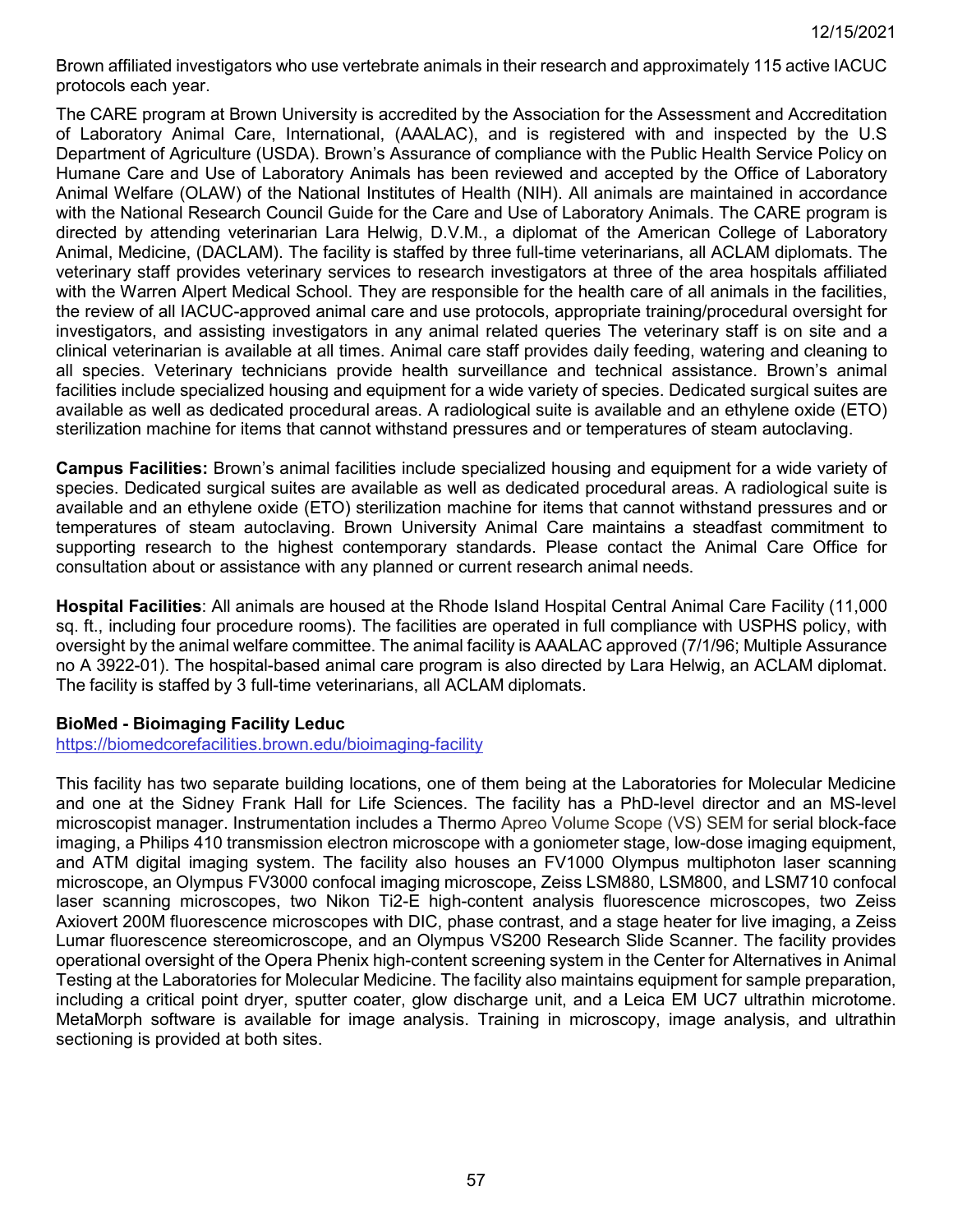# **BioMed - Drosophila Media Facility**

<https://biomedcorefacilities.brown.edu/drosophila-media-facility>

This facility is located at the Biomedical Center and is overseen by the Director of the Multidisciplinary Teaching Laboratories and staffed by a full-time technical assistant. The Facility provides investigators with high- quality media for Drosophila research and genetic stock maintenance. To provide large and small quantities of media, this centralized kitchen is equipped with a food-service quality Cleveland Range Kettle MKET-12-T. Media is pumped into trays of vials or plastic bottles using a Gilson Fly Food Dispenser. Used glass vials are returned to the facility where they are sterilized in a Steris autoclave and washed in a Northwestern Systems G403 electric heat glassware washer.

### **BioMed - Flow Cytometry and Sorting**

<https://biomedcorefacilities.brown.edu/flow-cytometry-cell-sorter-facility>

This facility, located at the Biomedical Center, is directed by a PhD-level investigator and staffed by a full-time manager. The primary instrument is a Becton Dickinson FACSAria III, a 5-laser, 20-parameter instrument with analytical and sorting capabilities for up to four populations, bead-based immunoassays, and DNA cell cycle analysis. The five lasers are blue 488nm, yellow/green 561nm, red 633nm, violet 407nm and UV 375nm. A fixedalignment cuvette flow cell provides excellent fluorescence sensitivity. The facility houses a 3-laser, 15 parameter BD FACSCelesta with blue 488nm, violet 407nm, and yellow/green 561nm lasers and equipped with a high throughput system for analysis of samples from 96 well plates. The facility also houses a four laser Cytek Aurora with blue 488nm, red 640nm, violet 405nm and UV 355nm lasers. This instrument can analyze up to 54 channel, 57 parameters and is equipped with an auto sampler loader. Consultation is available. A computer workstation with FlowJo software is provided for facility users.

### **BioMed - Genomics**

<https://biomedcorefacilities.brown.edu/genomics-facility>

This facility is located at the Laboratories of Molecular Medicine and staffed by a full-time PhD-level director. It provides investigators access to a variety of advanced instrumentation and training. DNA sequencing services are provided using an Illumina NextSeq 550 Sequencing System. Instrumentation housed in the facility includes a Nanostring nCounter® SPRINT™ Profiler, an Affymetrix Gene Chip Workstation, two ABI ViiA™ 7 Real-Time PCR Systems, a BIO-RAD QX200 Droplet Digital PCR, an Advanced Analytical Fragment Analyzer, a Cytation 5 Plate Reader, a Synergy H1 Hybrid Multimode (H1MM) Microplate Reader, a Covaris S220 Ultra-Sonicator, an Agilent 2100 Bioanalyzer, a LI-COR Odyssey Infrared Imaging System, a Countess Cell Counter, an AXON GenePix 4000B Scanner, a Beckman Optima Max Ultracentrifuge, and a Nanodrop ND 1000.

### **BioMed - Herbarium**

<https://www.brown.edu/research/projects/herbarium/>

Herbarium: The Brown University Herbarium was founded in 1869 when the University acquired the collections of Stephen Thayer Olney. The collection includes around 100,000 plant specimens and is an important repository of Rhode Island and New England collections. We also have specimens from all 50 U.S. state (plus the District of Columbia) and the collection is rich in western and southern North American plants including sets of historically valuable specimens from 19th and early 20th century western U.S. expeditions. Among other important collections, the Herbarium also includes a set of Charles Wright's Cuban plants (1856-1867), Cyrus Pringles's plants of Mexico (1885-1909) and a unique and classic collection of Carex assembled by Stephen Olney. The Herbarium continues to be active and over the past few years we have added around 2,000 specimens to the collection. These include new collections made by faculty and students at Brown in addition to gifts from other herbaria.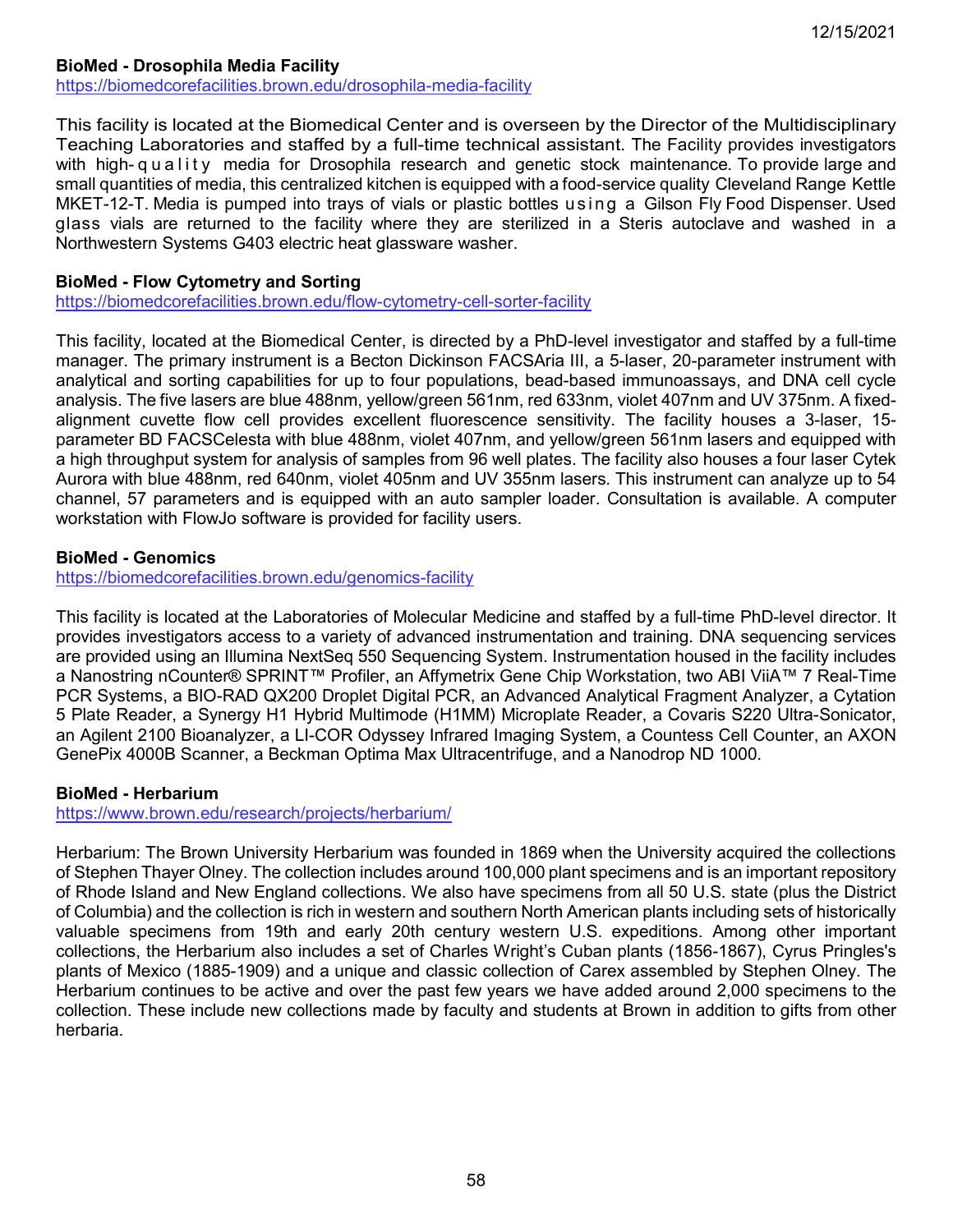### **BioMed - Informatics Services Brown Center for Bioinformatics (BCBI) - Advance-CTR**

[https://www.brown.edu/academics/medical/about-us/research/centers-institutes-and-programs/biomedical](https://www.brown.edu/academics/medical/about-us/research/centers-institutes-and-programs/biomedical-informatics/research)[informatics/research](https://www.brown.edu/academics/medical/about-us/research/centers-institutes-and-programs/biomedical-informatics/research)

Informatics: Informatics services are provided by the Brown Institute for Biomedical Informatics (BCBI) and COBRE for Computational Biology of Human Disease (CBHD) and accessed through the Advance-CTR service portal. BCBI reviews the request for assistance and assigns it to the appropriate informatics or data analyst. The overarching research goals of BCBI are to develop, deploy, and evaluate computational and data science approaches to best use biomedical and health data for improving patient care. To this end, our research activities are a major application area for programs such as those within Brown's Data Science Initiative. Specific areas of core service are:

Computational Biology: The Computational Biology Service provides help for experimental design and data processing pipelines for high-throughput datasets generated in individual projects, particularly for DNA/RNA sequencing data. Our services are broadly categorized into:

- Development: R/Python Packages The Core will provide help with packaging R, Python and Julia code and work with computational biologists to convert their code to make it easily shareable. The Core will help with the implementation and maintenance of web apps using the latest technologies for projects requiring web enabled interfaces.
- Consulting A team of experienced computational biologists and biostatisticians are on-hand to help investigators design experiments.
- Data Analysis: The core provides assistance in experimental design and data processing pipelines for high-throughput datasets generated in individual projects, particularly for DNA/RNA sequencing data. Our assistance falls broadly into the categories outlined below.

Translational Bioinformatics: There is significant need for analytic approaches to advance understanding of the molecular underpinnings of disease and enable such insights to be used within clinical contexts. BCBI is developing translational bioinformatics approaches for incorporating deep biological knowledge into clinical practice. These efforts aim to complement synergistic research programs at Brown, including those being led by the Center for Computational Molecular Biology (CCMB).

Clinical Informatics: Concomitant with the widespread adoption of electronic health record (EHR) systems within the healthcare data ecosystem, there is an opportunity to transform the practice of medicine through effective use of digital data. Within BCBI, the Clinical Informatics Research and Discovery (CIRD) Laboratory is studying and using EHR data from clinical partners (focusing initially on partnerships with Care New England and Lifespan Health System, with plans to also partner with the VA Providence Healthcare System) for supporting clinical practice as well as research programs.

Public Health Informatics: The emergence of health information exchanges and population-level monitoring systems presents an unprecedented opportunity to develop computational approaches for studying healthcare delivery and quantifying the impact of healthcare reform initiatives. In partnership with the Brown University School of Public Health, Rhode Island Quality Institute (RIQI), and Rhode Island Department of Health (RIDOH), informatics approaches are being developed to support research motivated by state needs.

### **BioMed – Informatics Services - Computational Biology Core (CBC), COBRE CBHD**  <https://cbc.brown.edu/>

The primary mission of the CBC core of the COBRE for Computational Biology of Human Disease (CBHD) is to support junior Investigators in the analysis and interpretation of high-throughput DNA/RNA sequencing datasets, including data generated in their laboratories and large, publicly available datasets. The Core also facilitates scientific interactions among the projects in the COBRE. The long-term goal of the CBC is to provide a sustainable resource to support data analysis challenges faced by genomic studies across Brown University and our affiliated hospitals. The Core also provides training for the broad research community to ensure the sustainability of the next cohort of junior investigators.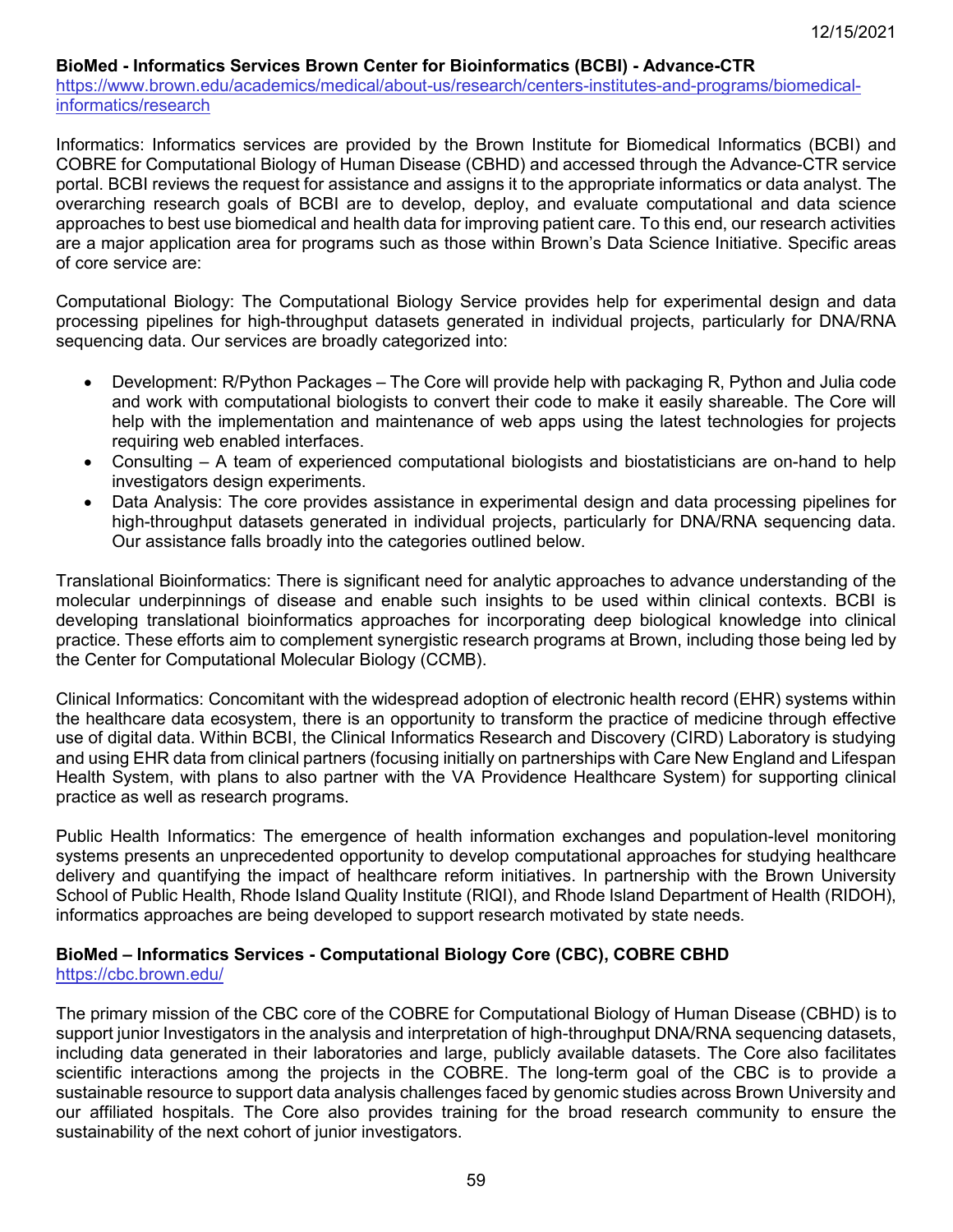#### **BioMed - Magnetic Resonance Imaging**

<https://www.brown.edu/carney/mri/>

The Brown University MRI Research Facility, located at Sidney Frank Hall, occupies a 3,000-square-foot research suite. This facility is directed by a PhD-level investigator, managed by two PhD-level Associate Directors, and staffed by a registered radiography technologist specialized in magnetic resonance imaging. The facility provides infrastructure and support to facilitate research and educational activities using magnetic resonance imaging technology. The centerpiece of the facility is a state-of-the-art Siemens 3 Tesla PRISMA scanner. The scanner is equipped with 64 receiver channels for significant gains in signal-to-noise ratio and acquisition speed. The MRF is affiliated with the University's Robert J. and Nancy D. Carney Institute for Brain Science and is a resource available to Brown researchers and those at Brown affiliated hospitals. Ongoing research includes studies of brain structure and function in normal and clinical populations as well as studies of other body systems, non-invasive animal imaging and materials science.

#### **BioMed - Molecular Pathology Core Research Laboratory**

<https://biomedcorefacilities.brown.edu/molecular-pathology-core>

Molecular Pathology Core Research Laboratory. This facility, located at the Laboratories for Molecular Medicine, is supervised by an MD-PhD-level pathologist and staffed by a full-time manager and research assistant. The facility provides access to histopathological, immunohistochemical and immunocytological technologies. Processing, embedding, sectioning, and staining of specimens is provided. The instrumentation includes a Leica EG1160 embedding center, a Leica CM3050S cryostat, a Micron HM355 rotary microtome for paraffin sections, a Leica RM2265 rotary microtome for thick and semi-thin plastic sections and paraffin sections, a Leica ASP300 S Automated Vacuum Tissue Processor, a ScanScope CS digital slide scanning system from Aperio Technologies, a Fujix Bas 1000 phosphor imager, a Nikon Eclipse TS100 inverted fluorescence microscope, a Nikon E800 microscope with a digital camera, a Leica VT1000S Vibratome for soft tissue sectioning, and an Arcturus PixCell II laser capture microdissection system.

#### **BioMed - Transgenic and Gene Targeting Facility**

<https://biomedcorefacilities.brown.edu/transgenic-gene-targeting-facility>

Mouse Transgenics and Gene Targeting.This facility, located at the Laboratories for Molecular Medicine, is directed by a PhD-level research investigator and employs a full-time facility manager and research technician. Services include provision of CRISPR technologies for genome modification and editing, pronuclear injection of DNA into fertilized eggs, injection of gene targeted embryonic stem cells into blastocysts, and embryo cryopreservation. The facility provides genotyping services and individual investigators are responsible husbandry and breeding of generated mouse strains. Facility instrumentation includes a Nikon SMZ1500 dissection microscope, a Nikon Eclipse TE200 inverted microscope equipped with Eppendorf Transferman NK2 micromanipulators and an Eppendorf FemtoJet microinjector, a Nikon Eclipse TS100 inverted microscope, a Nikon SMZ800 surgical microscope, a Neon Transfection System MPK5000S, a Bio-Cool Controlled Rate Freezer, a Piezo Impact Drive, a NanoDrop Lite UV-Vis Spectrophotometer with printer, and a CBS V1500AB isothermal liquid nitrogen storage system.

### **BioMed - Plant Environmental Center**

[https://www.brown.edu/academics/ecology-and-evolutionary-biology/about-us/facilities/plant-environmental](https://www.brown.edu/academics/ecology-and-evolutionary-biology/about-us/facilities/plant-environmental-center)[center](https://www.brown.edu/academics/ecology-and-evolutionary-biology/about-us/facilities/plant-environmental-center)

The Plant Environmental Center at Brown University is located atop the IBES building at 85 Waterman Street. The facility is comprised of six computer controlled research greenhouses totaling approximately 5,000 square feet. These greenhouses are used for research experiments, as well as to house various plant collections used to support biological science classes. In addition, this rooftop space includes an 1800 square-foot conservatory open year around. The collection in the conservatory includes many plant families, including a diverse collection of Cycads, Orchids, Aroids, and many plants from the Amazon region. Many of these plants have medicinal and ceremonial uses and are part of our Ethnobotanical collection. The greenhouse facility also consists of a head house, classroom, and plant growth chamber laboratory. The plant growth laboratory consists of eight E7/2 Conviron plant growth chamber units, as well as two eighty square-foot walk-in chambers and one eighty square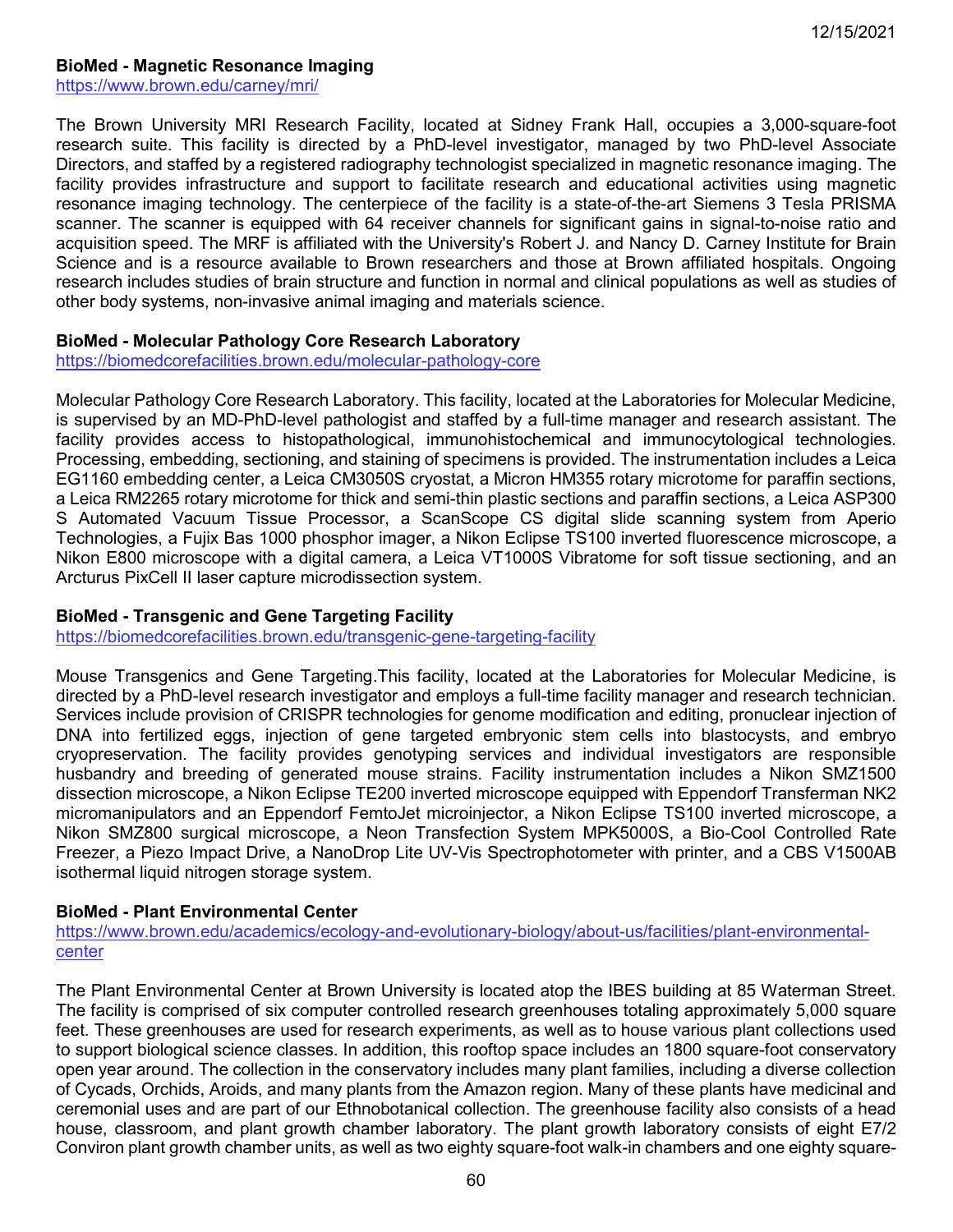foot cold room. These units are primarily used by graduate students and faculty performing research with very specific cultural requirements that cannot be maintained in the greenhouses

#### **BioMed - Proteomics**

<https://biomedcorefacilities.brown.edu/proteomics-facility>

The Proteomics acility, located at the Laboratories for Molecular Medicine, is directed and staffed by a PhD-level scientist. Facility instrumentation includes a Thermo Scientific Q Exactive™ Hybrid Quadrupole-Orbitrap Mass Spectrometer, a Jasco J-815 Circular Dichroism Spectropolarimeter, MicroCal VP Differential Scanning Calorimeter, a MicroCal Isothermal Titration Calorimetry (iTC) 200, HORIBA Jobin Yvon FluoroMax-4 Spectrofluorometer, a GE AktaPrime Plus Protein Purifier, an Eksigent 2D+ ultra-high-pressure liquid chromatography system (UHPLC), an Agilent 1200 HPLC, and a Minifors fermentor.

#### **BioMed – Rhode Island Biobank**

<https://biomedcorefacilities.brown.edu/rhode-island-biobank>

The Rhode Island Biobank, located in the Biomedical Center and Laboratories for Molecular Medicine, is a human tissue and fluid sample cryogenic storage facility for investigators located at Brown University and the affiliated hospitals of the Warren Alpert Medical School. This facility, staffed by a research technician, provides a secure, state-of-the-art biorepository to store human biological samples. Facility equipment includes four (4) - 80°C freezers, three (3) 4°C refrigerators, and two (2) Taylor Warton liquid nitrogen freezers each capable of holding 40,000 1ml samples. The facility offers consultation regarding best practices in biobanking and biospecimen inventory management.

#### **BioMed - Water Flume**

<https://engineering.brown.edu/fluid-dynamics-testing-facilities-fdtf>

The Department of Ecology and Evolutionary Biology was awarded a grant from the NSF to establish a core research facility for a 3,500-gallon water flume. Measuring 80 cm in width, 60 cm in height, and 440 cm in length, the flume is based on a recirculating design with the flow loop arranged in a horizontal configuration. With its ability to regulate flow rate patterns up to 1 m/s, the flume offers researchers a wide array of simulated conditions. Principal investigators use the flume to replicate situations normally found in the field.

#### **BioMed- Structural Biology**

<https://biomedcorefacilities.brown.edu/structural-biology-facility>

Structural Biology Facility. The facility, located at the Laboratories for Molecular Medicine, is directed and managed by two PhD-level scientists. The facility houses instruments for NMR spectroscopy and X-ray crystallography. The facility instrumentation includes Bruker AVANCE III HD 850 MHz, Bruker NEO 600MHz NEO, and Bruker AVANCE II 500 MHz spectrometers. The 850 and 600 MHz spectrometers are equipped with TCI cryoprobes and have nitrogen liquefiers. The 500 is currently equipped with a TXI HCN room-temperature probe. Room-temperature probes are also available for the 850 and 600 MHz spectrometers. All spectrometers are operated by Linux workstations running Bruker TopSpin software. For protein crystallographic research, the facility instrumentation includes a Rigaku MicroMax-003 microfocus sealed tube X-ray generator and Saturn 944HG detector. The setup is equipped with ACTOR crystal mounting robot that can be operated using the J Director software from a Linux workstation.

#### **BioMed - X-ray Reconstruction of Moving Morphology (XROMM)**

https://biomedcorefacilities.brown.edu/xromm-facility

The XROMM facility, located at the Biomedical Center, is directed by a PhD-level scientist and staffed by a research technician. XROMM is a 3D imaging technology for visualizing rapid skeletal movement in vivo. XROMM combines 3D models of bone morphology with movement data from biplanar X-ray video to create highly accurate re-animations of the 3D bones moving in 3D space. Rapid bone motion, such as during bird flight, frog jumping and human running, can be visualized and quantified with XROMM. Facility instrumentation includes mobile C-arm OEC 9400 Fluoroscopes and a biplanar X-ray room containing two Varian model G-1086 X-ray tubes, 2 EMD Technologies model EPS 45-80 pulsed X-ray generators, two Dunlee model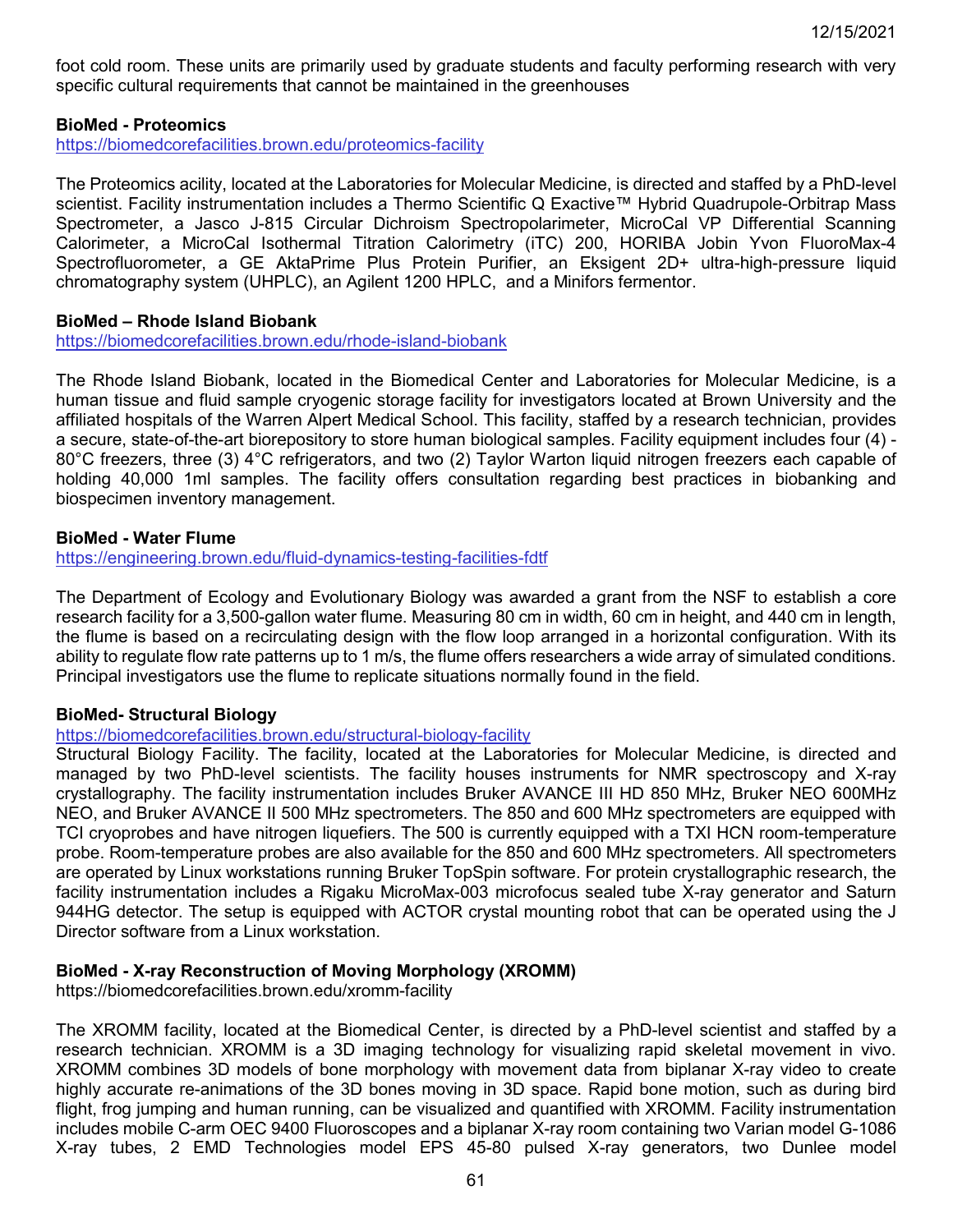TH9447QQXH590 image intensifiers (16 diameter), and 2 Phanotm v10 high-speed digital video cameras. The facility also has a veterinary Animage Fidex CT Scanner, a CT scanner designed for animals in the size range from rats to dogs and a SKYSCAN 1276 in vivo micro-CT system for scanning small laboratory animals and biological samples.

### **Chemistry - Electronics Shop**

<https://www.brown.edu/academics/chemistry/about/facilities-services/electronics-shop>

Chemistry Electronics Shop: The Electronics Workshop is utilized for repairing small electronic equipment and for custom design related to the department's research instrumentation.

#### **Chemistry - Machine Shop**

<https://www.brown.edu/academics/chemistry/about/facilities-services/machine-shop>

Chemistry Machine Shop: The Department of Chemistry offers a full-service fabrication Machine Shop in which two full-time machinists—with a combined industrial and academic experience of more than 60 years—fabricate specialized tools and equipment that support the department's cutting-edge chemistry research. Utilizing the latest in computer aided design and precision manufacturing, staff work side-by-side with faculty and students to develop prototypes and custom-made parts. In addition to the fabrication of new equipment, the Machine Shop repairs and maintains scientific research equipment. There are over 15 machines available; for milling: one Birmingham 4-axis CNC bed mill, two Bridgeport 42 2-axis knee mills, and one Acra 55 2-axis knee mill. For lathing: one Clausing 17 swing, one Clark 14 swing, one Hendey 13 swing, one Clausing 11 swing. For grinding: one Okamoto surface grinder. For cutting: one Doall cutoff saw and one Doall 13 bandsaw. For drilling: one Deltra drill press. For welding: one Heliwelder 251 Tig welder, one Millermatic 212 Mig welder, and one Acetylene torch for brazing.

#### **Chemistry - Mass Spectrometry Facility**

<https://www.brown.edu/academics/chemistry/about/facilities-services/mass-spectrometry-facility>

Chemistry Mass Spectrometry Facility: The Mass Spectrometry Facility in the Chemistry Department provides support for the analysis of a wide range of molecules using mass spectrometry based techniques, including a suite of modern instrumentation. The facility maintains two GC-MS (Agilent 5973N and Agilent 5977A), three LC-MS (Agilent 6530, Thermo LCQ Deca XP Max, Thermo LXQ linear ion trap), Bruker autoflex MALDI-TOF Bruker autoflex MALDI-TOF, and a stand-alone HPLC system (Agilent 1260 Infinite LC). The mass spectrometers offer electron impact (EI), electrospray (ESI), atmospheric chemical ionization (APCI), and matrix assisted laser desorption ionization (MALDI) ionization modes that cover a variety of analytes of interest. Available software resources include instrument control and data analysis programs Xcalibur, MassHunter, ChemStation, SpectrumMill, Bioworks/Sequest. Routine mass spectrometric measurements performed in the facility include HRMS molecular formula confirmation, structural elucidation by MSn tandem mass spectrometry, qualitative as well as quantitative analysis of small molecules: synthetic intermediates, natural products, metabolites, and organometallics. For macromolecules, we offer mass analysis of synthetic polymers, peptides and purified intact recombinant proteins and synthetic oligonucleotides.

### **Chemistry - NMR Facility**

<https://www.brown.edu/academics/chemistry/about/facilities-services/nmr-facility>

Chemistry NMR Facility: The Chemistry NMR facility has two locations: the GeoChem Building, 156 George St, and the MacMillan Building, 167 Thayer St. These two locations contain four Bruker high field NMR spectrometers and two Bruker data processing stations: a ZEUS GC410 - 400 MHz with z-BBO probe; an ARTEMIS GC410 - 400 MHz with z-BBFO probe; a CRONUS GC410 - 600 MHz with z-BBFO probe; an ARIES MM315 - 300 MHz with z-BBi probe; a HELIOS GC410 Processing Station; and a Caerus GC410 Processing Station. In addition, a 10ul Capillary NMR Probe and a 5mm z-TXI are available for the 400MHz spectrometers and can be installed upon request. A 600 MHz z-BBO that can lock on 19F on the 1H channel, and observe 2H on the BB channel, as well as a z-TXI probe are available for the 600 MHz Spectrometer.

#### **Chemistry - Research Facilities**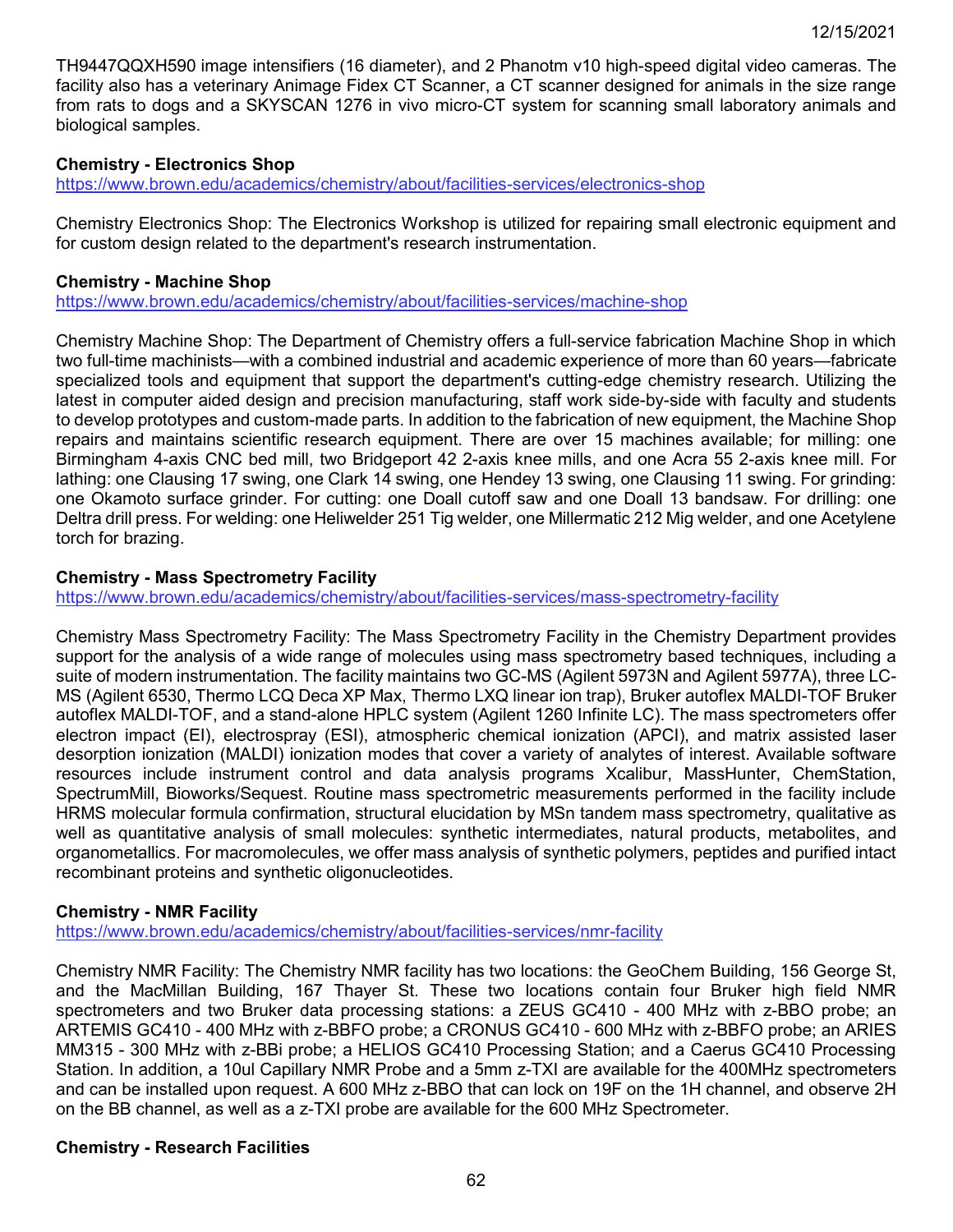### <https://www.brown.edu/academics/chemistry/about/facilities-services>

Chemistry Research Facilities: The Chemistry Department is located in the Geology-Chemistry Research Building (GeoChem), housing both the Departments of Chemistry and Earth, Environmental, and Planetary Sciences. The Chemistry Department facilities include fully equipped research laboratories, dedicated laboratories for NMR and Mass Spectrometry, radioisotope use, fully staffed chemistry stockroom, machine shop, and an electronics workshop, as well as classrooms and office space. W. Duncan MacMillan Hall, directly attached to the GeoChem research facility, houses state-of-the-art teaching labs for chemistry, geology, and environmental sciences, as well as two lecture auditoriums.

### **DEEPS - Climate& Environmental Facilities**

[https://www.brown.edu/academics/earth-environmental-planetary-sciences/research-areas/earth-systems](https://www.brown.edu/academics/earth-environmental-planetary-sciences/research-areas/earth-systems-history-esh/esh-facilities-data-and-software)[history-esh/esh-facilities-data-and-software](https://www.brown.edu/academics/earth-environmental-planetary-sciences/research-areas/earth-systems-history-esh/esh-facilities-data-and-software)

DEEPS Climate & Environment Facilities: Analytical facilities of the Climate & Environment group include topnotch facilities for mass spectrometry, organic and inorganic geochemistry, and sedimentology. Instrumentation and facilities include: Mass Spectrometry, field and laboratory equipment for lake sediment and soil sampling, coring and analysis; Brown Global Foraminifer and North American pollen databases; gas isotope ratio mass spectrometers for carbonate and organic samples; gas chromatograph-mass spectrometers; accelerated solvent extractors for organic samples; CHNS analyzers; X-ray fluorescence analysis facility; Jobin ICP-ES; particle size counter, estuarine oceanography equipment. Planetary studies: RELAB spectroscopy database of spectra of lunar and meteoritic materials; visible to mid-IR spectroscopy (multiuser facility supported by NASA); NASA Planetary Data Center, including image data from all major planetary missions; image-processing laboratories. Data and Software include the Arand Software Package, Brown Foraminiferal Database, Match 2.3.1 - Dynamic Programming Software, Bermuda Foram Data, Modern Analog Technique (MAT) package, NEMPID database NEMPID database James W. Bradley, editor, version 1.1, April, 2001), fr: Newby et al., QSR 24 (2005).

#### **DEEPS - Geochemistry/Mineralogy/Petrology Facilities**

[https://www.brown.edu/academics/earth-environmental-planetary-sciences/research](https://www.brown.edu/academics/earth-environmental-planetary-sciences/research-areas/geochemistrymineralogypetrology-gmp/gmp-facilities)[areas/geochemistrymineralogypetrology-gmp/gmp-facilities](https://www.brown.edu/academics/earth-environmental-planetary-sciences/research-areas/geochemistrymineralogypetrology-gmp/gmp-facilities)

DEEPS Geochemistry/Mineralogy/Petrology (GMP) Facilities: The geochemistry laboratories are well equipped for the application of chemical and particularly isotopic techniques to the solution of geologic problems. Equipment includes: automated mass spectrometers capable of analyzing both light and heavy elements, including O, C, Rb-Sr, Sm-Nd and U-Th-Pb, and all the necessary chemical and vacuum equipment to support mass spectrometer operations; a clean laboratory for the preparation of samples for isotopic analysis, including bombs and abraders for U-Pb zircon, monazite and sphene analyses; pressure vessels for experimental research, capable of operating continuously up to 1200°C and 3000 bars pressure; modern petrographic and binocular microscopes with conventional and digital photographic attachments; the usual ancillary gear used in mineral separation and sample preparation.

The thermal ionization mass spectrometer is an automated Finnigan-MAT 261 multicollector with 6 Faraday cups and an axial secondary electron multiplier (SEM), permitting simultaneous SEM/Faraday analysis of radiogenic Pb. There is also ready access to a Cameca electron microprobe and an XRF spectrometer for major and minor element analysis, both housed in the Department, and Cameca IMS-3f and Cameca 1270 ion microprobe microanalyzers housed at the Woods Hole Oceanographic Institution.

The facilities used by the experimental petrology/volcanology group include two experimental laboratories with numerous hydrothermal pressure vessels (Cold seal Rene and TZM), a 14 kb internally heated pressure vessel, two piston-cylinder vessels, and sample preparation equipment. Analytical facilities include a CAMECA SX-100 electron microprobe, an XRF spectrometer for analysis of major and trace elements. There is a new FTIR spectrometer in the Department.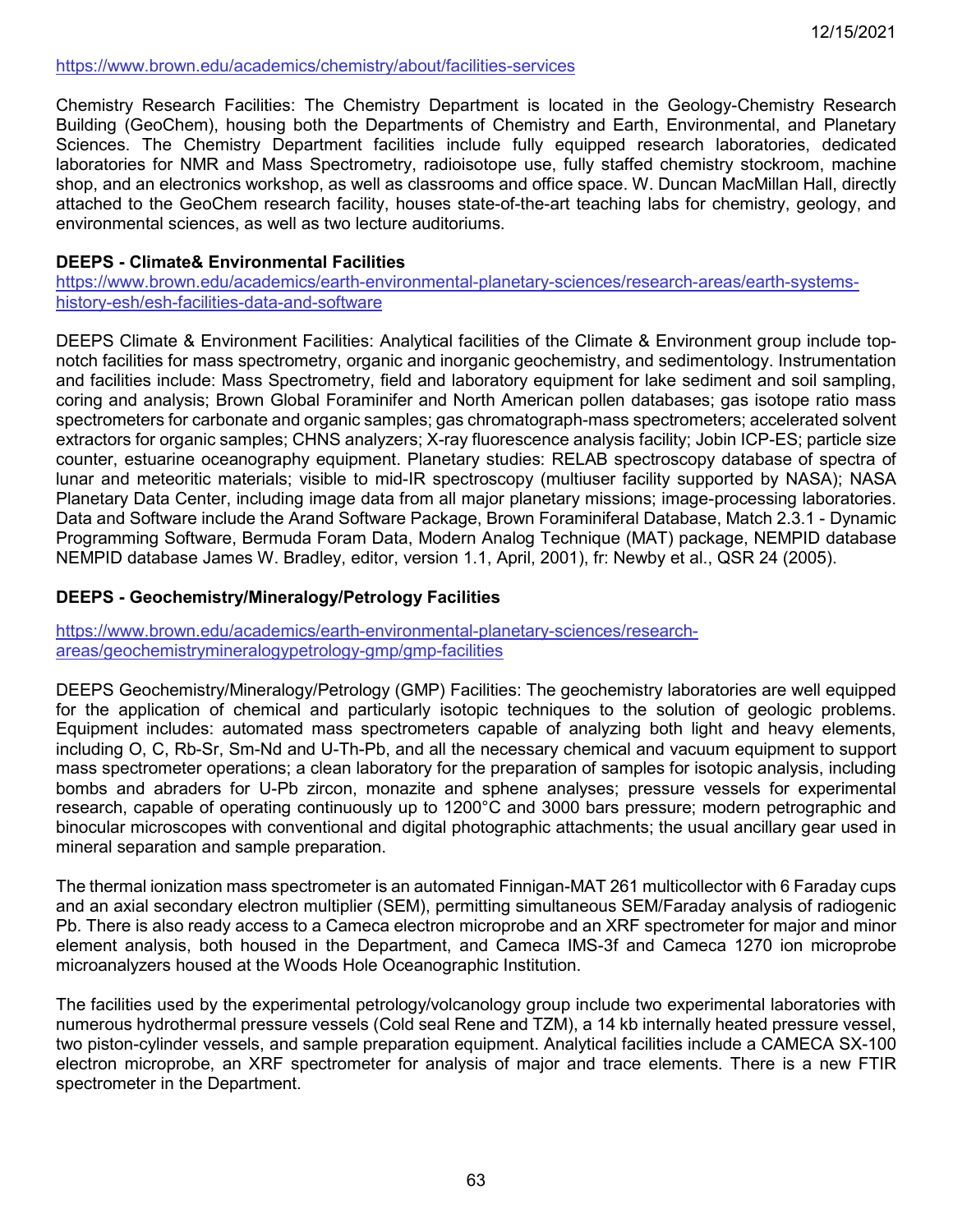### **DEEPS - Geophysics Facilities**

[https://www.brown.edu/academics/earth-environmental-planetary-sciences/research-areas/solid-earth](https://www.brown.edu/academics/earth-environmental-planetary-sciences/research-areas/solid-earth-dynamics-research/solid-earth-dynamics-facilities)[dynamics-research/solid-earth-dynamics-facilities](https://www.brown.edu/academics/earth-environmental-planetary-sciences/research-areas/solid-earth-dynamics-research/solid-earth-dynamics-facilities)

DEEPS Geophysics Facilities: Brown is well equipped for experimental studies. The high-pressure, hightemperature experimental rock deformation laboratory has three Griggs-type piston-cylinder apparatus designed for conducting experiments at temperatures up to 1200ƒC, pressures up to 1500 MPa, and time durations up to several months. This allows study of the deformation mechanisms and rheology of rock samples at conditions including those of the entire crust and upper mantle.

The lab also has a unique high-pressure rotary-shear apparatus capable of doing rock friction experiments to arbitrarily high displacements and torsion of solid samples to arbitrarily high shear strains. This machine uses gas as the confining medium, has a flow-through pore-pressure system, features internal measurement of displacement, torque, and axial load, and is interfaced to a UNIX computer for digital data acquisition and control. It can measure the mechanical properties of rocks and minerals with unusually high precision. The laboratory also has facilities for coring, sawing and grinding of experimental samples and for petrographic examination of the deformed samples. The Department has a thin-section lab and technician, a machine shop and machinist. A nearby central facility houses modern scanning and transmission electron microscopes.

Brown is also well equipped for theoretical and field studies. Computer facilities include many high-end workstations, a departmental parallel computing facility, a variety of printers and access to the powerful campus parallel computing and visualization resources. All the computers are networked for high-speed communication as well as internet connection with supercomputer centers across the country. Equipment for field studies includes surveying equipment and both a portable rock saw with diamond blade and a portable diamond core drill.

### **DEEPS - Mass Spectrometer Analytical Facility**

<https://www.brown.edu/research/facilities/mass-spectrometer/>

Mass Spectrometer Analytical Facility: The Mass Spectrometer Analytical Facility is a part of the Department of Earth, Environmental and Planetary Sciences, Brown University and is located in GeoChem building room GC-040 and GC-015. The facility houses a Thermo Scientific Neptune Plus multicollector ICP-MS, a Thermo Scientific X-series-2 ICP-MS, a Photon-Machines Analyte G2 laser ablation, a trace-metal free clean lab built by Pico Trace, and a Cameca SX-100 electron microprobe. This state-of-the-art facility invites users from around the globe who have diverse research interests. The mission of this facility is to help scientists with their cuttingedge research. Our goal is to provide most precise and accurate isotopic compositions and trace element abundances for geological, biological, environmental and material research, as well as other related research fields. This facility could be available to establish and develop new analytical method as well as routine analysis through possible collaboration.

### **IMNI - Electron Microscopy**

[https://www.brown.edu/research/institute-molecular-nanoscale](https://www.brown.edu/research/institute-molecular-nanoscale-innovation/CoreFacilities/ElectronMicroscopyFacility)[innovation/CoreFacilities/ElectronMicroscopyFacility](https://www.brown.edu/research/institute-molecular-nanoscale-innovation/CoreFacilities/ElectronMicroscopyFacility)

Electron Microscopy Facility: The Electron Microscopy Facility occupies more than 3,000 square feet of space and was designed to house a suite of electron microscopes and, as such, each room has the power, cooling water supply, and HVAC necessary to run a modern microscope. These rooms have been mapped for stray fields and, being in the basement, are well isolated from vibration. The laboratory currently consists of five instruments. The FEI CM20 is available for applications that require high tilt, moderate resolution (0.23 nm). The FEI Helios - FIB is fully equipped for (near) simultaneous ion/electron beam imaging and patterning of specimens. The JSM-845 is a tungsten filament SEM, with a specimen chamber that can accept larger samples and is capable of 4.0 nm resolution at 25 kV. The 2100F is a 200 kV, field emission source, high resolution/analytical S(TEM) capable of 0.10 nm lattice resolution. The LEO 1530 VP ultra-high resolution field emitter SEM that allows for a resolution of 1 nm at a voltage of 20 kV in high vacuum and 2 nm at 30 kV in the variable pressure mode.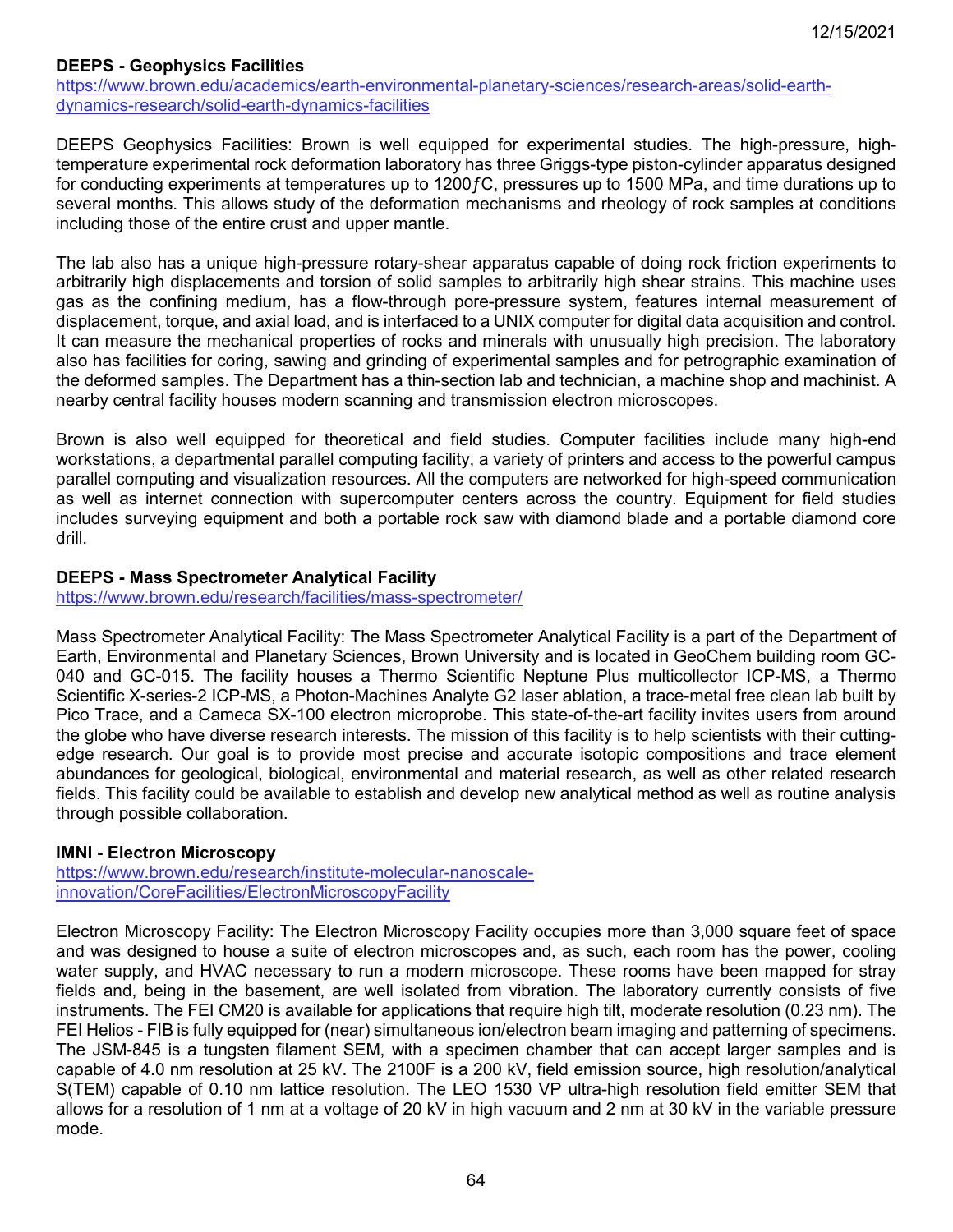# **IMNI - Nanofabrication Central Facility (NCF)**

[https://www.brown.edu/research/institute-molecular-nanoscale](https://www.brown.edu/research/institute-molecular-nanoscale-innovation/CoreFacilities/MicroelectronicsFacility)[innovation/CoreFacilities/MicroelectronicsFacility](https://www.brown.edu/research/institute-molecular-nanoscale-innovation/CoreFacilities/MicroelectronicsFacility)

Nanofabrication Central Facility: The NCF is housed in approximately 1000 square feet of Class 1000 cleanroom with an additional Class 100 cleanroom for photolithography, and it provides the necessary fabrication and characterization resources for research into modern device technologies, including electronics, microfluidics, and photonics. It contains the varied pieces of equipment required for a complete fabrication sequence of devices such as transistors and lasers, and includes tools for lithography, etching, metal and dielectric deposition, and various thermal treatments. The NCF provides the primary fabrication support for faculty and students in Engineering and Physics studying nanostructures and advanced devices and provides technological services for departments, including Biology and Medicine, Chemistry, and Geological Sciences. Additionally, this facility supports graduate and undergraduate instruction, including an undergraduate Design of Semiconductor Devices experimental course that is entirely run on Nanofabrication Central Facility equipment.

Run on a user fee basis, it provides the primary fabrication support for faculty and students in Engineering and Physics studying nanostructures and advanced devices, as well as technological services to colleagues in other departments at Brown, to local industry and to researchers from other academic institutions. The laboratory currently consists of over 16 instruments. Lithography equipment: Karl Suss MJB-3 Mask Aligner, Newport-Oriel flexible Mylar-Mask Lithography System, Photoresist Spinner, Wet Chemistry Hoods. Thin Film Deposition equipment: Electron Beam Evaporator, Atomic Layer Deposition System, Lesker Lab 18, LPCVD Tool, PlasmaTherm. Plasma Etching equipment: Trion Technology Minilock II, PlasmaTherm, SPTS LPX (Inductively Coupled Plasma RIE System). Furnaces: Dopant, LPCVD Si Deposition Furnaces for 2 Substrates, Wet Oxide and Dry Oxide. Characterization tools: Dektak Profilometer, Rudolph Ellipsometer. Other tools: Wet Chemistry Workbenches, Wire Bonder.

### **IMNI - NanoTools Facility (NTF)**

<https://www.brown.edu/research/institute-molecular-nanoscale-innovation/CoreFacilities/nanotools-facility>

NanoTools Facility: The NanoTools Facility comprises sophisticated characterization instrumentation, and it serves the research and teaching needs of faculty, researchers, and students in the physical and biological sciences at Brown University. It is also available for use by outside academic and industry users. The current NanoTools laboratory currently features six state-of-the-art instruments. Bruker D8 Discovery 2D X-ray Diffractometer, with Vantec 500 2D area detector and LinxEye (0D, 1D) detectors for analysis; Bruker D8 Discovery High resolution X-ray Diffractometer, which includes a line source configuration system with a LinxEye (0D, 1D) detector and a Scintillator detector; Asylum MFP-3D Origin Atomic Force Microscope; Witec Alpha 300 Confocal Raman Microscope with additional Ray Shield coupler; Bruker EMX Premium-X Electron Paramagnetic Resonance (EPR) Spectrometer; Park Scientific XE-Bio Atomic Force Microscopy (AFM) and Scanning Ion Conductance Microscopy (SICM).

### **Joint Engineering and Physics Instrument Shop (JEPIS)**

<https://www.brown.edu/research/institute-molecular-nanoscale-innovation/node/255>

Joint Engineering and Physics Instrument Shop (JEPIS) The purpose of JEPIS is to assist the scientific departments at Brown University in the development of experiments, research projects and instructional classes. JEPIS offers all the basic machine shop capabilities with the addition of CNC design consultation. JEPIS also offers hands-on training and instruction through a non-credit basic machine shop course, as well as, an advanced course geared toward Graduate Students. Recent renovations and enhancements to the JEPIS Student Shop will provide students with a stronger base for their experimental studies.

JEPIS is available to all Brown University departments, and the JEPIS staff is also available to provide general advice and assistance to staff, faculty, and students in finding sources for materials and devices required for their projects or instructional classes. JEPIS operates as a nonprofit cost center, charging an hourly fee for labor plus materials used to defer operational expenses. Major technological improvements and capital expenses are not included in the hourly rate.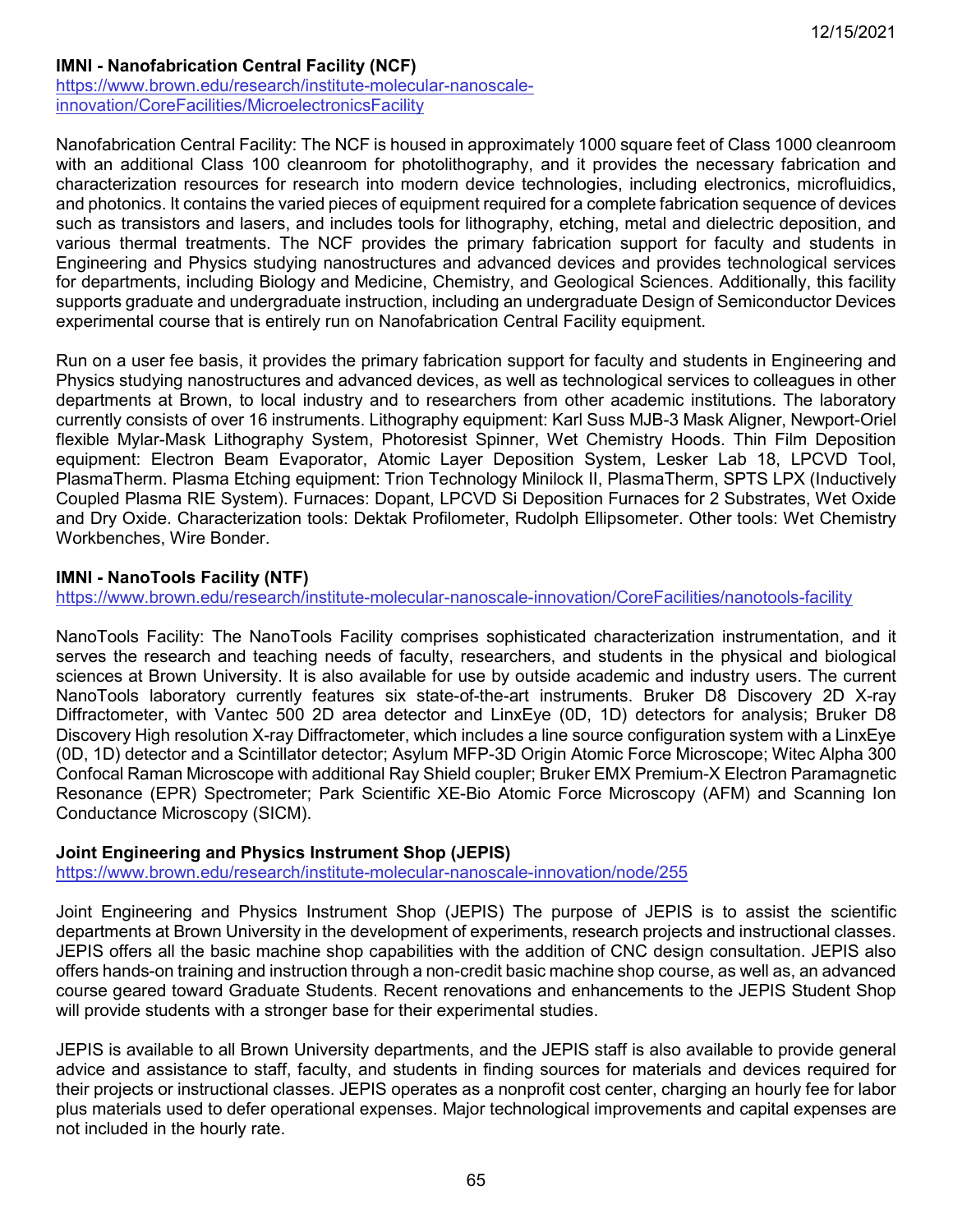# **Physics - Ladd Observatory**

<http://www.brown.edu/Departments/Physics/Ladd/>

Ladd Observatory: The historic Ladd Observatory opened in 1891 under the direction of Professor Winslow Upton, and a regular program of transit observations and timekeeping was started in 1893. The Observatory is open to the public for telescope viewing on Tuesday evenings, weather permitting. The Ladd Observatory houses a 12 refracting telescope with a lens made by John A. Brashear of Pittsburgh following the lens design of Prof. Charles S. Hastings of Yale University. The equatorial mounting and mechanical clock drive were made by George N. Saegmüller of Washington D.C. The telescope is equipped with a filar micrometer, spectroscope, and other attachments. There are also transit telescopes, precision pendulum clocks, chronometers, and various minor instruments with historic value located at the Observatory. Today, in addition to the main telescope, the Observatory features a Boltek StormTracker, a Unihedron SQM-LE Sky Brightness Meter, and a nighttime Sky Camera. The Sky Camera camera system used at the Ladd Observatory was manufactured by Santa Barbara Instrument Group. It includes a weatherproof housing with a window that is heated to prevent condensation. The window is an optical filter that transmits light from 630 - 1000 nm (red to near infrared) and is used to block light pollution. Inside is an ST-402ME digital imaging camera which uses a monochrome 16 bit per pixel Kodak KAF-0402ME CCD chip with 9 micron pixel size. The camera body is mated to a Computar fisheye lens that gives a wide-angle view of the sky. It has a 2.6mm focal length and a 1.6 focal ratio. The field of view is about 140 x 90 degrees.

# **DIVERSITY PROGRAMS**

### **Brown Graduate School Diversity Commitment**

<https://www.brown.edu/academics/gradschool/diversity-0>

Graduate School Diversity Commitment: The Graduate School is committed to fostering a welcoming and inclusive academic community and educating and training a distinguished and diverse cohort of master's and doctoral students, as well as postdoctoral researchers. Exposure to a broad range of perspectives, views, and outlooks is key to fostering both breadth and depth in intellectual knowledge. At Brown, the term diversity is used in the broadest sense to encompass many things such as race, color, religion, age, national and ethnicity origin, disability, status as a veteran, language, socio-economic background, sex, sexual orientation, gender identity, gender expression, political ideology, theoretical approach, and the list can go on. It is through the interaction among individuals from a diverse set of experiences, histories, and backgrounds that true intellectual diversity is achieved. The University's Office of Institutional Diversity and Inclusion provides leadership for the formulation and oversight of University policies related to pluralism and equity, and initiates programs and practices that promote diversity, inclusion, and fair treatment of all members of the community. The University designates officers who are responsible for issues of compliance and who are available to answer questions and provide advice.

Diversity Fellowships were created in early 2017, as part of the University and Graduate School Diversity and Inclusion Action Plans (DIAPs), for admission beginning in 2017-18. These fellowships are intended to diversify doctoral programs, with priority given to students from historically underrepresented groups. Diversity Fellowships are for top admitted doctoral candidates from across the disciplines, who receive enhanced stipends for three years and a one-time \$1,000 research account.

The Graduate School works closely with the Leadership Alliance to identify potential graduate program applicants among the pool of undergraduate students who are conducting research at Brown for eight weeks during the summer. Similarly, the Graduate School works in close partnership with students from Tougaloo College who spend time at Brown throughout the year while participating in various aspects of Brown-Tougaloo Partnership programming. The Graduate School also recruits at various annual meetings and conferences around the country.

Recruiting and Admission: The Graduate School actively recruits students who are and have been traditionally underrepresented in graduate education, including but not limited to underrepresented racial and ethnic minorities, women, and people with disabilities. The associate dean for diversity initiatives works in partnership with individual departments and programs at Brown and cultivates relationships with Historically Black Colleges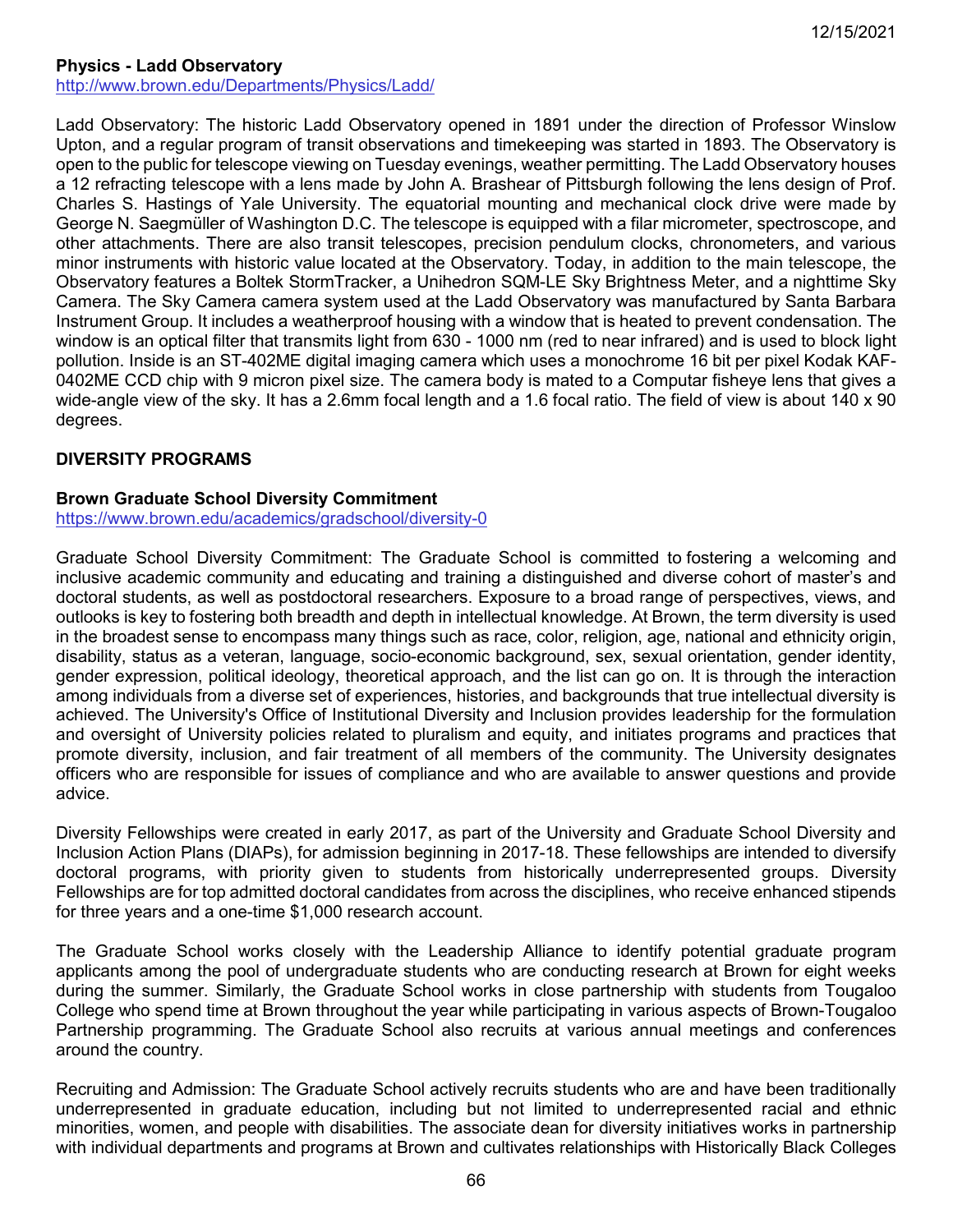and Universities (HBCUs) and other Minority-Serving Institutions (MSIs). The Graduate School works closely with the Leadership Alliance to identify potential graduate program applicants among the pool of undergraduate students who are conducting research at Brown for eight weeks during the summer. Similarly, the Graduate School works in close partnership with students from Tougaloo College who spend time at Brown throughout the year while participating in various aspects of Brown-Tougaloo Partnership programming. The Graduate School also recruits at various annual meetings and conferences around the country.

Every spring, the Graduate School invites newly admitted underrepresented minority students to attend a oneday campus visit called Super Monday. Throughout the day, students are exposed to various aspects of graduate student life at Brown through interaction with faculty, staff and students from their prospective departments, deans of the Graduate School, and representatives from various centers and offices on campus. The day ends with a reception and dinner, which is attended by matriculating graduate students, faculty, and staff of color from across the campus. The Graduate School covers the costs associated with prospective students' transportation to and from Providence and overnight accommodations for this event.

Retention and Advancement: The Graduate School sponsors Multicultural Graduate Student (MGS) events for underrepresented minority students, including dinners with invited guest speakers, academic achievement and cultural celebrations, and social-networking activities. The Graduate School provides assistance to a variety of student associations and clubs that represent Brown's diverse graduate student population. In addition, the University offers individual and group support to students who identify as Lesbian, Gay, Bisexual, Transgender, and Queer/Questioning (LGBTQ).

Program Review: Diversity is one of several criteria used by the Graduate School to assess the performance of graduate programs.

### **Office of Institutional Equity and Diversity (OIED)**

<https://www.brown.edu/about/administration/institutional-diversity/>

The Office of Institutional Equity and Diversity (OIED) serves as a critical leader, resource, and support in sponsoring programs and events related to diversity and inclusion at Brown University. OIED helps lead inclusion efforts across campus through:

- **Accountability:** OIED monitors and measures progress of Brown [University's](https://diap.brown.edu/) Diversity and Inclusion [Action](https://diap.brown.edu/) Plan (DIAP) and the Departmental DIAPs, produces an Annual Report for the DIAP, and supports the activities of the Diversity and Inclusion Oversight Board and the President's Advisory Council on Diversity.
- **Compliance:** OIED oversees compliance with University policies and procedures, as well as and with federal, state and local laws related to discrimination and harassment, sexual and gender-based harassment and violence (Title IX), equal employment opportunity and affirmative action (EEO/AA), and disabilities resources and accommodations (ADA/504).
- **Fostering Academic Diversity:** OIED supports academic and administrative units with their efforts to recruit a diverse faculty and staff by providing training and assistance to search committees as they develop diverse pools of candidates. OIED also supports the development, implementation, and assessment of professional development and mentoring initiatives for faculty, staff and students from historically underrepresented groups.
- **Promoting Diversity and Inclusion:** OIED collaborates with offices across Brown to design, implement and promote programs and events related to diversity and inclusion.

### **Brown Pathways to Diversity and Inclusion: An Action Plan (DIAP)**

<https://www.brown.edu/about/administration/institutional-diversity/pathways>

Brown Pathways to Diversity and Inclusion: An Action Plan (DIAP). Brown University is engaged in the work of creating a more diverse and inclusive academic community, as evidenced by Pathways to Diversity and Inclusion: An Action Plan for Brown University .This plan formalizes and expands upon diversity and inclusion efforts articulated in Brown's Building on Distinction strategic plan. The Graduate School is represented on the Diversity and Inclusion Action Plan (DIAP) Implementation Working Group.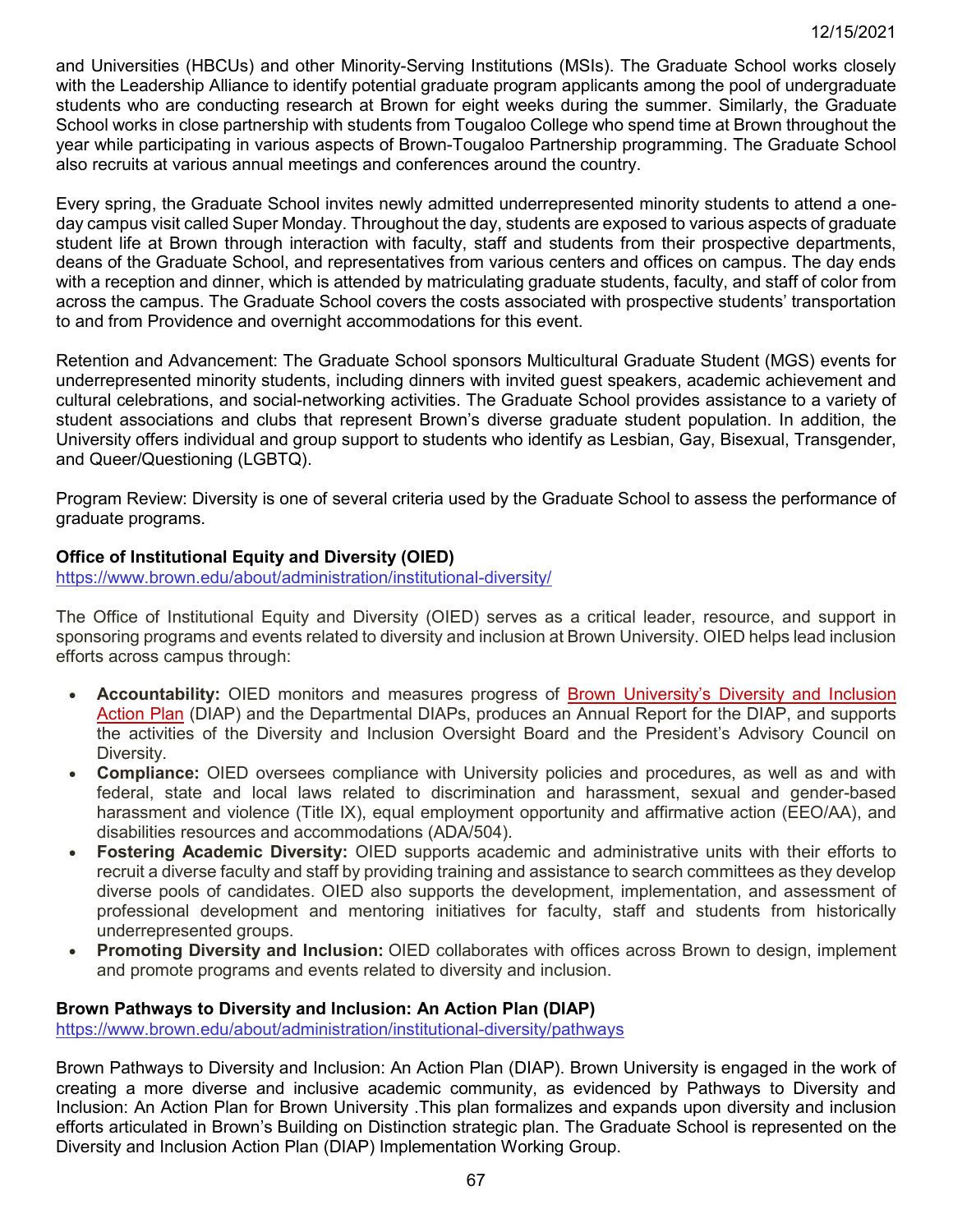#### **Initiative to Maximize Student Development (IMSD)**

<https://www.brown.edu/initiatives/maximize-student-development/>

Initiative to Maximize Student Development (IMSD): Brown University is dedicated to ensuring a diverse and inclusive scholarly community. Brown's IMSD is a research training initiative funded by a grant R25GM083270 from the National Institute of General Medical Sciences of the National Institutes of Health from April 2008 – March 2022. The program has significantly increased the diversity of doctoral students in the life sciences and supported enhanced academic achievement among the students it serves. This recently renewed \$3.3 million award will extend IMSD's reach to the physical sciences, engineering and mathematics departments. The program will now support up to 20 doctoral students a year in 21 programs instead of just eight students in the Division of Biology and Medicine and the School of Public Health. The goal of the IMSD is to increase the number of underrepresented students who complete PhD degrees in biomedical research. Participants are identified from matriculants in the PhD programs. Participants receive a generous 12-month stipend and benefits, full tuition, health insurance and health fee. In addition, trainees are eligible to receive travel funding support to present their research at scientific meetings.

The program strives for Excellence, Community and Collaboration. IMSD provides a personalized, multidimensional training experience that features 1) Continuous-to-degree advising, 2) Cutting-edge research experience 3) Skill-based training modules to complement curriculum 4) Strong peer network and mentoring 5) Professional development and career planning. IMSD Workshop topics include: Demystifying the PhD Experience: Strategies for Academic & Personal Success in Graduate School ; Reading Scientific Publications ; Managing and Sharing Your Research Data ; Essential Laboratory Calculations ; Navigating a Successful Graduate Career: Professionalism & Etiquette ; Professionalism & Career Development: Preparing for the Postdoc Experience Graphic Presentation of Scientific Data ; Beyond the Hypothesis: Experimental Design and Critical Analysis, Designing and Delivering Scientific Presentations; Defending Your Research Proposal and Critiquing Those of Others ; Resources, Tools and Basic Techniques in Molecular Biology ; Scientific Writing: Key Principles ; and Introduction to Statistical Analysis of Data.

### **Leadership Alliance**

<https://www.brown.edu/initiatives/summer-research-early-identification-program/>

The Leadership Alliance was founded by Brown University in 1992, to address the shortage of underrepresented students in competitive graduate programs and academic careers and the professoriate. The Leadership Alliance's members include predominantly white institutions working closely with historically Black colleges and universities, minority-serving institutions, and industry partners who are committed to developing underrepresented students into outstanding leaders and role models in academia, business, and the public sector. Brown's participation in the Leadership Alliance through its Summer Research – Early Identification Program helps guide outstanding students to Brown graduate programs. Departments/institutions that are actively working with the Leadership Alliance include Alpert Medical School, Biomedical Sciences, Chemistry, Computer Science, the Department of Earth, Environmental and Planetary Sciences (DEEPS), Institute at Brown for Environment and Society (IBES), the Population Studies and Training Center (PSTC) and others. We also offer opportunities in multiple Humanities and Social Sciences departments.

The Brown Leadership Alliance Summer Research Early Identification Program (SR-EIP) offers up to 35 undergraduates each summer a paid research internship with a faculty mentor. Research opportunities are available in the following areas: life sciences, physical sciences, humanities and social sciences, engineering, computer science, and applied mathematics. Immersed in an intellectually stimulating and challenging environment, students work closely with a faculty advisor on the university's main campus or in one of the hospitals affiliated with the Warren Alpert Medical School at Brown University. In addition to this one-on-one collaboration, all participants present their research at the annual Leadership Alliance National Symposium and learn about the graduate school experience through conversations with Brown graduate students, postdocs and the Graduate School deans. Participants in the Brown SR-EIP receive a competitive stipend, a single room in an apartment in a Brown residence hall, and reimbursement for round-trip travel to Brown. There is a common kitchen in the residence hall. All Brown SR-EIP students live together in a building within a short walking distance of the main campus green, and easily accessible to shopping and transportation services.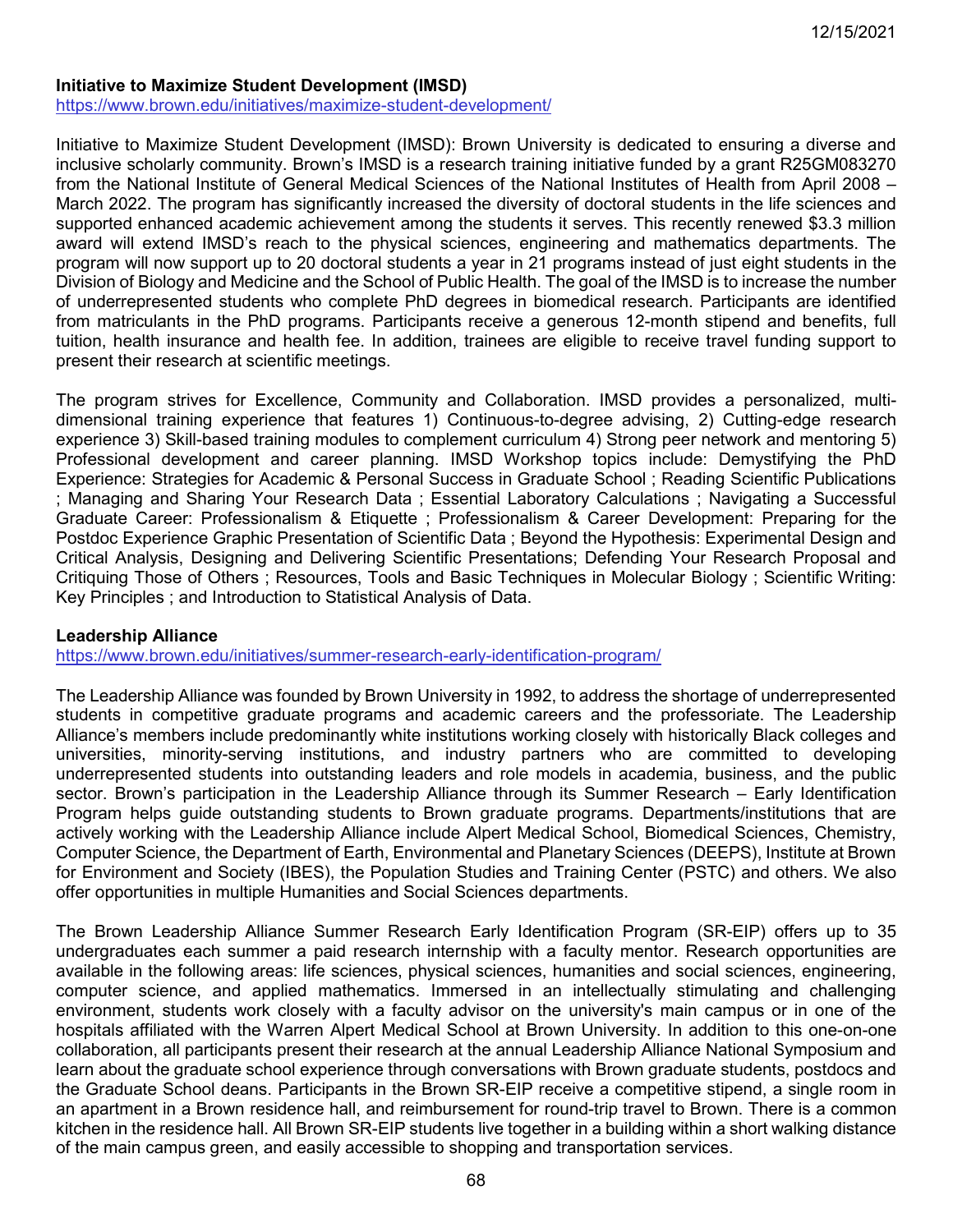# **EDUCATION PROGRAMS**

#### **Graduate Programs - Biology and Medicine**

<https://www.brown.edu/graduateprograms/biomed-biology-phd>

Biology and Medicine Graduate Programs: Graduate study at Brown comprises more than 15 degree programs and varied opportunities in postdoctoral scholarship. Programs offer comprehensive course work leading to the Master of Science (ScM) and doctor of philosophy (PhD) degrees. There is also a joint MD/PhD program offered in conjunction with Alpert Medical School.

#### **Master's Programs**

 Biomedical Engineering Biotechnology Fifth-Year Master's Program - for current Brown undergrads. Brown/Pfizer Master of Arts Program **Doctoral Programs** Biology Biomedical Engineering **Biotechnology**  Computational Biology Ecology and Evolutionary Biology Molecular Biology, Cell Biology, and Biochemistry Molecular Pharmacology and Physiology **Neuroscience** Pathobiology

**Academic Support Services for Graduate Students in the Division of Biology and Medicine:** Training faculty in general have primary appointments in the Division of Biology and Medicine, in the University at-large, and in clinical departments. The Division's Graduate Program is administered by the Associate Dean of Graduate and Postdoctoral Studies. All predoctoral students offered admission to graduate programs are guaranteed five years of financial support contingent upon making satisfactory progress toward the PhD degree. This support includes stipend, health insurance, and remission of tuition and fees. Support comes from a combination of resources including Division Fellowships, BIBS fellowships, Predoctoral Training Grants, Research Grants, Institutional Startup Funds, Teaching Assistantships and Individual Fellowships. About 25% of PhD students currently receive support from faculty generated research grants. A criteria of eligibility for more senior faculty to serve as a research mentor is available or pending external research funding.

**Office of Graduate and Postdoctoral Studies within the Division of Biology and Medicine:** Created in January 2006, the office focuses on and enhancing the training environment for the ~250 graduate students and 100 postdocs within the Division of Biology and Medicine. In creating this office, the Dean of Medicine and Biological Sciences committed to growth in the overall number of trainees and to increase the diversity of this group while enriching trainee preparation as scholars within the university setting and in their future career paths. The Associate Dean for Graduate and Postdoctoral Studies oversees admissions, recruitment, tracking, support, and professional development for students in all graduate programs. Graduate Programs within the Division of Biology and Medicine are primarily interdepartmental in structure. Predoctoral students benefit from this multidisciplinary training environment and strong extramural research-funding base. Each Division Graduate Program has its own administrative offices, support staff, and dedicated space for students along with computer and internet access nearby faculty research laboratories. There are further student computer clusters and associated hardware (printers and scanners) and fully supported software at the Libraries and Computing and Information Services (CIS) center. Each student is assigned office space or desk space.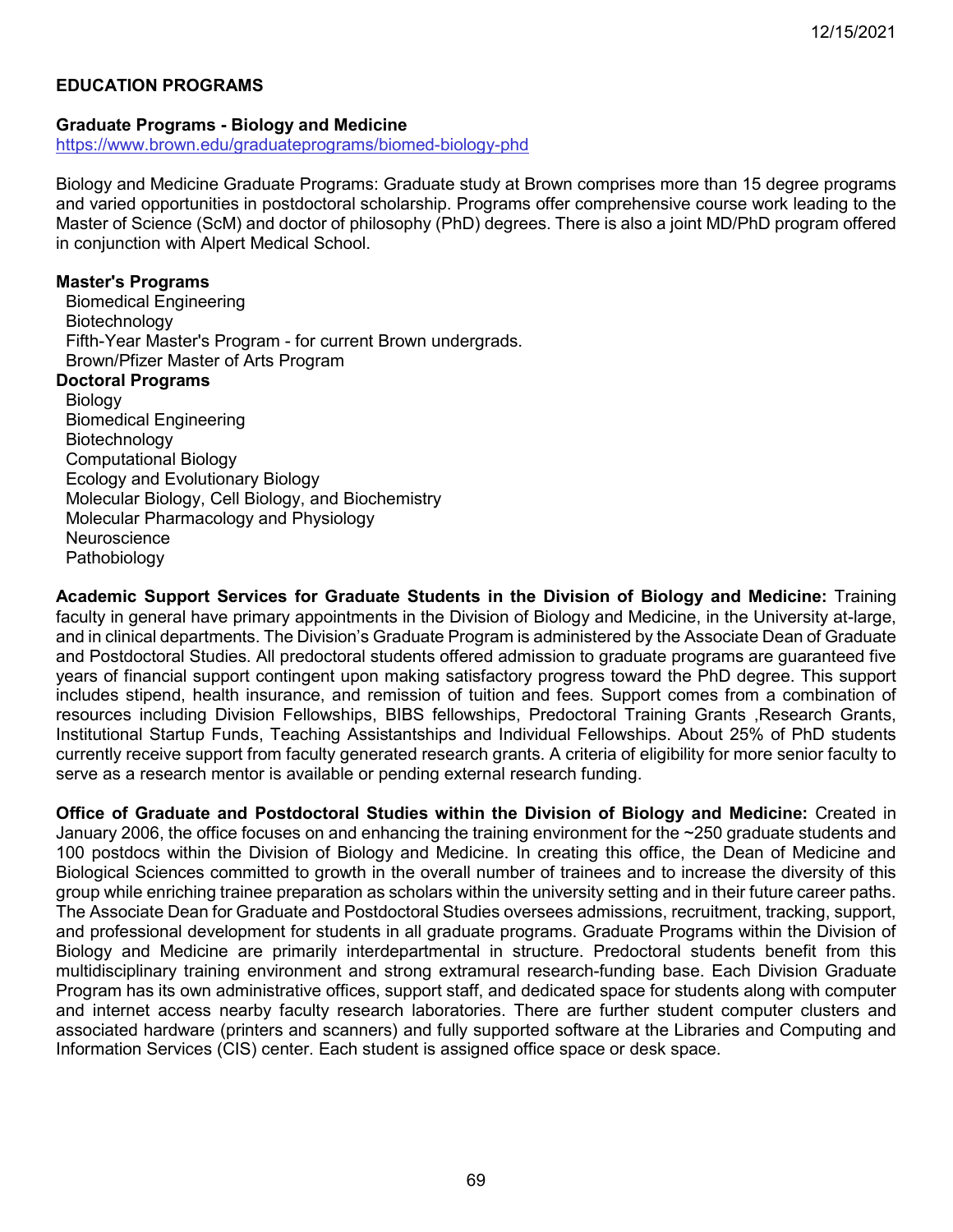### **Graduate Programs - Brown University**

<https://www.brown.edu/academics/gradschool/about>

Graduate School offers 51 doctoral programs and 28 master's programs, including those of the School of Engineering, the School of Public Health, and the School of Professional Studies.

Brown has a friendly scale and collaborative culture. With 2,600 graduate students and more than 700 full-time faculty members, Brown offers excellent academic training and mentoring within a supportive environment. The University is committed to creating a more diverse and inclusive academic community.

Graduate students may choose from a range of development opportunities, including:

- 1. Open Graduate Education program, providing flexibility for select doctoral students to define their academic journey and earn a secondary master's degree of their choosing.
- 2. Doctoral certificates as well as Sheridan Center for Teaching and Learning certificates.
- 3. Global Mobility grants and Graduate School travel research funds, supporting graduate student scholarship.
- 4. Deans' Faculty Fellowship Program, enabling advanced doctoral students to strengthen their teaching portfolios.
- 5. Interdisciplinary Opportunities for advanced doctoral students, allowing engagement in scholarly life at participating Centers and Institutes.
- 6. Both the Brown-Wheaton Faculty Fellowships and the Brown-Tougaloo Faculty Fellowships provide advanced teaching opportunities at a liberal arts and a rural college, respectively.
- 7. Brown Executive Scholars Training Program, preparing advanced master's students and doctoral candidates for careers in higher education administration.
- 8. Effective Performance workshops, improving capacity as communicators for research and teaching

#### **Graduate Programs - Public Health**

<https://www.brown.edu/academics/public-health/academics>

Master of Science Degrees (MSc) **Biostatistics**  Clinical and Translational Research NextGen Scholoars Program in Biostatistics

Master's of Public Health (MPH) Program Concentrations **Generalist**  Addictions Epidemiology Global Health Health Behavior Health Services Maternal and Child Health **Mindfulness** 

Doctoral Programs Behavioral and Social Health Sciences **Biostatistics**  Epidemiology Health Services Research

#### **Program - Biological Sciences**

<https://www.brown.edu/academics/biology/undergraduate-education/>

Brown's program in Undergraduate Biology arms students with the knowledge, skills, and collaborative spirit required to tackle some of society's more pressing issues – from disease prevention to preserving Earth's natural heritage.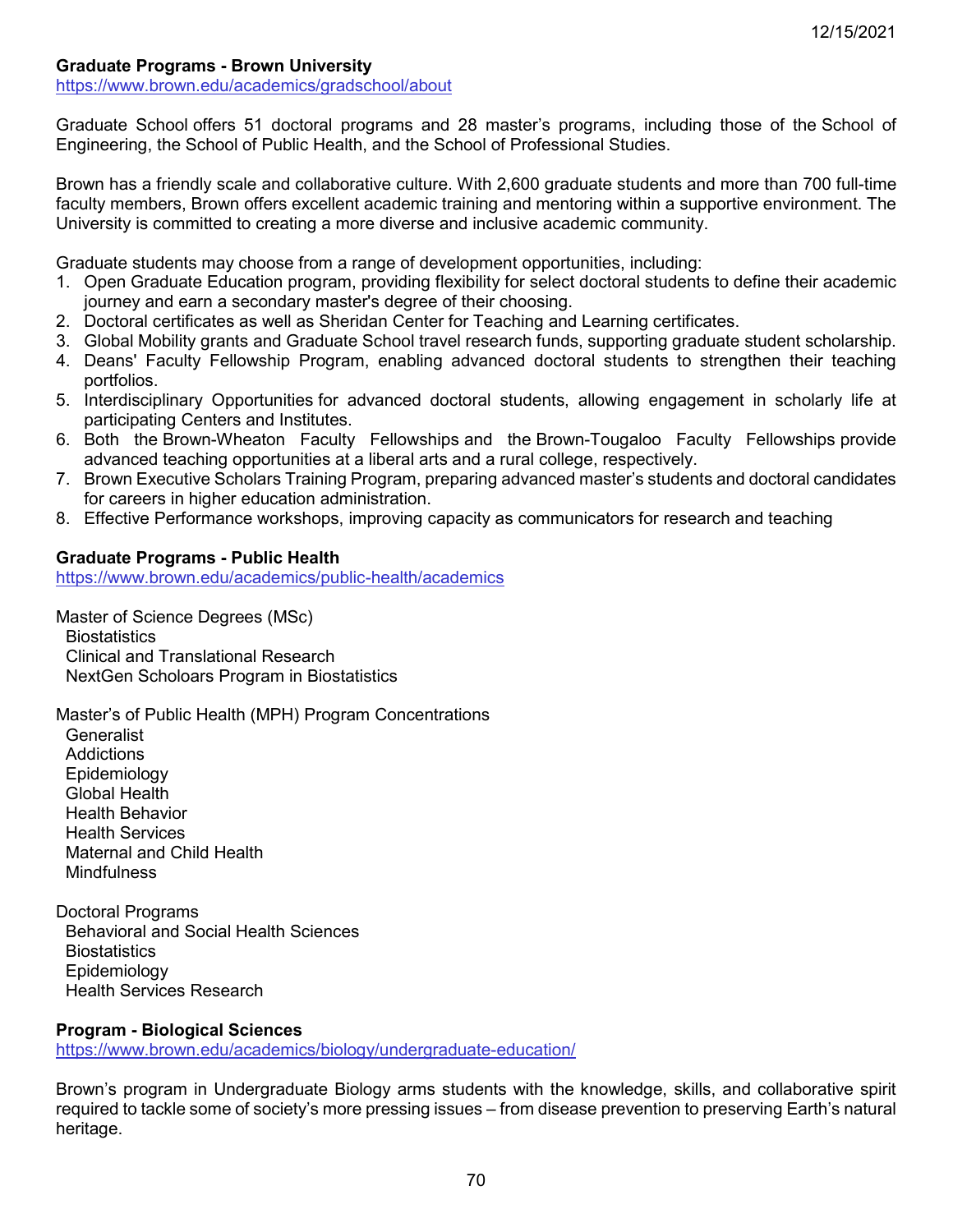Undergraduates in the biological sciences can choose from more than nine concentrations. Biology students take courses and pursue research with faculty spanning six departments within the Division of Biology and Medicine. Partnerships with departments outside of the Division support interdisciplinary concentrations in Applied Mathematics-Biology, Computational Biology, Biochemistry, Biophysics, and Biomedical Engineering.

The Program in Biology strives to place students in the role of the scientist. A growing number of first-year and sophomore seminars, lab-based, and field courses in Biology allow students to engage with learning material in innovative ways that promote independent thinking.

With support from the Howard Hughes Medical Institute, Biology is working with other programs on campus to use well-established teaching methods that broaden participation and increase retention in science, technology, engineering and math disciplines. Our goals are to bring authentic research projects into STEM courses, facilitate collaborative problem-solving in large introductory courses such as Genetics, and build learning communities within courses. Learn more about the Brown-HHMI Gateway STEM Course Initiative here.

More than half of students in Biology pursue independent research. Over one-third complete a senior thesis and graduate with honors. Many students study abroad, pursue internships off-campus, and work with clinical faculty in the Medical School. Over 50 percent of students in Biology pursue careers in the health sciences and work with Health Careers Advising to meet their goals. More than 20 percent of students in Biology pursue graduate studies, and others go into business, education, government and nonprofit sectors.

### **Program - Liberal Medical Education**

<https://www.brown.edu/academics/medical/plme/prospective-students/prospective-students>

Program in Liberal Medical Education: For approximately 50 strongly motivated freshmen, the Program in Liberal Medical Education (PLME) offers a unique opportunity to combine undergraduate education and professional studies in medicine into an eight-year program.

The PLME is an application of the Open Curriculum concept that has been so successful at the undergraduate level at Brown. It encourages students of medicine to pursue their varied interests (in humanities, social sciences, or natural sciences) in-depth even as they prepare for careers as physicians or medical scholars.

As undergraduates, PLME students may choose to work toward an AB or ScB degree in the sciences, or toward an AB in the humanities, social sciences or behavioral sciences. PLME students may choose any one of the nearly 100 departmental and interdepartmental concentration programs offered at the university.

Undergraduate years: The undergraduate experience is designed to best prepare students for the last four years of the program, which constitute the Medical School years and culminate in the MD degree.

During the undergraduate portion of the program, the summer period is free but may be used for independent study, elective coursework, or laboratory research. During the Medical School years, students may pursue, in parallel with the MD degree, an advanced degree in their area of interest (e.g., MPH, MD/PhD) or other professional development such as a Scholarly Concentration (See Advanced Scholarship).

The expected duration of the PLME is eight years. However, students may choose to take advantage of the Flex Plan and extend their program by one or two years. The Flex Plan offers undergraduates the option to defer their entry to the Medical School while they pursue opportunities in other fields such as education, research, public service, government, health care, and business.

# **Program - Program in Innovation, Management and Entrepreneurship (PRIME)**

<https://www.brown.edu/academics/engineering/prime/>

Program in Innovation, Management and Entrepreneurship (PRIME). PRIME students learn to use emerging science and technology as a basis for the creation of commercial value and new ventures. The program offers students a strong grounding in how to start and grow a technology-based business in a dynamic, competitive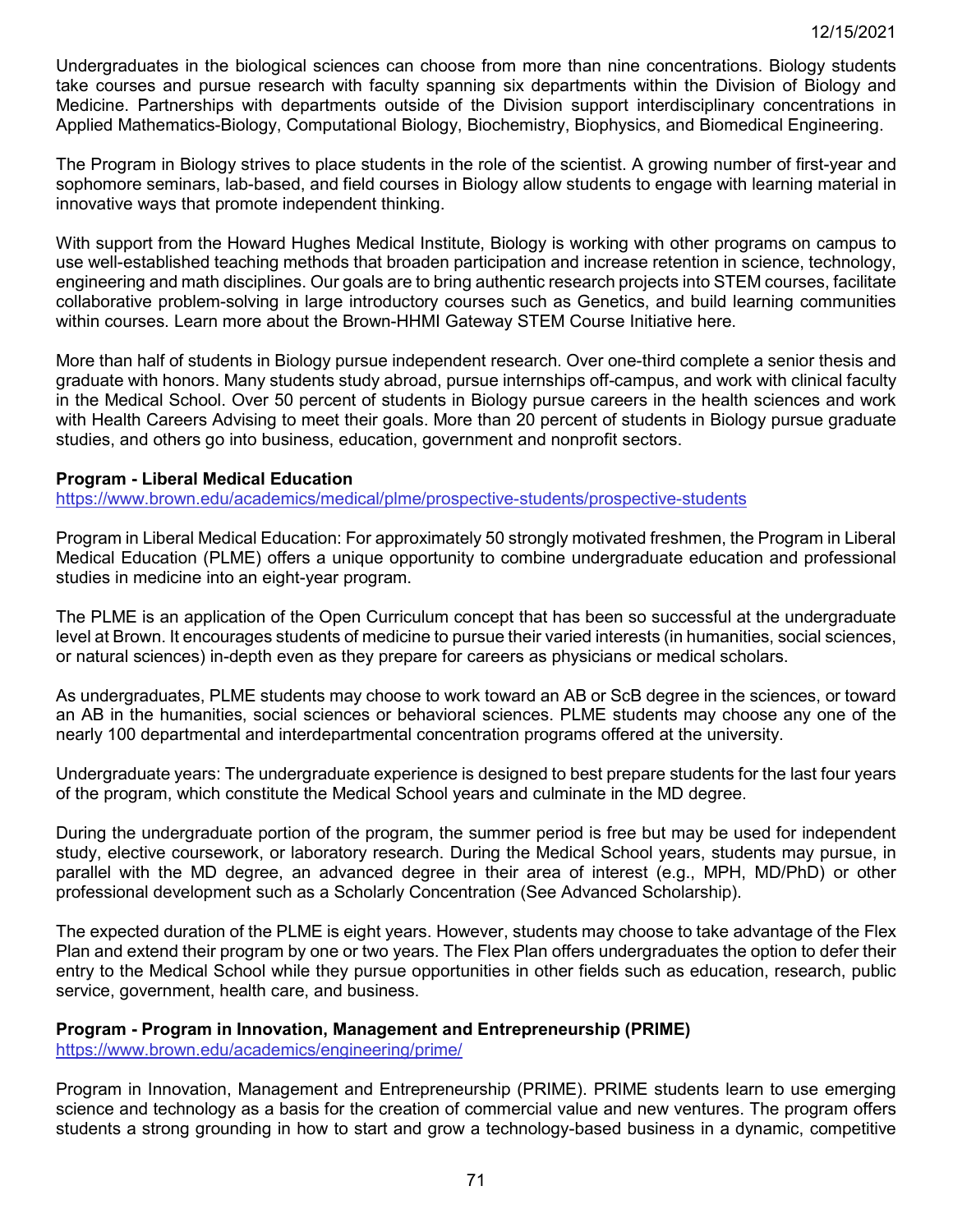marketplace. PRIME students earn a ScM degree, a Masters of Science. Students from other PhD programs at Brown can earn a PRIME Master's degree alongside their program's PhD.

#### **Programs - Computational Biology**

<https://www.brown.edu/academics/computational-molecular-biology/courses-study>

Computational biology involves the analysis and discovery of biological phenomena using computational tools, and the algorithmic design and analysis of such tools. The field is widely defined and includes foundations in computer science, applied mathematics, statistics, biochemistry, molecular biology, genetics, ecology, evolution, anatomy, neuroscience, and visualization.

The Ph.D. program is interdepartmental and the result of a collaboration between the four academic units that comprise the CCMB: Applied Mathematics, Computer Science, Ecology & Evolutionary Biology, and Molecular Biology, Cell Biology & Biochemistry.

The Undergraduate program offers three possible specializations in Computational Biology: Computer Sciences, Biological Sciences, and Applied Mathematics & Statistics. The program requires a senior capstone experience that pairs students and faculty in creative research collaborations.

#### **EDUCATION TECHNOLOGY RESOURCES**

#### **Center - Digital Scholarship**

<https://library.brown.edu/create/cds/>

The Center for Digital Scholarship (CDS) performs and promotes the use of digital technology in a scholarly context. Their areas of expertise consist of the following: data management, retention and sharing, data visualization, digital research consulting, design and implementation, GIS and mapping, textual and quantitative analysis, visual design and user-interface development, digitization of objects in 2 and 3 dimensions, and digital publications.

#### **Digital Scholarship Lab (DSL)**

#### <https://library.brown.edu/dsl/>

Scholarship Lab (DSL). The DSL is a digital space in the Brown Rockefeller Library, designed specifically for collaboration, flexibility, and ease of use for scholars working on data-rich and visually-mediated research. It offers a collaborative, flexible, and easy-to-use space for digital projects and allows access to large LED display with multiple inputs for presenting data-rich and visually-mediated research. The lab features:

A 7×16-foot display wall: One side of the lab is occupied by a beautiful large-scale, high resolution video wall comprised of twelve 55-inch high resolution LED screens. The total size is 7,680 pixels across by 3,240 pixels down for a total of over 24 million pixels. This display is perfect for viewing high resolution images in detail, or viewing many images side-by-side for comparison.

Multiple video inputs: There are 14 video inputs throughout the room. Anywhere between one and 12 of those inputs can be displayed on the wall simultaneously, in a variety of configurations. Being able to easily change the layout of the wall means that the room is conducive to a variety of presentation styles, and that one can seamlessly move between modes of use: from a single input for presenting one person's work to an audience, to 2 inputs for visual comparison, or many more inputs to collectively and collaboratively look at a team's work.

Portable touch-enabled 50-inch monitors: two large portable monitors on carts that can be moved around the room. The portable monitors allow for small group breakouts.

Videoconferencing: The lab contains two high-definition wall-mounted cameras that can be panned and zoomed by remote control. The DSL has full videoconferencing capabilities for bringing in remote speakers or teleconferencing.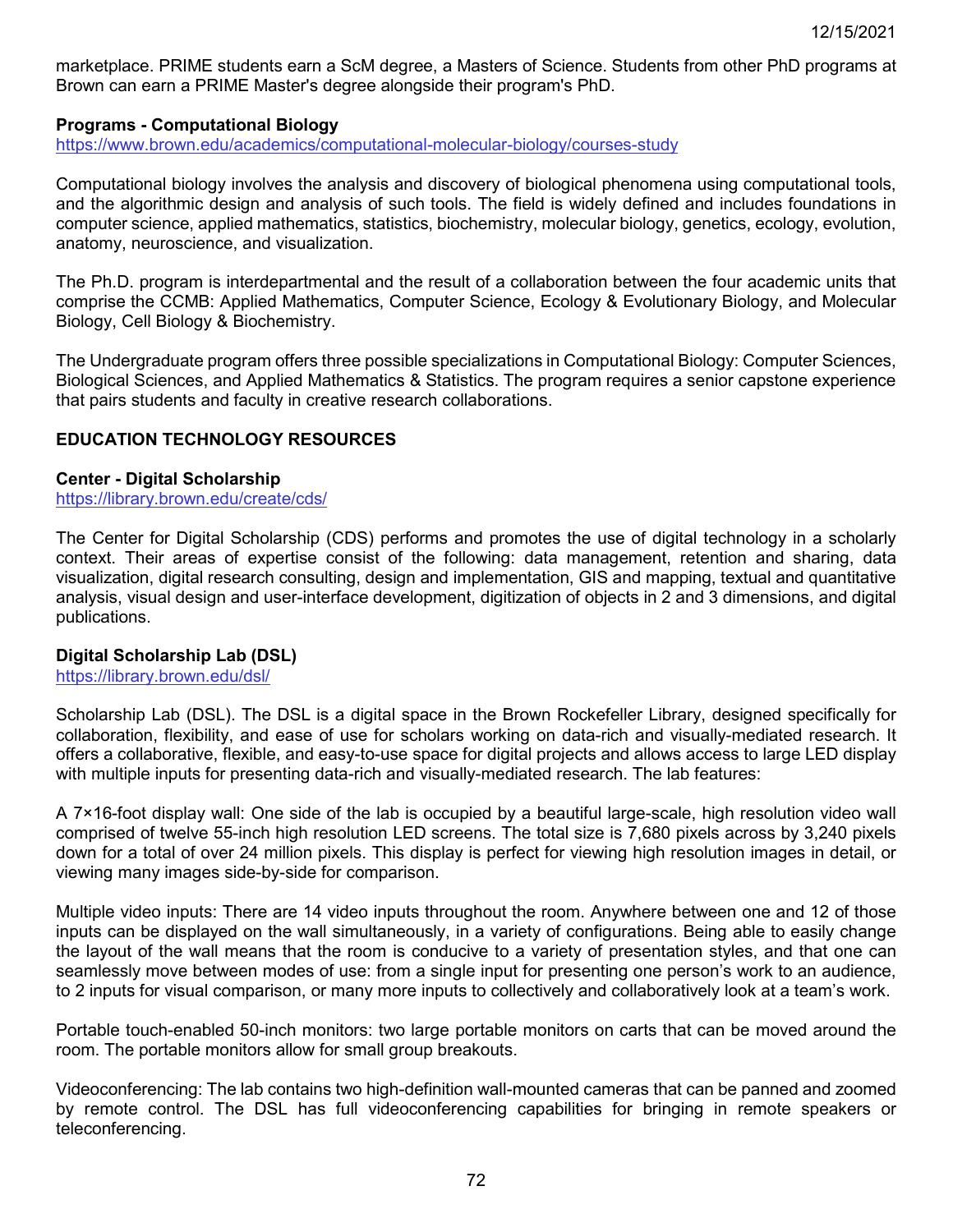Completely reconfigurable furniture: The lab is equipped with seating and tables, and all furniture is on wheels. Table seating accommodates up to 20, with additional seating for up to 45. The DSL can be converted from a lecture hall to a team project room to a seminar room within minutes.

### **Digital Learning and Design**

<https://dld.brown.edu/>

Digital Learning & Design's mission is to collaborate with instructors to create engaging learning experiences and foster innovative teaching at Brown University. Consisting of instructional designers, technologists, and media professionals, this group helps instructors design engaging online, residential, and blended courses. This office inspires instructors to innovate, experiment, take risks, explore, and pilot instructional platforms. Flexible digital solutions and classroom spaces are available.

### **Multimedia Labs (MMLs)**

<https://sites.google.com/brown.edu/multimedia-labs-new-site/home>

The Multimedia Labs provide the Brown community with inclusive, adaptive, and experimental spaces across campus that are equipped with the technological and innovative support needed to inspire creative digital production and facilitate the vision of our community. This office provides students with access to a variety of creative technologies such as video production, podcasting, large-format art printing, 3D printing, and virtual reality. This group provides training and workshops with the goal of lowering the barrier of entry to these technologies. In addition, they manage computer labs filled with creative software for digital production for our community to use.

#### **Sidney E Frank Digital Studio**

<https://library.brown.edu/create/digitalstudio/>

The Sidney E. Frank Digital Studio provides a unique and exciting intellectual hub for digitally enhanced scholarship at Brown University. The Digital Studio facilitates both short-term and extended engagements with academic questions that benefit from the infusion of technology and new methodologies in research and learning. This 4,500-square-foot space in the Rockefeller Library welcomes scholars at all levels into conversations and result-driven actions, whether they have come to consult on the content and design of digital projects, model or analyze data, create prototyped or finished multimedia presentations, learn a new tool, or explore the integration of traditional resources into novel forms of research and scholarship. Expert staff from Center for Digital Scholarship and around the Library assist students and researchers across the disciplines in digital imaging, iterative project design and implementation, copyright and fair use, data curation and management, archiving and repository services, digital scholarship methodologies and practices, as well as the delivery and dissemination of digital content.

## **LIBRARY RESOURCES**

#### **Library - Brown**

<https://library.brown.edu/>

**Brown University Library:** The Brown University Library comprises five on-campus libraries and off-campus facilities that contain over 4.8 million items and adds 110,000 more each year. The Library subscribes to well over 500,000 electronic books in many subjects. Most are available in large collections that can be searched through the publisher's interface; all are individually cataloged. In addition to the collections to which the Library subscribes, several publicly available e-book collections are listed. The Sciences Library contains biological and medical serials. The library system is a member of the Center for Research Libraries and the Research Libraries Group, which provides scholars with free interlibrary loan services, including photocopying of articles as needed, and access to any of the cooperating research libraries at major universities.

Among its services, the Brown University Library manages the VIVO research networking system for faculty, offers practical training on essential tools for supporting research, and dedicates staff for supporting the clinical and translational research community. The Library also maintains a Fedora-based repository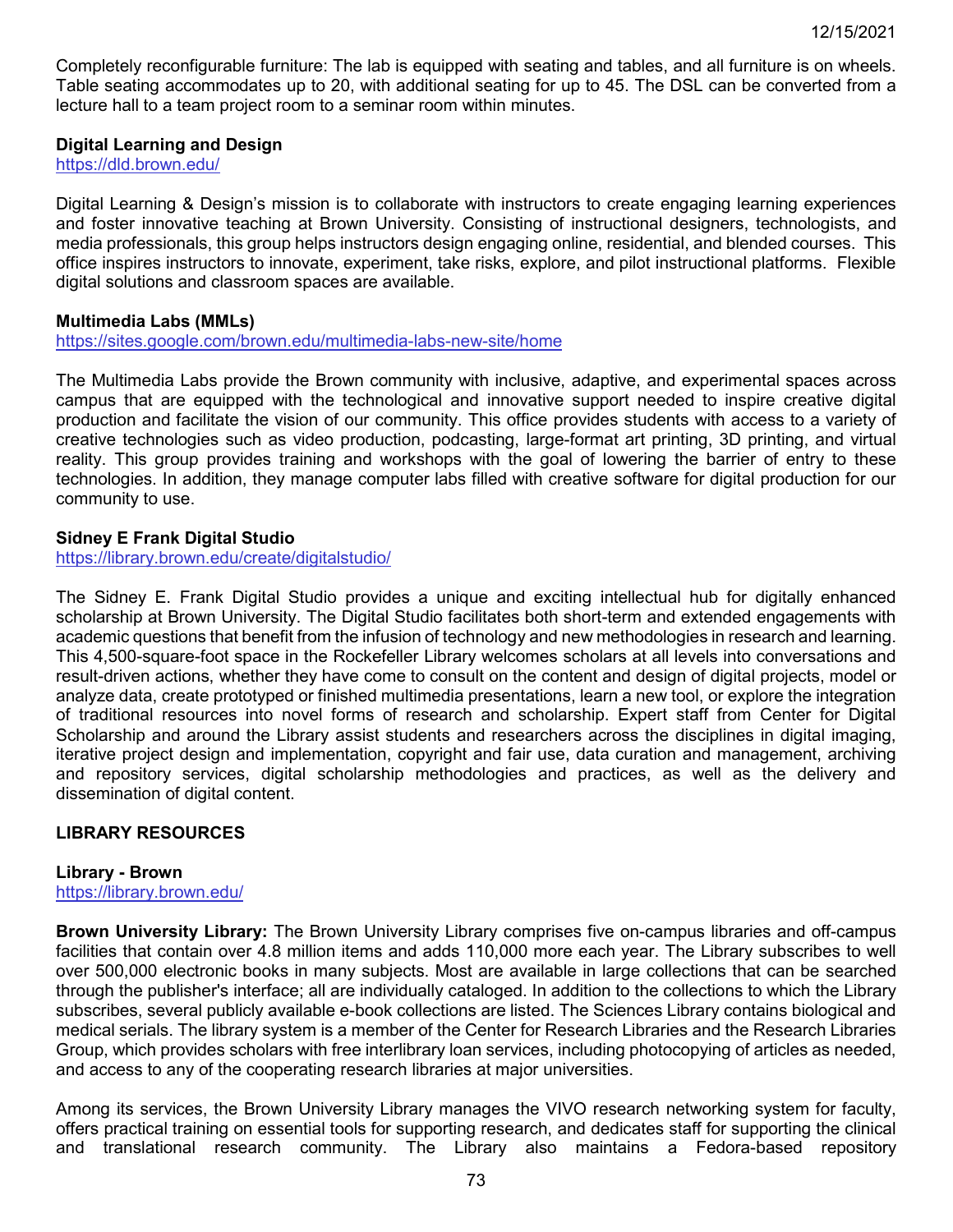(https://repository.library.brown.edu/) that provides core infrastructure for supporting the archiving and dissemination needs of research projects.

Within the Library, Health and Biomedical Library Services (HBLS) supports the research and education needs of students, faculty, and researchers across Brown University, with focus on the Division of Biology and Medicine, the School of Public Health, and clinical and community-based partners. HBLS provides expert searching and critical appraisal of the scientific literature in support of systematic reviews and other research. We also promote compliance with the NIH Public Access policy through educational sessions, resource guides, and consultations, and have training and experience in the evaluation, assessment, and enhancement of research impact. Librarians provide services and teach workshops on literature search, data management, and data sharing in support of clinical and translational research projects.

**Researchers at Brown (VIVO):** The Library, along with colleagues in Computing and Information Services (CIS) and the offices of the Dean of the Faculty and the Vice President for Research, launched a campuswide service that offers Brown faculty an online platform for sharing their research, publications, and professional work with the Brown community and the world at-large. The service, called Researchers@Brown, is derived from VIVO software, which was developed in recent years by Cornell University, the University of Florida, and a number of other academic partners. VIVO is based on semantic web technology, which provides capabilities for linking concepts, subjects, people, and organizations across institutional boundaries. The VIVO platform positions the work of Brown researchers to be discoverable and accessible in a variety of new ways and helps highlight the unique expertise of Brown faculty in the broader academic landscape. Researchers@Brown profiles have been created for all regular faculty at the University. Their profiles include biographies, research interests, educational background, publications, and professional activity. Faculty members can manage their own profiles or can assign a delegate to update them. The potential of Researchers@Brown to highlight and share Brown's intellectual productivity will be most effectively realized by linking researchers' profiles to related resources on the web. To help with that, the Library has subscribed to ORCID (Open Researcher and Contributor ID). ORCID allows researchers to create unique, personal semantic web identifiers that they can embed within their journal submissions, web sites, and social media profiles as well as within the Researchers@Brown system. By establishing links between these outlets, Researchers@Brown can offer a more comprehensive view of a researcher's work and can leverage the power of the web to enhance Brown's visibility and impact. Peers and other institutions are rolling out VIVO and pursuing similar semantic web initiatives that bring their work into conversation with the broader web of data. By being part of this movement, Brown is poised to have a significant impact on the way learners, researchers, and institutions discover and disseminate scholarship.

**Scientific Data Management:** A Scientific Data Management Specialist is available to work with students and faculty researchers in the sciences interested in writing and carrying out data management and sharing plans for sponsored research. The Specialist can serve as a partner to plan for the management and curation of the data throughout the research lifecycle, including for the long-term retention and sharing of data post-project. The Library's Data Management Services include consultation on data management issues, depositing data and supplementary files in a repository, and citing and publishing research data. The Brown Digital Repository (BDR) Open Data Collection was developed by Brown University for the long-term preservation of data integrity, and discovery and access to data generated by publicly sponsored research at Brown. The BDR offers an open application-programming interface (API) for programmatically retrieving both structured metadata and digital content in public collections. It includes an Open Archives Initiative Protocol for Metadata Harvesting (OAI-PMH) server for exposing metadata about collections to external search engines and crawlers. The BDR provides each data set with Digital Object Identifiers (DOIs) via DataCite as persistent identifiers and is searchable using an Apache Solr index and via a public search API. Objects in the BDR's Open Data Collection in Dataverse have machine-readable Data Document Initiative (DDI) metadata and are also searchable in the NIH Data Discovery Index. Files in the BDR are stored redundantly in off-site storage and audit trails are maintained for each file to document changes and deletions, and older versions of files are retrievable in the event of unintentional modification. Files also receive a checksum value to allow for periodic auditing of data integrity. The BDR uses Globus for the transfer and sharing of large data sets. Lastly, The Division of Biology and the Library make available the electronic laboratory notebook software LabArchives to Brown and affiliated researchers (https://library.brown.edu/info/labarchives) to aid researchers in the documentation, organization, and preservation of their data as well as their collaboration within their team and with other research teams.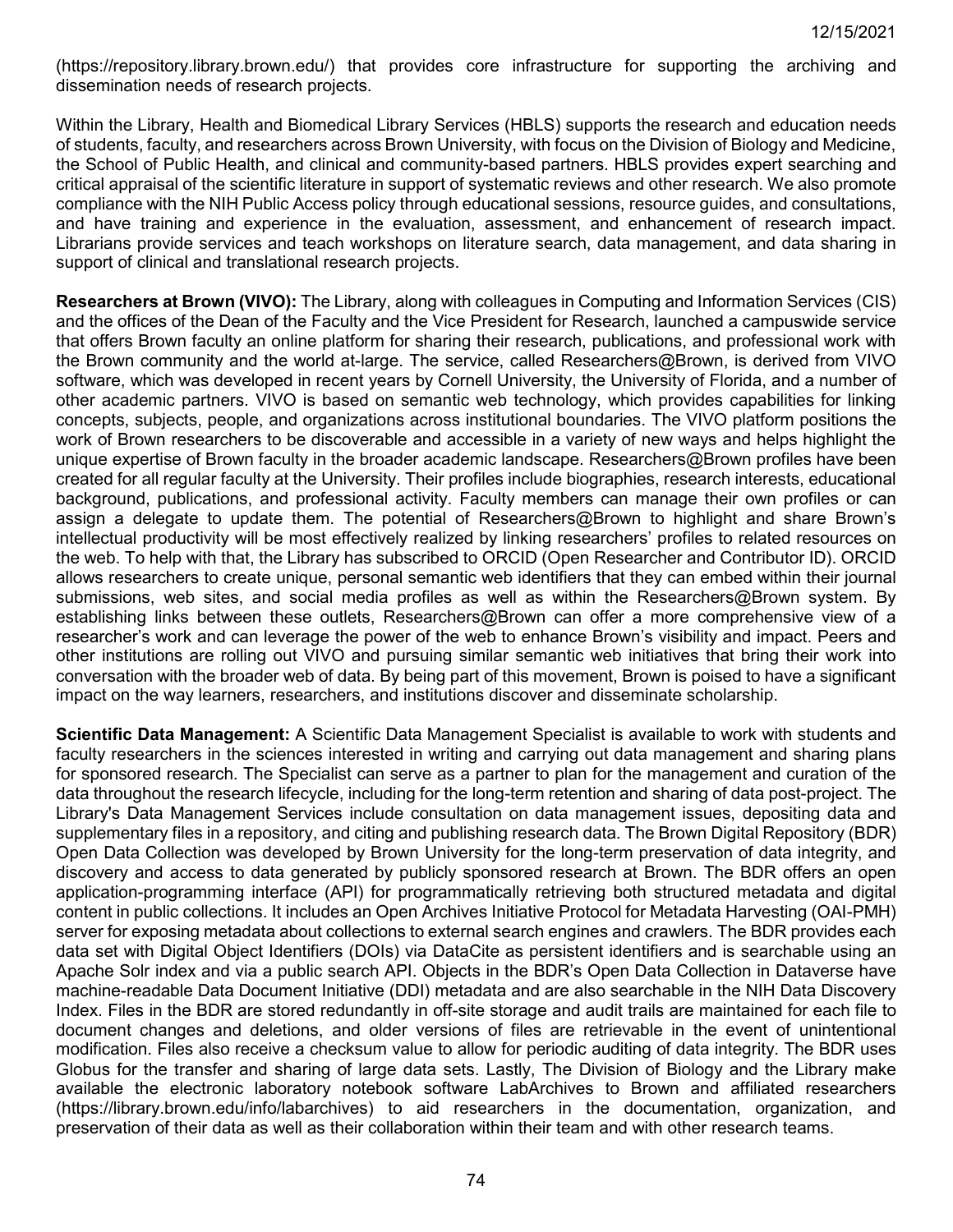**Health Sciences Library Resources:** The Health Science Librarian can assist researchers in research planning, conducting research, publishing research and sharing data. Services include assistance with finding funding, writing a data management plan, sourcing data, conducting a literature review, organizing citations, analyzing and visualizing data, compliance with funders' public access policies, depositing research products into a repository, obtaining a Digital Object Identifier (DOI) and measuring the impact of the research. Regularly scheduled workshops are offered on citing and publishing research data, using data tools, building a better poster, and understanding public access policies and the NIH public access policy. .

## **MULTISPECIALTY PRACTICE GROUPS**

### **Brown Physicians Inc. (BPI)**

<https://brownphysicians.org/>

Brown Physicians Inc. (BPI): Brown Physicians Inc. is a nonprofit federation of six physician practice foundations formed in partnership with the Warren Alpert Medical School of Brown University. BPI is composed of six foundations, which include Brown Dermatology, Brown Emergency Medicine, Brown Medicine, Brown Neurology, Brown Urology, and University Surgical Associates. All are dedicated to fueling advances in health care in the state and the region. Together, the six foundations employ more than 500 doctors, all of whom are also members of the Warren Alpert Medical School faculty, and many of whom work side-by-side in local hospitals with physicians and other health care providers employed by the hospitals. By working closely together, the physicians, the medical school and the hospitals are better equipped to collaborate on educational initiatives and opportunities, to pool resources to support research and to coordinate clinical care and administrative functions. BPI patients can opt-in to be informed about potential clinical trials.

## **Southeastern New England Primary Care Practice-Based Research Network (PBRN)**

Background The Southeastern New England Practice-based Research Network (PBRN) was founded in 1998 with grants from the Academy of Family Physicians. This network, led by CEO Co-Lead, Dr. Charles Eaton has over 120 family physicians and general internists and over 90 practices both large and small, including private practices, safety net practices including hospital-based ambulatory care sites, and multiple community health centers participating in multiple practice-based research initiatives. Over the years, the PBRN has supported multiple NIH, AHRQ, and foundation related grants since its inception. Over 62 practices and 10,000 patients have participated in these studies, including the Robert Wood Johnson Quality Allies Diabetes Project, the NHLBI funded Cholesterol Management, the AHRQ funded e-Blood Study, the NIDDK funded Weight Loss and Physical Activity trial in Obese Primary Care Patients and the NHLBI funded COPD management study. Additional studies supported in part by the PBRN include several NIMH funded studies on depression, anxiety and DHHS funded studies regarding patient centered medical home. Additionally, the network has supported several junior investigators, including one funded by the National Cancer Institute to improve colorectal cancer screening in the Latinx community. More recently, Dr. Eaton has worked with the Brown Physicians Inc. internal medicine practices to pilot a Diabetes Care initiative.

## **RESEARCH ADMINISTRATION**

## **BioMed - Research Administration (BMRA)**

<https://www.brown.edu/academics/biomed/offices-and-services/research-administration/>

Brown Research Administration Support: The Biomedical Research Administration (BMRA) and the Brown University Office of Sponsored Projects (OSP) serve as a central resource to faculty, staff, and students in the Division of Biology and Medicine in their pursuit of research, training, and other scholarly activities while insuring compliance with University, federal, and private sponsor regulations, terms, and conditions. BMRA directly contributes to the academic mission of the Division of Biology and Medicine by providing support for obtaining sponsored research funds and managing sponsored research activity. The BMRA office is comprehensive in its scope and mission, handling both pre-award and post-award services. The primary functions of this office include: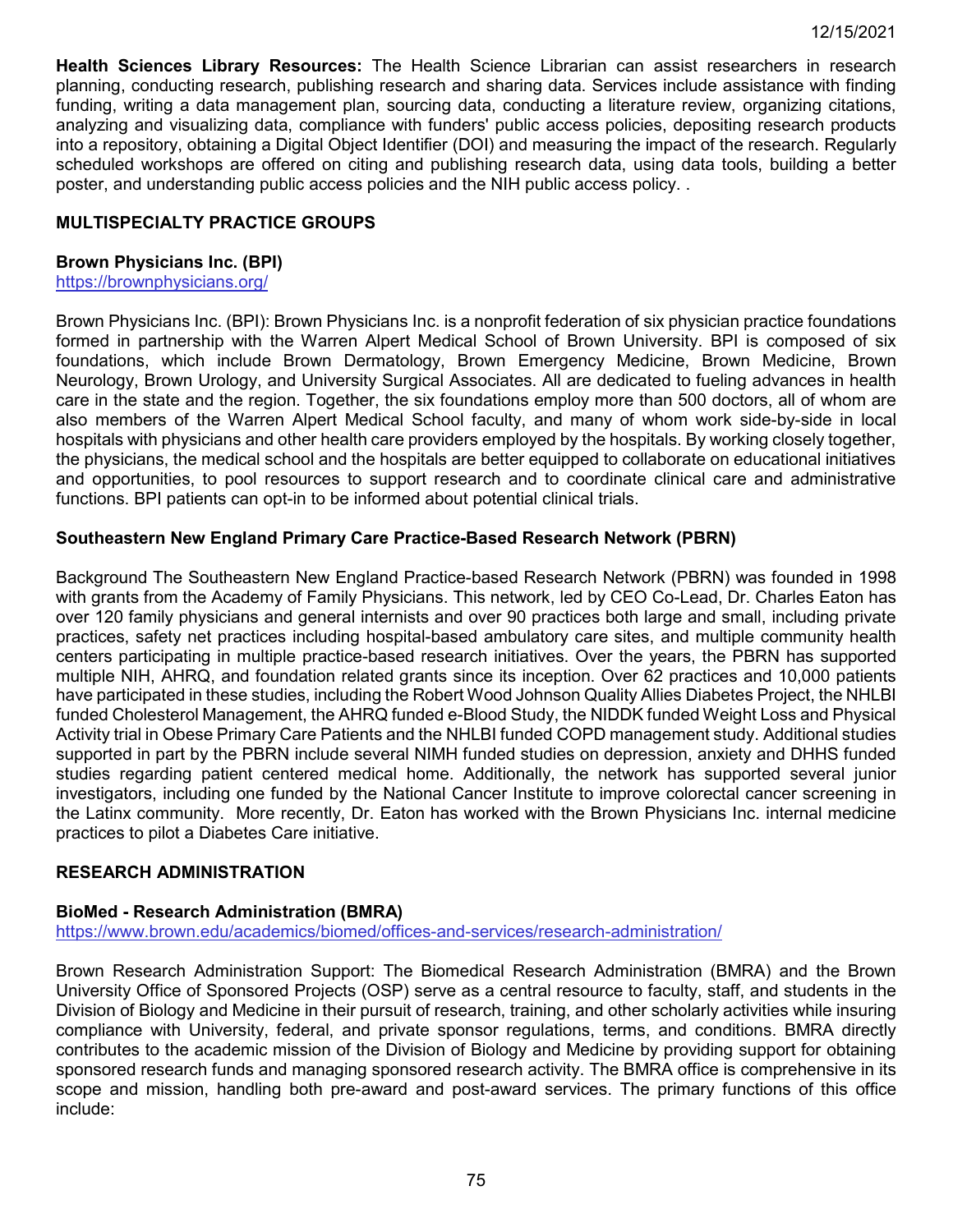Pre-Award – Providing information on sources of support, assisting principal investigators in identifying research funding opportunities, providing advice & assistance for completing application form pages, budget development, assisting faculty in the submission of applications, assuring compliance with the university and sponsors' policies and requirements, interpreting regulations of federal agencies and private sponsors, clarifying university policies and procedures for faculty and sponsors.

Post-Award – Overseeing the financial management of sponsored programs, maintaining accounts and records, preparing and submitting financial reports, administering the expenditures of funds, monitoring compliance with university and sponsor's financial provisions, assisting in audit resolution. 8

Property Management – Recording and tracking asset records, managing and maintaining campuswide inventory of all University and sponsor-funded property, identifying the availability of equipment for research use, issuing property reports to management and external sponsors, liaising with University and sponsor property auditors, and providing guidance to departments, faculty, and staff regarding issues related to property administration and inventory.

## **BioMed – Evaluation**

<https://biomedcorefacilities.brown.edu/biomed-evaluation-services>

BioMed Evaluation: The Evaluation Office provides evaluation consultation, guidance, and oversight for research programs and projects. Services include evaluation tool development such as questionnaires, focus group and individual interviewee scripts, and assessments. Logic and conceptual model development, with effective goals and SMART objectives, is available. This office can advise on qualitative and quantitative data collection, management, and analysis and help with verbal and written results reporting.

## **BioMed – Brown Biomedical Innovations to Impact (BBII)**

[https://www.brown.edu/research/conducting-research-brown/tech\\_innovations/bbii](https://www.brown.edu/research/conducting-research-brown/tech_innovations/bbii)

Brown Biomedical Innovations to Impact (BBII): The Brown University Office of Technology Innovation provides and manages translational development capabilities to help solidify proof of technical feasibility and of commercial relevance, both of which can de-risk an idea or discovery and turn it into more concrete product opportunities that are attractive to potential industry partners or startup creators. The Brown Division of Biology and Medicine, in collaboration with Technology Innovations, has launched a translational commercial development program, Brown Biomedical Innovations to Impact (BBII). BBII manages an academic accelerator fund dedicated to supporting academic biomedical technologies - with potential for high impact - to become welldefined product opportunities that are attractive to industry partners and investors. BBII achieves its goals by funding translational research projects focused on validation of technical feasibility and commercial relevance. BBII offers: 1) advising and coaching of investigators by an independent panel of advisors with broad expertise in evaluation, investment, and commercialization of biomedical technologies, 2) partnering and managing with the investigator by retaining consultants and contract research organizations to leverage development expertise and to provide project management support to ensure focus and timely delivery on project milestones, and 3) exploring commercial development opportunities by working through established relationships with industry, venture capital, and entrepreneurial startup resources to find the best path for further development.

## **Brown University Oncology Group (BrUOG)**

<https://bruog.med.brown.edu/>

Brown University Oncology Group (BrUOG): BrUOG was established in 1994. BrUOG has become a highly respected cancer research group because of its history of innovative clinical trials. These investigations evaluate early, cutting-edge applications of chemotherapy, biologic agents, and other cancer treatments in both Phase I (which determine the optimally tolerated dose of an anticancer treatment regimen) and Phase II trials (which assesses the potential therapeutic effectiveness). BrUOG has provided essential preliminary data for definitive Phase III trials, which are being conducted nationwide, often under the auspices of the National Cancer Institute.

BrUOG teaches the fundamental of clinical cancer research and provides outstanding research opportunities for physicians in training. In addition to protocols coordinated by BrUOG, patients at the affiliated hospitals also have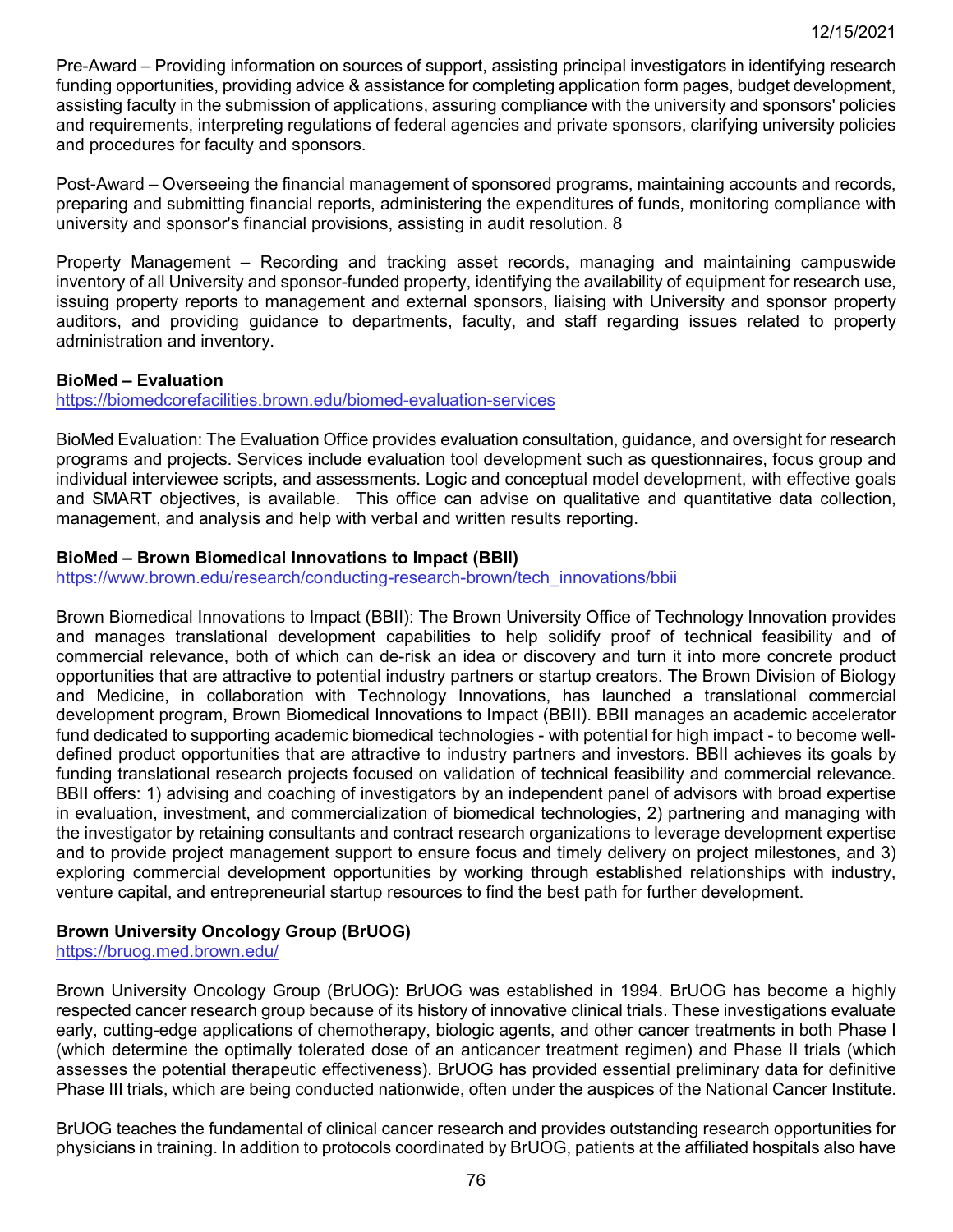access to a large variety of other clinical trials through national cooperative groups such as Cancer and Leukemia Group B (CALGB), the National Surgical Adjuvant Breast and Bowel Project (NSABP) and the Radiation Treatment Oncology Group (RTOG). Only through the resources of such large organizations can such randomized trials of cancer therapy take place. Pharmaceutical industry-sponsored trials of novel agents are also available. Sponsorship for clinical trials is derived from the National Cancer Institute and from numerous pharmaceutical industry sponsors.

### **BioMed - Research Operations**

<https://biomedcorefacilities.brown.edu/biomed-research-operations-office>

The office of Research Operations oversees a portfolio of core research facilities in the Division of Biology and Medicine at Brown University. Serving as centers of intellectual exchange and collaboration, each technologyfocused facility provides a broad spectrum of investigators access to state-of-the-art instrumentation, current technology services, and expert consultation. Each of these facilities has special capabilities. They are directed and managed by scientific experts that provide exceptional customer service, training, and resource management. A variety of classroom, workshop, and individual training initiatives are sponsored by many of the facilities. These high technology facilities are sustainably financed by a mixed funding model that includes grant awards, user fees, and institutional support. Cost effectiveness and efficiency are achieved by centralization of equipment, economy of scale savings, improved quality control, and rapid turnaround times. Advanced technology platforms of similar scale and productivity would not be financially feasible for any individual lab to purchase, upgrade, and maintain.

## **Office - Vice President for Research**

<https://www.brown.edu/research/conducting-research-brown>

The Office of the Vice President for Research (OVPR) fosters an environment conducive to research and the creation of knowledge by developing and supporting major research programs; providing effective infrastructure for technology innovations, research integrity, sponsored research administration and information systems, and research strategy and development.

## **Office – Technology Innovations**

<https://www.brown.edu/research/tech-innovations>

Technology Innovations: With its responsibilities to manage the university's patent portfolio, the Brown University technology transfer office, called Brown Technology Innovations is first focused on commercialization. By virtue of that role, we serve two customers: the faculty members who provide invention disclosures for patenting and commercialization; and the investors, entrepreneurs and companies that develop university technology. The faculty customer engages with our office concerning technology – specifically the evaluation of invention disclosures, the technology's patenting and its licensing. The technology investor customer works with our office because they wish to obtain or support technology. Any other mission or initiative by our office that is not focused on technology is extraneous. For Brown Technology Innovations, the focus is on Technology First.

## **Office - Research Integrity (ORI)**

<https://www.brown.edu/research/ori>

The Office of Research Integrity supports the Brown University research community by providing administrative support and regulatory advisement to the University's Institutional Review Board (IRB), Institutional Animal Care and Use Committee (IACUC), and Conflict of Interest Review Board. ORI also facilitates the University's Export Control compliance program and the conduct of ethical research.

The Office of Research Integrity (ORI) supports the Brown University research community by providing guidance, education and resources to facilitate the conduct of ethical research in accordance with governing federal and state regulations and University policies. The ORI's multidisciplinary team: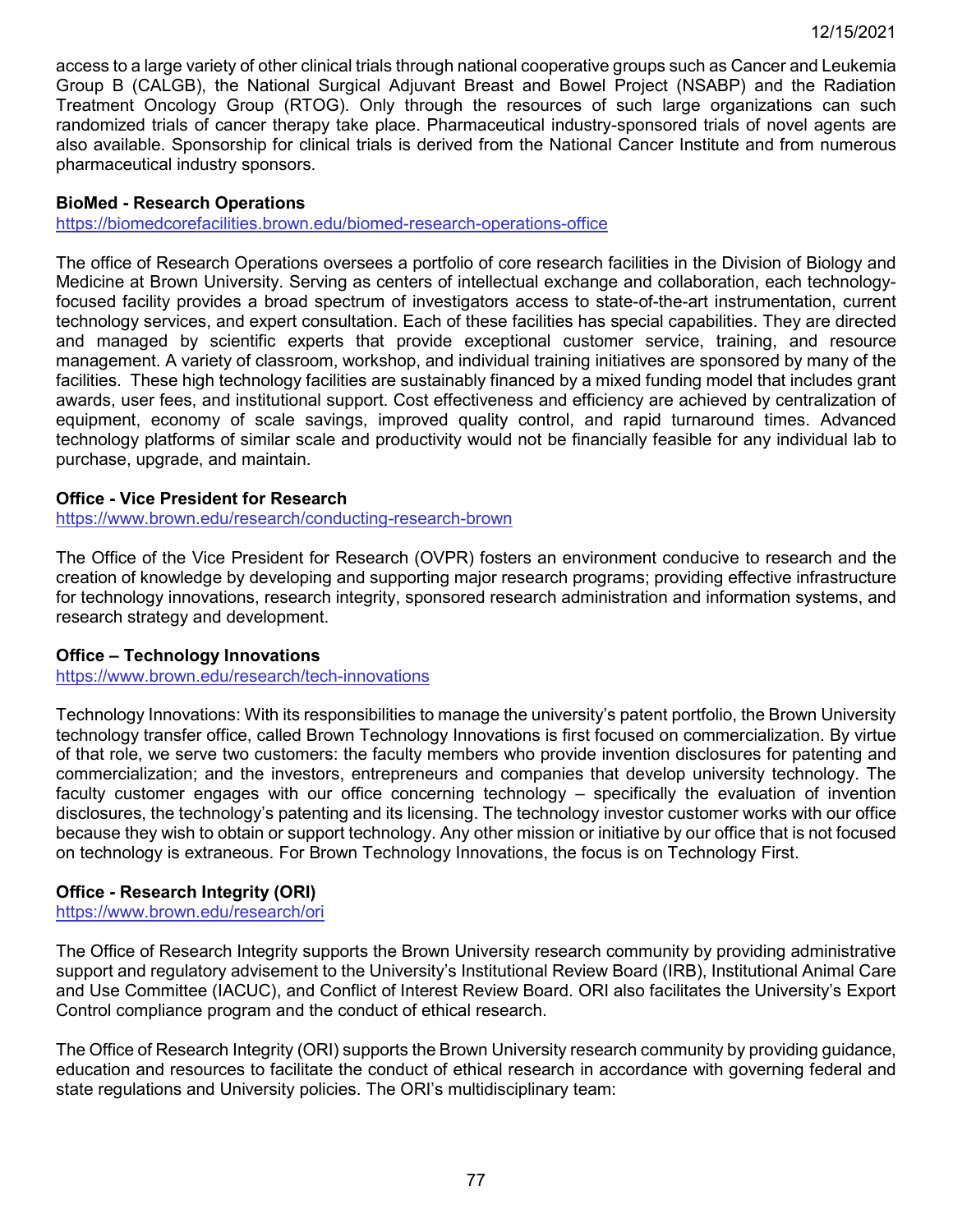- Provides administrative support and regulatory advisement to the University's Institutional Review Board (IRB), Institutional Animal Care and Use Committee (IACUC), Conflict of Interest Review Board, and Embryonic Stem Cell Research Oversight (ESCRO) Committee;
- Assists researchers with adhering to requirements associated with international research collaborations, including running the University's Export Control Compliance Program;
- Manages the intake, review and approval of Data Use Agreements for research;
- Promotes integrity in research by providing training in the ethical and responsible conduct of research;
- Handles allegations of research misconduct;
- Through its Quality Assurance / Quality Improvement program, conducts outreach and education to researchers and staff regarding best practices to facilitate regulatory compliance and required institutional approvals, and performs post-approval monitoring and investigations of potential research-related noncompliance.

## **Office - Research Integrity and IRB**

### <https://www.brown.edu/research/ori>

Office of Research Integrity and IRB: Reporting to the Associate Vice President for Research, the Office of Research Integrity (ORI) supports the Brown University research community by providing guidance, education and resources to facilitate the conduct of ethical research in accordance with governing federal and state regulations and University policies. The ORI's multidisciplinary team:

- Provides administrative support and regulatory advisement to the University's Institutional Review Board (IRB), Institutional Animal Care and Use Committee (IACUC), Conflict of Interest Review Board, Institutional Biosafety Committee (IBC), and Embryonic Stem Cell Research Oversight (ESCRO) Committee;
- Assists researchers with adhering to requirements associated with international research collaborations, including running the University's Export Control Compliance Program;
- Promotes integrity in research by providing training in the ethical and responsible conduct of research;
- Handles allegations of research misconduct; and
- Through its Quality Assurance / Quality Improvement program, conducts outreach and education to researchers and staff regarding best practices to facilitate regulatory compliance and required institutional approvals, and performs post-approval monitoring and investigations of potential research-related noncompliance.

Brown IRB: The Brown IRB reviews a diverse portfolio of human-subjects research protocols, including social, behavioral, and educational research, FDA-regulated research involving drugs and devices, research involving vulnerable populations, and clinical trials. The Brown IRB meets once per month and is currently comprised of 17 primary members and ten alternate members, including three physician/clinician members, two prisoner representatives and unaffiliated members, among others. Two staff members of the ORI's Human Research Protection Program (HRPP) are appointed as full IRB members to facilitate expeditious review and approval of expedited protocols. There is a high-level of commitment to continuing education for the Brown IRB and HRPP staff members that extends well beyond CITI certification. HRPP staff are expected and financially supported to achieve professional CIP certification and attend Public Responsibility in Medicine and Research (PRIM&R) and other professional conferences and webinars. IRB members are provided continued education via timely presentations pertaining to regulatory changes and the ethical conduct of research, including presentations provided by external subject matter experts. The HRPP team has one person fully dedicated to managing processes for single IRB review and clinical trial registration and results reporting. Brown is also a participating member of SMART IRB and leverages the Online Reliance System to request, track and document reliance arrangements on a study-by-study basis.

Brown's HRPP demonstrates its continuous commitment to exceptional quality and excellence through its internal Quality Assurance / Quality Improvement program (QA/QI program), completion of the Office of Human Research Protection (OHRP) QA Self-Assessment Tool, routine reviews by internal auditing services, and solicitation of expert, independent consulting reviews by subject matter experts. Brown's QA/QI program (i) routinely conducts outreach and education visits to research labs engaged in human-subjects research to enhance understanding of relevant regulations and ensure compliance with IRB-approved protocols; (ii)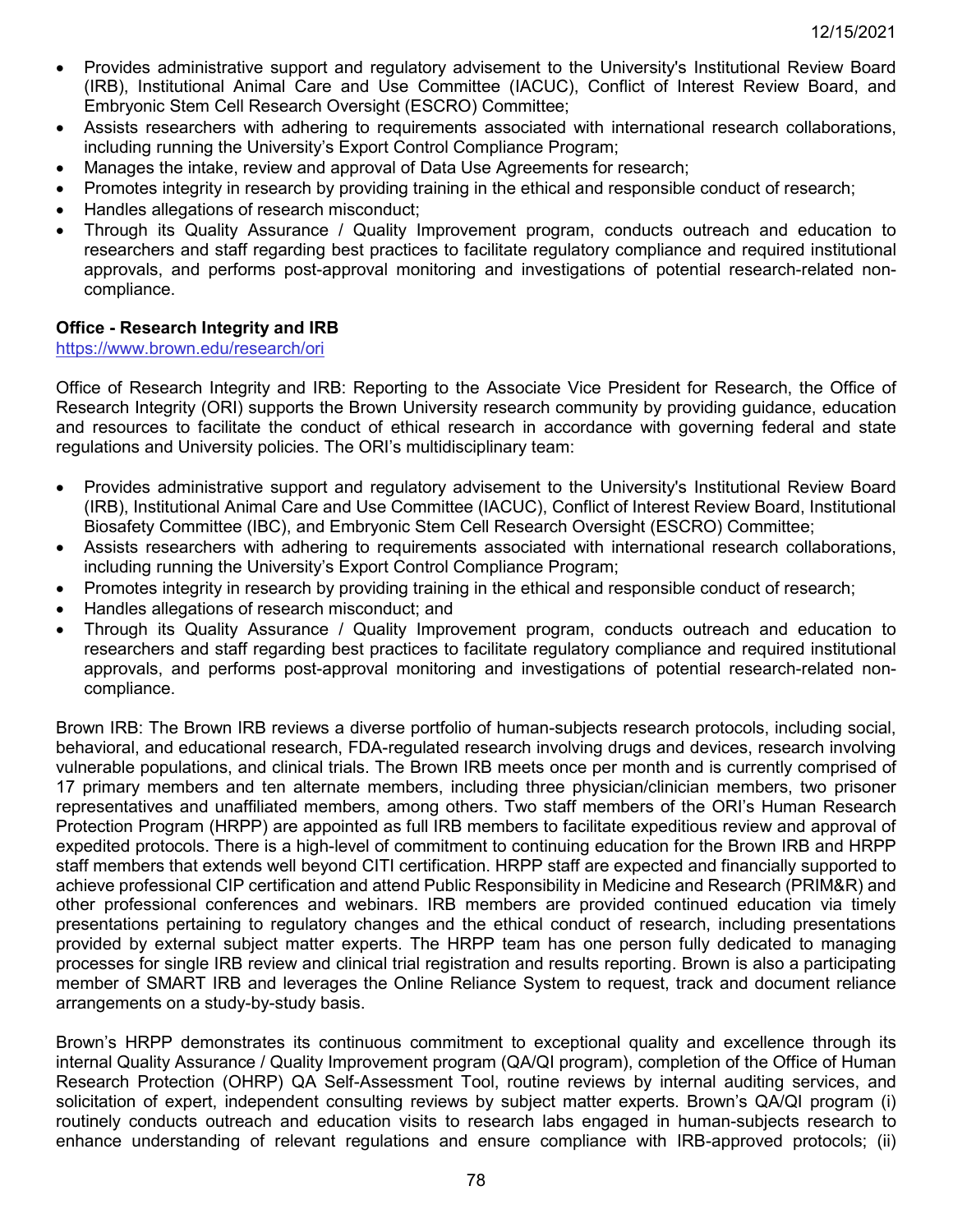assesses the HRPP's and IRB's compliance with applicable laws, regulations, codes and guidance; (iii) assesses the quality, effectiveness and efficiency of the HRPP; and (iv) assures the integrity of processes and procedures pertaining to identifying, managing, minimizing and/or eliminating financial.

## **Office - Sponsored Projects (OSP)**

<https://www.brown.edu/research/conducting-research-brown/sponsored-projects-osp>

The Office of Sponsored Projects (OSP) supports Brown University faculty and staff in the acquisition, performance, and administration of projects and programs funded from external sources. The office services include: compliance with governmental and private funding agency standards; review and submission of proposals for administrative and regulatory compliance; award negotiation and acceptance on behalf of Brown University; dissemination of research policy information to campus; establishment of subaward agreements and conduct of subrecipient monitoring; oversight and advising on financial management of sponsored projects, including financial reporting, cash management, effort reporting, and monitoring of cost-share arrangements; addressing financial and administrative issues that arise during the life of a sponsored project; coordination of award close-out process; and providing education and professional development opportunities in research administration for the campus community.

## **Office - Research Administration Information Services (RAIS)**

<https://www.brown.edu/research/conducting-research-brown/research-administration-information-systems>

Research Administration Information Systems & Reporting Services (RAIS): The RAIS team provides services to the research community for all electronic systems and data overseen by OVPR and Workday Grants. This includes: proposal creation in Brown's electronic grants management system (Coeus) and external electronic systems such as eRA Commons, Research.gov, and Grants.gov; Conflict of Interest disclosures and IACUC protocol development in InfoEd; as well as IRB protocol management in Coeus.

RAIS delivers in-depth business intelligence solutions to the Brown community through reporting, visualizations, and workflow notifications for departments and senior management. In addition, this group is leading the development and implementation of a new integrated electronic system managing grant development, submission and management and IRB protocol development and management. We currently support two systems Coeus and InfoEd, and Sponsored Reporting.

## **Office - Research Strategy and Development**

<https://www.brown.edu/research/conducting-research-brown/research-strategy-and-development>

The Research Strategy and Development office identifies and disseminates funding opportunities, supports development of research teams and submission of large proposals, manages internal research funding programs and limited submission opportunities, and supports smaller departments on pre- and post-award financial management.

# **RESEARCH BUILDINGS**

## **Brown Research Buildings**

<https://www.brown.edu/academics/biomed/campus>

**121 South Main St:** The School of Public Health research and training is located in this building. The facility includes 64,040 square feet of usable space devoted to research, administration and instruction, and houses the Center for Statistical Sciences, as well as nine other nationally renowned public health research centers. The academic and research goals for the Public Health Program are focused in the Department of Community Health. Offering multidisciplinary, comprehensive programs in population-based medicine and health, the department's educational mission encompasses undergraduate, graduate, and medical education, and fellowship training. Education and research activities are structured into four sections: Behavioral and Social Sciences, Biostatistics, Epidemiology, and Health Services, Policy and Practice.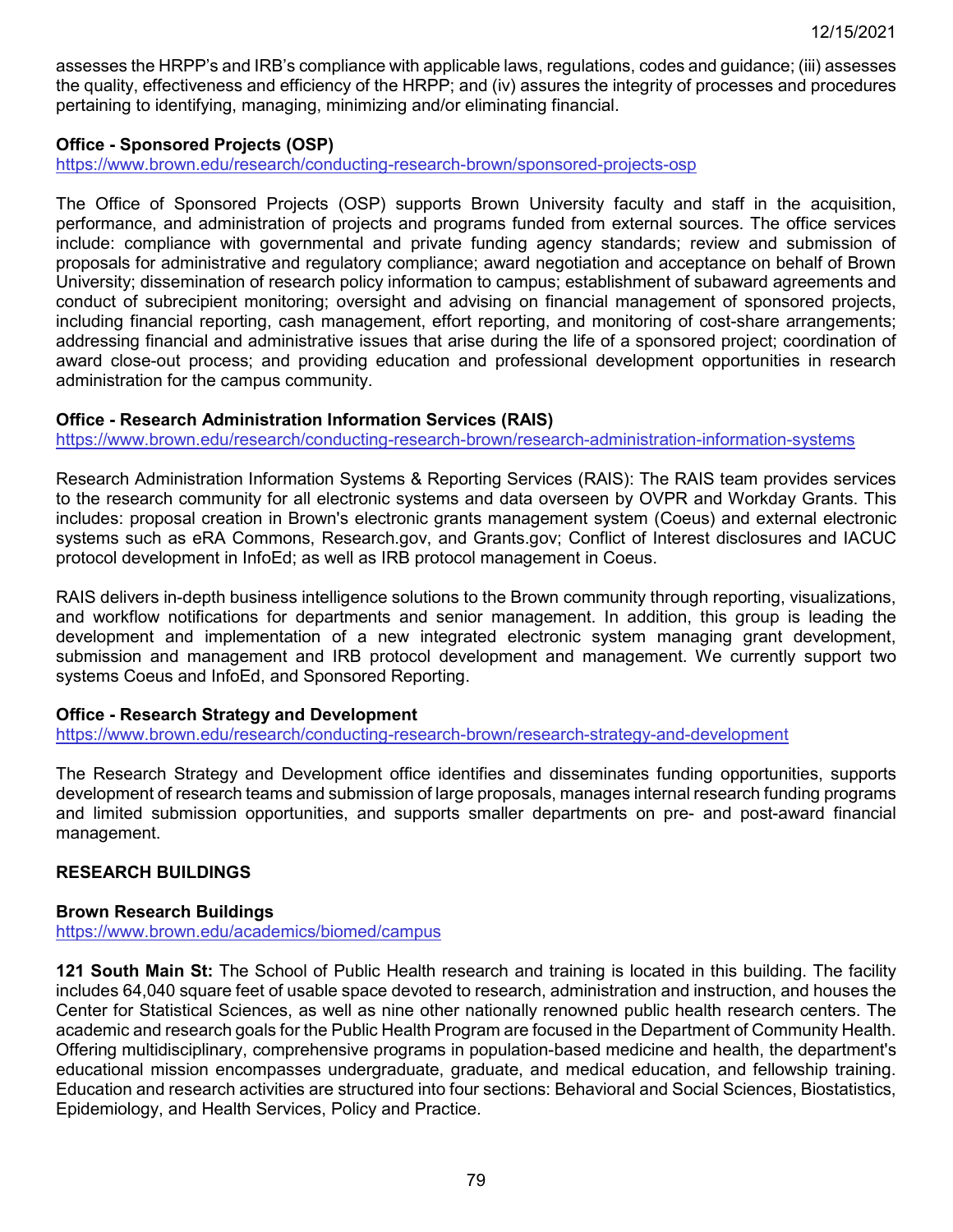**Applied Mathematics Building:** Opened in the fall of 2015, this three-story, 13,000-square-foot structure, provides office space for applied mathematics faculty, graduate students, postdoctoral researchers, and visitors, as well as meeting and seminar rooms. The building is equipped with flexible office space, open spaces with blackboard-painted walls to stimulate informal discussions, meeting space for research groups, and a large seminar room that can be used for presentations but will also serve as a common room for students and faculty alike at 170 Hope St.

**Barus and Holley**: located at 184 Hope St., is a seven-story, 187,035 sq. ft. building that was constructed in 1965. This building serves as the location for the faculty of the Institute for Molecular Nanoscale Innovation, the Physics Department and the School of Engineering and includes laboratories, classrooms, lecture rooms, and offices.

**Watson Center for Information Technology**, located at 115 Waterman St., is one of the premier University computing facilities in the world. The 110,559 sq. ft. facility is used for computer research labs, classrooms and offices and is the location of the Center for Computational Molecular Biology (CCMB), Computer Science and the Office of Information Technology (OIT).

**Biomedical Center (BMC)**: This seven-story complex of offices, labs, and classrooms is used by departments across the Division of Biology and Medicine Located at 171 Meeting St, this seven-story building consists of 67,118 square feet of usable space, 37% of which is devoted to research. It is part of the BioMed Complex, housing a total of 47,107 square feet of research space. The building is also located immediately adjacent to the Sidney Frank Life Sciences Building. This building houses research laboratories and the Flow Cytometry Facility, Herbarium, Drosophila Media Facility, Multidisciplinary Teaching Labs and faculty in the departments of Microbiology and Immunology, Ecology and Evolutionary Biology, and Molecular and Cell Biology and Biochemistry.

**Building for Environmental Research and Teaching (BERT)**: The newly renovated BERT is a center of research and education in environmental science and the School of Engineering. Its rooftop is home to the Plant Environmental Center (PEC), a state-of-the-art facility that includes a greenhouse, classroom laboratories, and a 2,000 square-foot public conservatory - all maintained by the Department of Ecology and Evolutionary Biology.

**Plant Environmental Center:** Located at 91 Waterman St, the Plant Environmental Center, supported by the Department of Ecology and Evolutionary Biology, is a growing facility devoted to plant biology research. Spread out over three research greenhouses encompassing 5,000 square feet, the space includes a teaching plant collection, a classroom laboratory, and research facilities. There is also a 2,000 square-foot Conservatory, housing many different plant families. In addition to this space there are five E7/2 Conviron plant growth chambers, and a 180-sq-ft. walk-in growth chamber, used by grad students and faculty.

**Sidney E. Frank Hall for Life Sciences**: The Sidney E. Frank Hall is a five-story 169,000-square-foot facility is home to 60 laboratories and provides access to the Biomedical Center - forming a hub of life sciences research and teaching on College Hill. It houses the Departments of Neuroscience, Molecular Biology, Cell Biology, and Biochemistry, as well as the Leduc Bioimaging Facility and Magnetic Resonance Imaging Facility.

# **Buildings in the Jewelry District of Providence**

**Laboratories for Molecular Medicine (LMM):** The LMM is a focal point of interdisciplinary research activity and expertise for the Division. It supports core facilities that provide state-of the-art research equipment and training to life sciences researchers at Brown and at partner institutions across Rhode Island. Located at 70 Ship St, this building has 69,002 square feet of usable space, 63% of which is devoted to research in genetics, genomics, proteomics, structural biology, and pathology. The open floor plan of the facility promotes collaboration among scientists and benefits trainees. These partnerships provide the context in which biomedical research will ultimately translate into the tools for clinical care. The facility is within a few blocks of the Warren Alpert Medical School building, as well as the major research buildings of Woman & Infants Hospital and Rhode Island Hospital, which house other Brown faculty and research centers affiliated with the Division. The LMM building houses the Genomics, Transgenics, Proteomics, Structural Biology, Bioimaging, and Molecular Pathology Core Facilities.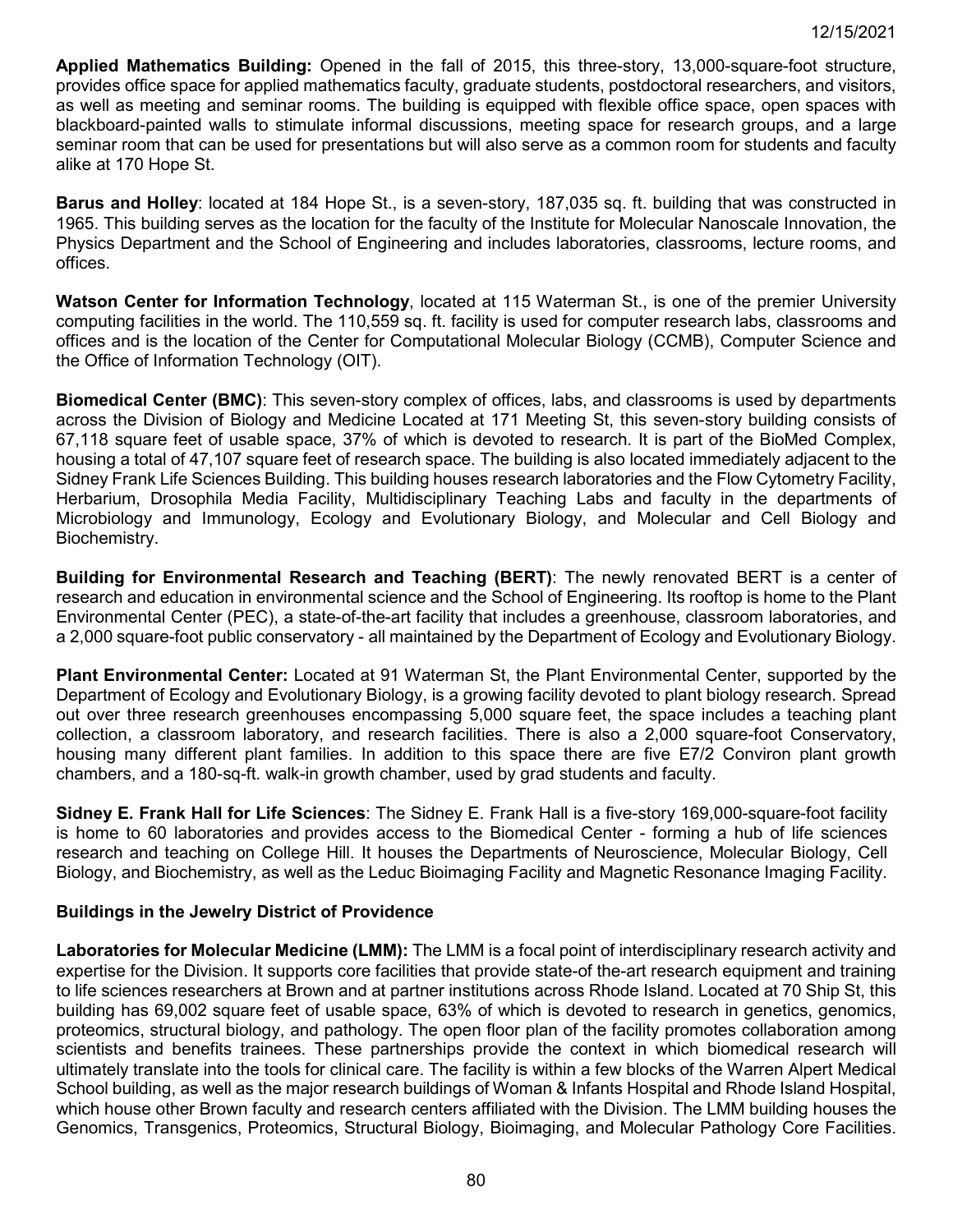Faculty in Molecular Pathology and Laboratory Medicine, Molecular and Cellular Biology and Biochemistry are located in the Laboratories for Molecular Medicine.

Warren Alpert Medical School: The Medical School's 134,000 gsf home at 222 Richmond Street features the latest innovations in medical education, including exam rooms where students can practice realistic patient interactions, a fully equipped anatomy lab, and a digital medical library.

#### **233 Richmond Street**

Just across from the Medical School, 233 Richmond Street houses administrative offices as well as two key research centers the Brown Center for Biomedical Informatics (BCBI) and the Advance-Center for Clinical and Translational Research (Advance-CTR).

### **RHODE ISLAND & RESEARCH ENVIRONMENT**

**The State of Rhode Island (RI)** has a population just over 1 million. The state demographics are 81.4% white, 5.7% Black or African American, 2.9% Asian, 0.6% Native American, 0.1% Hawaiian or Pacific Islander. Approximately 12.8% of the state's population is Hispanic or Latino in origin and 13.3% of the population are immigrants. Rhode Island covers 1214 sq. miles and is 37 miles wide by 48 miles long.

**Rhode Island Clinical Environment:** The clinical environment within Rhode Island is highly conducive to further development of clinical research. Factors supporting clinical and epidemiological research in Rhode Island include: 1) One medical school training physicians who stay and serve the entire region; 2) one dominant adult medical-surgical hospital system with 80% of the medical school faculty; 3) one pediatric hospital with 95% of statewide pediatric hospitalizations; 4) one level 1 trauma center with adult and pediatric capabilities, the Nation's 5th busiest; 5) one large women's hospital with 75% of births in the state and 90% of the deliveries in Providence; 6) one large inpatient, academic psychiatry facility; 7) one academic VA hospital; 8) Outstanding colleges of Pharmacy and Nursing at the State's single land grant University; 9) one Department of Health serving the entire state with oversight over multiple datasets; and 10) CurrentCare, Rhode Island's official statewide health information exchange, which includes comprehensive, longitudinal records on 50% of the state's population, growing monthly. Combined, these factors make Rhode Island an ideal location to initiate population-based health programs, to advance clinical and epidemiological research, and to quickly implement improvements in clinical practice.

Large cohorts of patients can be assembled and our highly regionalized, non-duplicative clinical environment, with very low egress from the state, allows robust, population-based studies. As a reflection of the veracity of our current clinical, demographic and epidemiologic environment, Brown University was awarded two National Children's Study Vanguard sites. One was in Providence County and the other was in Bristol County Massachusetts. Women and Infants Hospital has a significant community base for clinical activities and wellestablished patterns of referral for regionalized high-risk perinatal obstetrical and neonatal services. A similar situation prevails in other specialties. Rhode Island Hospital and The Miriam Hospital host large postgraduate medical training programs in all the specialties and provide the bulk of inpatient adult medical and surgical care. Butler hospital is a large psychiatric hospital with a robust academic infrastructure. Hasbro Children's Hospital provides 95% of all inpatient pediatric care.

**Rhode Island Collaborative Culture:** Rhode Island research groups have formed a strong, collaborative clinical and translational network. The Universities, Hospitals and Community Organizations in Rhode Island have a rich culture of collaboration that is enhanced by having a single Medical School; an integrated academic medical center and health system composed of seven hospitals, closely affiliated with the Medical School; little program duplication and long-standing cooperation between the hospitals; a single children's hospital with the majority of inpatient pediatric care; a single birthing hospital where ~75% of births in the state take place; one Department of Health for the entire state. This 'Culture' is further evidenced by the success of the NIH and NSF funded BRIN, COBRE, CTR, EPSCoR and INBRE, and collaborative programs in RI. These inter-institutional programs share common goals to positively impact biomedical research by catalyzing activity, expanding capacity, augmenting capabilities, enhancing faculty development, strengthening infrastructure, disseminating knowledge, promoting community outreach, and facilitating regional collaborations among diverse stakeholders. The administrative cooperation and scientific progress made through these cross-institutional awards is a strong indicator for collaborative success of future programs.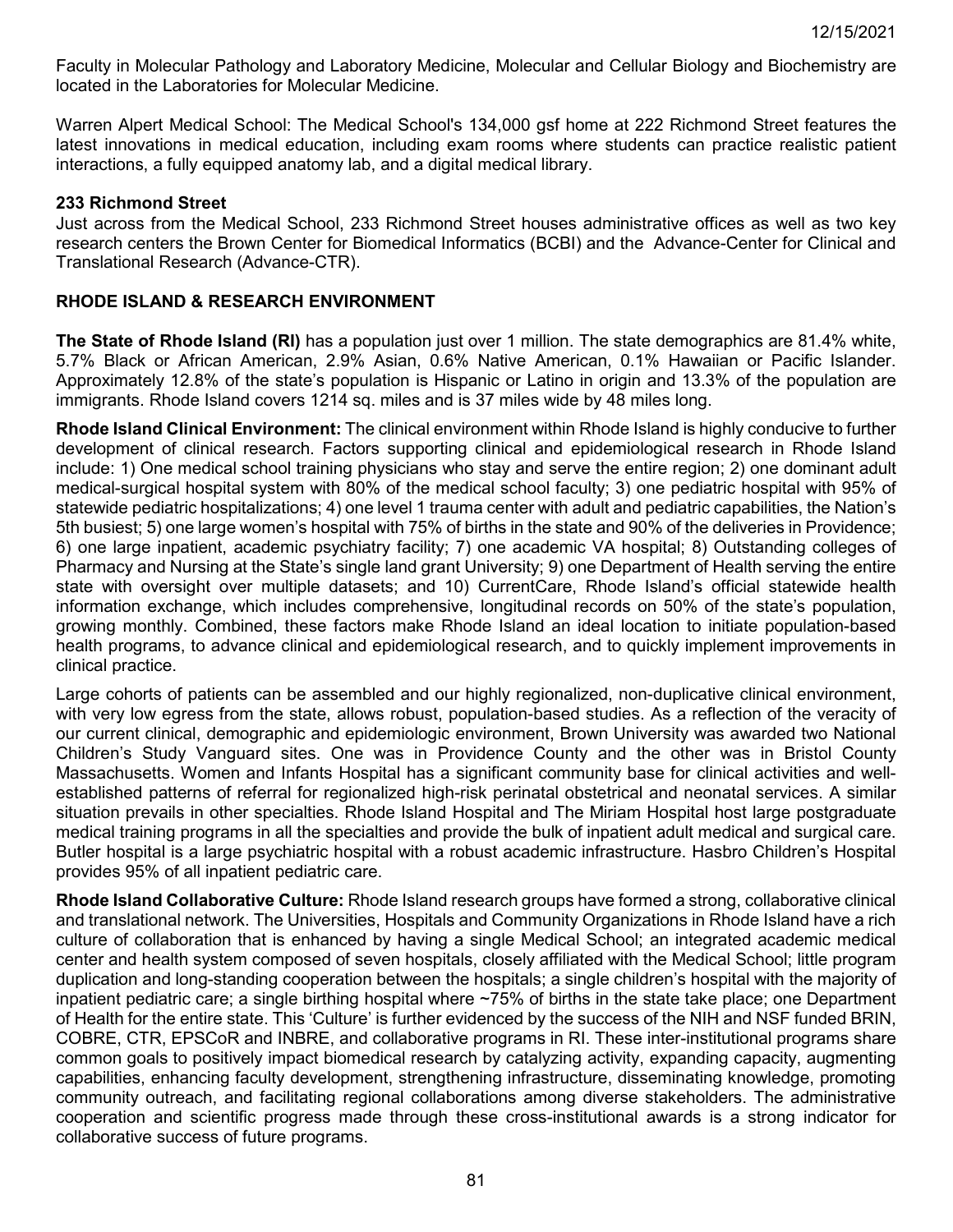### **RHODE ISLAND STATEWIDE COLLABORATIVE PROGRAMS – NIH IDeA, NSF-EPSCoR**

#### **Rhode Island Statewide Collaborative Programs**

Rhode Island Academic and Healthcare institutions have a long history of collaborating on funded research programs. Most of these collaboratives are funded by the NIH Institutional Development (IDeA) Program. The IDeA Program builds research capacities in states that historically have had low levels of NIH funding by supporting basic, clinical and translational research; faculty development, and infrastructure improvements. Rhode Island qualifies as an IDeA state. Rhode Island's actively funded IDeA programs include one IDeA Network for Excellence in Biomedical Research (INBRE) award, eleven Centers of Biomedical Research Excellence (COBRE), and one Program Infrastructure for Clinical and Translational Research (IDeA-CTR) and two Environmental Child Health Outcomes (ECHO) programs.

## **Centers of Biomedical Research Excellence (COBRE) Programs in Rhode Island**

The COBRE programs support thematic, multidisciplinary centers that augment and strengthen institutional biomedical research capacity. This is accomplished by expanding and developing biomedical faculty research capability and enhancing research infrastructure, including the establishment of core facilities needed to carry out the objectives of a multidisciplinary, collaborative program. COBRE support comes in three sequential 5 year phases: Phase I focuses on developing research infrastructure and providing junior investigators with formal mentoring and research project funding to help them acquire preliminary data and successfully compete for independent research grant support; Phase II seeks to strengthen each center through further improvements in research infrastructure and continuing development and support of a critical mass of investigators with shared scientific interests, Phase III transitional centers provide support for maintaining COBRE research cores developed during Phases I and II, and sustain a collaborative, multidisciplinary research environment with pilot project programs and mentoring and training components.

- 1. P20GM139743 COBRE Center for Sleep and Circadian Rhythms in Child and Adolescent Mental Health, PI Mary A Carskadon, Emma Pendleton Bradley Hospital (April 6,2021 – February 28, 2026)
- 2. P20GM139767 COBRE for Stress, Trauma, and Resilience (STAR), Laura R. Stroud, Miriam Hospital (Sept 15, 2021 – July 31, 2026)
- 3. P20GM130452 COBRE Center for Neuromodulation (CNN), PI Benjamin Greenberg, Butler Hospital (March 2019 – January 2024)
- 4. P20GM121298 COBRE for Reproductive Health, PI Surendra Sharma, Women and Infants Hospital (April 2017 – February 2022)
- 5. P20GM130414 COBRE Center for Addiction and Disease Risk Exacerbation (CADRE), PI Peter Monti, School of Public Health, Brown University (August 1, 2019 – July 22, 2022)
- 6. P20GM125507 COBRE Center on Opioids and Overdose, PI Josiah Rich, Rhode Island Hospital (September 1, 2018 – August 31, 2022)
- 7. P20 (newly awarded) COBRE Center for Antimicrobial Resistance and Therapeutic Discovery (CARTD), PI Eleftherios Mylonakis, The Miriam Hospital (September 18, 2018 – July 31, 2023)
- 8. P20 GM109035 COBRE: Center for Computational Biology of Human Disease, PI: David Rand, Brown University (June 1, 2016 – July 31, 2022)
- 9. P20GM103652 Endothelial Injury and Repair: Cardiopulmonary Vascular Biology COBRE, PI Gaurav Choudhary, Ocean State Research Institute (September 2013 – May 2023)
- 10. P20GM103645 COBRE Center for Central Nervous System Function, PI: Jerome Sanes, Brown University (August 15, 2013 – July 31, 2022)
- 11. P20GM119943 COBRE for Stem Cells and Aging, PI: Peter Quesenberry, Rhode Island Hospital (July 1, 2017 – July 1, 2022)
- 12. P30GM104937 COBRE for Skeletal Health and Repair, PI Qian Chen, Rhode Island Hospital (September 1, 2017 – August 31, 2022)
- 13. P30GM114750 COBRE for Perinatal Biology, PI Sunil Shaw, Women and Infants Hospital (NCE)